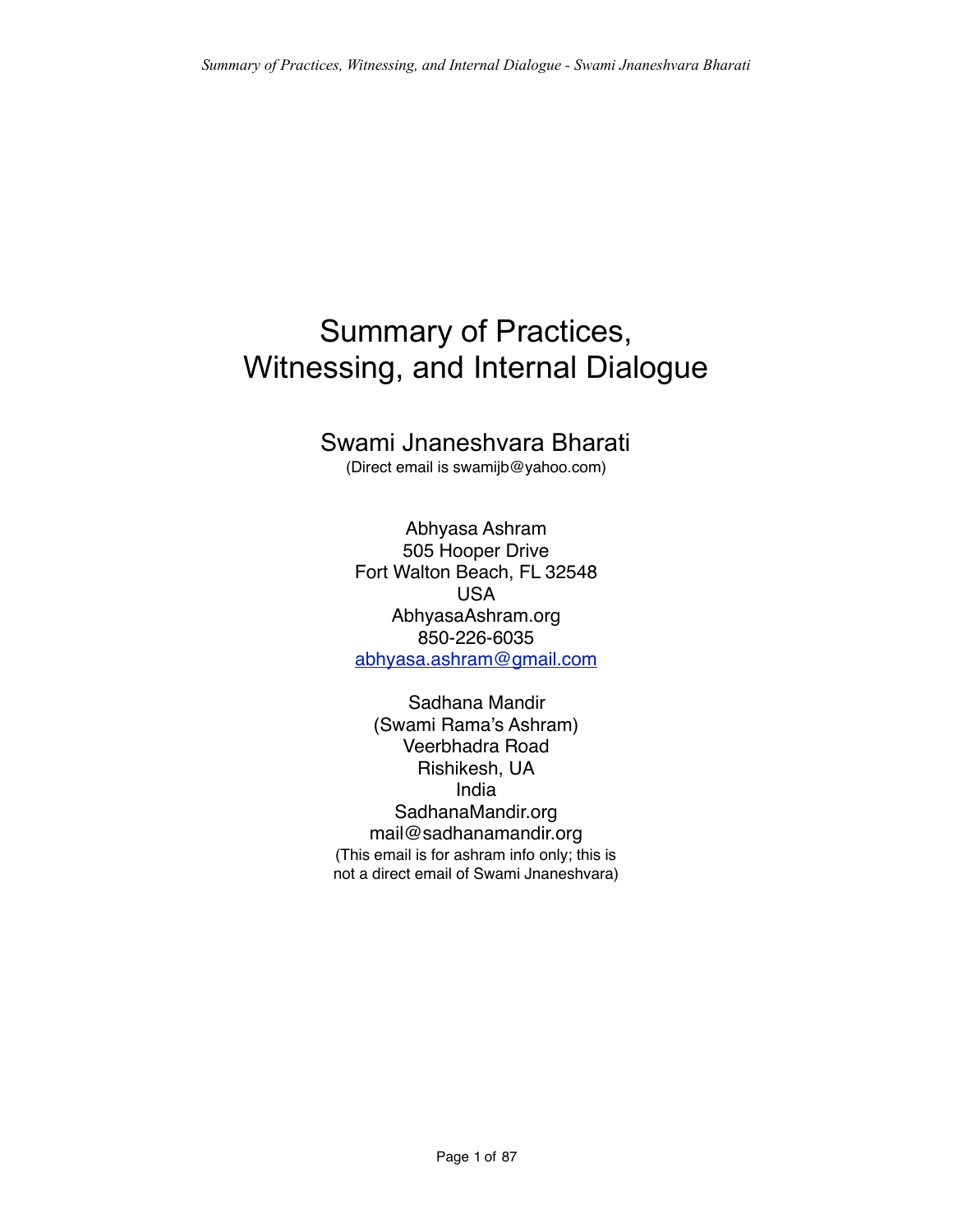Published by: Swami Jnaneshvara Bharati Abhyasa Ashram 505 Hooper Drive Fort Walton Beach, FL 32548 USA

AbhyasaAshram.org [abhyasa.ashram@gmail.com](mailto:abhyasa.ashram@gmail.com) 850-226-6035

Filename: sp131214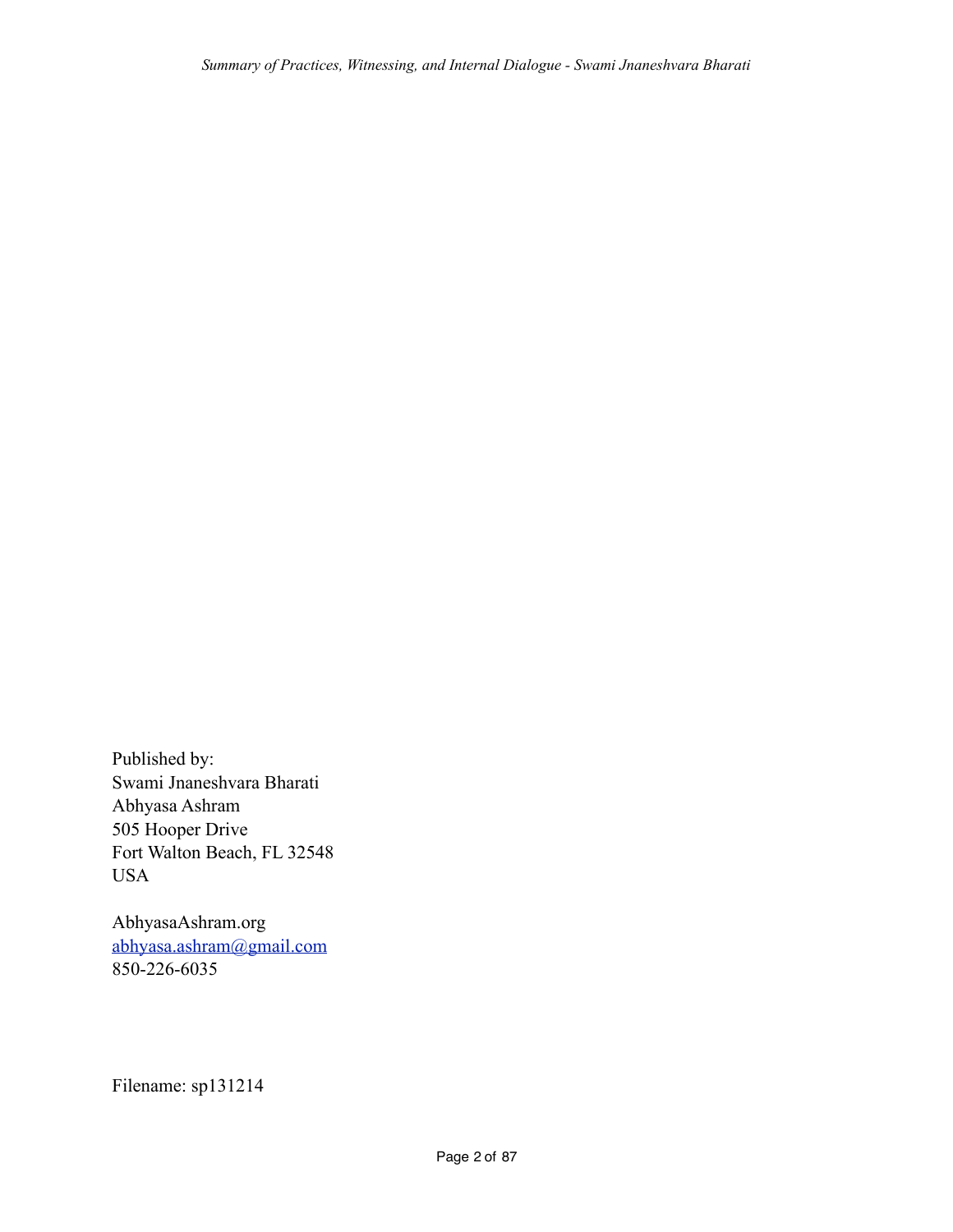# Table of Contents

This paper is an expanded explanation of the 7-page *Summary of Practices* paper, and directly follows the outline on the first or summary page of that handout. The purpose of this longer paper is to complement meditation retreats, classes, and one-to-one coaching sessions.

The little boxes in the Table of Contents below may be a convenient way to check off items that you have studied and learned about, and are actively practicing. This can also be an easy way to keep track of areas in which you may still need further exploration or coaching.

| <b>Introduction</b> |                                                           | 7              |
|---------------------|-----------------------------------------------------------|----------------|
|                     | Self study guide                                          | 7              |
|                     | Printed materials from Swami Jnaneshvara                  | $\overline{7}$ |
|                     | What meditation can give you                              | 7              |
|                     | Systematic meditation through all the levels              | 8              |
|                     | Meditation on breath only                                 | 8              |
|                     | Meditation on mantra only                                 | 8              |
|                     | Brand-name kundalini yoga                                 | 8              |
|                     | Many faces of kriya yoga                                  | 9              |
|                     | Doing no practices at all                                 | 9              |
|                     | Yoga and physical fitness                                 | 9              |
|                     | Traditional meaning of yoga                               | 10             |
|                     | Teachings of the Himalayan masters                        | 10             |
|                     | Source of Inspiration                                     | 11             |
|                     | My wish for your meditations today                        | 12             |
|                     | <b>SECTION 1: Practice self-observation in daily life</b> | 13             |
|                     | The difficult, yet simple concept of self-observation     | 13             |
|                     | <b>D</b> Observation through actions and speech           | 13             |
|                     | Gestures and body language                                | 14             |
|                     | Observing the ten indriyas                                | 14             |
|                     | Three problems with experiencing Truth                    | 16             |
|                     | Swami Rama on experimenting with yourself                 | 16             |
|                     | Exercises in self-observation                             | 18             |
|                     | Observing the thinking process within                     | 18             |
|                     | Daily goals of self observation                           | 18             |
|                     | Swami Rama on introspection                               | 18             |
|                     | Exploring jiva, the individual soul                       | 22             |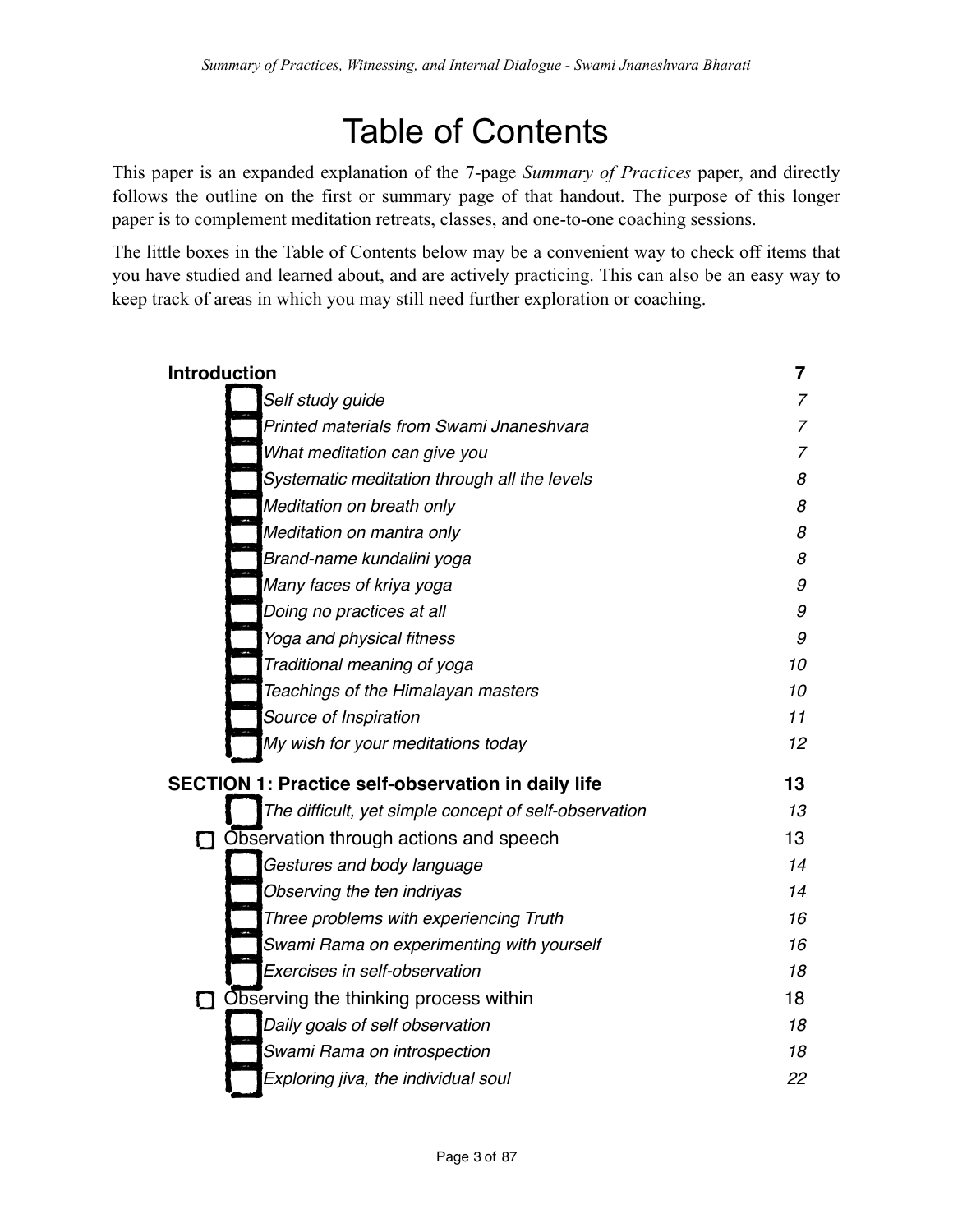|   | <b>SECTION 2: Dialogue with your mind as a friend</b> | 25 |
|---|-------------------------------------------------------|----|
|   | Contemplation, self-counseling, and friendship        | 25 |
|   | Will you please be my friend                          | 25 |
|   | Who is asking the questions?                          | 25 |
|   | To whom are you talking?                              | 26 |
|   | Antahkarana is the inner instrument                   | 26 |
|   | Who am I?                                             | 26 |
|   | Self-counseling through internal dialogue             | 27 |
|   | Internal dialogue as contemplation                    | 27 |
| П | Dialogue before meditation                            | 28 |
|   | Don't be impatient with meditation                    | 28 |
|   | If you don't want to meditate                         | 28 |
|   | Listening to your conscience                          | 29 |
|   | Putting questions to yourself                         | 29 |
|   | Dealing with fear                                     | 29 |
|   | Remaining aware of the reality within                 | 30 |
|   | Thoughts and questions                                | 30 |
|   | Daily internal dialogues                              | 31 |
|   | <b>SECTION 3: Meditate in silence</b>                 | 33 |
|   | STEP 1) Preparation                                   | 33 |
|   | Prepare the body physically                           | 33 |
|   | <b>Bowels and bladder</b>                             | 33 |
|   | Time, place, environment                              | 33 |
|   | Frequency of practice                                 | 34 |
|   | STEP 2) Stretches                                     | 35 |
|   | Simple stretches                                      | 35 |
|   | Joints and glands                                     | 35 |
|   | Comprehensive daily routine                           | 36 |
|   | Hatha postures                                        | 36 |
|   | Sun salutation                                        | 37 |
|   | Stretching into postures                              | 37 |
|   | STEP 3) Relaxation                                    | 37 |
|   | Tense and release                                     | 37 |
|   | Complete relaxation                                   | 38 |
|   | 61-Points                                             | 40 |
|   | Sushumna kriya in shavasana                           | 41 |
|   | STEP 4) Breathing and Pranayama                       | 41 |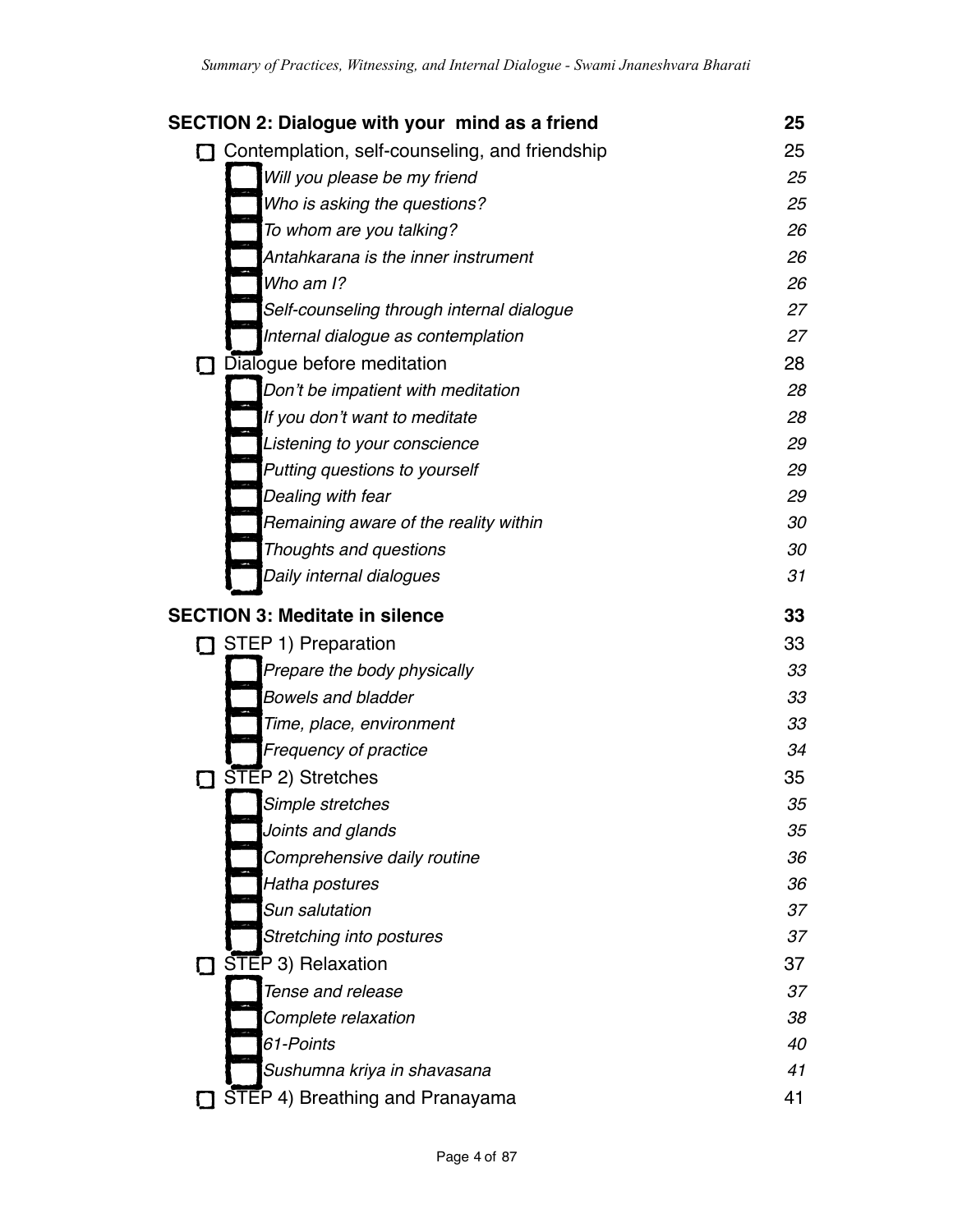| Breath awareness - removal of irregularities              | 42 |
|-----------------------------------------------------------|----|
| Diaphragmatic breathing, even breathing                   | 42 |
| Two-to-one breathing                                      | 42 |
| Complete breath                                           | 42 |
| Agnisara                                                  | 43 |
| Ujjayi and Brahmari                                       | 44 |
| Kapalabhati                                               | 44 |
| <b>Bhastrika</b>                                          | 44 |
| Nadi Shodhana                                             | 45 |
| Yoga Sutras on pranayama                                  | 46 |
| Swami Rama on sushumna awakening                          | 46 |
| Stretching into breath                                    | 48 |
| STEP 5) Meditation                                        | 48 |
| Sitting                                                   | 48 |
| Meditation on body                                        | 49 |
| Sushumna kriya                                            | 50 |
| Sushumna awakening                                        | 50 |
| Three stages of inspecting within                         | 51 |
| Guru chakra                                               | 51 |
| Swami Rama on guru chakra                                 | 53 |
| Space in which to meditate                                | 53 |
| Key to breaking the bondage of time, space, and causation | 53 |
| Listening to Om mantra, Sohum mantra, or guru mantra      | 54 |
| Stretching into mantra                                    | 54 |
| Meditation on sound or light                              | 55 |
| Advancing in meditation                                   | 55 |
| Constant awareness of mantra                              | 56 |
| Stillness and silence; meditation on Tripura              | 56 |
| Grace and shaktipata                                      | 57 |
| Piercing the bindu                                        | 57 |
| Integrating meditation, contemplation, mantra, and prayer | 57 |
| Recorded meditations                                      | 58 |
| <b>SECTION 4: Complementary and Evolving practices</b>    | 59 |
| □ Yoga Nidra                                              | 59 |
| Yoga nidra is for purifying samskaras                     | 59 |
| Swami Rama on yoga nidra                                  | 59 |
| More on yoga nidra                                        | 60 |
|                                                           |    |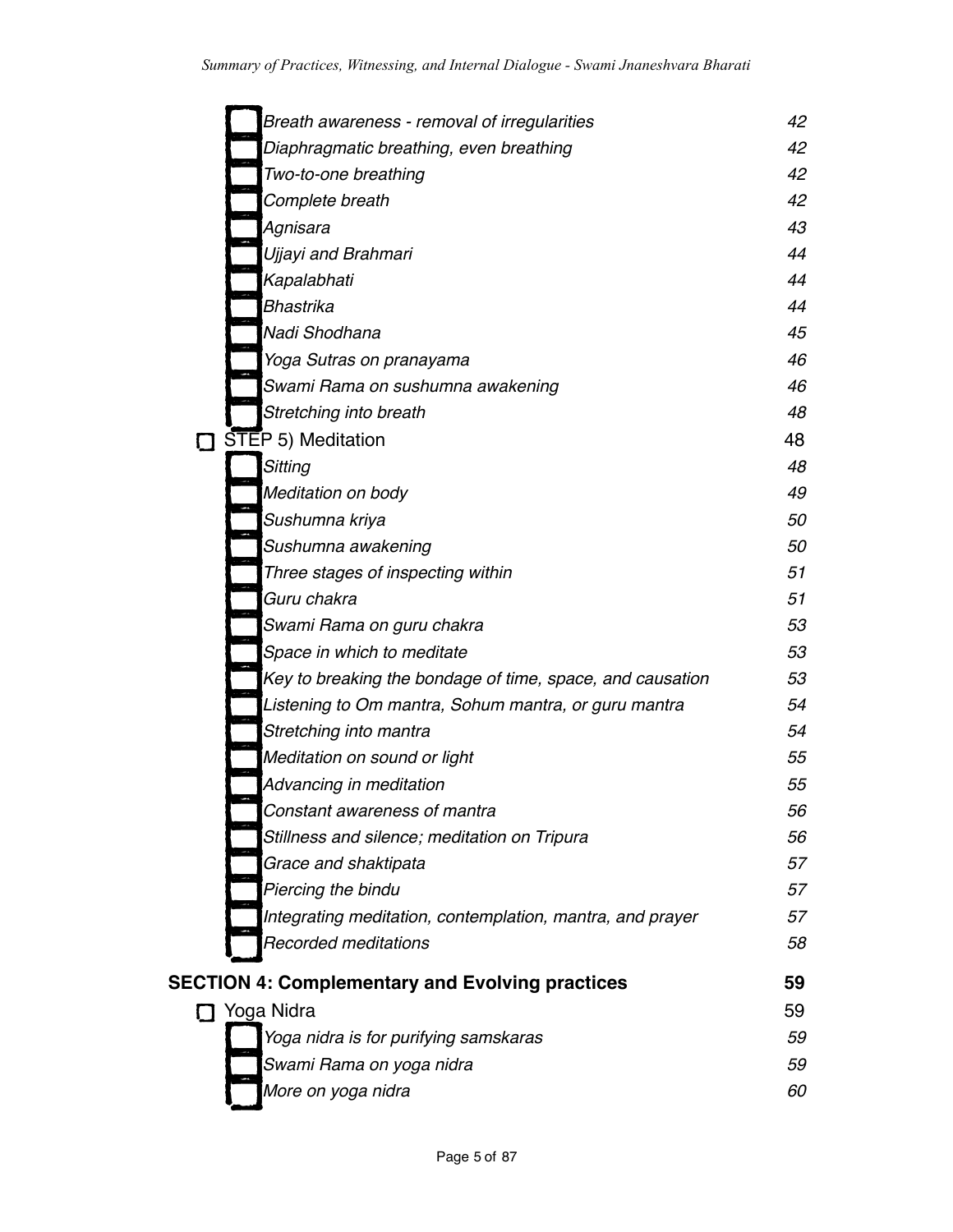| <b>Memory Exercise</b>                           | 60 |
|--------------------------------------------------|----|
| <b>Mantras</b>                                   | 61 |
| Tripura                                          | 61 |
| Om mantra                                        | 62 |
| Sohum mantra                                     | 63 |
| Panshakshara (Om Namah Shivaya)                  | 65 |
| Gayatri mantra                                   | 66 |
| Mahamrityunjaya mantra                           | 69 |
| Mahamrityunjaya mantra and meditation            | 70 |
| Longer japa practices                            | 70 |
| Walking exercise                                 | 71 |
| Coordinating body, breath, and mind              | 71 |
| Adjusting the rate of your breathing and walking | 71 |
| Walking, jogging, and running                    | 71 |
| <b>Bhuta Shuddi</b>                              | 72 |
| The five elements                                | 72 |
| Mantras in the chakras                           | 72 |
| Meditations on the chakras                       | 73 |
| Keeping bhuta shuddhi simple                     | 75 |
| <b>Bindu</b>                                     | 75 |
| Bindu, point, pearl and seed                     | 75 |
| Bindu is an organizing principle                 | 76 |
| Emergence and convergence                        | 76 |
| Piercing the bindu                               | 77 |
| Three meanings of Truth                          | 77 |
| Three stages of practice                         | 77 |
| <b>SECTION 5: Implementing your practices</b>    | 79 |
| Shorter practices                                | 79 |
| Longer practices                                 | 79 |
| Guidance                                         | 80 |
| Appendix A: Observing yourself                   | 81 |
| Appendix B: Daily Goals                          | 82 |
| Appendix C: Daily Internal Dialogues             | 83 |
| Appendix D: SwamiJ.com articles                  | 84 |
| Appendix E: Books, Videos, and CDs               | 85 |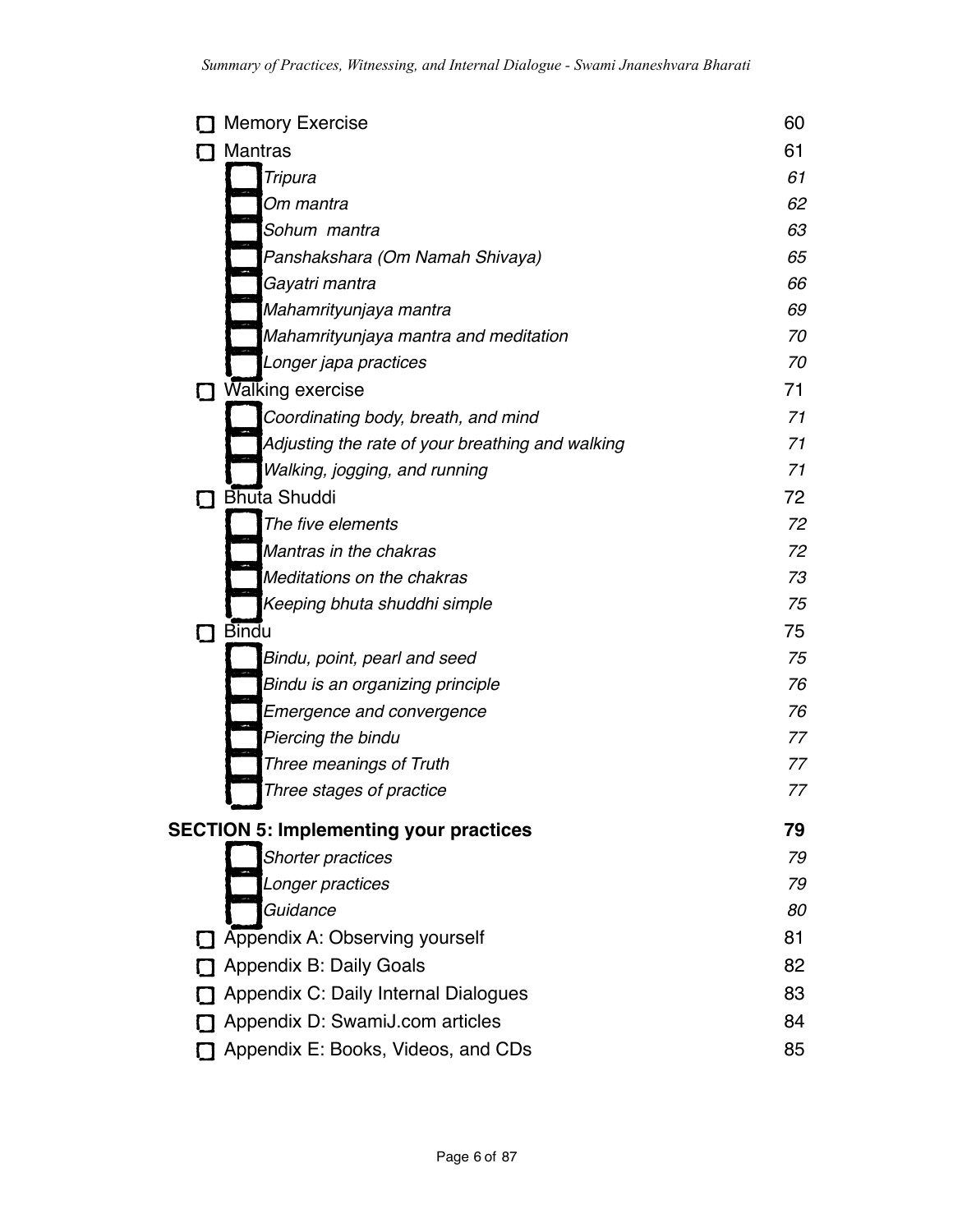## <span id="page-6-0"></span>**Introduction**

This article is an expansion of the one-page Summary of Practices outline which I have used for teaching and training at *Abhyasa Ashram* (Florida, USA) and *Sadhana Mandir* (Rishikesh, India) from time to time since 1996. The outline has been gradually revised to make it ever more clear as an expression of the systematic practice of meditation as taught to me and the world in general by Swami Rama. Similarly, I will continue to revise this article to make it increasingly clear as a learning aid to practicing systematic meditation of the tradition of the Himalayan masters.

In loving service,

Swami Jnaneshvara

## <span id="page-6-1"></span>*Self study guide*

As a companion to this paper there is also a 23-page self-study guide which outlines articles from the SwamiJ.com website, books and videos of Swami Rama, and other resources, such as Yoga Sutras and Upanishads. It also contains suggestions for tracking your progress through principles and practices, as well as tracking your group discussion and yoga coaching sessions. This is available online from the website, as well as in print at Abhyasa Ashram, and through lulu.com/ swamij.

## <span id="page-6-2"></span>*Printed materials from Swami Jnaneshvara*

Several books and shorter booklets are available in print-on-demand through lulu.com. The direct address of these materials is lulu.com/swamij. Most important of these is the 270-page book *Living the Yoga Sutras*.

## <span id="page-6-3"></span>*What meditation can give you*

For thousands of years, the science of meditation has been practiced and studied by aspirants who sought to make their lives more serene, creative, and fulfilling. Meditation will give you the capacity to improve your health, your relationships, and the skillfulness of all your activities. This is because meditation can give you something that no other technique can accomplish—it introduces you to yourself on all levels, and finally leads you to the center of consciousness within, from where consciousness flows.<sup>[1](#page-6-4)</sup>

<span id="page-6-4"></span><sup>1</sup> Swami Rama, *Meditation and Its Practice*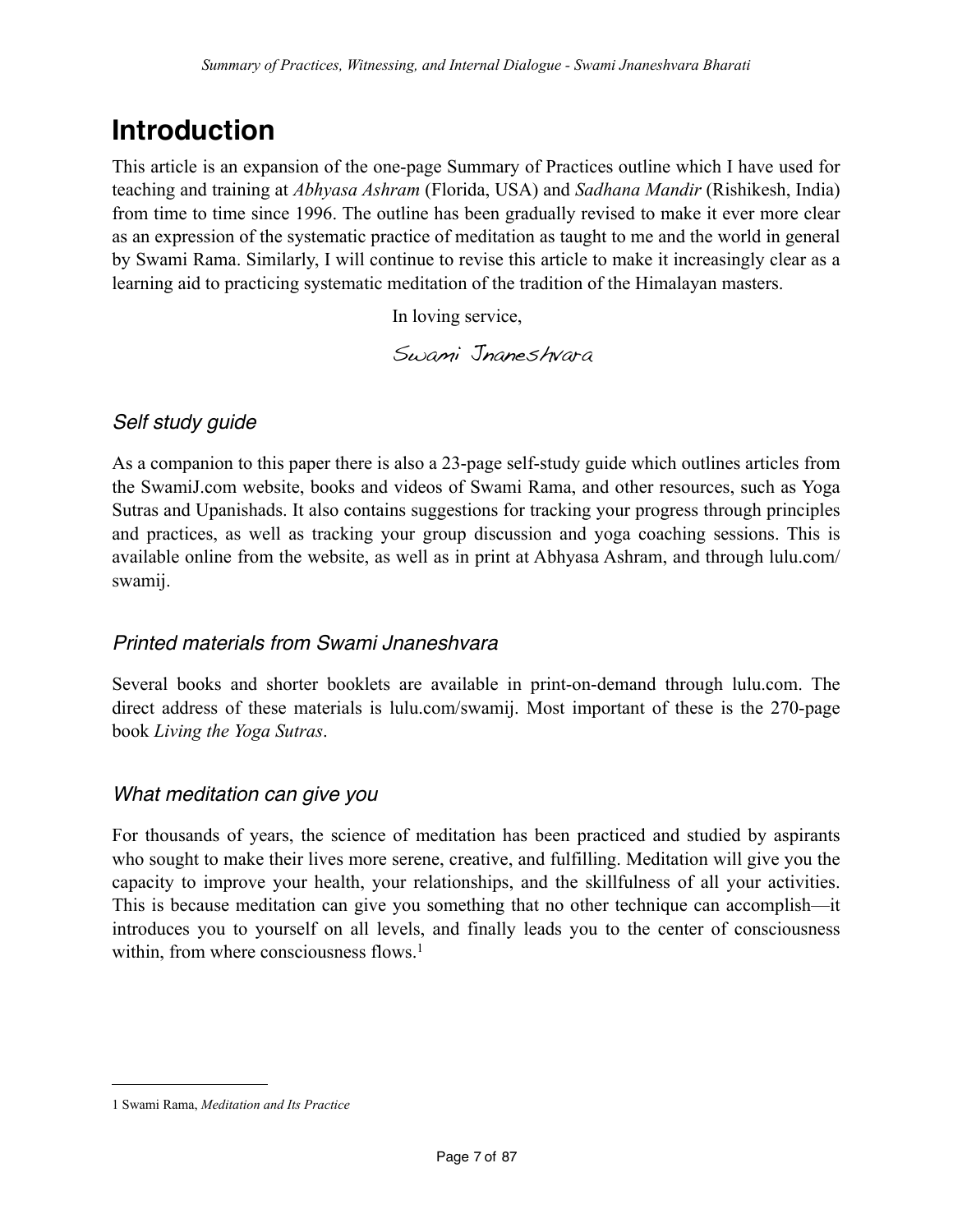## <span id="page-7-0"></span>*Systematic meditation through all the levels*

The meditation of the Himalayan masters as taught by Swami Rama is a systematic practice dealing with awareness of *all* levels of one's being, gradually leading to the direct experience of the eternal, ever pure center of consciousness that is known variously as purusha, atman, brahman, or the shakti that is one with shiva. It is a process of meditation into and on *atman*, the center of consciousness, as well as meditation on *shakti*, the consciousness which is the source, which flows outward through various levels.

### <span id="page-7-1"></span>*Meditation on breath only*

Some systems of meditation teach only breath awareness, skipping over any training of the body, and avoiding introspection of the mind. Some go so far as to say that there is no mind, and that one should therefore not explore it. Eventually many people with such practices come to feel the stiffness and inflexibility in the body and come to learn how to deal with the body in preparation for meditation. So too, people often come to see that, like it or not, there is a mind that needs to be dealt with both during and in preparation for meditation.

## <span id="page-7-2"></span>*Meditation on mantra only*

There are popular systems of meditation that sell mantras in weekend seminars and tell the participants that they need not work with the body, breath or mind in any way other than to repeat the mantra for a few minutes every day, claiming that after a prescribed few years they will be enlightened. It is common that after those years have passed such people end up in front of one or another teacher of our tradition trying to fill in the missing pieces of their practices, being somewhat confused about why they are not yet enlightened.

## <span id="page-7-3"></span>*Brand-name kundalini yoga*

It is common these days that breathing and pranayama practices are promoted under the name "kundalini yoga" as if other forms of yoga did not involve *kundalini* energy. In fact, there is *nothing but kundalini* and *all of the* yoga practices lead in the direction of kundalini awakening where the individual kundalini is seen to merge with the universal *kundalini shakti*. The systematic practice of the masters of the Himalayas deals not only with pranayama for kundalini awakening, but all levels of one's being, including body, breath, conscious mind, and the various levels of the unconscious or latent mind, all of which are manifestations of kundalini shakti and are part of the process back to full awakening and realization of that shakti.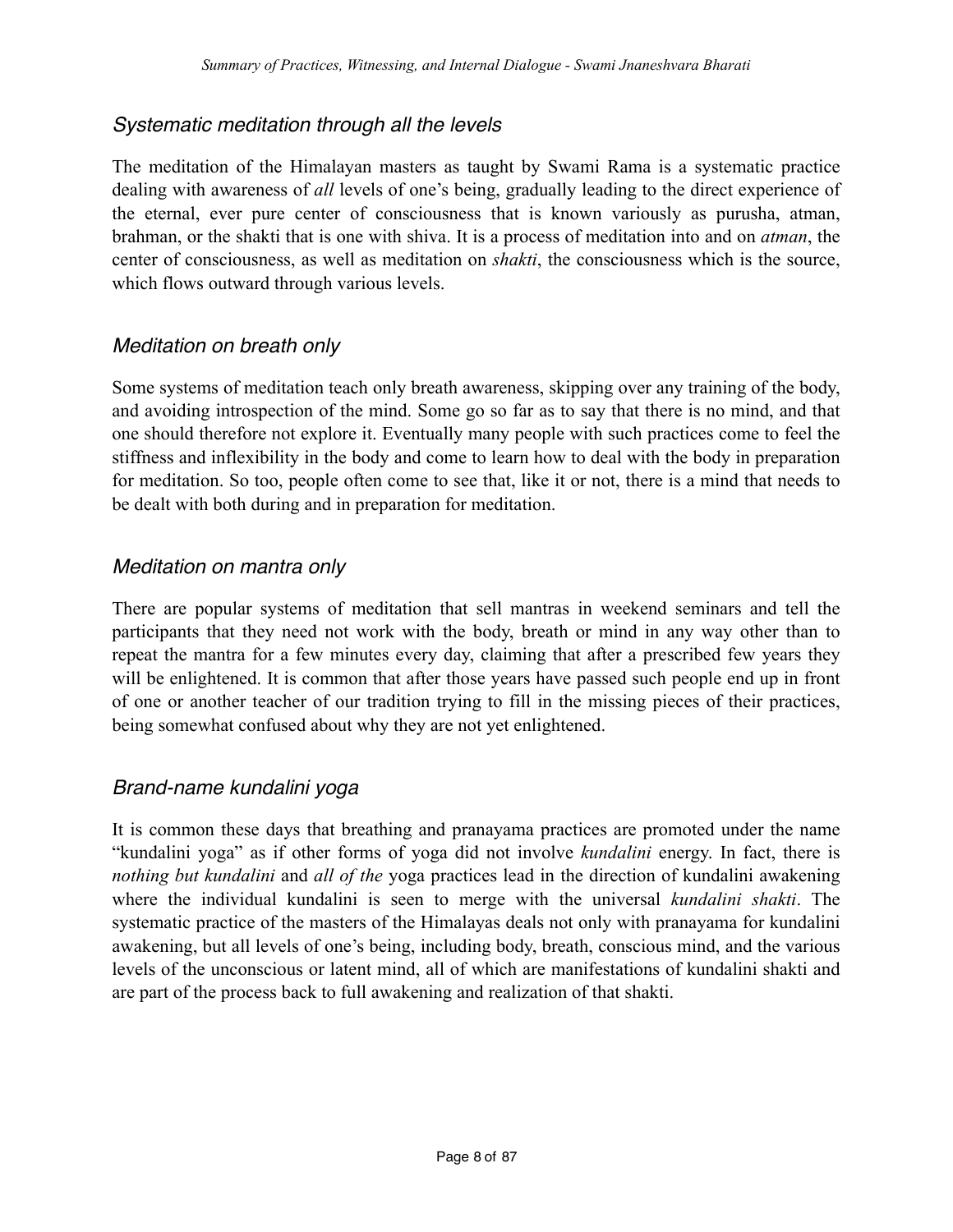## <span id="page-8-0"></span>*Many faces of kriya yoga*

There are many teachers and organizations which say that their method of meditation is *kriya yoga*. This has led to widespread controversy over which is the real, true, authentic *kriya yoga* and who are the properly authorized teachers of *kriya yoga*. It is very useful to know that at the heart of these various methods, teachers, and groups is the practice of moving awareness up and down the subtle spine called *sushumna*, with or without the use of a mantra. If you were to trace back the lineage of Swami Rama and some of the others who claim to be *kriya yoga* traditions, you would find a common source. While I do not use the term *kriya yoga* as a brand name or marketing term, and do not want to enter any debate or competition, please note the fact that *sushumna kriya* is a very important part of the systematic meditation method of our tradition, and this is discussed in several place in this paper. Regardless of your preference for teachers, institutions, and brand names, *sushumna kriya* is a profoundly useful practice and is highly recommended.

## <span id="page-8-1"></span>*Doing no practices at all*

Some so-called *gurus* say that if you surrender yourself to him you will not need to do any sadhana (practices) at all; no asanas, no breath work or pranayama, no mantra, no contemplation, and no meditation. All you need to do is become a devotee of this *holy* man, and the rest will be done *for* you. Swami Rama has referred to such modern *gurus* as a *spiritual joke* and not worthy of being called even a *guide*. I completely agree with him, and am saddened to say that I have personally met such people who prey upon emotionally troubled people for their own gains of money and power. Swami Rama has explained that in the journey across the river of life to the other shore, you need a good boat, and the teacher or guide is that boat. However, he adds, you do not *worship* the boat, which is what many of these people promote.

In the tradition of the Himalayan masters the full bestowing of grace (*shaktipata*) comes at the *end* of all the efforts of the aspirant, not at the beginning as a supposed replacement for selfeffort. When the aspirant has done everything he or she can, and has no resources to go any further, then it happens; the grace of *shaktipata* comes, which leads to the realization being sought.

## <span id="page-8-2"></span>*Yoga and physical fitness*

It may be a hard truth for the sincere practitioner to accept this reality, but the majority of people in the world today are totally confused about the true nature of yoga, thinking it to be a physical fitness system, rather than the enlightenment path of meditation that it truly is. There is a thorough and insightful article about this on the SwamiJ.com website entitled *Modern Yoga versus Traditional Yoga*.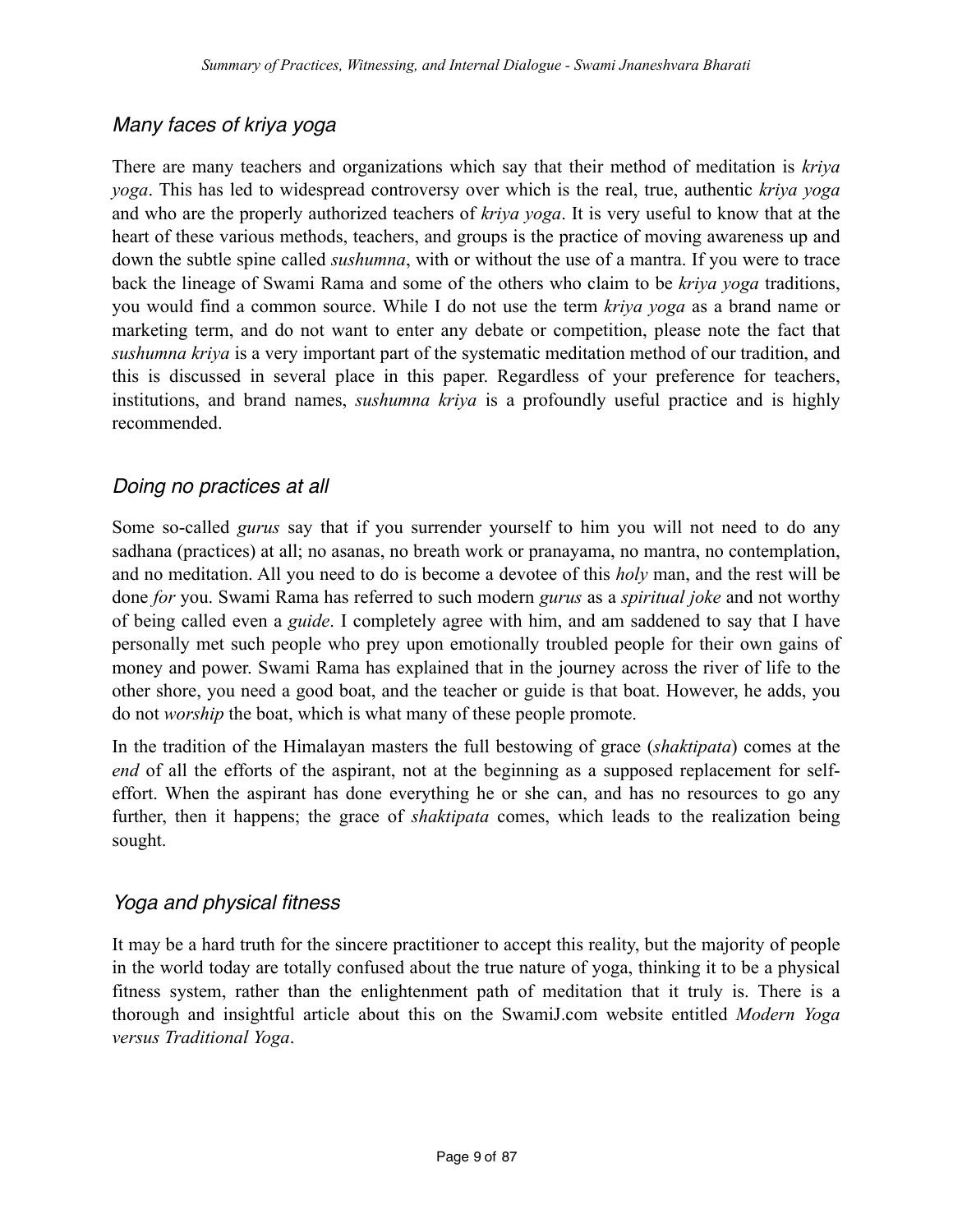## <span id="page-9-0"></span>*Traditional meaning of yoga*

Traditionally, Yoga (Sanskrit: *union*) has referred to the realization through direct experience of the preexisting union between the microcosm of individuality and the macrocosm of universality, atman and brahman, jivatman and paramatman, and shiva and shakti, or the realization of purusha standing alone as separate from prakriti.

Yoga is the union of the

- Microcosm of individuality and the
- Macrocosm of universality

Yoga is the union of

- Prana vayu (the upward flowing prana) and
- Apana vayu (the downward flowing prana)

Yoga is the union of

- Atman (Center of consciousness, Self; Vedanta) and
- Brahman (Absolute reality; Vedanta)

Yoga is the union of

- Jivatman (Soul as consciousness *plus* traits; Vedanta) and
- Paramatman: (Self/soul as *only* consciousness; Vedanta)

Yoga is the union of

- Shiva (Static, latent, unchanging, masculine; Tantra) and
- Shakti (Active, manifesting, changing, feminine; Tantra)

Yoga is the dis-union of

- Purusha (Untainted consciousness; Sankyha-Yoga) and
- Prakriti (Primordial, unmanifest matter; Sankyha-Yoga)

## <span id="page-9-1"></span>*Teachings of the Himalayan masters*

The source of the principles and practices being outlined and taught here is the ancient cave monasteries of the Himalayas. For whatever reason, the masters have chosen to make these high practices widely available to humanity; these are the same practices as those traditionally taught to, and practiced only by the most advanced renunciates. I suspect that the masters have made these principles and practices available because there is such a need in our world today. There is a small number of people living busy lives in the world who are prepared for, and long for these practices and the realizations they bring. Such people are not satisfied with the shallow, stressmanagement or religious styles of meditation that are so commonly available in books and weekend workshops.

From time to time I receive criticism by internet from people complaining about my revealing these teachings to people publicly. It was not I, but the masters of our Himalayan tradition, particularly Swami Rama, who have chosen to reveal these high practices. I am only a small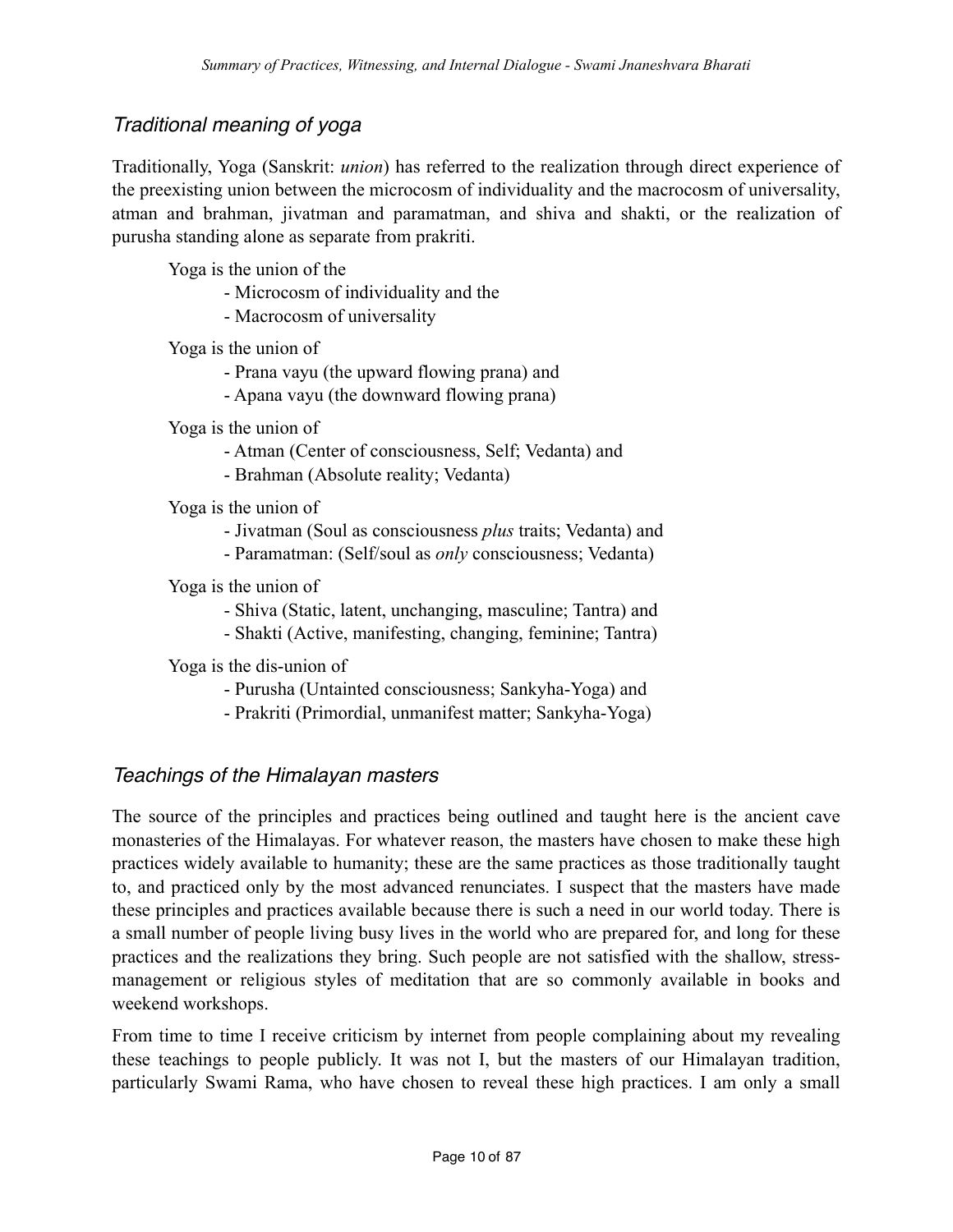messenger who is attempting to make the principles clear to people so that the practices of the masters can actually be heard, understood, and practiced.

Of particular note in this revelation of practices are those of samaya sri vidya tantra, sushumna kriya, guru chakra, and meditation on mahatripurasundari (or simply tripura), the great beautiful one who operates through the three cities of reality. This is meditation on the highest, purest form of *shakti*.

There is nothing in existence but pure consciousness, *shakti* (the active or manifesting), which is discovered in direct experience to be one and the same with *shiva* (the latent or inactive), and that shakti is ultimately the sole object of all meditations and contemplations. It is both the means and the goal.

## <span id="page-10-0"></span>*Source of Inspiration*

One may wonder, "If it is as simple as to 'Know thyself' or to 'Be still and know,' then why is it so difficult? What's wrong with me?" Therein is our challenge, reconciling simplicity and not understanding. Students should not be blamed for feeling they cannot retreat to a forest for 12 years of study and practice.

Swami Rama has suggested that the teachings must be put "in as simple a manner as possible," and that "the presentation should be understandable and beneficial to all." He suggests that, "balance can be found by bringing together the two great forces of spirituality and science," and that "problems can be solved by creating harmony between realism and idealism."

With our modern marketing strategies, we have subdivided and given trademarked brand names to aspects and stages of the ancient practices taught by the masters, terribly confusing ourselves, and losing awareness of the underlying universal simplicity.

The ancient way of teaching by discourses can be greatly enhanced by integrating all the resources of modern educational systems design and technology. By integrating ancient and modern training methods, we can better see how the simple practices of Yoga meditation truly lead to the center of consciousness from where All flows.

The goal of the website, classes and other training is that the ancient teachings of self-awareness be presented in simple, understandable and beneficial ways, while not compromising quality or depth, systematically leading one to the highest Realization of the center of consciousness as guided by the sages of the Himalayas.

NOTE: These comments above were first written around 1997. Except for a couple words in the last paragraph, it remains as written then. These continue to be a guiding force for me today, as they were when they were first written.

Swami Jnaneshvara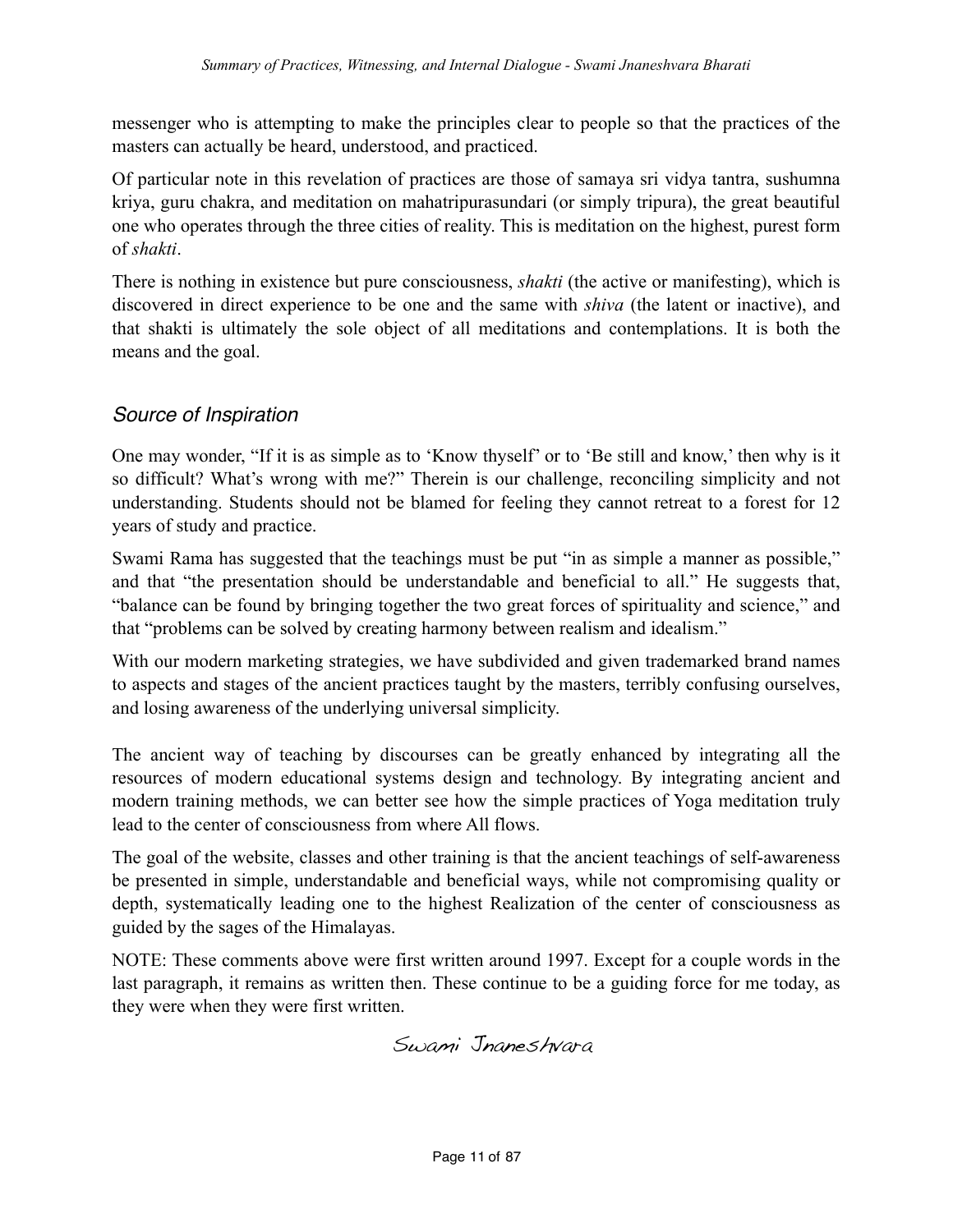## <span id="page-11-0"></span>*My wish for your meditations today*

May your meditations today bring you peace, happiness, and bliss. The systematic approach to meditation that is described here will lead you to that.

> In loving service, Swami Jnaneshvara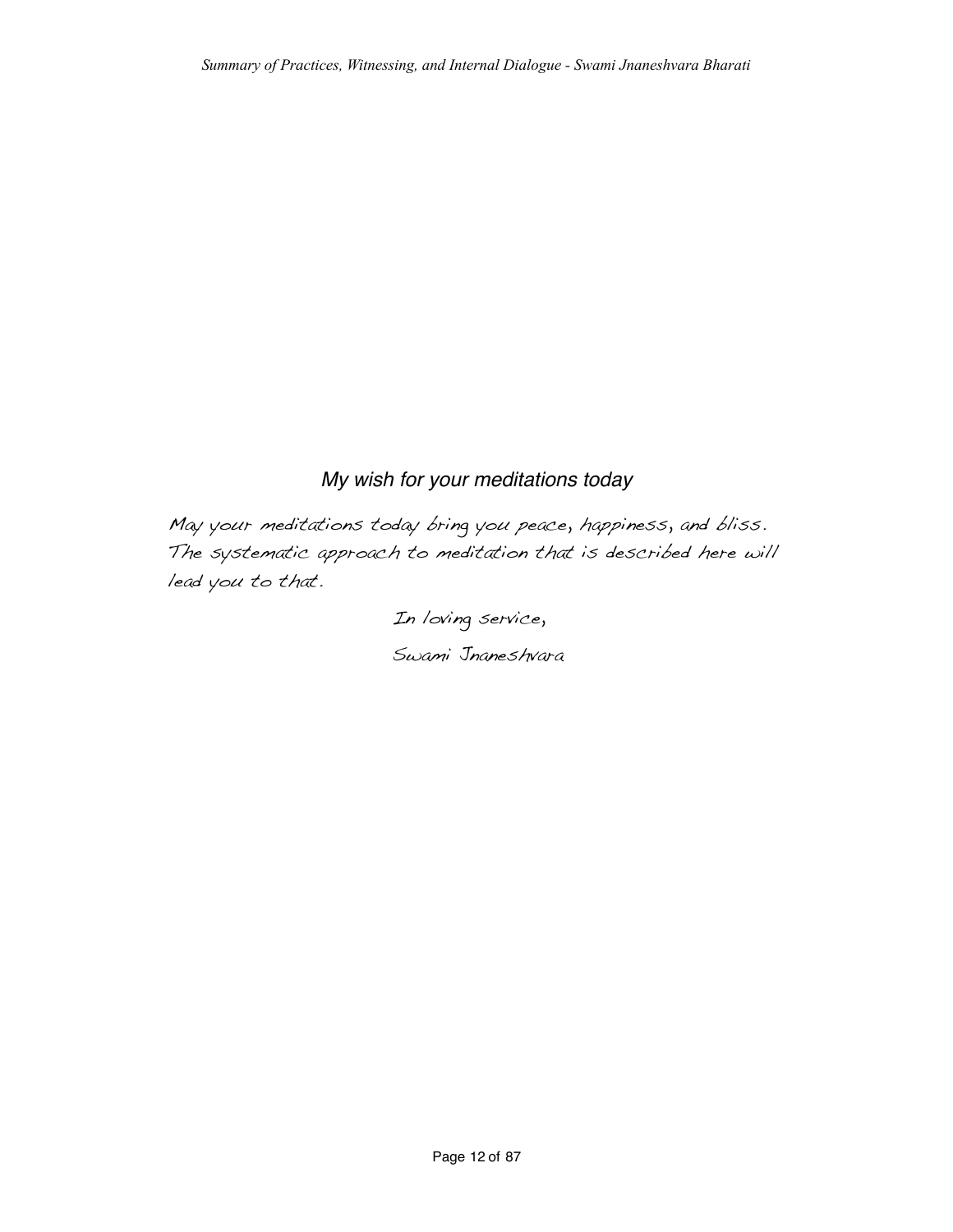## <span id="page-12-0"></span>**SECTION 1: Practice self-observation in daily life**

"Meditation" means to "attend." It means attention to the whole of life. It should not be a strenuous act; it should not be forced. Your whole life can be one of meditation. Instead of making dramatic resolutions, simply make yourself open to observing yourself and decide to experiment in observing yourself. Once purity of mind is attained, then one is fully prepared for the inner voyage. To achieve this state of purity of mind, one should cultivate constant awareness by being mindful all the time. To purify the *buddhi*, the faculty of discrimination, is the most important task.

Attention is the key point that leads you to concentration, then to meditation, and then to samadhi. Mindfulness means paying attention. You have to pay attention to the thing you are doing, and you have to learn to train your mind. This is a very preliminary step and you have to learn that first.

## <span id="page-12-1"></span>*The difficult, yet simple concept of self-observation*

One day I was walking with Swami Rama when he said to me out of nowhere, "Witness everything." I didn't know what he meant, but chewed on it for a long time and gradually started practicing this in the context of the philosophies of mind that are in yoga, vedanta, and tantra, the three streams of practices of our Himalayan tradition of meditation.

This succinct instruction from Swami Rama had a great impact on me, as it led to the unfolding process of self-observation. It leads me to making the paradoxical statement that this is an utterly simple concept and practice, while at the same time being very difficult. The difficult part is coming to learn (to memorize) the various aspects of our inner being (*antahkarana*) that can be observed. Out of a relatively few inner instruments comes a virtually infinite number of possibilities, and that immense diversity is the beauty of this dance of shakti.

Initially it seems like there is so much philosophy that this self-observation can never be learned. It leaves a bewildering questioning of what is the point of remembering all these concepts. Yet, it has a simplicity to it, as it is somewhat like learning to use a computer program; initially it seems to be quite a challenge, but before long we have learned many of the menus and methods of using the program, which in retrospect seems simple.

## <span id="page-12-2"></span>**Observation through actions and speech**

Careful observation of your own actions and your own speech will lead to an understanding of the underlying mental process that is guiding those words and actions. It works something like this: Pure consciousness operates outward through intelligence (*buddhi*), which operates through the mind (*manas*), which employs the ten senses and means of expression (*indriyas*), which utilize the physical body and its various systems and instruments to engage the external world. By observing all of these processes as they are processing, we gradually learn to make awareness systematically move inward through all of the systems and instruments, eventually finding the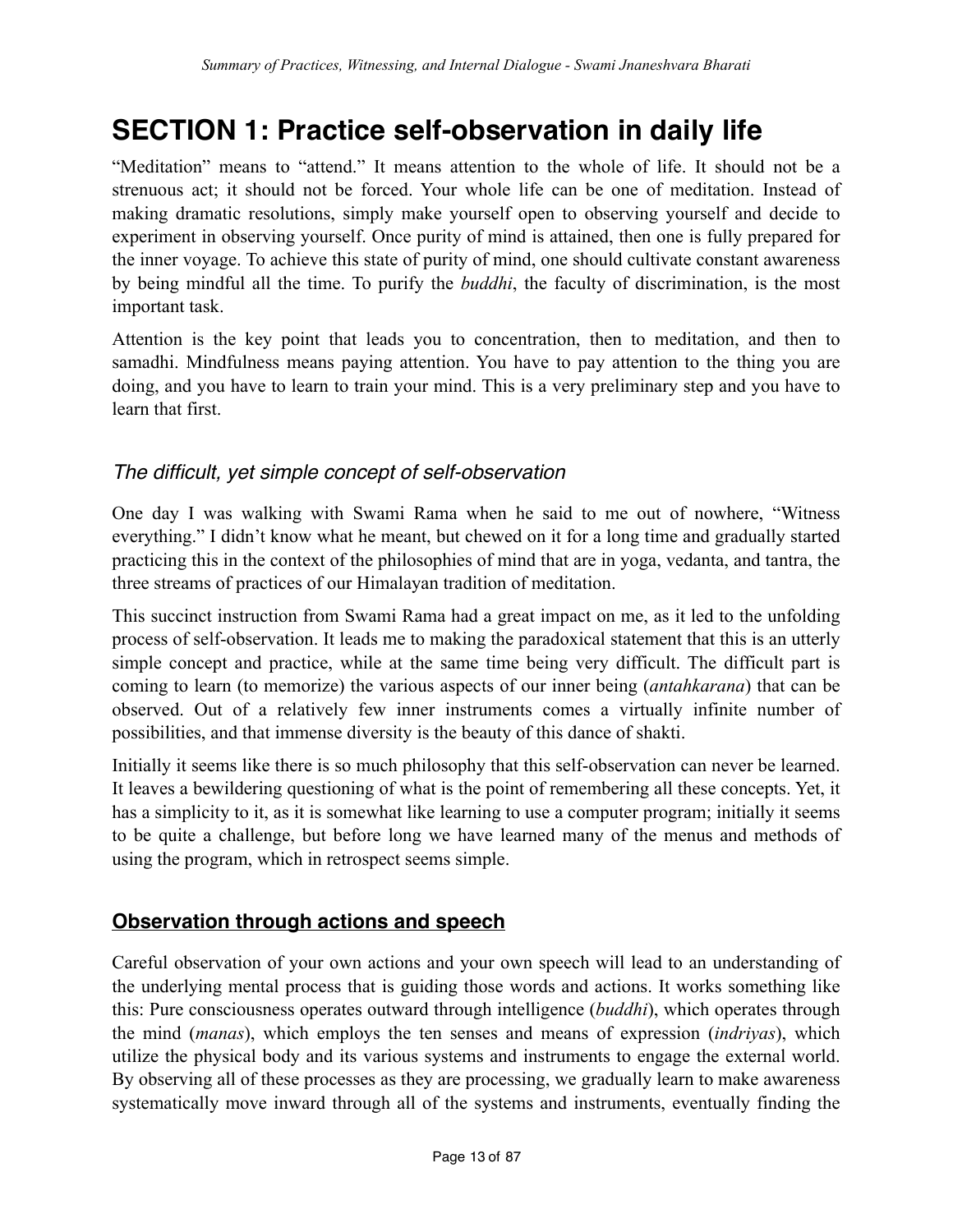original source of them all, which is the pure consciousness from which they operated all along, which is known by a variety of names including *center of consciousness*, *atman*, *brahman*, *purusha*, *shakti*, or *shiva*.

### <span id="page-13-0"></span>*Gestures and body language*

Nothing in your body moves without some instruction from somewhere. Each of our gestures and body language expressions come from some signal telling it to happen in that way. By observing these gestures and body language, we can infer the process which led to the expression. This includes witnessing the ten *indriyas*, *manas*, *ahamkara*, *chitta*, and *buddhi*, as well as the *five elements* of earth, water, fire, air, and space, along with the various flows of the prana *vayus*.

It is useful to note and observe that it is the *indriyas* (specifically the *karmendriyas*) through which our gestures and body language are most immediately expressed.

## <span id="page-13-1"></span>*Observing the ten indriyas*

In traditional Yoga philosophy and practice, the human being is seen as being like a building with ten doors. Five are *entrance* doors, and five are *exit* doors. Consciously, actively and intentionally *witnessing* these ten senses *as they function* is an important part of both seated meditation and meditation in action.



- Karmendriyas: The five exit doors are five means of expression, which are called karmendriyas. (Karma means action. Indriyas are the means or senses.)
- Jnanendriyas: The five entrance doors are the five cognitive senses, which are called jnanendriyas. (Jnana means knowing. Indriyas are the means or senses.)

What the ten doors have in common is that they are all *doors* or *gateways* through which cognitions and expressions occur. By *observing* these ten in daily life through meditation in action, or mindfulness, we become increasingly aware of the indweller. We see more and more clearly how the indweller relates to the external world *through* the means of the mind (manas) and these ten instruments that are employed by that mind.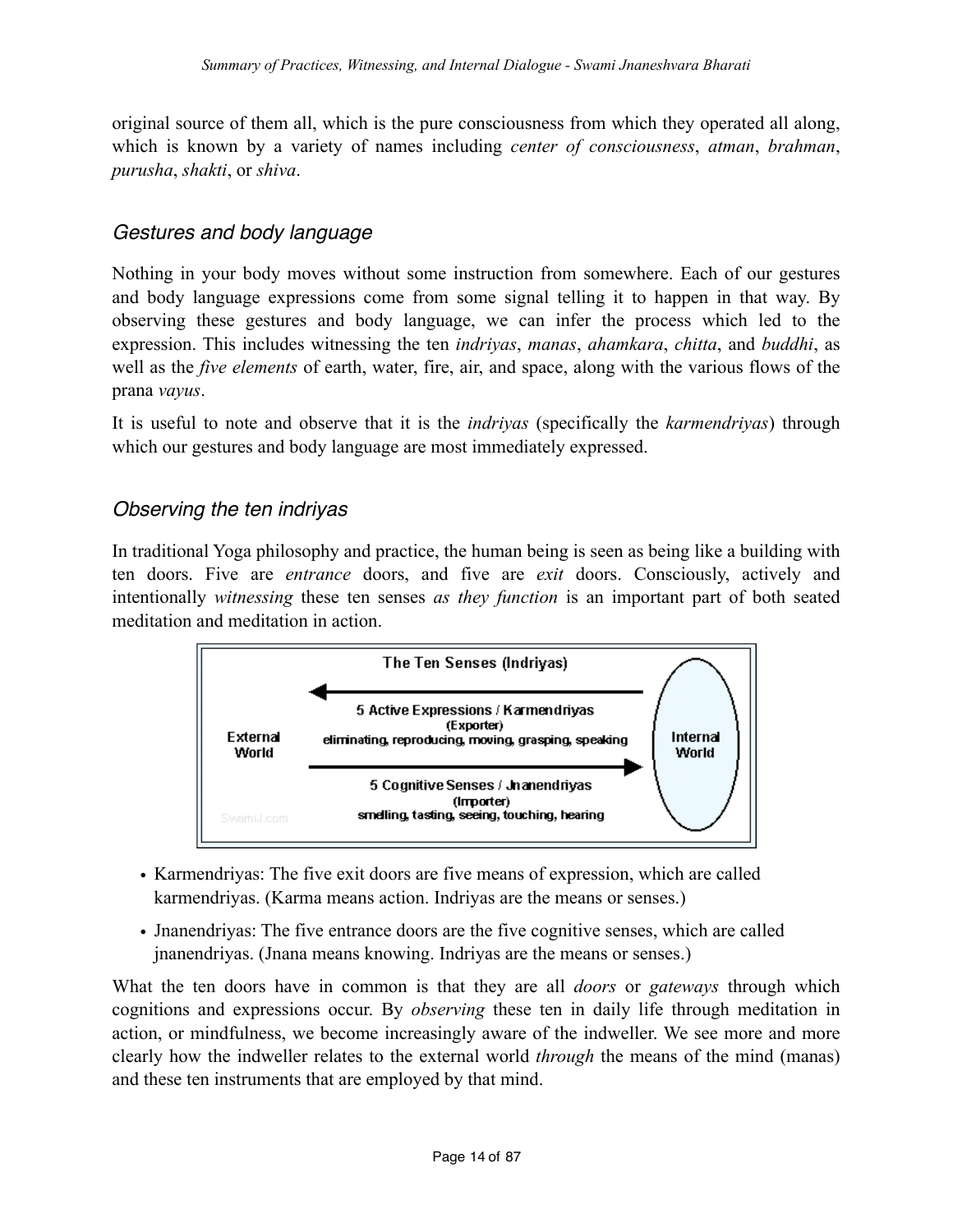As we come to see that the actions and senses are only instruments (though very good at their jobs), we increasingly see that "*Who* I am is *independent* of my actions and sensory input and fulfillment". It does not mean that we do not enjoy life, and its actions and sensory experiences. Rather, these are enjoyed more fully, in a spirit of wisdom, freedom, and non-attachment (*vairagya*). When we see through direct experience of observation how the ten senses are doors serving the indweller, we increasingly become aware of the true nature of that indweller.

The Ten Senses are like the employees in the factory of life, and they receive their immediate instructions from *manas*, one of the Four Functions of Mind. *Manas* is like the supervisor in the factory of life. *Ahamkara* (the I-maker, or yogic sense of ego) is like the human resources manager, *buddhi* is like the general manager, and *atman* is like the proprietor.



This is an important part of the practice of meditation in action and witnessing our inner process. Being able to see that this is how the actions and senses operate helps a great deal with the cultivation of non-attachment, *vairagya*. Beyond the fact that *manas* is giving instructions to the ten *indriyas*, is the very important question of whether *manas* is acting out of unconscious habits (stored in *chitta*) or the wisdom of *buddhi*. Withdrawing the senses and sitting still at meditation time naturally comes much more easily as a result of an ongoing mindfulness of the ten senses.

> *Witnessing the ten indriyas is a very practical tool in coordinating the four functions of mind.*

To witness the active senses (*karmendriyas*) in daily life means, for example, that when you are walking you observe that "I am *moving*". It is not just seeing that "I am *walking*," but going one step further inward and observing the process of moving (*karmendriya*) that is behind the walking. Then, as you observe different actions and the many ways of moving, you become increasingly aware of the underlying instigator behind the motion (*karmendriya*), and this is the mind as *manas*, one of the four functions of mind.

Similarly, if you are using some object, such as when writing with a pen or drinking water from a cup, you notice, "I am *grasping*" or "I am *holding*". To be mindful of writing or drinking is one step of the process of mindfulness, but *to observe the karmendriya itself is more interior*, more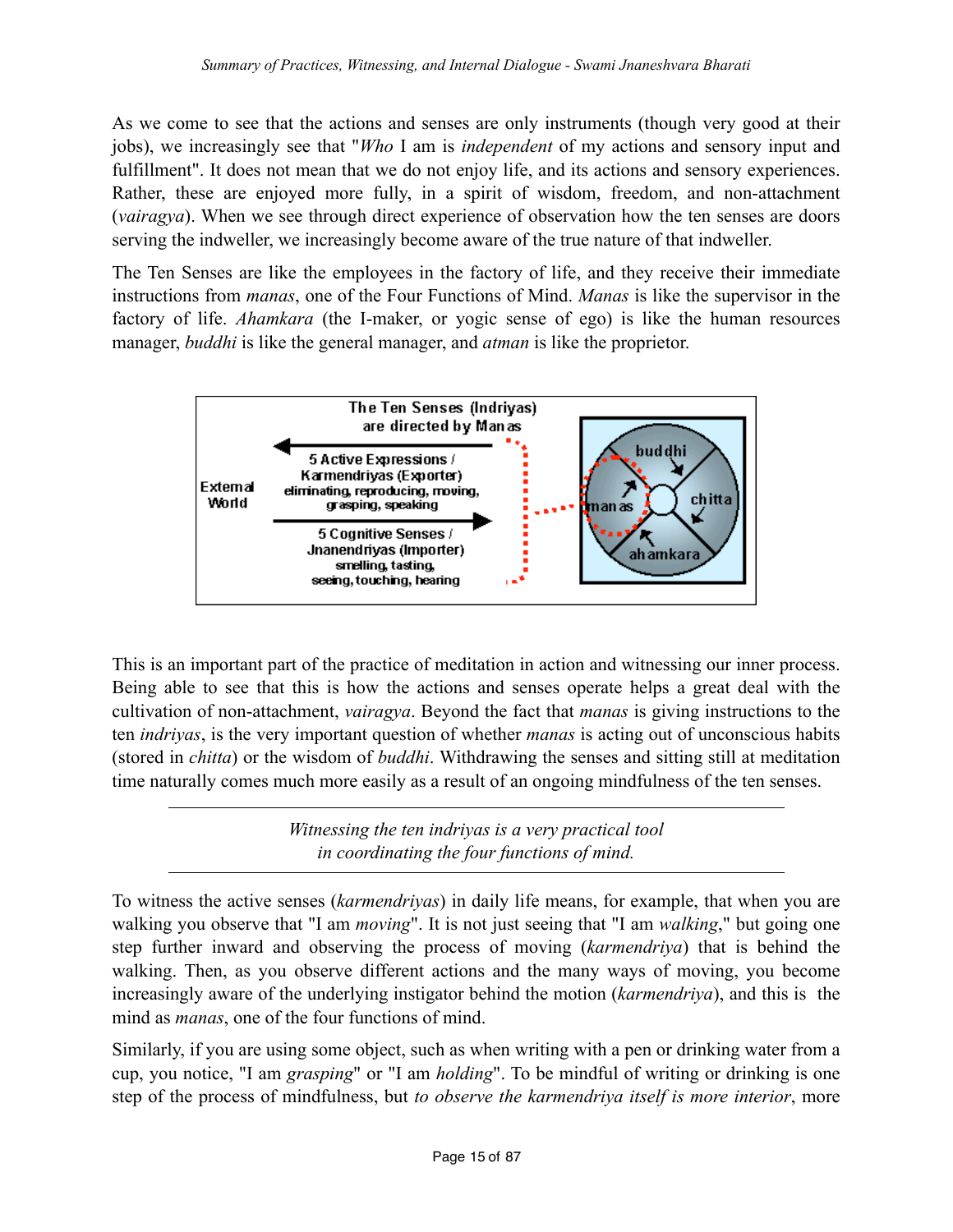subtle. It takes attention inward to the *antahkarana* (the inner instrument, including the four functions of mind), leading you to be closer to the awareness of the still, silent center of consciousness, like the center of the hub of the wheel.

To witness the cognitive senses (*jnanendriyas*) in daily life means, for example, that when you are walking you observe that "I am *seeing*" as you navigate around other people and objects. You observe that "I am *hearing*" when some sound captures your attention.

Witnessing the ten indriyas is a very practical tool in coordinating the four functions of mind. By witnessing the ten *doors*, we are better able to become a neutral witness to all of the inner activities of the mind, and thus be more able to find and rest in the silence beyond, or underneath the mind. This is an important part of cultivating non-attachment.

There is a more inclusive article on the ten indriyas on the SwamiJ.com website.

## <span id="page-15-0"></span>*Three problems with experiencing Truth*

There are three main problems with directly experiencing the Absolute Truth, Reality, or the Self through the vehicles of the mind and the senses. The *first* of these problems is the fact that the senses are not reliable instruments in that they do not accurately perceive the people and objects of the world. Realizing that the senses are unreliable leads the seeker inward to a more pure form of direct experience. However, to turn inward this way happens best by first being aware of the senses and how they operate. Then attention can be withdrawn from the senses, like withdrawing your hand from a glove. The *second* problem in attaining direct experience is that everything in the external world keeps changing and moving around. The *third* is that the mind itself is clouded by many attractions, aversions, fears, and false identities.

## <span id="page-15-1"></span>*Swami Rama on experimenting with yourself*

You need to make internal experiments with yourself: you need to train your *buddhi* to give a correct, clear judgment to your *manas*. You also have to *train your manas* to take the advice of *buddhi*. If you sincerely want to develop personal strength and willpower, you should first learn to *keep yourself open* and *be an observer of yourself* until you observe that your willpower has become dynamic. Instead of making such dramatic resolutions, simply make yourself open to observing yourself and *decide to experiment* in observing yourself.

*You have to train your manas to take the advice of buddhi.*

There are two different concepts; one is doing an experiment in the external way, and the other involves doing experiments within. That latter system, which leads you to the deeper levels of your being, is an entirely different system. In internal research, you don't have any external means to help you; *you have to help yourself*. Within yourself, you have a lab for experimentation, and you can work with yourself. Don't accept the idea that you are bad or weak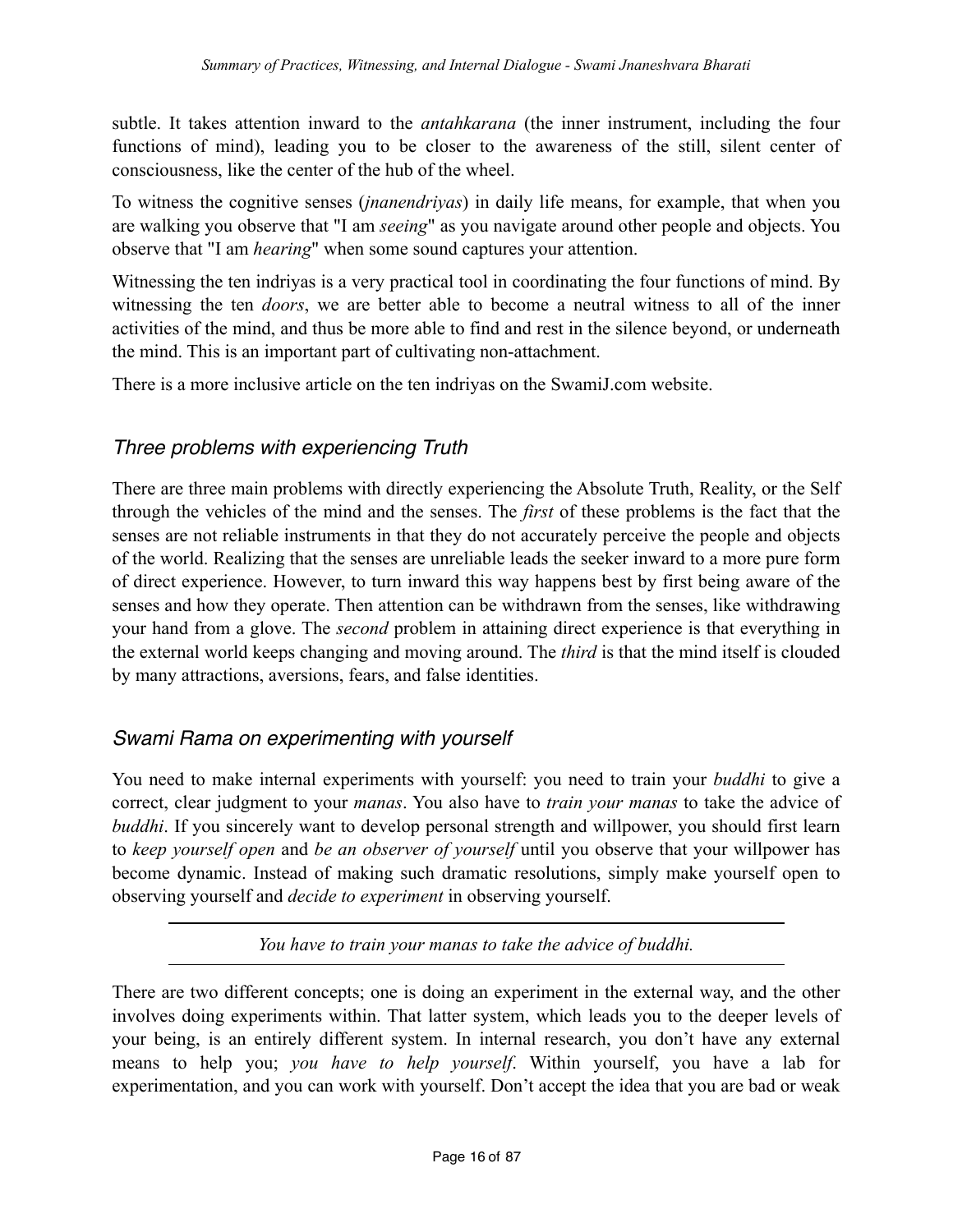or incomplete. You are a human being. This imposition of the idea that you are bad or good is due to your habits.<sup>1</sup>

Most students either follow the instructions of their teacher blindly without understanding them, or they just try to understand the instructions intellectually but do not experiment with them and practice to assimilate them correctly. When a teacher imparts knowledge, he wants his student to use his free will, to be courageous, and to make experiments to experience and then to realize what is right for him. One can develop a dialogue with his conscience, which is not polluted by the fickleness and feebleness of the mind. Experimenting in this way leads one to understand that the real counselor is within each person.[2](#page-16-1)

> *The easiest way to make progress is just to know thyself to accept and understand yourself on all levels.*

Throughout your life you have done experiments on matter, mind, and energy, but you have not done enough experiments on the real Self within you. The easiest way to make progress is just to know thyself—to accept and understand yourself on all levels. Once you know the way, become aware of the goal, and have determination, then it's easy for you to understand yourself. When a desire is fulfilled, you should *observe whether it feeds your pride*, and if it is not fulfilled, *observe whether it feeds your anger*. You have to watch yourself carefully for these two reactions. You need to learn to make inner experiments with your own emotions when you seek to work with yourself and go within. To the serious student, *there is only one real book to study and learn from*—the greatest of all books—and that is the very manuscript that you, yourself, are. You should continue to do experiments with yourself, and every time you do one, you will find that you are growing and growing. We all have homes, and our homes are meant for our inner spiritual experiments with ourselves[.3](#page-16-2)

*To the serious student, there is only one real book to study and learn from—the greatest of all books—and that is the very manuscript that you, yourself, are.*

Discipline means self-learning. I am not talking about knowing; knowing is only a small part of learning. Learning means "to know, to experiment, to experience, and to come to certain conclusions and then be firm." Learning reduces conflict. Conflict comes when you cannot decide anything, when your buddhi cannot make decisions, when you do not know how the ego should be trained and used. That which bothers you is in your mind. That which is to be understood is your mind. According to our lineage, there are *two branches of teachers*. One teaches the scriptures, observing austerities, and following the path of renunciation. The other branch is a branch of meditators and contemplators doing documentation experiments and

<span id="page-16-0"></span><sup>1</sup> *The Art of Joyful Living*

<span id="page-16-1"></span><sup>2</sup> *Perennial Psychology of the Bhagavad Gita*

<span id="page-16-2"></span><sup>3</sup> *The Art of Joyful Living*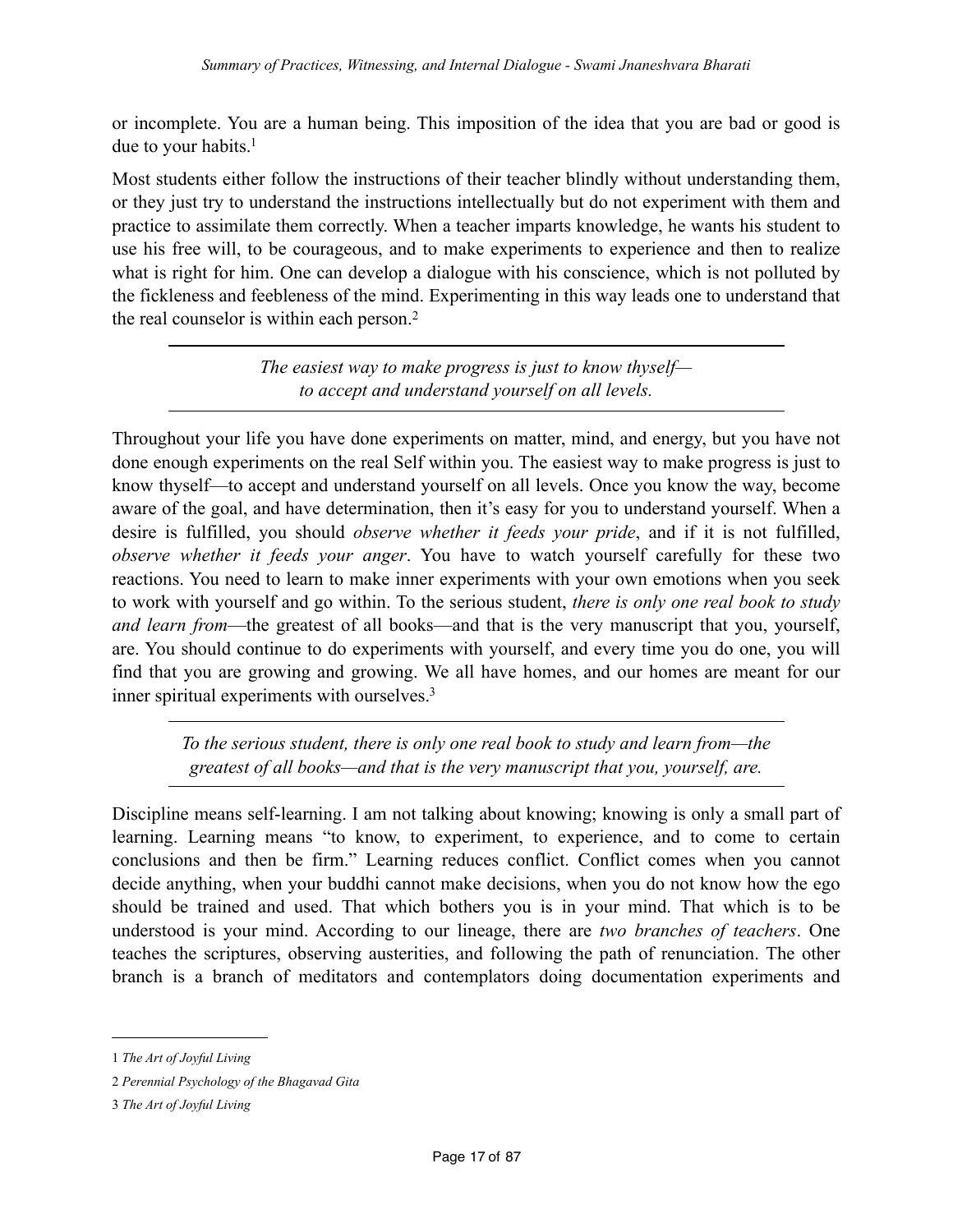scientifically collecting data on all levels of life—physical, energy level, level of sense perception, the way things are perceived on the mental level, and finally on a spiritual level.<sup>1</sup>

### <span id="page-17-0"></span>*Exercises in self-observation*

Appendix A outlines 40 elements of self-observation that are extremely useful as an adjunct to your daily systematic practices of meditation. This meditation in action blends nicely with your regular daily seated meditation practices.

## <span id="page-17-1"></span>**Observing the thinking process within**

Observing your thinking process within means observing the interaction of the ten *indriyas* with the mind (*manas*) along with the other of the four functions of mind, which are *chitta* (the storage of deep impressions or memory), *ahamkara* (the "I-maker"), and *buddhi* (intelligence, which knows, decides, assesses, and discerns between this and that).

## <span id="page-17-2"></span>*Daily goals of self observation*

Appendix B is a list of 31 daily goals that will help you get started in the process of selfobservation. Simply use today's calendar date and look up that number on the list. Practice that goal for the whole day. Write in a journal, and/or talk with your coach or others about what you have observed and how this relates or interacts with all of the elements of your inner processing (the elements of the *antahkarana*, the inner instrument).

In our meditation retreats in India we do these practices every day for three weeks. It usually takes a week to start to get a feel for how this works and how it is useful. After about two weeks it is usually starting to get pretty clear and lots of insights are coming about inner processing in yogic context. I mention this here because of the fact that this is in a 24-hour per day residential retreat program. If you are not in such a retreat program, it will probably take much longer to fully understand and appreciate these self-awareness practices. Gentle persistence and talking with others about your observations will greatly enhance your progress with this and help you see how this greatly helps your meditation practices.

## <span id="page-17-3"></span>*Swami Rama on introspection*

The meditator really becomes an internal explorer and investigator, who is studying the internal reactions and processes of the mind, on both the conscious and unconscious levels. The meditator is an interior researcher. Meditation helps you to fully know and understand all the capacities of the mind—memory, concentration, emotion, reasoning, and intuition. Those who

<span id="page-17-4"></span><sup>1</sup> *Inspired Thoughts of Swami Rama*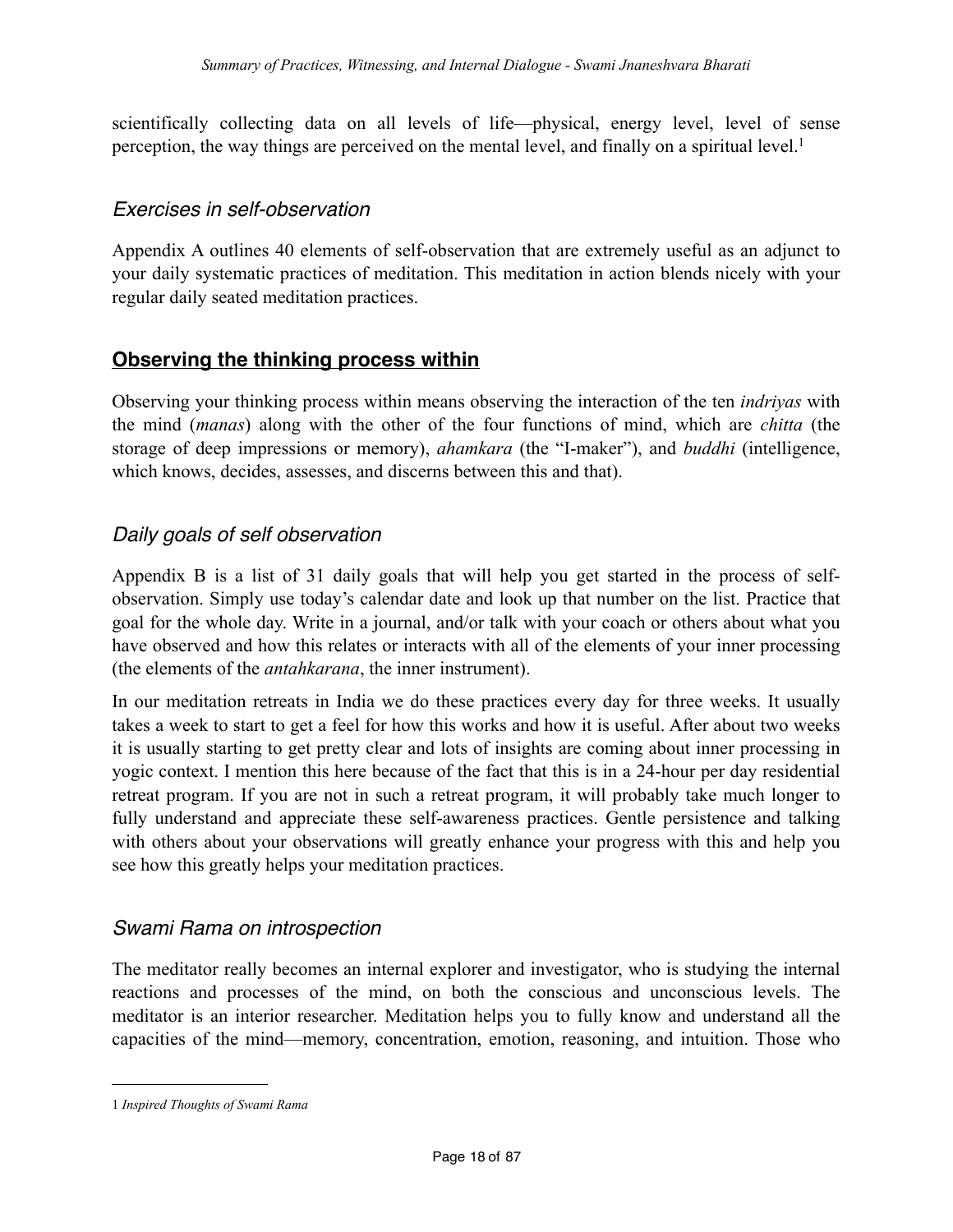meditate begin to understand how to coordinate, balance, and enhance all these capabilities, using them to their fullest potential. Then they go beyond the usual states of mind and consciousness.[1](#page-18-0)

To research the inner world, one needs a burning desire to know his inner potentials and states[.2](#page-18-1)

Thousands of thoughts remain awaiting to be entertained. The purpose of sadhana is to attend to those thoughts in a systematic manner so that they do not create unrest in the inner world. Slowly one begins discriminating between helpful thoughts and those unhelpful thoughts. This introspective (inspecting within) method leads one to the next step: witnessing. While one is learning, he must be patient.<sup>[3](#page-18-2)</sup>

The process of inspecting your thoughts, called introspection, means seeing which thoughts are worthwhile to cultivate. The yoga manuals talk about two types of thoughts, *klista* and *aklista*. The first is helpful and the latter is harmful and injurious. You need to inspect your thoughts to determine which help you and which should be eliminated. To be an interior researcher you first need to understand the four states of consciousness: the *waking* state, the *dreaming* state, the state of *deep sleep*, and the state beyond. Once you understand the first three states, then you definitely understand that there is something beyond. If you do not have determination first, do not inspect your thoughts, because otherwise your thoughts will control you. Then you will see how easily you are distracted. Your mind will create many fantasies and images, one after another. Your thoughts are people. They are not mere thoughts; they are people within you. You are a world in yourself. You are a universe, and all your thoughts are people. Just as people are born and die, so too, thoughts are born and die.[4](#page-18-3)

> *Once you understand the first three states, then you definitely understand that there is something beyond.*

Learn to introspect, which means "inspection within." To do this, sit down and observe what you are thinking. You actually already know; you really know all your weaknesses, and actually you are busy hiding them. To burn your samskaras, you sit in deep meditation, build your determination, and tell your mind and your samskaras, "At this time my mind is *only* for meditation. I have to meditate and learn to go beyond this mire of delusion and confusion created by my mind." Then, *you allow all the impressions to come forward and you don't get involved*  with them. That method is called "inspection within," or introspection. When you want to study the mind, how do you actually do it? You don't have any external device or instrument to use to study the mind, so you have to train *one of the aspects* of your mind to study the totality of the

<span id="page-18-0"></span><sup>1</sup> *Meditation and Its Practice*

<span id="page-18-1"></span><sup>2</sup> *Choosing a Path*

<span id="page-18-2"></span><sup>3</sup> *Perennial Psychology of the Bhagavad Gita*

<span id="page-18-3"></span><sup>4</sup> *Path of Fire and Light, Volume 2*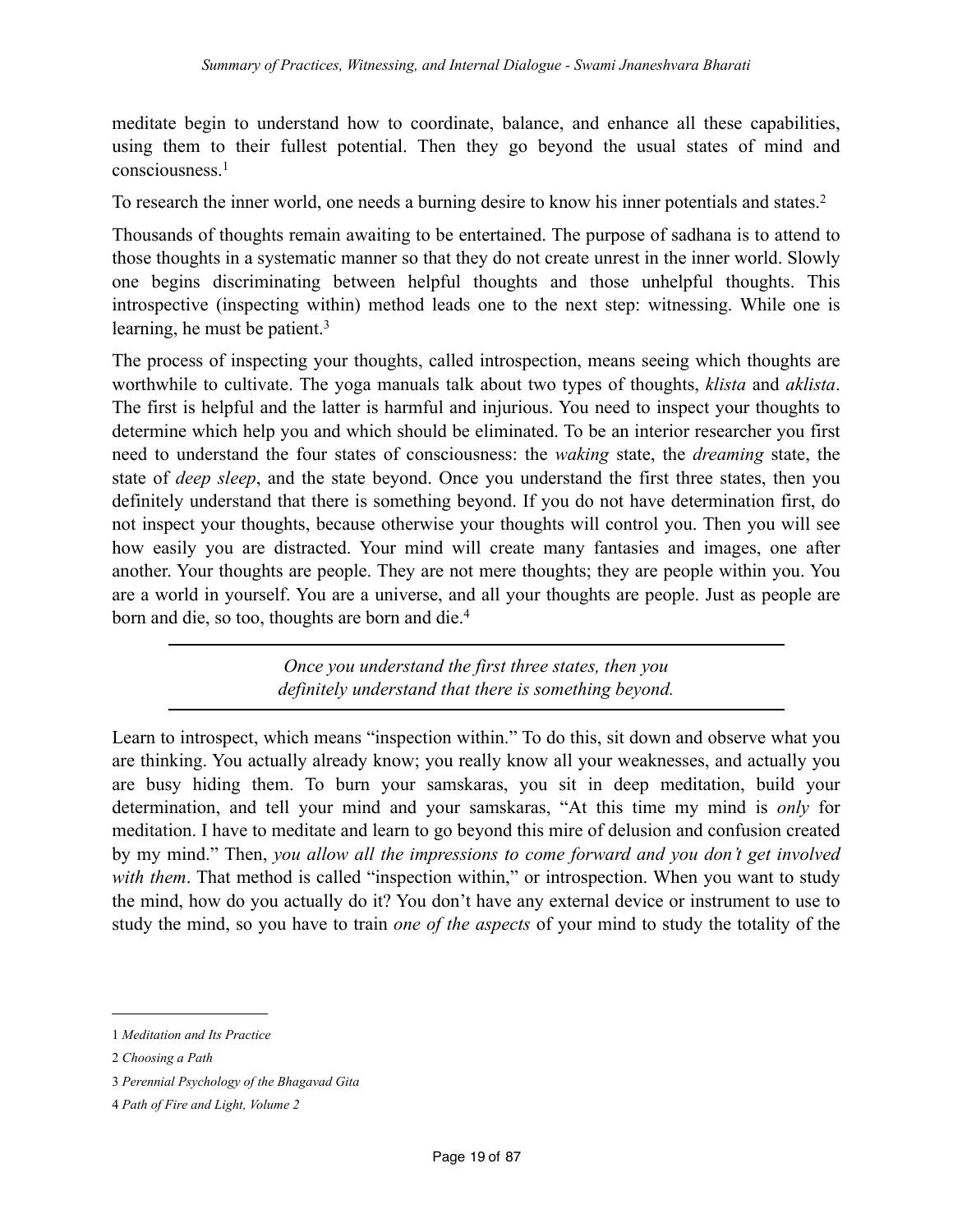mind. You have to *train a part of the mind, so that all the functions of the mind can be studied through the use of that one part*. [1](#page-19-0)

> *You are a universe, and all your thoughts are people. Just as people are born and die, so too, thoughts are born and die.*

By gaining control over the thinking *process we can gain control over the impressions* stored in the mind and eventually over our *entire karma*. Through introspection, inspection within, one can discover the nature and origin of his thought. Through introspection we can learn to understand and see clearly our habits and their origins. Through introspection we can change our habits and thus change our character and personality. We need to inspect our thinking process. We must recall that what is going on in our minds is produced by us. We should inspect it and recognize it as our own product. Each person's thinking is his own creation. We begin by learning to inspect and analyze our own minds. Through analysis, through introspection we learn to discriminate between the thinker and the thinking process. The first step to control and liberation is selfobservation. The *first* stage of meditation is to *clear* the mind. It is essential to observe the thinking process and witness the contents of the mind. To establish ourselves in our own basic nature we need to know how to cleanse the mind.<sup>2</sup>

In the river of life all our actions, thoughts, and sensations are like pebbles which settle on the bed of the river, and we soon lose conscious awareness of them. These pebbles or sensations thrown into the river create very tiny bubbles in the depths of the river which come up and burst at the surface. All our samskaras reside in the latent bed of memory. Without focusing on the subtle traces of our mind stuff, that is, on the samskaras in their latent form rather than their manifestation at the surface, salvation is not possible.

> *You have to train a part of the mind, so that all the functions of the mind can be studied through the use of that one part.*

All these bubbles actually *originate* in the *bed* of the river of the mind where disturbing pebbles are constantly settling. One often resists these disturbances and can become disgusted with himself on account of them. If the student is patient and determined he will cease to struggle with these thoughts and will start to study them. It is natural for all the hidden tendencies of our unconscious mind to come to the surface, and it is also natural for a student to be disturbed by them. Yet if the student remains aware of his goal, which lies *beyond* the *unconscious* mind, then he will learn to study these thought forms without discomfort. Past samskaras do create problems and disturbances for the student of meditation, but sincere effort, determination and onepointedness can help him maintain awareness of his goal.

<span id="page-19-0"></span><sup>1</sup> *The Art of Joyful Living*

<span id="page-19-1"></span><sup>2</sup> *Freedom from the Bondage of Karma*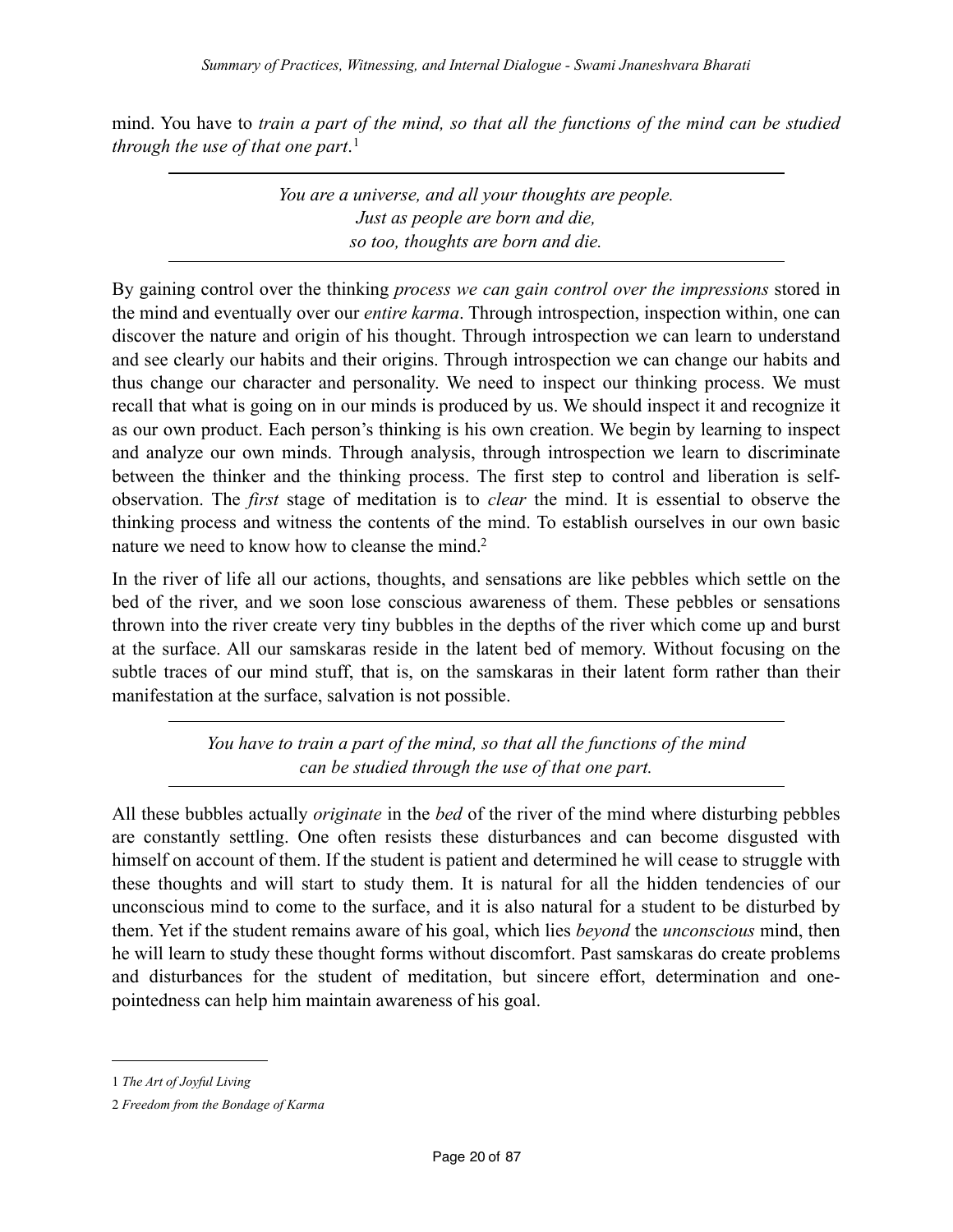Constant and exclusive study of the thinking process at the *conscious* level is *not* a sound way to follow the path of meditation. It is self-study of the *unconscious* mind stuff which is important. Many strange thoughts rise to the surface during our thinking process and it is *not* possible for anyone to analyze and get rid of them at the *conscious* level, for these bubbles *form* deep in the unconscious mind. $<sup>1</sup>$  $<sup>1</sup>$  $<sup>1</sup>$ </sup>

> *All sadhanas (spiritual practices), techniques, and disciplines are actually means to train the mind.*

In meditation, the harmful and injurious dreams that strain and distract the mind and its energy can be analyzed and resolved. All conflicts that are at the root of dreams can also be resolved. The aspirant learns to analyze or resolve all his desires, thoughts, and feelings through the practice of yoga nidra. He learns to consciously place his mind in deep rest.[2](#page-20-1)



One simply has to become aware of this fact, that *the mind* is in direct control of the senses, breath, and body. It is *the mind* that influences the senses and causes them to function in the external world. It is *the mind* that desires to perceive the world through the senses and to conceptualize and categorize those sense perceptions.

All sadhanas (spiritual practices), techniques, and disciplines are actually means to train the mind. And the foremost part of the training is to make the mind aware that Reality lies beyond itself, and that is the immortality of the soul.

<span id="page-20-0"></span><sup>1</sup> *Freedom from the Bondage of Karma*

<span id="page-20-1"></span><sup>2</sup> *Enlightenment without God*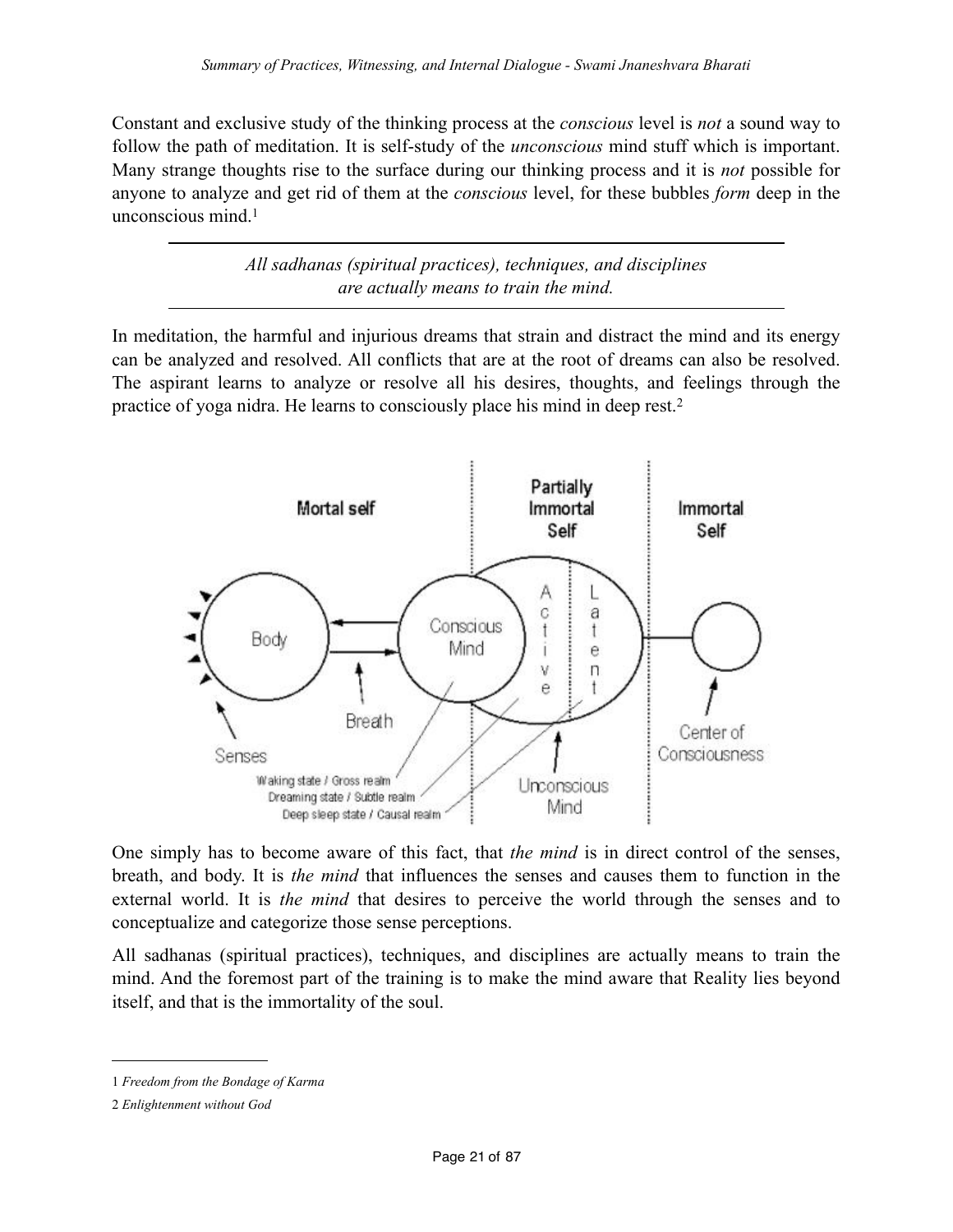The mind is the finest instrument that we possess. If it is understood well, the mind can be helpful in our sadhana; however, if the mind is not well-ordered and disciplined, it can distract and dissipate all our potentials.<sup>[1](#page-21-1)</sup>

## <span id="page-21-0"></span>*Exploring jiva, the individual soul*

It is not the mind that goes through the waking, dreaming, and sleeping states. The mind shares the experiences, but it is actually the jiva, the individual self, which is quite different from the ego, that experiences the waking, dreaming, and sleeping states.

The individual self uses a particular vehicle called the unconscious, which is the reservoir of all the past impressions of mind, action, and speech. As long as the self uses the unconscious as a vehicle, it is called jiva, but the moment the Self renounces the vehicle, it is called pure consciousness [*atman*]. Final liberation takes place when the jiva unites itself with the pure Self, which is the Self of all, exactly as a drop of water unites with and becomes one with the ocean.

No power can cut the eternal Atman into pieces and make a small fragment into a jiva. When we see a particular human being, his form and size, he appears to be separated from the whole, and we call him an individual. But that experience of separation occurs because the ego is not in the habit of acknowledging the whole. That makes one think that the individual soul is only a fragment of the whole. In reality it is not. When the yogi fathoms all the boundaries from gross to subtle to subtlemost and crosses all the boundaries of individuality, he realizes that there is nothing but the real Self [*atman*], which is the Self of all [*brahman*].[2](#page-21-2)

When the soul or jiva departs, it is followed by the vital energy, prana. When the prana departs, all the other life supporting organs follow. The breathing system is the vehicle of prana. Physical death is a change, but it does not annihilate the subconscious mind and soul.

The subtle powers of the five organs of action [*karmendriyas*] and of the five organs of sense perception [*jnanendriyas*], the pranas, the manas, and the buddhi constitute the subtle body. At the time of its rebirth, the soul is accompanied by the subtle body. The gross body dissolves at death, but the subtle body continues to exist.

> *The relation between the subtle body and the gross body is akin to that of the seed and the plant.*

The subconscious mind, which is the storehouse of merits and demerits, becomes the vehicle for the jiva, or the soul. All the samskaras of our many lives remain in the storehouse of our subconscious mind in a latent state like seeds. The relation between the subtle body and the gross body is akin to that of the seed and the plant. As the seed contains all the qualities of the plant in the seed germ, so the subconscious mind retains all the samskaras of our previous lives.<sup>[3](#page-21-3)</sup>

<span id="page-21-3"></span>3 *Sacred Journey*

<span id="page-21-1"></span><sup>1</sup> *Meditation and Its Practice*

<span id="page-21-2"></span><sup>2</sup> *Perennial Psychology of the Bhagavad Gita*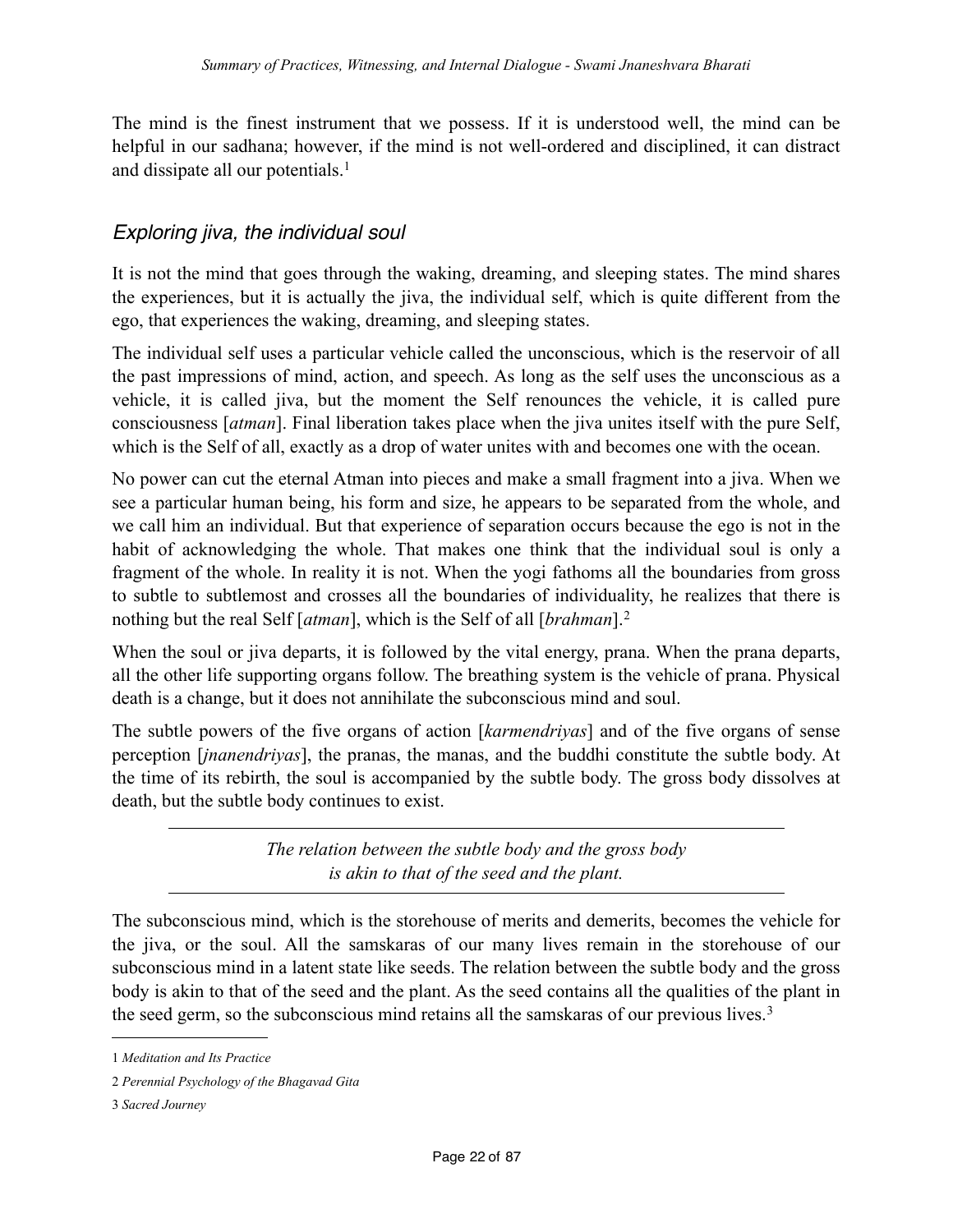Jiva, the individual soul suffers because the fire of kundalini at the base of the spine is dormant and covered with ashes, and thus remains in a sleeping state. Since the great spiritual fire within every human lies sleeping, the jiva, the individual soul, cannot utilize this higher spiritual energy, and because of this has become a brute. Whenever the jiva learns of kundalini-shakti, it is a great help. With the help of this force, the jiva attains the highest state of consciousness called paramshiva[.1](#page-22-0)



The unconscious mind is used as a vehicle for the individual self, but when the individual self drops all attachments to the unconscious mind, the individual self establishes itself in its essential nature and realizes that its self is the Self of all. Such a state of realization is called liberation, *turiya*, the very origin of pure consciousness.<sup>[2](#page-22-1)</sup>

*The jiva is the union of atman and the unconscious mind.*

What will happen to us after death? Who experiences hell and heaven? It is that unique experience called the individual soul, the unconscious mind, that experiences them. The soul is pure; it is our essential nature; it is pure atman. You are inside a vehicle, the jiva that experiences pain and pleasure. The jiva is the union of atman and the unconscious mind.

The jiva is a vehicle full of memories, desires, and wishes. Atman, when linked to the unconscious mind, is called the jiva. Without the unconscious mind, you are pure atman. That is called moksha, or liberation. The moment you realize that this is your essential nature, that you are pure atman, you are free.

> *Without the unconscious mind, you are pure atman. That is called moksha, or liberation.*

When this occurs you have not lost your identity; you still have your individual identity. You are a nucleus and this universe is your expansion. You are not merely a part of the universe. Atman is not a mere part of Brahman. It is not just a small spark. Atman cannot be diminished.

<span id="page-22-0"></span><sup>1</sup> *Path of Fire and Light, Volume 2*

<span id="page-22-1"></span><sup>2</sup> *Enlightenment without God*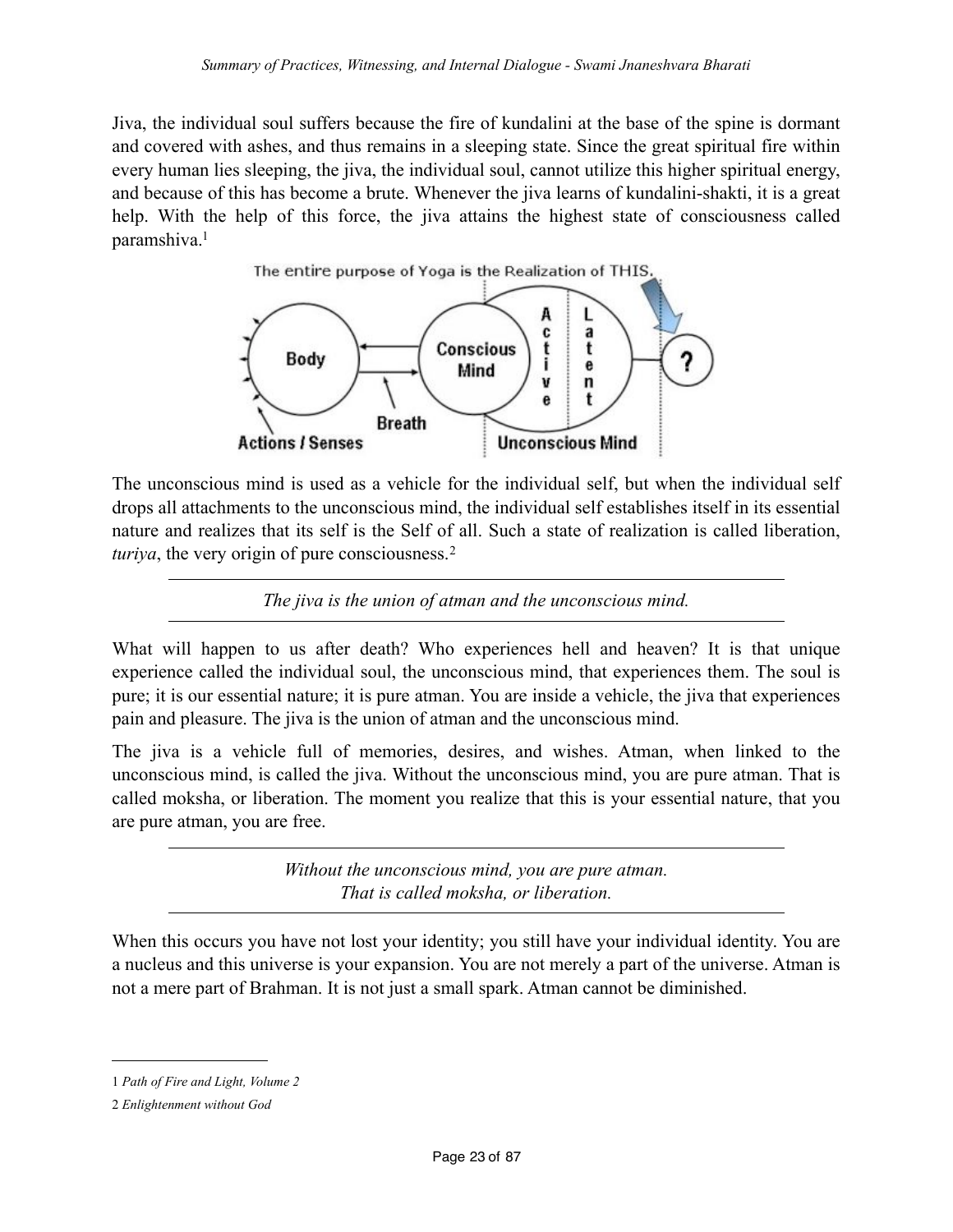You are essentially atman, but you need expansion into para-atman. You need to realize this, and not merely through mental analysis. To realize this you have to practice, and to practice you have to understand what creates problems for you and what becomes obstacles in your life. Suffering is a result of ignorance. To know your final goal is to finally leave behind the world of suffering.<sup>1</sup>

<span id="page-23-0"></span><sup>1</sup> *Path of Fire and Light, Volume 2*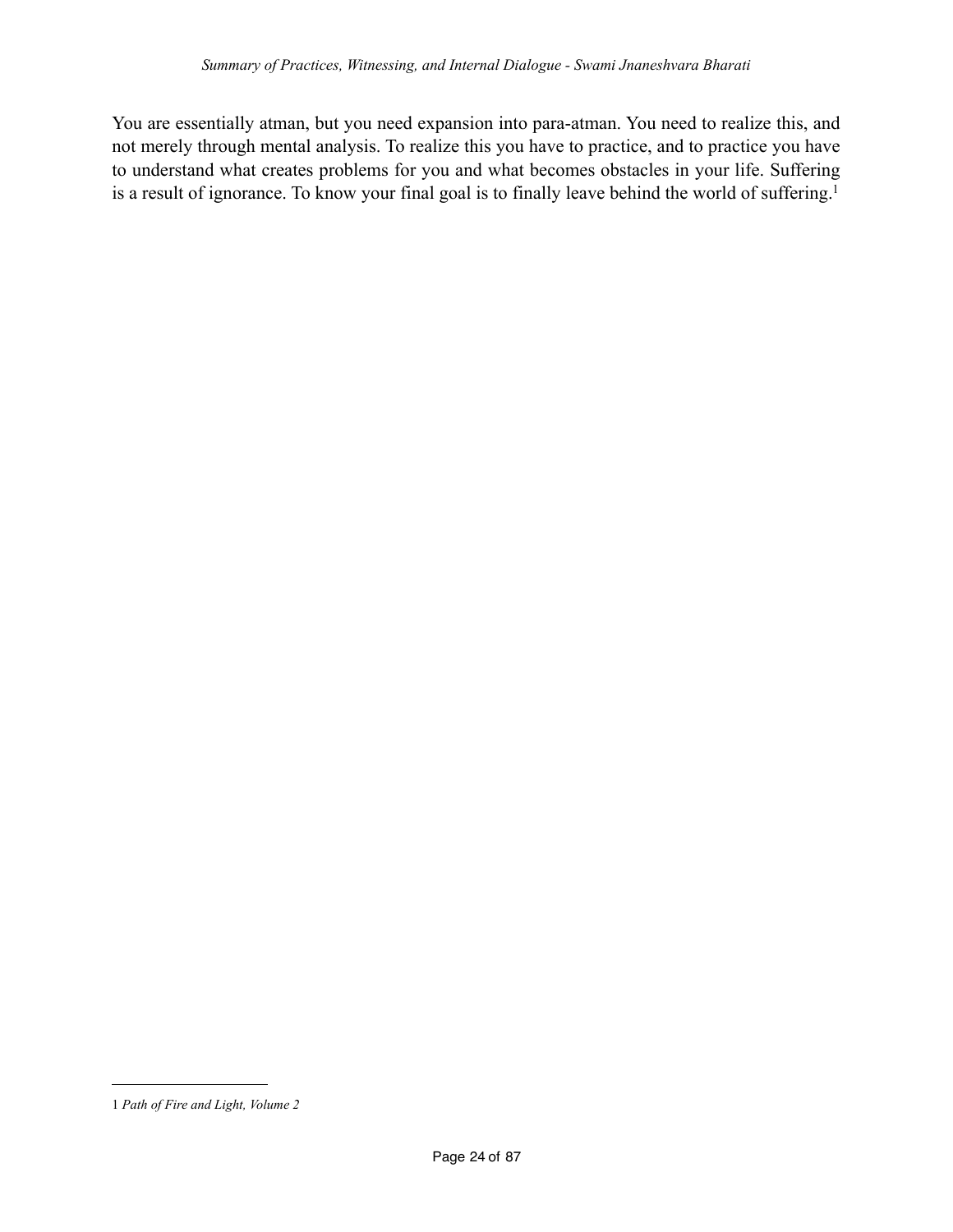## <span id="page-24-1"></span><span id="page-24-0"></span>**SECTION 2: Dialogue with your mind as a friend**

## **Contemplation, self-counseling, and friendship**

#### <span id="page-24-2"></span>*Will you please be my friend*

You can literally ask your mind, "Mind, will you please be my friend?" When they first try this, people are often surprised that any answer at all comes from within, especially if that inner response is either a clear "yes" or a clear "no".

There is a counselor within, teacher within, guru within, which is sometimes called simply *letting your conscience be your guide*. All of us already know this, though we may rarely, if ever, give it any conscious thought or actual practice in daily life. The yoga practitioner actively cultivates drawing upon this inner wisdom in all aspects of life, whether for day-to-day decisions or exploring the deeper meaning of life and how to pursue the path of Self-realization.

#### <span id="page-24-3"></span>*Who is asking the questions?*

If you are driving your car, who is it that is doing the driving? The answer is that *driver* is a composite identity that includes all of the inner data about cars and driving (the memory traces of learning that are stored in the *chitta*), the *ahamkara* (I-maker, usually called *ego*, which in Yoga psychology is considered the aspect allowing us to be *able* to take on identities), the *manas* (sometimes called in Western language the sensory-motor mind), and the *buddhi* (the faculty of intelligence itself, which knows, decides, assesses, and discerns or discriminates).

In the same way that a car *driver* identity is gradually developed and trained over time, the identity of *sadhaka*, *practitioner*, *yogi*, or *seeker*, etc. comes into being and learns how to operate within its realm of activities. It has insights and experiences stored in *chitta*, uses *manas* (the mind) as an instrument. has *ahamkara* (the I-maker, which provides the determination to do its work), and *buddhi* to see clearly.

> *You have to train a part of the mind, so that all the functions of the mind can be studied through the use of that one part. [1](#page-24-4)*

This sadhaka or seeker is a *false identity*, but is *created so that it can explore* the totality of the inner instruments of mind. This *sadhaka* false identity has its own job to do, just as the *driver* identity has its job to do. Through practice, this principle becomes clearer and clearer. The main job of the sadhaka identity is to explore all of the other false identities, attractions, aversions, and fears so as to uncover the reality that these have nothing to do with someone called "me" or "I". You use the *driver* identity to *drive* , but invoke the *sadhaka* identity to *explore* within.

<span id="page-24-4"></span><sup>1</sup> *The Art of Joyful Living*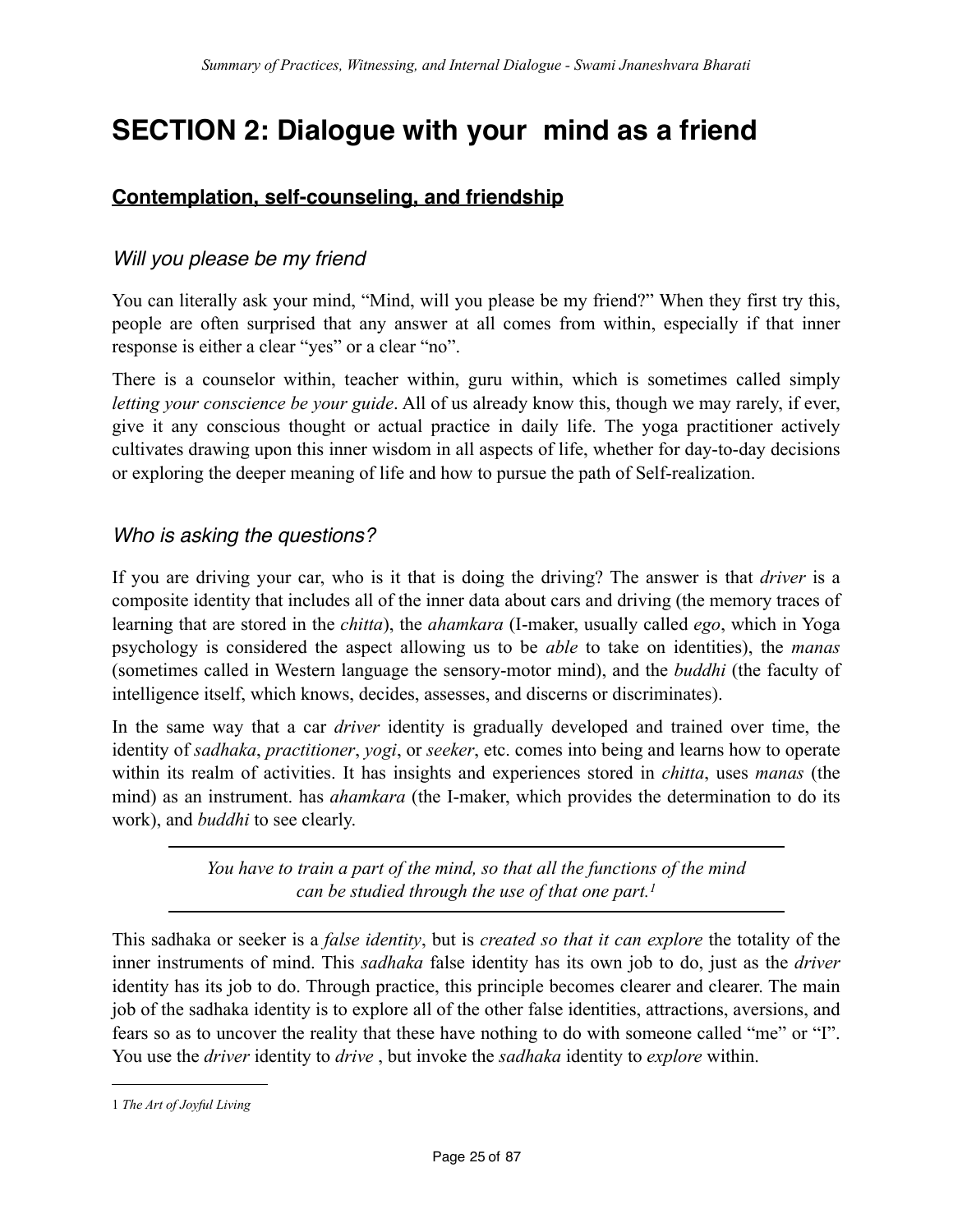## <span id="page-25-0"></span>*To whom are you talking?*

Most of our identity as a person is unconscious; we are usually only aware of a small percentage of our inner processes, thinking, and identities. Our *buddhi*, the inner faculty of wisdom, which knows, decides, assesses, and discerns or discriminates is always there to serve as our consultant or advisor. Although it knows the wiser of various courses of action, it often operates through a cloud of attractions, aversions, fears, and false identities stored in the *chitta* and colored (*klishta*) by the *ahamkara*, so it's guidance may not be heard. Yet, that inner voice is always there. First and foremost, this is the one with whom we (as the conscious, waking state person) want to cultivate a close relationship. In the broadest sense, this is the one with whom we are consulting when we say something like, "Mind, should I *do it* or *not*?"

> *Literally, you can have internal dialogue with any of the many inner aspects of your being.*

In addition to consulting with buddhi, your inner wisdom, you also dialogue with your individual thoughts, impressions, wants, wishes, and identities. As Swami Rama explains, "Your thoughts are people. They are not mere thoughts; they are people within you. You are a world in yourself. You are a universe, and all your thoughts are people. Just as people are born and die, so too, thoughts are born and die.["1](#page-25-3) Literally, you can have internal dialogue with any of the many inner aspects of your being. It may seem odd at first to do so, but once you try it for a while, you will be amazed at the results, both in terms of insights about yourself, and in purifying the mind so that you can deepen your meditation.

## <span id="page-25-1"></span>*Antahkarana is the inner instrument*

*Antahkarana* literally translates as "inner instrument". It is the totality of the yogic inner instruments of mind. It includes the four functions of mind: 1) *manas*, the thinking part of mind which brings in data through the cognitive senses (*jnanendriyas*) and expresses outwardly through the active instruments (*karmendriyas*), 2) *chitta*, which is the storehouse of all impressions and memories, 3) *ahamkara*, which is the "I-maker", usually translated as ego (though not meaning ego in the sense of a person being egotistical), giving one the capacity to color the data stored in chitta as being *mine*, or relating to *me* in some way, and 4) buddhi, which knows, decides, assesses, and discerns or discriminates. As previously noted, it is the *buddhi* which is the most important of these four to cultivate.

## <span id="page-25-2"></span>*Who am I?*

The meditator asks in internal dialogue, "Who am I? Am I the body?" Wisdom answers, "No, I have a body, but body is not *who* I am." Again she asks, "I am a breathing being, but am I the

<span id="page-25-3"></span><sup>1</sup> *Path of Fire and Light, Volume 2*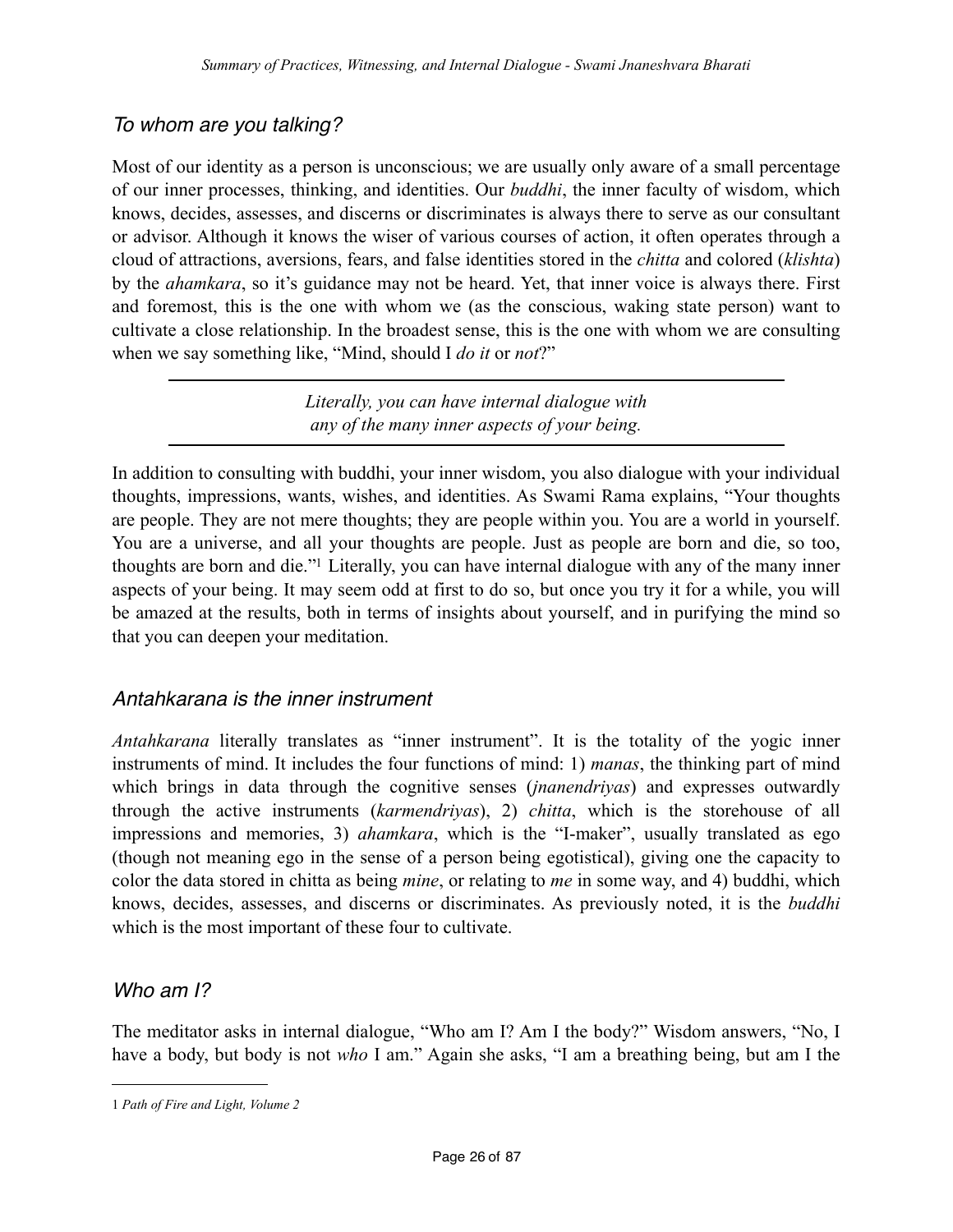breath? Is that *who* I am?" Again, wisdom of buddhi answers, "No, there is breath for sure, but this breath is also not *who* I am." She asks, "I am a thinking being with streams of seemingly thousands or millions of thoughts, images, pictures, and words. Are these things of mind *who* I am? Am I this mind?" Still one more time wisdom comes and says, "No, not even these thoughts and this wonderful, intelligent instrument of mind are *who* I am. These are merely experiences stored in the library or warehouse of the mind-field, and the mind itself, however skilled it is, remains only a useful instrument, but still is not *who* I am." Buddhi goes on, "All of these are mere phantoms of false identities. I am the source, the power, the pure consciousness of Atman, Purusha, or Self that operates outward through the instruments of intelligence, mind, senses, instruments of action, and the physical body. None of them, however wonderful and useful they are, are *who* I am. I am that absolute reality which was never born and never dies. I am selfexistent and not subject to change, decay, and decomposition."

The meditator has this type of dialogue internally, directly, in his own natural way of speaking. He is not merely reading a script, such as reciting the words above. He literally is having his own personal conversation with the inner wisdom of *buddhi* and the pure consciousness of *atman*, which is the same source that all of the great sages and yogis of history have utilized.

## <span id="page-26-0"></span>*Self-counseling through internal dialogue*

Swami Rama describes self-counseling: "How do you begin to counsel yourself? You cannot see an external counselor or therapist every day to solve your problems. First, you should learn to observe and understand something about yourself. One important question is, 'Is my first thought good or bad—is it clear or clouded?' You need to learn for yourself, is your first thought a guiding thought or not? Does your second thought guide you more clearly, and does your third thought lead you to confusion or to clarity? This is something you should learn about yourself by observing how your mind operates while self-counseling—to know when you should trust the advice of your mind. When you learn that, it is extremely helpful to you.["1](#page-26-2)

#### <span id="page-26-1"></span>*Internal dialogue as contemplation*

Swami Rama on contemplation: "Inner dialogue, a contemplative method, sometimes replaces meditation. Such dialogues strengthen the faculty of decisiveness and sharpen the buddhi (higher intellect), which can penetrate into the subtleties of the inner levels. The primary step of inner dialogue is a part of contemplation. It inspires the aspirant in his search for knowledge. Knowledge that does not reveal the object as it is, is not knowledge at all, and acquiring mere information is unfulfilling. Non-attachment [*vairagya*, yoga sutra 1.12] and practice [*abhyasa*, yoga sutra 1.12] are the most effective tools in the quest for real knowledge. Contemplation is not a method of escaping from the realities of life; rather through the process of contemplation, one makes a strong mental resolution on which he builds his whole philosophy of life.

<span id="page-26-2"></span><sup>1</sup> *The Art of Joyful Living*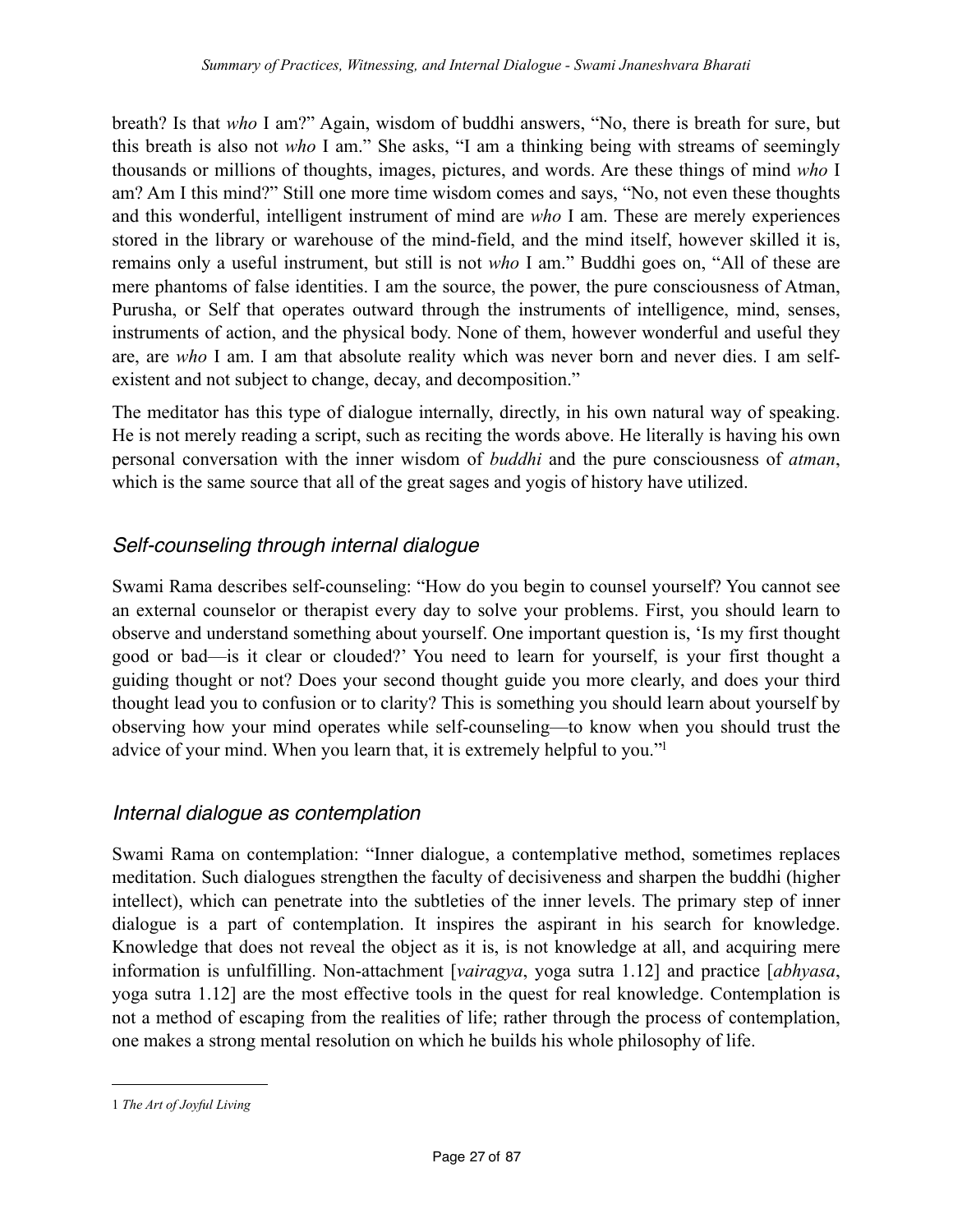*O mind, witness the world of objects, and observe the impermanence of those objects you long to achieve, to embrace, and to save. What difference is there in the objects of dreams and the objects of the waking state? What reason is there for being attached to the unreal things of the world; they are like experiences of the dreaming state. They are constantly changing, and you have no right to own them, for you can only use them. O mind, listen to the sayings of the great sages and teachers; follow in the footprints of those who have already trod the path of light and enlightenment. You will find that Truth is that which is unchangeable; Absolute Reality is that which is beyond the conditioning of time, space and causation."[1](#page-27-3)*

## <span id="page-27-0"></span>**Dialogue before meditation**

#### <span id="page-27-1"></span>*Don't be impatient with meditation*

Swami Rama explains that in the cave monasteries of the Himalayas the novice practitioners did not start with meditation, but rather were taught to first purify their minds through internal dialogue. He explains that modern people are too impatient and want to master the art of meditation immediately. He goes on to suggest that we "learn to have a dialogue between the observer and that which is being observed. Follow the imagination in this dialogue; analyze and observe the train of mental objects, and slowly control will be gained over these things. We rise above them, and they disappear from the domain of mind.["2](#page-27-4)

#### <span id="page-27-2"></span>*If you don't want to meditate*

Swami Rama suggests, "If you don't want to meditate, then do not meditate. You should not have a fight with your mind; you should have a gentle dialogue with your mind. You will learn many things when you enter into self-dialogue. You do not begin with meditation itself. First you learn to set a regular meditation time, and then to have a dialogue with yourself. If you have a dialogue with yourself for a few minutes or a few hours before you do meditation, then your meditation will be good. If you do not do that, then you use your meditation time for self-dialogue, and then the 'meditation' is not really meditation.

"Be a close friend to your mind, a very close friend. Let the mind whisper those inner secrets to you, and put all things in front of your mind. You need to make the mind your friend because it is either a great friend or a great foe. That which is an enemy can be converted into a great friend."<sup>3</sup>

<span id="page-27-3"></span><sup>1</sup> *Enlightenment without God*

<span id="page-27-4"></span><sup>2</sup> *Freedom from the Bondage of Karma*

<span id="page-27-5"></span><sup>3</sup> *Path of Fire and Light, Volume 2*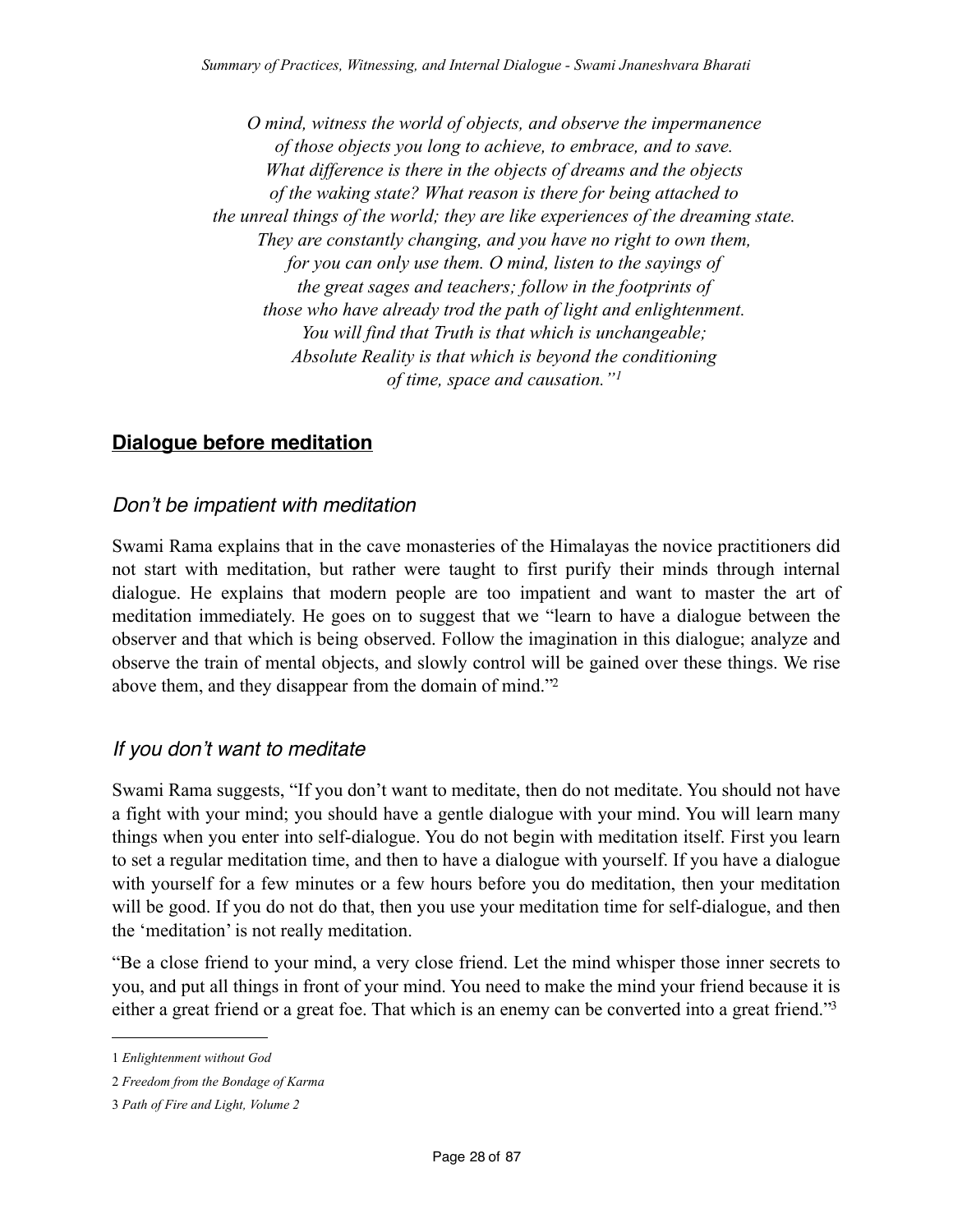## <span id="page-28-0"></span>*Listening to your conscience*

Swami Rama explains that "One's conscience already knows what is right and wrong, good and bad, helpful and unhelpful. One simply has to tune into his inner conscience, which guides him all the time. That is called seeking counsel within before performing action. In practicing not doing that which is not to be done, one will find that he is being guided from within. Then he can dialogue with his conscience, which is not polluted by the fickleness and feebleness of the mind. Experimenting in this way leads one to understand that the real counselor is within each person.

"The first and foremost duty of a true and selfless teacher is to introduce his student to that inner guide which leads one during the waking, dreaming, and sleeping states. When one takes time from his busy life and learns to sit calmly in a quiet place, the inner counselor begins counseling. It would be helpful if therapists and psychologists, as well as priests and spiritual teachers, would learn to listen to the inner counselor and then introduce that inner guide to their clients and students<sup>["1](#page-28-3)</sup>

### <span id="page-28-1"></span>*Putting questions to yourself*

Swami Rama: "Today you cannot face yourself; you don't want to know yourself because you are afraid. Once you know how to have this kind of dialogue with yourself, it will help you enormously. First, you need to understand what you are doing wrong. Next, you need to create new grooves, so that your mind does not automatically flow in its old grooves, but instead begins to flow in the new grooves.

"Learn to counsel yourself and have a self-dialogue. Learn to mentally talk to yourself. Sit down and have a dialogue with yourself; ask yourself why you are doing an action. Many times you will say to yourself, 'I don't want to do this, but I have been doing it, so now it's a routine,' and then you'll understand the process of habit formation.

"With all your idealization of sadhana and gurus and teachers, you have neglected one thing: you need to know something practical. You need to know a practical method of gaining freedom from those weaknesses that you have formed in your childhood, which have become part of your life, and are difficult for you to resolve. In this kind of training, books can't help you; nothing external will help you. You need to consider why you often do not do what you really want to do. Put these questions to yourself and you'll find the answers.["2](#page-28-4)

## <span id="page-28-2"></span>*Dealing with fear*

Swami Rama talks of using internal dialogue to deal with fear, "If you learn to have an internal dialogue you will become comfortable with yourself. Fears of the outside world, of others, and of circumstances, will disappear.

<span id="page-28-3"></span><sup>1</sup> *Perennial Psychology of the Bhagavad Gita*

<span id="page-28-4"></span><sup>2</sup> *The Art of Joyful Living*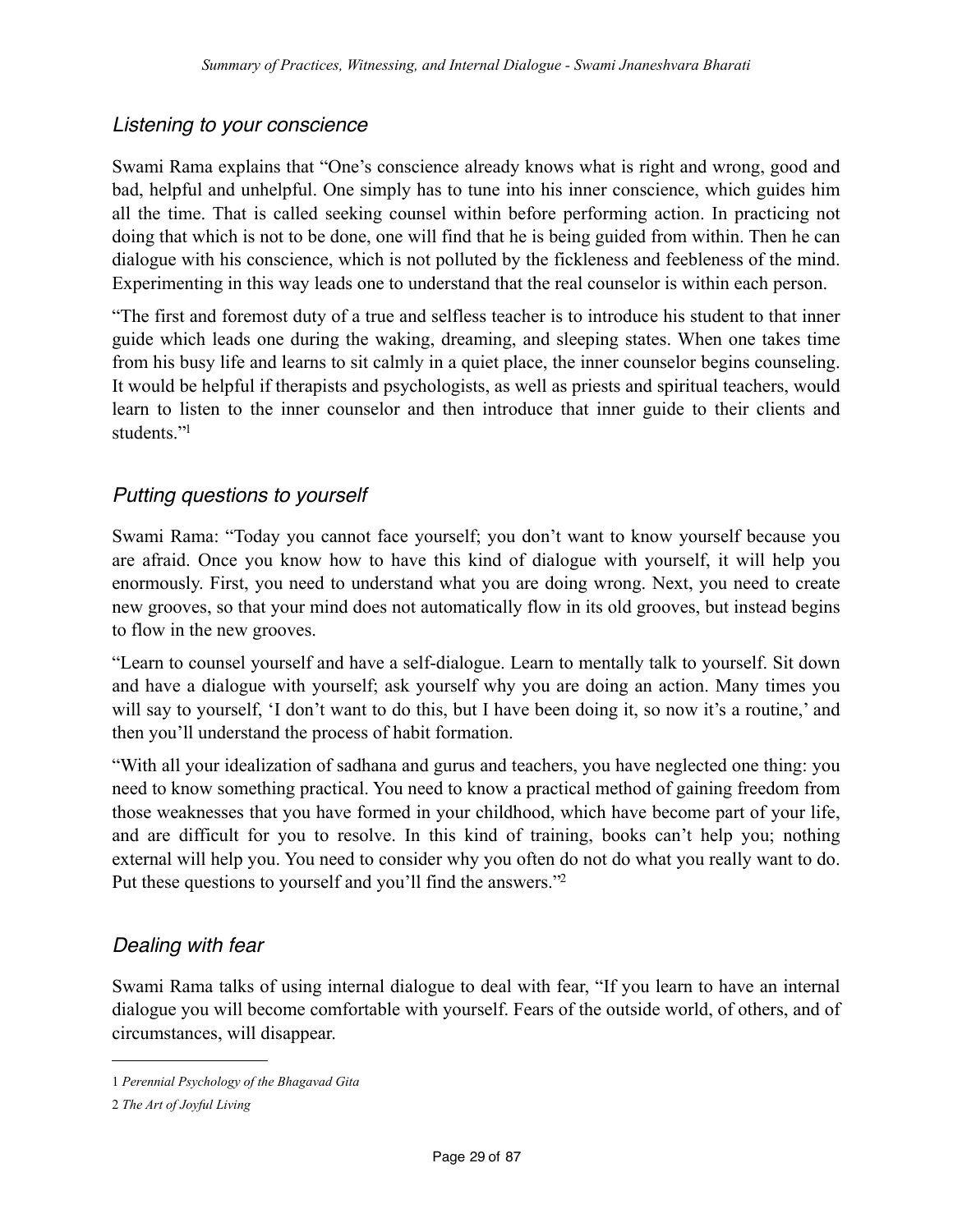"With any close friend you are interested in their life and you are sensitive to their emotions. You listen to them. Be gentle with yourself, as you would be with any good friend. Don't condemn yourself or be judgmental."[1](#page-29-2)

### <span id="page-29-0"></span>*Remaining aware of the reality within*

"Practicing an internal dialogue can help one remain aware of the reality within while he is doing his actions in the world. One should sit down every morning and talk to himself. This will help him learn more about himself, and knowing about himself, he will not become egotistical. All the ancient scriptures are dialogues. Christ talked with His apostles; Moses talked with the wise men; Krishna talked with Arjuna—these are all dialogues. We should also learn to go through a mental dialogue of our own. You should have dialogue with yourself within your mind every day.

- "A conscious process of inner dialogue can pacify one and wash off all his bad feelings.
- "Dialogue is one of the finest therapies there is and prepares one for meditational therapy.
- "Meditational therapy, if used and understood properly, is the highest of all the therapies and teaches one how to be still on all levels: how to have physical stillness, a calm and even breath, and a calm, conscious mind.
- "Then by allowing the unconscious mind to come forward, one can go beyond it, and that inner reality comes to the conscious field and expands.["2](#page-29-3)

## <span id="page-29-1"></span>*Thoughts and questions*

Swami Rama: "In meditation, you sit down quietly and repeat your mantra. During that period of meditation your mind remains one-pointed, but after that, your mind goes back again to its same previous grooves. This is not the full process of meditation; the full process of meditation is a whole life process.

> *'Meditation' means 'to attend.' It means attention to the whole of life. It should not be a strenuous act; it should not be forced. Your whole life can be one of meditation.*

"'Meditation' means 'to attend.' It means attention to the whole of life. It should not be a strenuous act; it should not be forced. Your whole life can be one of meditation.... People often ask how they can do this. My method is to consider some question that is on my mind... I have questions concerning the welfare of my students, because that is my life's work.... For example, perhaps I think of someone who is a very quiet person, and I want him to become a good teacher. Perhaps this question comes to me: 'What shall I do with him? What shall I tell him?'

<span id="page-29-2"></span><sup>1</sup> *Sacred Journey*

<span id="page-29-3"></span><sup>2</sup> *A Practical Guide to Holistic Health*, Swami Rama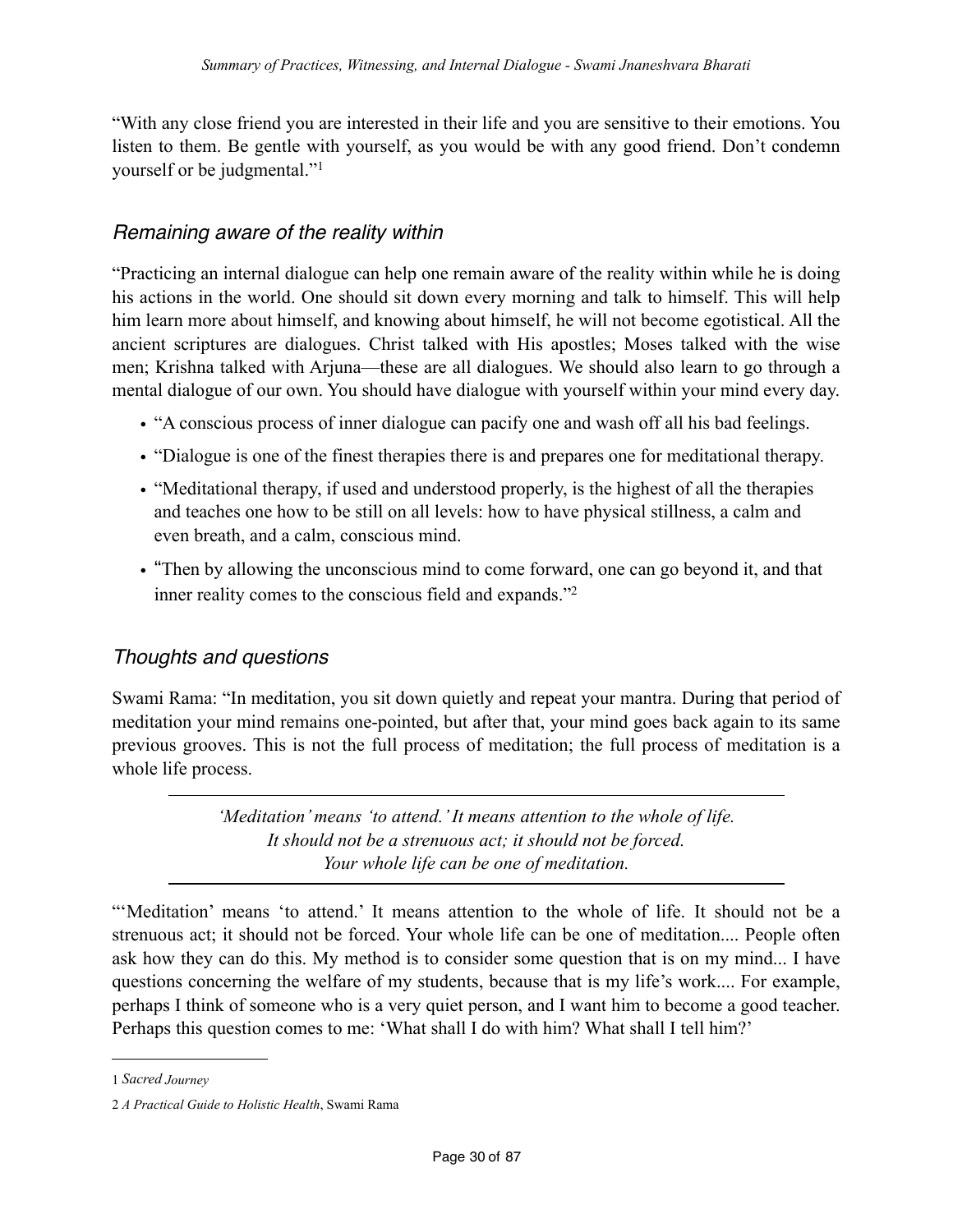"When such questions that are pending in my mind come to me, I say to them, 'Okay, come.' What *you* do when such thoughts come, is to try to think of your mantra. This means that you try to use your mantra to avoid and escape from certain situations. Then, when you have done your mantra for a while, your mind again goes back to the same worry. That is not helpful; instead, let everything come before you for a decision—just watch....

"Early in the morning, right after I get up, I go to the bathroom and prepare for meditation, and then I sit down.... I ask my mind what I have to do, and then I set up a dialogue with myself.... Sit down quietly and ask yourself, 'What do I want?' When you do this, you will find that there are two types of desires: the simple daily wants, and the higher desires. The two types of desires are mingled together.... Do not let yourself suppress [the mundane thoughts] by reacting, 'Oh, what I am thinking! I should not think like that!' That is not helpful; instead, let the thought come before you and become a sort of observer. Start observing your own mind. Do not try to escape; do not be afraid of your own thinking.... The way to work with intruding thoughts is to let each thought come, whether it is good or bad. Simply decide that whatever comes, you will not be disturbed....

> *The first lesson in this practice is to simply allow the thoughts to arise. Then, secondly, bring back before yourself that which is important.*

"Before I practice meditation, I allow all such thoughts, both 'good' and 'bad,' to come into my mind and then go away, because they are only thoughts.... The first lesson in this practice is to simply allow the thoughts to arise. Then, secondly, bring back before yourself that which is important. You can do this; it does not require any advanced practice of meditation....

"In my practice, when all the thoughts have gone through the mind, then I sit down and start to remember my mantra. Usually you try to remember your mantra from the very beginning, and there are those thoughts waiting for your consultation, but you do not pay attention to them. Then, the thoughts are coming and going in your mind and you are trying to repeat your mantra, and the more the thoughts come, the more you repeat your mantra, and the result is an internal battle. That is not helpful; you need not do that.["1](#page-30-1)

#### <span id="page-30-0"></span>*Daily internal dialogues*

In Appendix C there is a list of 31 daily internal dialogues that can be used for a daily practice. Make note of the date of the current day and practice the internal dialogue that is referenced in that number on the list.

<span id="page-30-1"></span><sup>1</sup> *The Art of Joyful Living*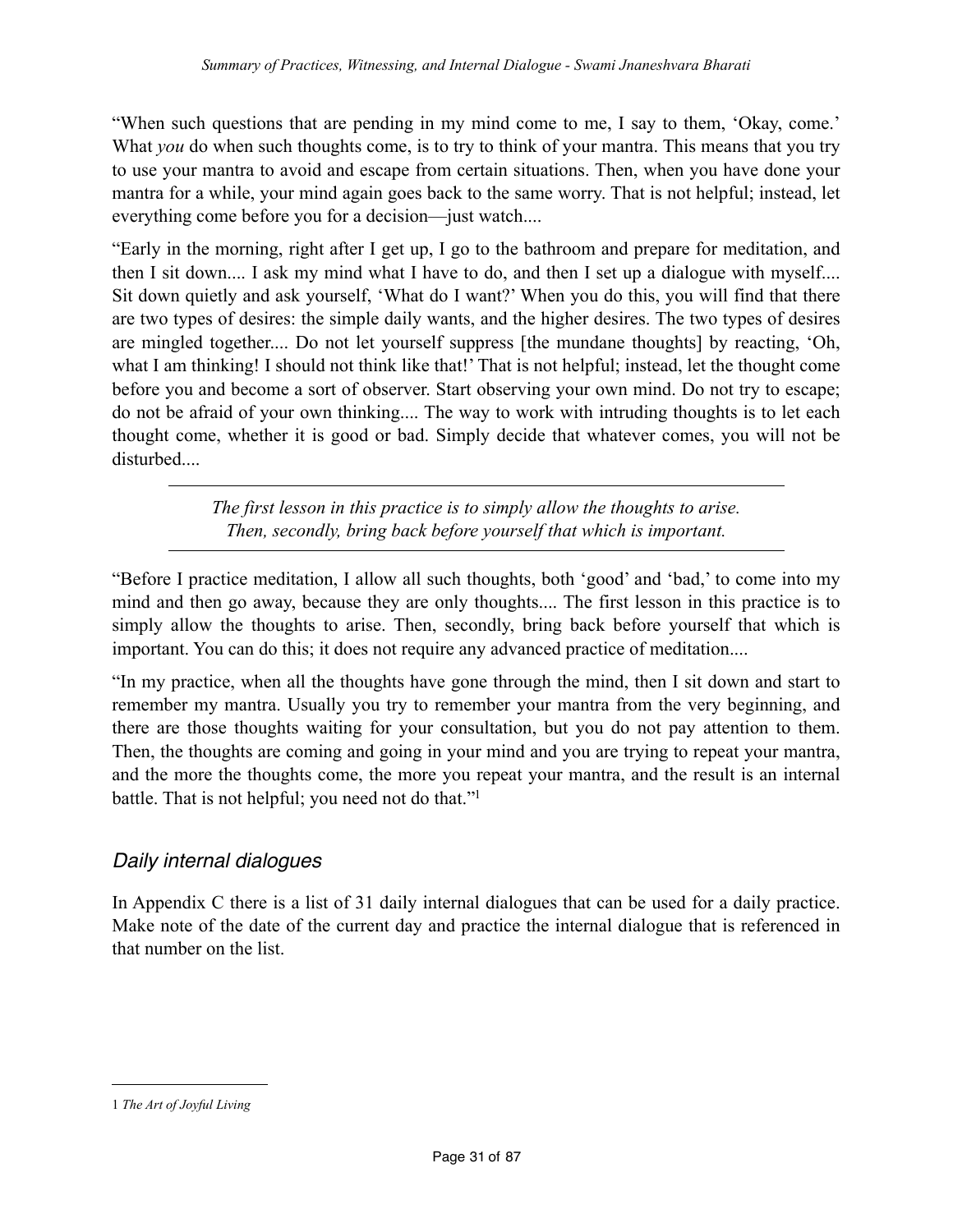Regularity is an extremely important part of all levels of meditation, whether one thinks of himself or herself as a beginning, intermediate, or advanced meditator.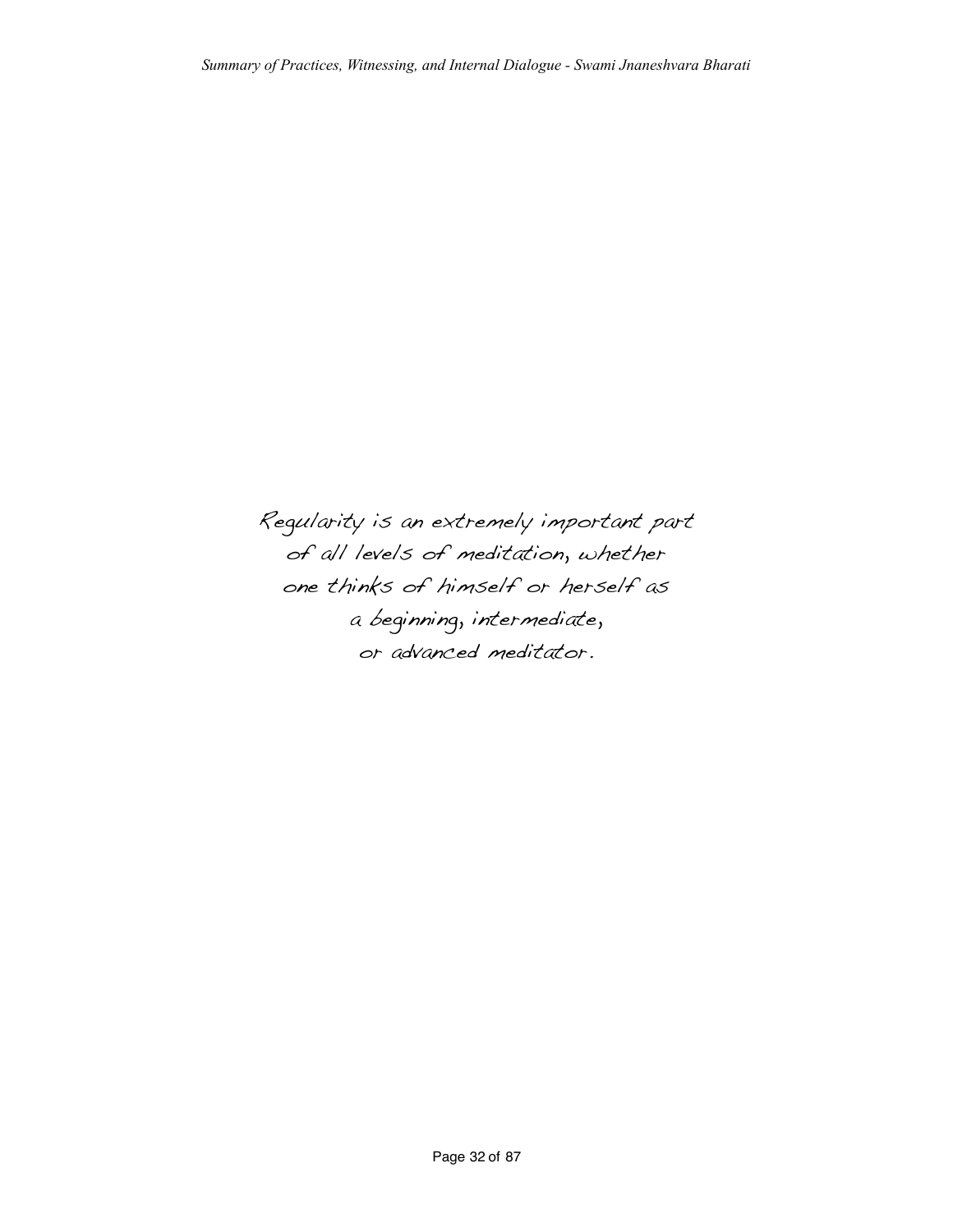## <span id="page-32-1"></span><span id="page-32-0"></span>**SECTION 3: Meditate in silence**

## **STEP 1) Preparation**

## <span id="page-32-2"></span>*Prepare the body physically*

The quality and depth of meditation is much greater if the physical body is prepared. This involves keeping it healthy through exercise, diet, and cleansing the inner and outer body. At the time of meditation it is helpful even to simply wash the face with water or a wet cloth; this can have a great effect on calming the thoughts and emotions of the mind. Simply put, it feels good!

*Regularity is an extremely important part of all levels of meditation.*

### <span id="page-32-3"></span>*Bowels and bladder*

Ideally, meditation is practiced with totally empty bowels and bladder. This may take some time to accomplish in your meditation practices as diet, exercise, sleep and other practices come into balance with one another. Try to have flexibility when doing your practices. For example, after you get started with your simple postures, hatha yoga, joints and glands, or other exercises, you may find that the movement has led to being ready to empty your bowels. Be ready to pause in your practices long enough to use the toilet.

#### <span id="page-32-4"></span>*Time, place, environment*

Regularity is an extremely important part of all levels of meditation, whether one thinks of himself or herself as a beginning, intermediate, or advanced meditator. Meditation can be said to be a process of transcending time, space, and causation. The means of doing this is like the Upanishadic story of removing a thorn from your foot by breaking off another thorn from the bush, and using that thorn to remove the thorn from your foot. Here, we utilize the tools of time, space, and causation to go *beyond* time, space, and causation.

> *We utilize the tools of time, space, and causation to go beyond time, space, and causation.*

First, we choose a time for ourselves that we can consistently use for our practices each and every day. We do this mindfully aware of the fact that sometimes the unexpected happens, and we find obstacles on some days. In such a case, we make ourselves aware of our meditation time, even if we have to miss it today, and then do the meditation later the same day. We may shorten our meditation practice today, so that we continue that habit of developing and maintaining our daily practice.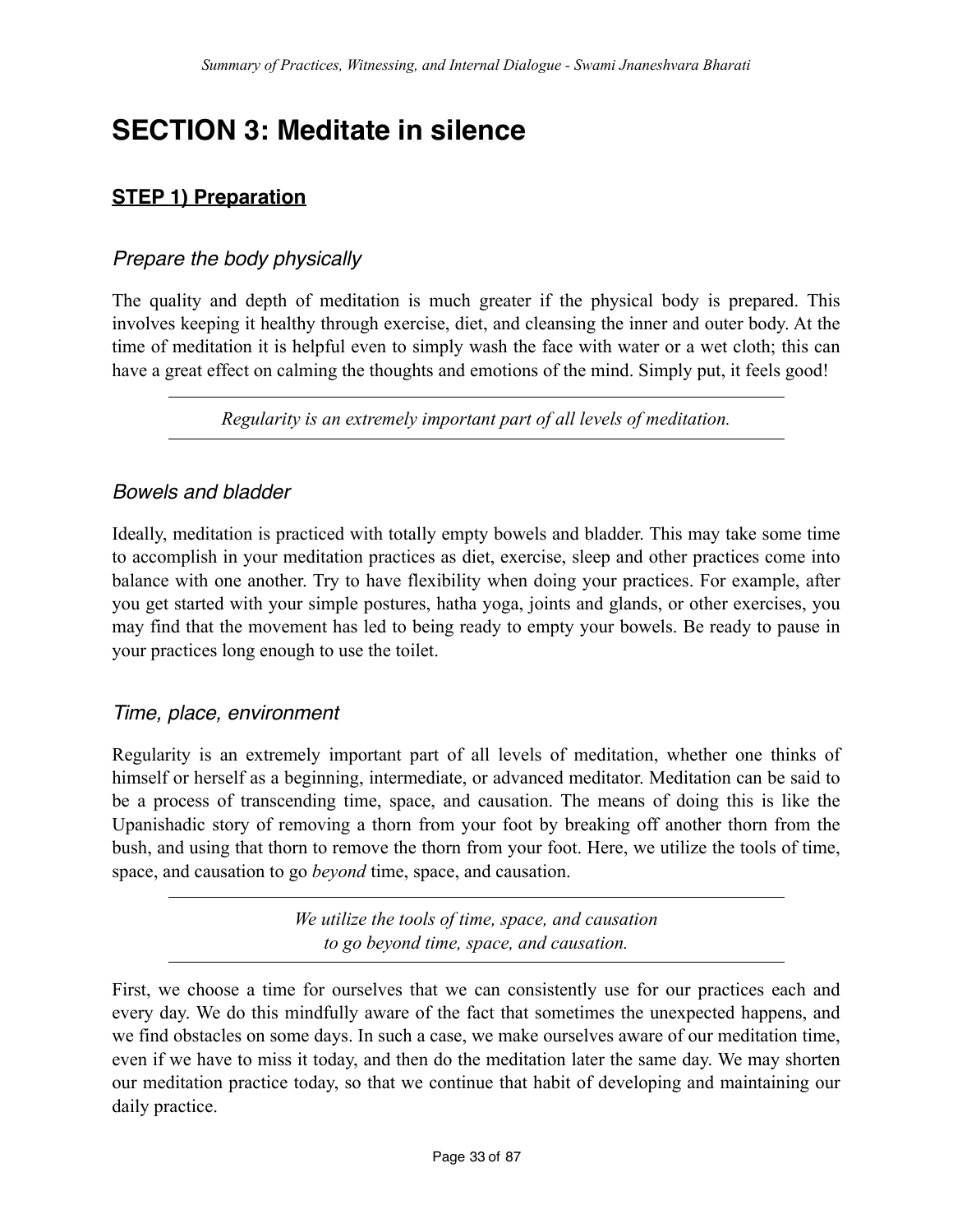In meditation retreats, I introduce the concept that *walking in the door counts*. If people are in a retreat for, say, three weeks and meditate four times per day, that is 84 meditation times in total. After the retreat, the fact that the sadhaka (practitioner) may have only walked in the door for a moment a couple times will not matter; the habit and fruits of the meditations will have come.

Second, we find or create a space that is conducive to meditation. It is a reasonably quiet space, even though it may not be perfectly quiet. It has a comfortable rug or carpet, a comfortable cushion or chair, and has clean air. It may be a separate room in your house that is used only for meditation and other spiritual practices, or it may be a small corner of one of the rooms in your house. It may even be a living room, bedroom, or other such room that often is used for other purposes, but for which you can spread out your blanket and meditation seat when the time comes for practice.

Finally, causation refers to the habitual actions, speech, and thoughts that we live. This action or thought leads to that one; that, in turn leads to another, and that to still another. Sometimes we may call that our *daily routine*. Most of us have some kind of daily routine, whether we have consciously planned our days, or they have turned into habit solely by living in the world and having that world and its people plan our lives for us, while we may remain in a sort of mental lethargy or sleep. In terms of meditation, we consciously take charge of that causation process, mindfully choosing how we live our daily lives, including having healthy and regular eating, sleeping, and exercising habits. We also participate in learning and planning our own systematic meditation process. We actively engage in these processes of causation, so that the sequential practices lead one into the next, finally resulting in a very still, quiet meditation that is progressing at our own natural and comfortable rate.

## <span id="page-33-0"></span>*Frequency of practice*

Swami Rama explains that "Just as one eats morning, noon, afternoon and night, so also will one have to meditate four times a day if one wants to realize truth quickly.["1](#page-33-1) At *Abhyasa Ashram* and the retreats at *Sadhana Mandir* (Swami Rama's Rishikesh, India ashram) we schedule four meditation times per day (See AbhyasaAshram.org and SadhanaMandir.org).

Near the end of this paper there are suggestions on implementing your practices, including how to do the practices in a variety of different time periods, a few minutes up to an hour or more. A key to practices is to become comfortable with this flexibility. With great flexibility in the *duration* of each practice, it is much easier to practice *four* times per day. If not four, then three (morning, midday, evening), or two (morning and evening), or one (morning *or* evening).

If you are able to have multiple practice times each day, you may find it useful and comfortable to think of one of them as your main, or longer daily practice. For example, your early morning meditation may be your longer practice, whereas the late morning practice may be brief, even as little as 1-5 minutes. Late afternoon or early evening (after a typical work day) you may find that 10-15 minutes is useful and pleasant. Before bedtime may also be shorter than early morning.

<span id="page-33-1"></span><sup>1</sup> *Lectures on Yoga*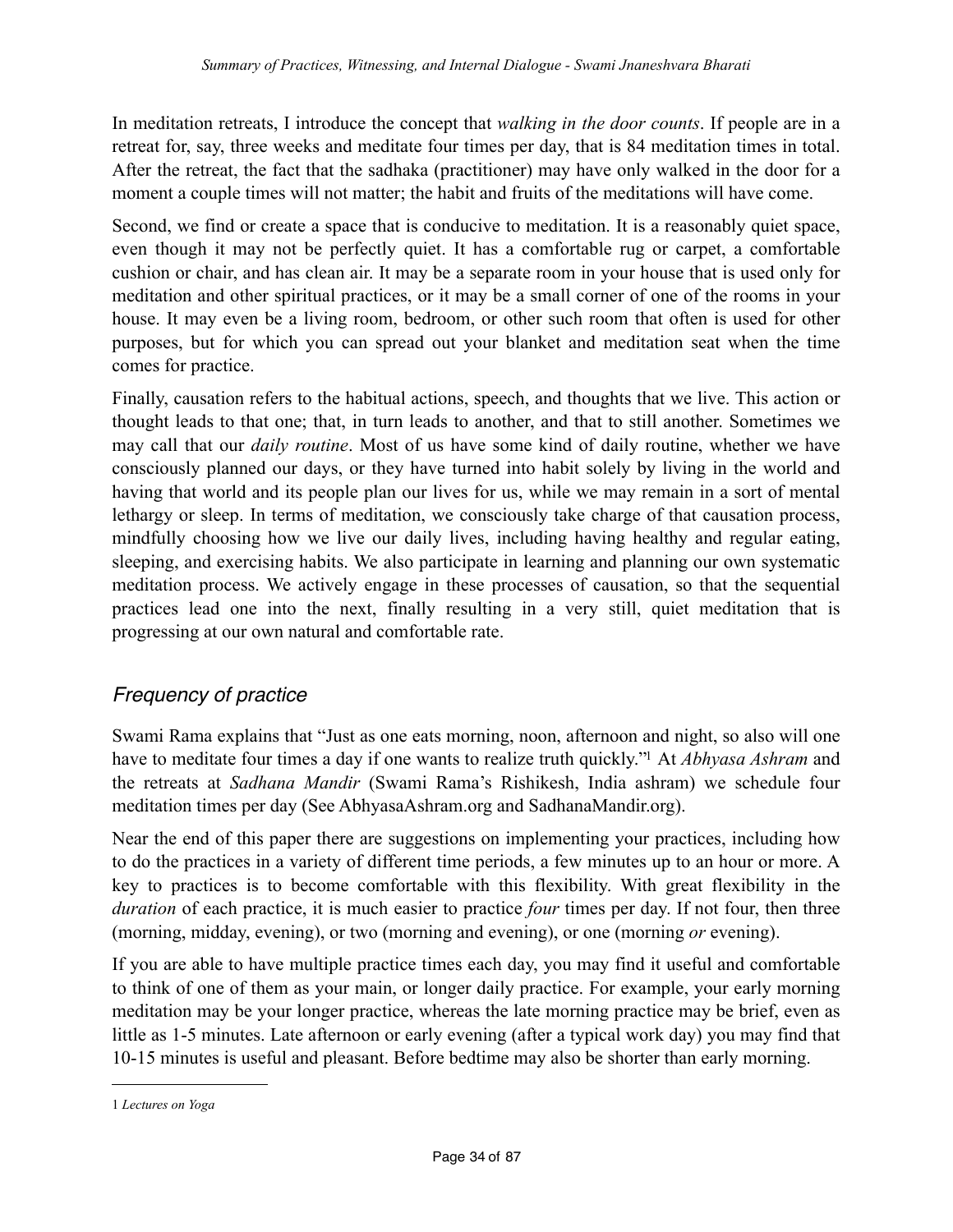### <span id="page-34-0"></span>**STEP 2) Stretches**

Having a supple, flexible body is extremely useful, if not absolutely essential for meditation. There is no intent here to prescribe some particular brand-name postures series. Rather, the intent is to strongly urge you to do some form or another of stretches or yoga postures so as to give yourself a sitting posture for meditation which is steady and straight, and comfortable at the same time. The alternatives below include some simple stretches, joints and glands exercises, a comprehensive routine recommended by Swami Rama, a listing of categories of postures, and the well known and effective sun salutation series.

#### <span id="page-34-1"></span>*Simple stretches*

Do any version of posture for each of these basic categories. These are most helpful for sitting in meditation. Even a minute or two will help prepare you to sit comfortably for meditation.

1) Forward/Backward Bends 4) Hip openers 2) Side Stretches 5) Inverted

3) Twists

#### <span id="page-34-2"></span>*Joints and glands*

*Joints and glands as taught by Swami Rama* FACE Forehead and Sinus Massage Scalp and Forehead Half Face Squint Full Face Squint Eyes Mouth Lion Face Massage **NECK** Forward and Backward Bend Chin Over Shoulder Ear to Shoulder Turtle Neck Rolls **SHOULDERS** Lifts Rotations Rotation with Hands to Shoulder Horizontal Arm Swing Shoulders and Arms

Shoulder Wings

#### ARMS, HANDS AND WRISTS Up/Down, Sides, Rotations

ABDOMEN and TORSO Overhead Stretch Sideways Stretch Side Bends Torso Twists Taking In and Out of Stomach Abdominal Lift (Uddiyana Bandha)

TORSO and LEGS Standing Forward Bend Twisting Bend

LEGS and FEET Leg Kick Knee Swirl Dancing Knees Knee Bends Ankle Squat Ankle and Feet Toe Balance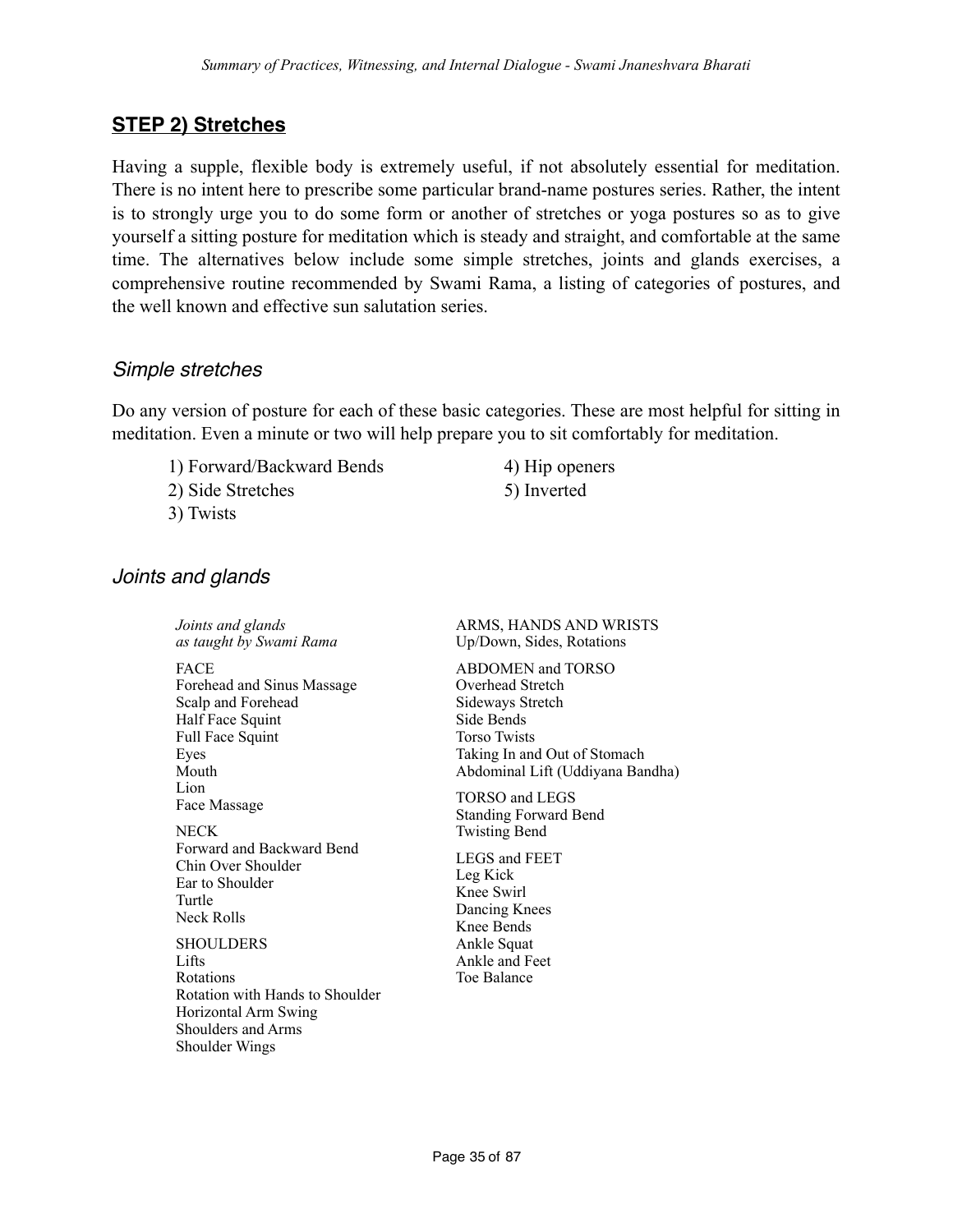#### <span id="page-35-0"></span>*Comprehensive daily routine*

The Comprehensive daily routine is a series of twelve postures from Swami Rama in *Choosing a Path*, pp. 131-2. This has been the heart of my personal practice for many years, though I usually add other postures into the sequence, either in addition to, or as alternatives to these.

| 1) Tree     | 5) Bow               | 9) Shoulder stand |
|-------------|----------------------|-------------------|
| 2) Triangle | 6) Posterior Stretch | $10$ ) Fish       |
| 3) Cobra    | 7) Spinal Twist      | 11) Headstand     |
| 4) Locus    | 8) Plow              | 12) Corpse        |

#### <span id="page-35-1"></span>*Hatha postures*

Following are a handful of categories of hatha yoga asanas, postures. This is not meant to be a complete list, but rather, a small sample to suggest that you do whatever series of postures you know and feel comfortable with. We are not trying here to prescribe some brand-name method of hatha yoga asanas; we have far too much of that in our modern world already. Hatha yoga is very broad, deep, and flexible in its methods and application. Do what you have learned and what feels natural to you in preparation for meditation. I do suggest, however, that you emphasize postures that work with your spine and opening your hips, as these are crucial as preparation for sitting in meditation.

| <b>SHATKRIYAS</b>                     | <b>BACKWARD BENDING</b>          |
|---------------------------------------|----------------------------------|
| Neti wash                             | Simple Back Bending              |
| Trataka                               | <b>Bridge</b>                    |
| Kapalabhati                           | Cobra                            |
|                                       | Crocodile                        |
| MUDRAS for MEDITATION                 | Locust                           |
| Jnana, Variations                     | Bow or Half Bow                  |
| Kechari mudra                         |                                  |
| Ashwini mudra                         | <b>FORWARD BENDING</b>           |
|                                       | Hand to Foot /                   |
| <b>STANDING Overhead Stretch Side</b> | Simple Forward Bending           |
| <b>Stretches</b>                      | Head-to-Knee                     |
| Forward Bending                       | Child's Pose                     |
| <b>Backward Bending</b>               | Posterior Stretch                |
| <b>Torso Twist</b>                    | Spread Leg Stretches             |
| Triangle                              |                                  |
| <b>Tree</b>                           | <b>INVERTED</b>                  |
|                                       | Plow                             |
| <b>SITTING</b>                        | Shoulderstand                    |
| Squatting                             | Headstand                        |
| Leg Cradles                           |                                  |
| Butterfly                             | <b>MEDITATION POSTURES</b>       |
| <b>Posterior Stretches</b>            | Cushion and seat variations      |
| Twists                                | Head, neck, and trunk            |
|                                       | Easy and adaptations Auspicious, |
|                                       | Accomplished                     |
|                                       | Lotus, Half Lotus                |
|                                       |                                  |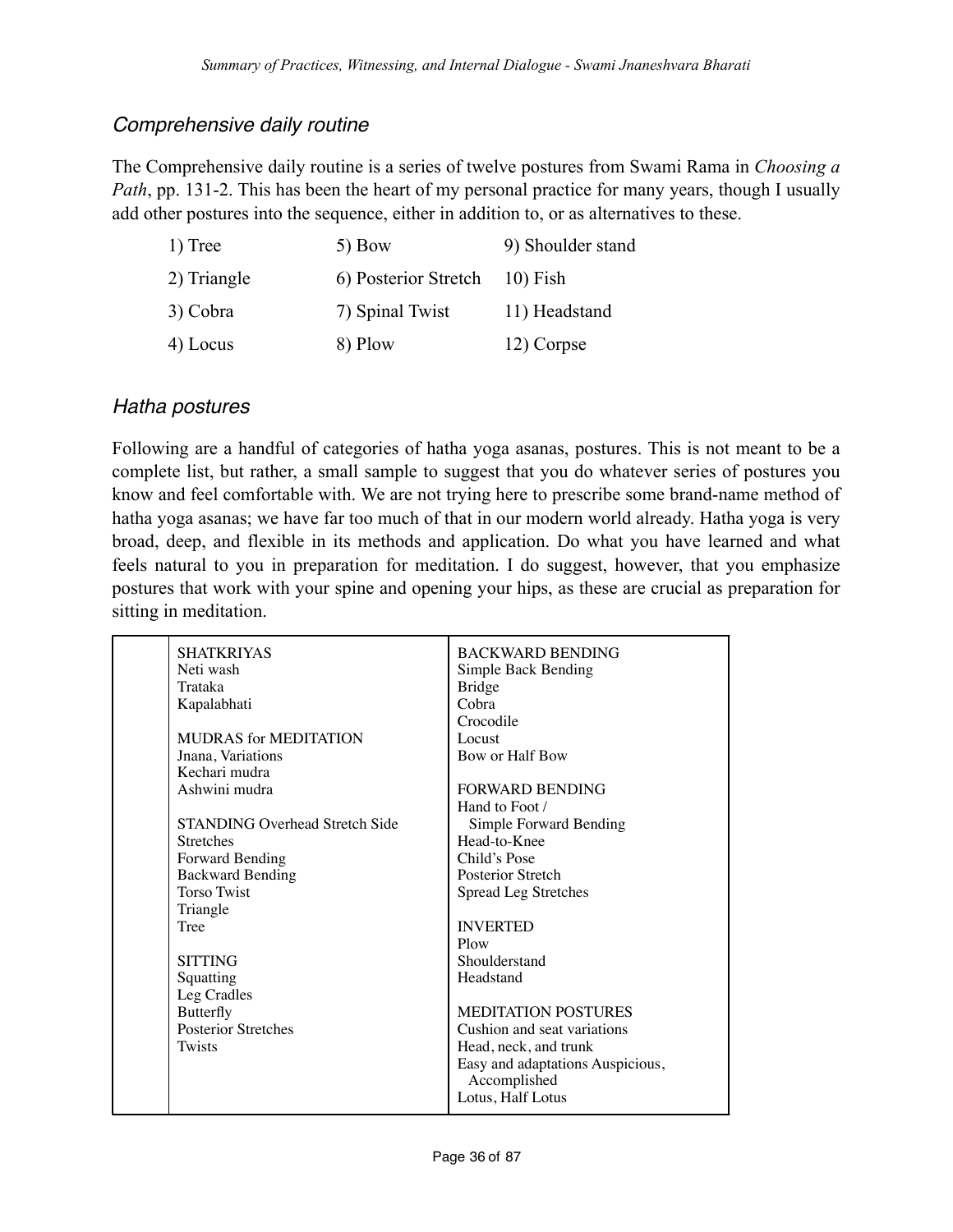#### *Sun salutation*

- (1) Mountain
- (2) Back bend
- (3) Forward bend
- (4) Lunge
- (5) Plank
- (6) Stick
- (7) Upward dog
- (8) Downward dog
- (9) Lunge
- (10) Forward bend
- (11) Back bend
- (12) Mountain

#### *Stretching into postures*

As you perform the postures, stretch into the postures as best you can, along with breathing into the posture. This process of *stretching into* is also done with breathing and mantra for meditation. For example, in a simple forward bend, stretch just a little lower into the bend each time you exhale with breath. Then inhale and follow that with another exhalation that again stretches a little further into the bend. Notice that your *mind* also feels as if it is *stretching* a little deeper inward into stillness with each bend and breath.

Later, during the breathing practices, you will also *stretch* into the exhalations with mind, but then without a physical bend of the body. In a similar felt way, you will later do the same thing with allowing awareness to *stretch* into silence during meditation, such as at the end of remembering an exhaled inner AUM followed by *stretching* into the silence in the heart center.

#### **STEP 3) Relaxation**

After doing your simple stretches, joints and glands exercises, or hatha yoga postures, then do some form of relaxation in shavasana, the corpse posture. Following are a few different varieties of these practices. Do the one that feels comfortable and which matches the time you have available in your current meditation session.

#### *Tense and release*

This practice is very simple to do and will probably take no more than a couple minutes (longer if it is comfortable). The basic practice is simply to tense muscle groups, and then release the tension. You may find it comfortable to go through the sequence only one time, or to go through it several times. Do both the tensing and the releasing with full awareness. There is no need to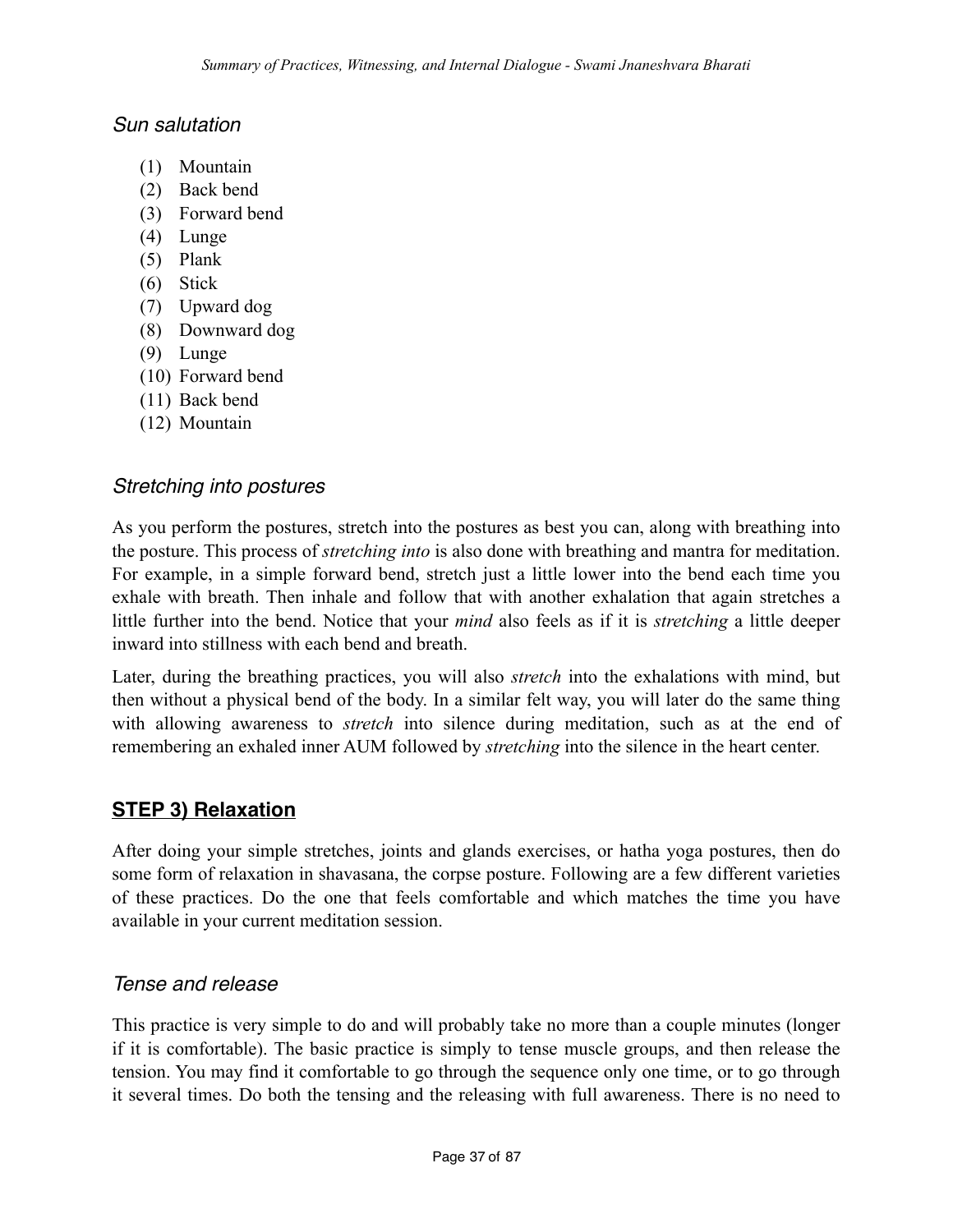tense at 100% of your capacity—about 50% of your capacity to tense will be sufficient. It is best to maintain breath awareness as you do the practices. You will come to experience the way in which breath is a manifestation of energy, and how that energy flows throughout your being.

- First, tense all of the muscles of the face, including forehead, cheeks, mouth, and upper neck. Then release with full awareness. You will notice the relaxation.
- Gently roll the head from side to side, with awareness of the tightening muscles, and the feeling of release.
- Tighten the shoulders, pulling them upwards and forwards. Then release.
- Tense the entire right arm, from the shoulder down through the fingers. Do this without making a fist or lifting your arm off of the floor. Allow your attention to be deep inside the arm, not just on the surface. Then release slowly, with awareness.
- Tense the left arm in the same way, and observe the release.
- Gently tense the muscles of the chest and the abdomen, while continuing to breathe without holding the breath. Then release.
- Tense and release the right hip and the buttocks.
- Tense and release the right leg, down through the feet and toes in the same way that the right arm was tensed and released.
- Tense and release the left hip and buttocks.
- Tense and release the left leg.
- Tense and release the whole body in one motion.
- While no longer tensing any muscles, allow your attention to drift back up through the legs, through the abdomen and chest, through the arms, and back to the face.

After completing the Tense and Release practice, you might want to do it again, go on to the Complete Relaxation, or proceed to the next phase of Yoga Meditation, which is working more directly with the breath, such as starting with breath awareness or diaphragmatic breathing.

## *Complete relaxation*

The Complete Relaxation is an excellent practice to do before meditation. It is subtler than the Tense and Release practice above. Following is one of many versions of this practice:

Lie in the corpse posture with your eyes closed. Lie in such a way that your head, neck, and trunk are aligned. You want your spine to be straight, not turned left or right anywhere along the length of the spine. It is most comfortable to be lying on a soft surface, such as a folded blanket placed on top of a rug. To lie in a bed may not give enough support to your back and body. A thin cushion, maybe an inch or two, makes a nice support for your head. Allow the breath to be smooth, slow, and with no noise or pauses.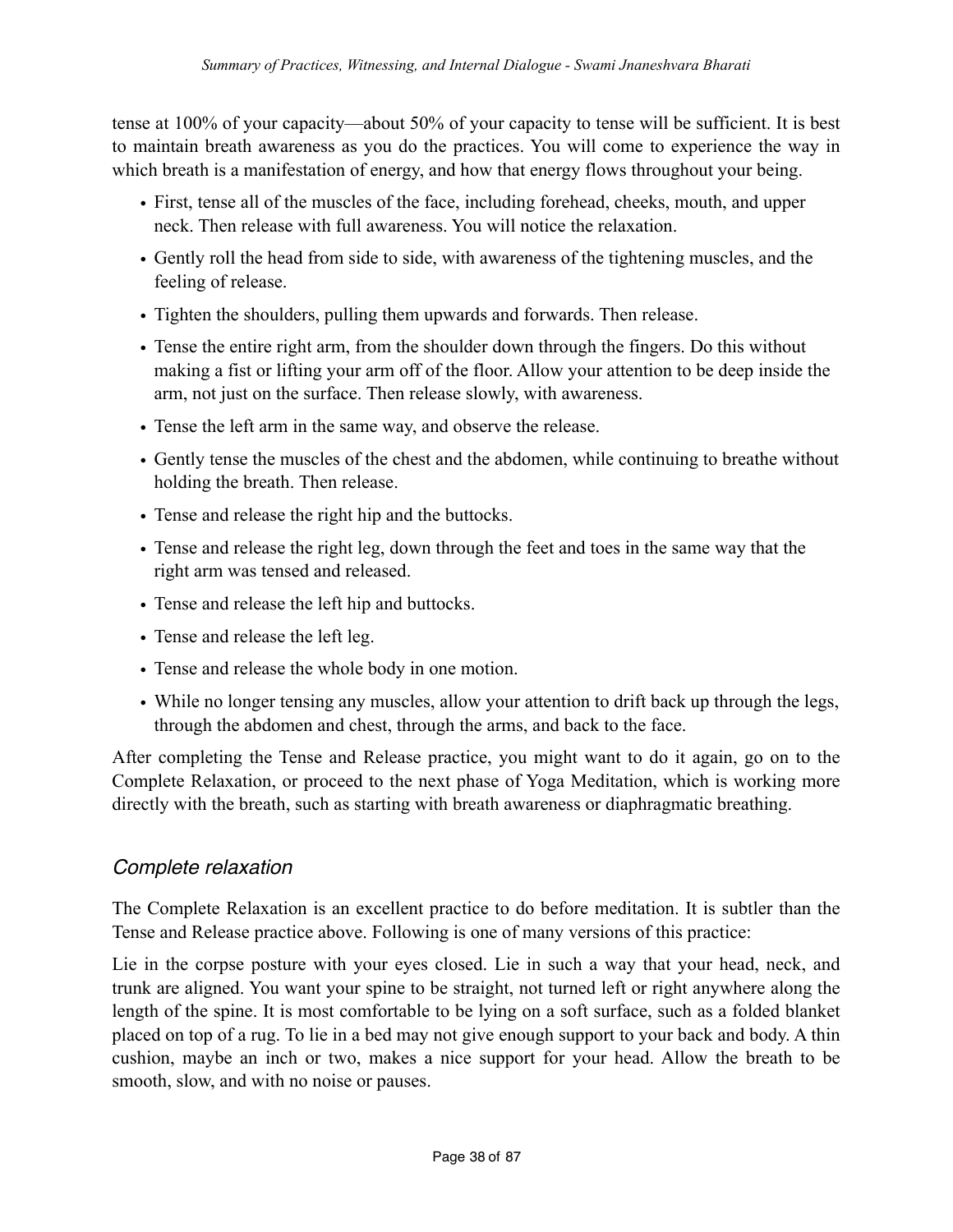- Allow your attention to move through your head and face, including the top of the head, forehead, eyebrows, eyes, cheekbones, and nostrils.
- Be aware of the breath at the nostrils for several breaths.
- Continue to survey mouth, jaws and chin.
- Then survey the neck and throat, shoulders, arms, elbows, wrists, hands, fingers, and fingertips.
- Feel as though you are inhaling from the tips of the fingers up to the shoulders, and then exhaling back to the finger tips. Do this several times.
- Then move your attention from the fingers, back through the hands, wrists, lower arms, upper arms, shoulders, upper back and chest.
- Concentrate at the center of the chest, and exhale and inhale completely several times.
- Be aware of the stomach, abdomen, lower back, hips, thighs, knees, calves, ankles, feet, and toes.
- Exhale as if your whole body is exhaling, and inhale as if your whole body is inhaling. As you exhale, let go of all tension, worries, and anxieties. Inhale as if you are inhaling new energy, as well as a sense of peace and relaxation. Exhale and inhale several times.
- Then move your attention from the toes to the feet, ankles, calves, thighs, knees, hips, lower back, abdomen, stomach and chest.
- Concentrate at the center of the chest, and exhale and inhale completely several times.
- Survey the upper back, shoulders, upper arms, lower arms, wrists, hands, fingers, and fingertips.
- Feel as though you are inhaling from the tips of the fingers up to the shoulders, and then exhaling back to the finger tips. Do this several times.
- Then move your attention from the fingers, back through the hands, wrists, lower arms, upper arms, shoulders, neck, throat, chin, jaws, mouth, and nostrils.
- Be aware of the breath at the nostrils for several breaths.
- Move your attention to the cheekbones, eyes, eyebrows, forehead and the top of the head.
- For about one minute, allow your attention to be aware of the smooth, slow, serene flow of the breath. Let your mind make a gentle, conscious effort to guide the breath so that it is smooth, calm, deep, and without any noise or jerkiness.

The Complete Relaxation can be done in a broad range of time frames, shorter or longer. It is very useful to learn to do this as slowly as the time for *one* exhalation down through the body, and *one* inhalation back up to the top of the head. To do the practice over about 3-4 minutes can be very relaxing, whether for a quick break in daily life, or preparation for meditation. If it is comfortable for you, spending a much longer amount of time can bring tremendous insights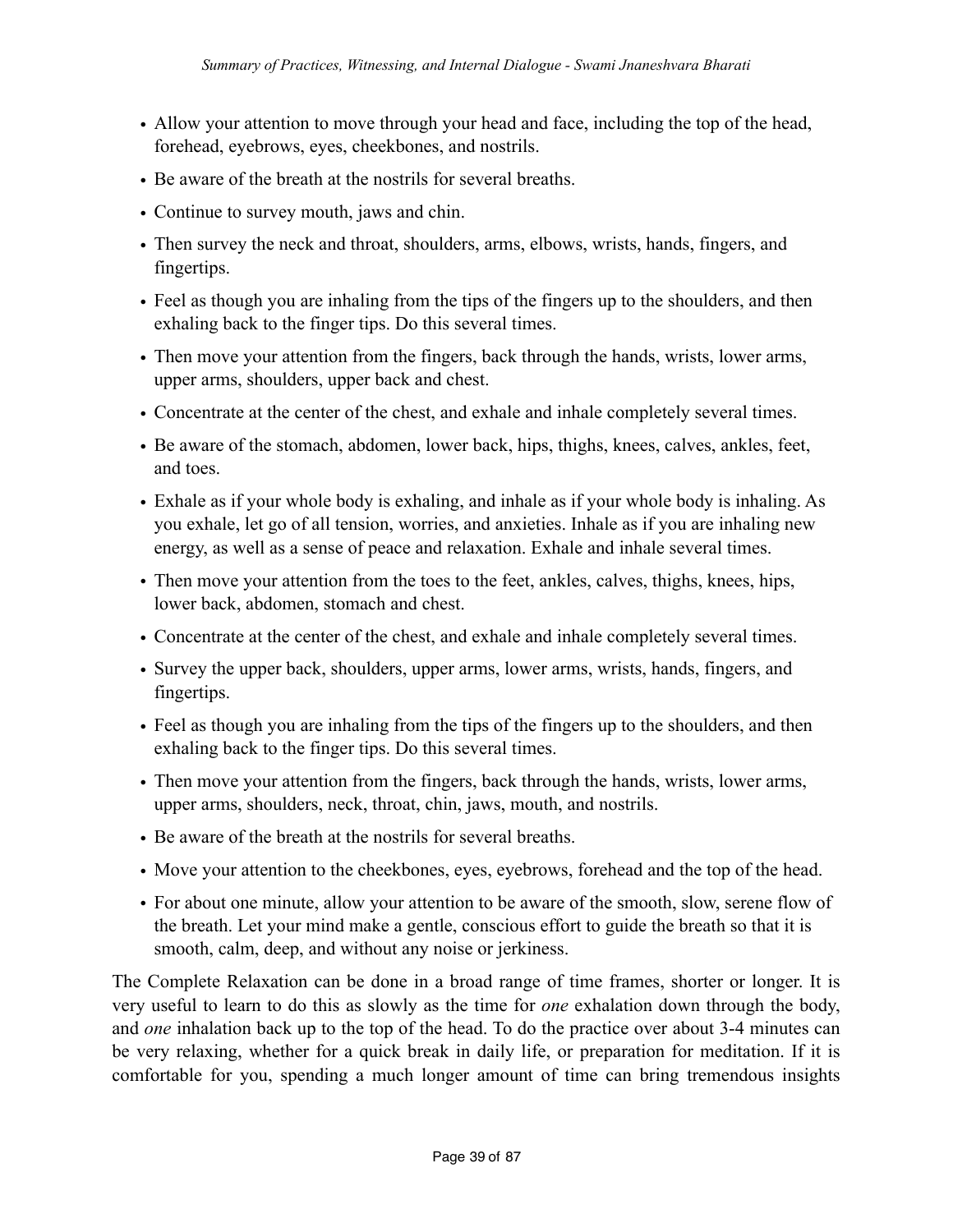about the nature of your inner being, as well as relaxation, and preparation for deep meditation. In other words, *experiment* with different periods of time for doing this practice.

# *61-Points*

The 61-Points exercise is subtler than the Tension/Release or Complete Relaxation practices. You will find that this leads you to a deeper state of calm and quiet.

As you go through the points, you may experience the points as gross body, such as skin, muscles, or bone, or you may experience the points as a feeling awareness. However you experience the points is okay—you cannot do it wrong. If you "see" with your inner eye, that's okay. If you do not "see" with your inner eye, that's okay too. You may experience darkness, or you may experience light, such as a point of light like a blue star. Any way that you experience it is okay. Just gradually, systematically learn where the points are and move from one to the next.

To move from one point to the next every couple seconds, or one or two breaths should be a comfortable speed. If you move too slow, you may find your attention drifts away, so it is better to go just a bit faster through the points. If you go too fast, you will have the benefit of easily moving through the points, but may lack depth in the practice. It is best to experiment with the timing.

- Forehead, throat
- Right shoulder, right elbow, right wrist, tip of right thumb, tip of right index finger, tip of right middle finger, tip of right ring finger, tip of right little finger, right wrist, right elbow, right shoulder, throat
- Left shoulder, left elbow, left wrist, tip of left thumb, tip of left index finger, tip of left middle finger, tip of left ring finger, tip of left little finger, left wrist, left elbow, left shoulder
- Throat, space between the breasts, right breast, space between the breasts, left breast, space between the breasts, navel, lower abdomen
- Right hip, right knee, right ankle, tip of the right big toe, tip of the right second toe, tip of the right middle toe, tip of the right fourth toe, tip of the right little toe, right ankle, right knee, right hip, lower abdomen
- Left hip, left knee, left ankle, tip of the left big toe, tip of the left second toe, tip of the left middle toe, tip of the left fourth toe, tip of the left little toe, left ankle, left knee, left hip
- Lower abdomen, navel, space between the breasts, throat, forehead

The 61-Points exercise is an excellent practice for entering yoga nidra, which is a state where you are in deep sleep, yet are awake. Yoga nidra is deeply relaxing, and is used by the yogis to deal with samskaras (the deep impressions that drive karma) in their latent form. A complete relaxation is on track 3 of the CD *Yoga Nidra: Extreme Relaxation of Conscious Deep Sleep*.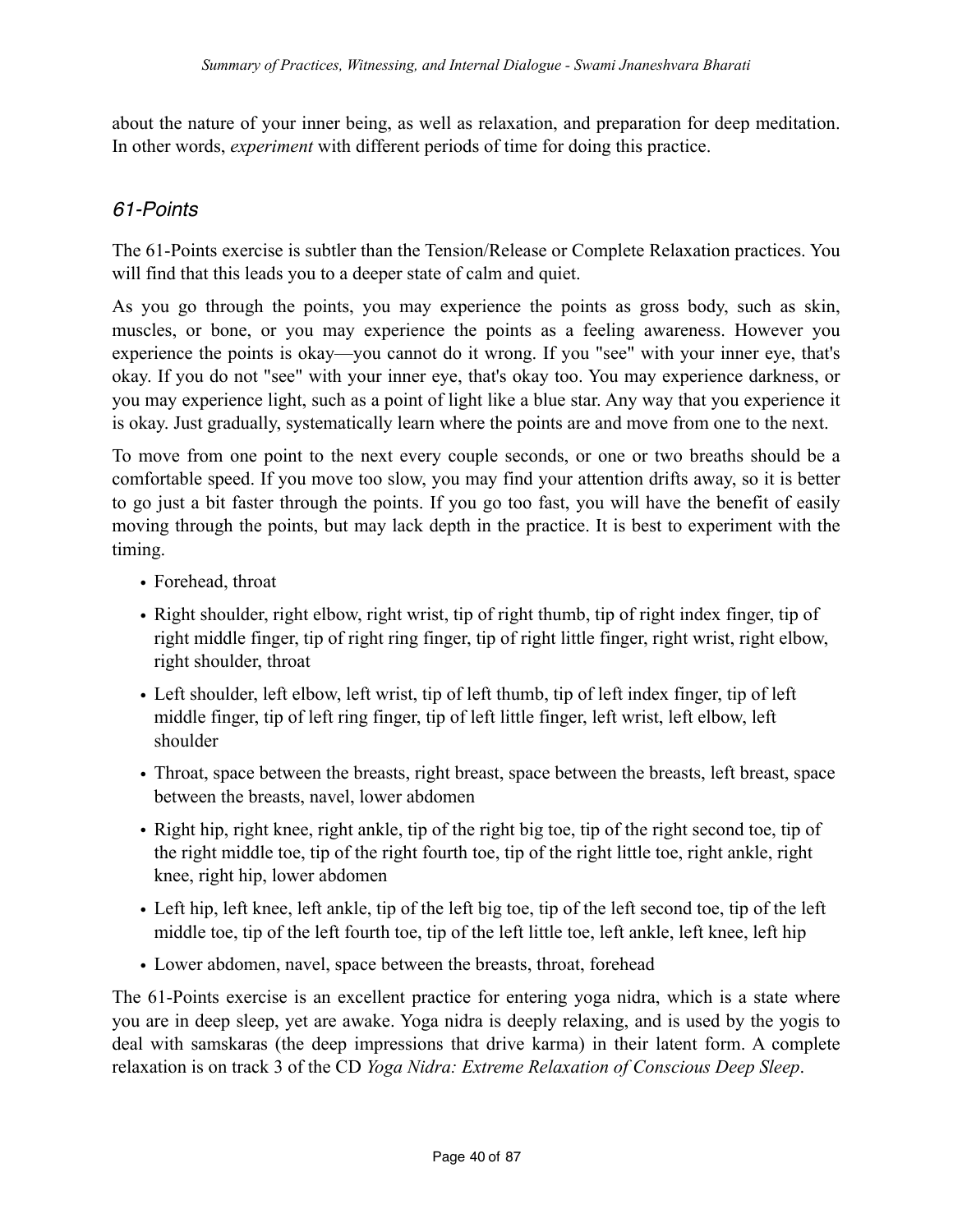## *Sushumna kriya in shavasana*

Sushumna kriya is practicing awareness moving up and down the subtle spine known as sushumna. Sushumna is the thin stream or nadi of light and consciousness that is often shown as going vertically through the chakras in artists' representations of chakras. Sushumna is actually the substratum of the subtlest nadi out of which the chakras form, rather than being a separate stream that merely *pierces* the chakras as it may appear in the pictures.

*Kriya* means "action", as in the action of doing practices. As a relaxation practice, this is done in the corpse posture (shavasana). It is also done as part of the meditation practice in a seated posture, as described later in this paper. Sushumna kriya can be done with simple awareness, with Sohum mantra (So going up and Hum going down), or with Om mantra (AUM and silence going up, and then AUM and silence going down).

One method of this practice is with exhalation going downward to the point of the first chakra, the perineum, the flat space between the anus and the genital area. Another method moves awareness down between the legs to a point between the two feet or toes. Still another method is to allow attention downward between the legs as far as attention can go, as far as your conception of infinity allows, past the feet. In each of these methods, attention comes upward to the crown of the head or beyond.

A most important part of sushumna kriya is to make the transition between breaths in such a way that you eliminate the pause between the breaths. This means smoothly transitioning between exhalation and inhalation to eliminate any pause that might otherwise happen. It also means smoothly transitioning between inhalation and exhalation in a way that eliminates any potential pause. This elimination of the pauses brings an incredible calm to the mind and is preparation for very deep meditation.

# **STEP 4) Breathing and Pranayama**

All of the breathing practices which follow systematically balance the energy systems and lead to sushumna awakening, where the subtle energy flows through the subtle spine. This is the most immediate sign that the mind is truly ready to meditate. When sushumna is awakened the two nostrils flow evenly; this is the barometer for knowing your current state of susuhmna awakening. It is called *sandhya*, which is the wedding of sun and moon, of pingala and ida, the right and left flowing energies. It leads to *sukhamana*, the joyous mind, which then wants to do nothing but sit quietly for meditation.

In the inner journey of meditation it can fairly be said that the entire purpose of all the preliminary practices is the awakening of sushumna, and while the other practices prepare one, it is breathing which most immediately leads to sushumna awakening.

Please note that learning breathing practices from written descriptions is extremely difficult, if not impossible. It is far better to have personal coaching for these practices.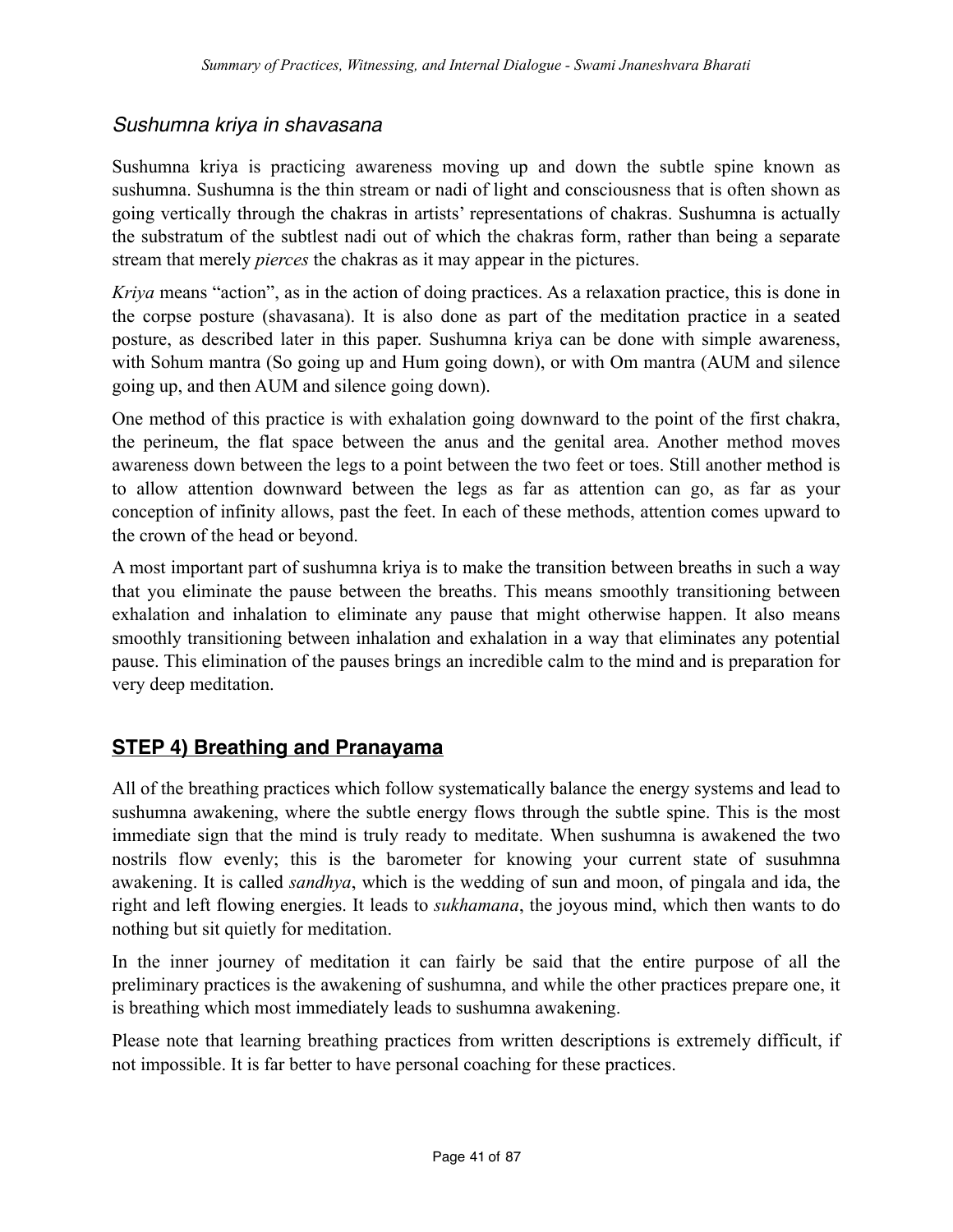## *Breath awareness - removal of irregularities*

The whole process of breathing practices and pranayama begins with breath awareness and the removal of irregularities. It means making the breath smooth, with no jerkiness. Thought bubbles arising from the unconscious cause jerks in the breath and jerks in the breath lead to bumps in the flow of the mind. There are no pauses created between the breaths. Intentional retention of breath is a special exercise, but the default practice of breathing is smooth, with no irregularities and no pauses. Breath is also allowed to be comfortably slow. Typical untrained breath is about 15-20 breaths per minute, whereas trained yogic breath is well under 10 breaths per minute, often under 5-6 breaths per minute for those who have practiced for some time.

## *Diaphragmatic breathing, even breathing*

First, establish diaphragmatic breathing with even breathing, where the exhalation and inhalation are of equal duration. To initially practice this, you may silently count internally, such as 1-2-3-4 with exhalation and 1-2-3-4 with inhalation. Count to whatever number feels natural and comfortable.

It is essential to find the actual location of the diaphragm. On the SwamiJ.com website there is an article on diaphragmatic breathing that has graphs, photos, and videos to help make this clear. Start with SwamiJ.com/breath.htm and explore the links from there.

You may find that simple diaphragmatic breathing is your complete meditation for a while, as you establish this as a comfortable habit. It is very useful in calming the autonomic nervous system and quieting the mind. This also has a very beneficial effect on the immune system, as well as preparing one for meditation.

#### *Two-to-one breathing*

Gradually learn to elongate the exhalation such that it is twice as long as the inhalation. Initially you may find it comfortable to extend the exhalation only a little, but not quite at the two-to-one ratio. As with even breathing, experiment to find your own comfortable level or count. Two-toone breathing is a special practice, and is not the default breath during the day; that default breath is simple even diaphragmatic breathing.

## *Complete breath*

The yogic complete breath (deerghswasam) is an exercise that invigorates the nervous system and moves prana. It involves steadily moving filling of the lungs from the abdomen, through the diaphragm, then the chest, and finally the clavicles raising to complete a full inhalation. Then there is a steady releasing from the clavicles, through the chest, emptying with the diaphragm, and finally complete emptying with the abdomen pushing in. Although it is not rushed, it is done rather quickly without hesitation at any of the steps along the way. There is also no retention; at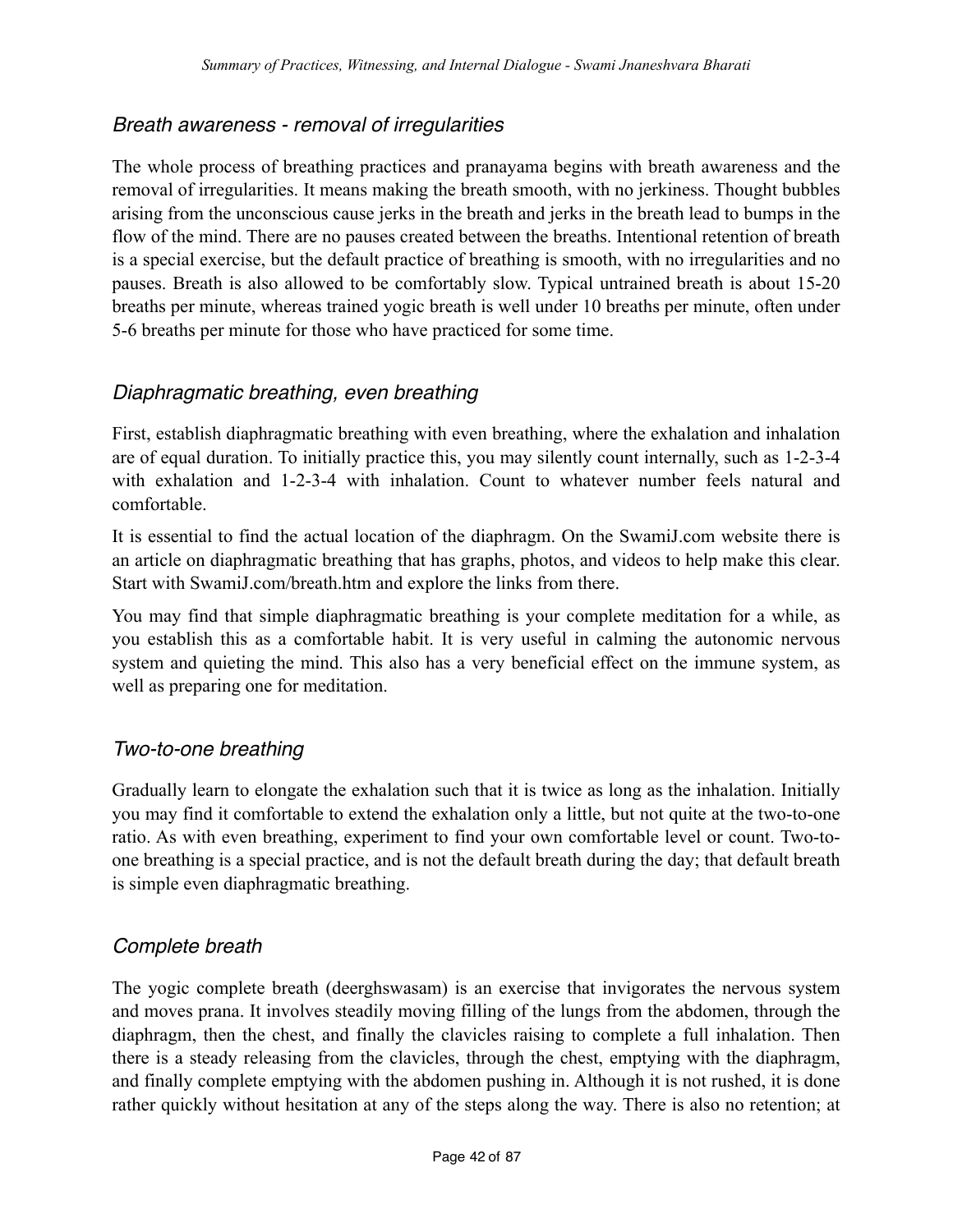the completion of the inhalation, the breath is reversed and the breath is smoothly and steadily exhaled through the steps.

Two or three well executed complete breaths can be sufficient initially for the breathing portion of the systematic practice. Until you add the other practices this can hold the space in the totality of the practice, while itself being very useful. If you have had a very busy day and your mind is running around here and there, even a few complete breaths can break the noisy log jam of the mind and bring the beginnings of silence.

Later, as you learn and integrate agni sara, kapalabhati, and bhastrika, you may find that the complete breath is an excellent bridge between these other practices. For example, you may work up to 100 agnisaras, follow that with one or two complete breaths, and then go on to 100 kapalahati breaths. The same can be done between kapalabhati and bhastrika.

# *Agnisara*

You should know, understand, and do agnisara. It is a very unique and useful exercise that has the benefits of all the other exercises. If you cannot do any other physical exercise on a particular day, at least do this one exercise. It cures many diseases according to Swami Rama.

Agnisara is different from the stomach lift and it is important not to confuse it. Unlike the stomach lift, which focuses at the navel center, agnisara is an exercise for the lower abdomen and pelvic region. It is called "agnisara" because it energizes the entire solar system of the body. The solar system is the largest network in the human body and agnisara provides warmth to this entire system.

- To do agnisara, stand with your feet about six inches apart and rest the weight of your body through your arms on your knees, keeping the back relaxed.
- To help with the natural flow of the systematic process being described here, agnisara can also be done in a seated posture so that it easily flows into kapalabhati and bhastrika.
- Then as you exhale, contract the muscles in the *lower* abdomen and pull them *in* and *up*. There is a rolling sensation from the point immediately above the pubic bone, rolling up to the navel.
- As you inhale, you gently release the muscles, allowing the lower abdomen to return to its natural position.

When you pull in the abdomen it helps you to expel all the waste gasses of the lungs. When you allow the abdomen to come out, it creates more space in your lungs for oxygen. You should make this exercise a habit.

To do agnisara correctly, coordinate it with your normal breathing. You exhale, pulling in and up and you inhale and release. Exhaling, you contract the lower abdominal muscles and the area just above the pelvis, drawing them inward and upward, more tightly; and then inhaling, you release. it is not a stomach lift; it involves the lower abdomen. This is the real agnisara.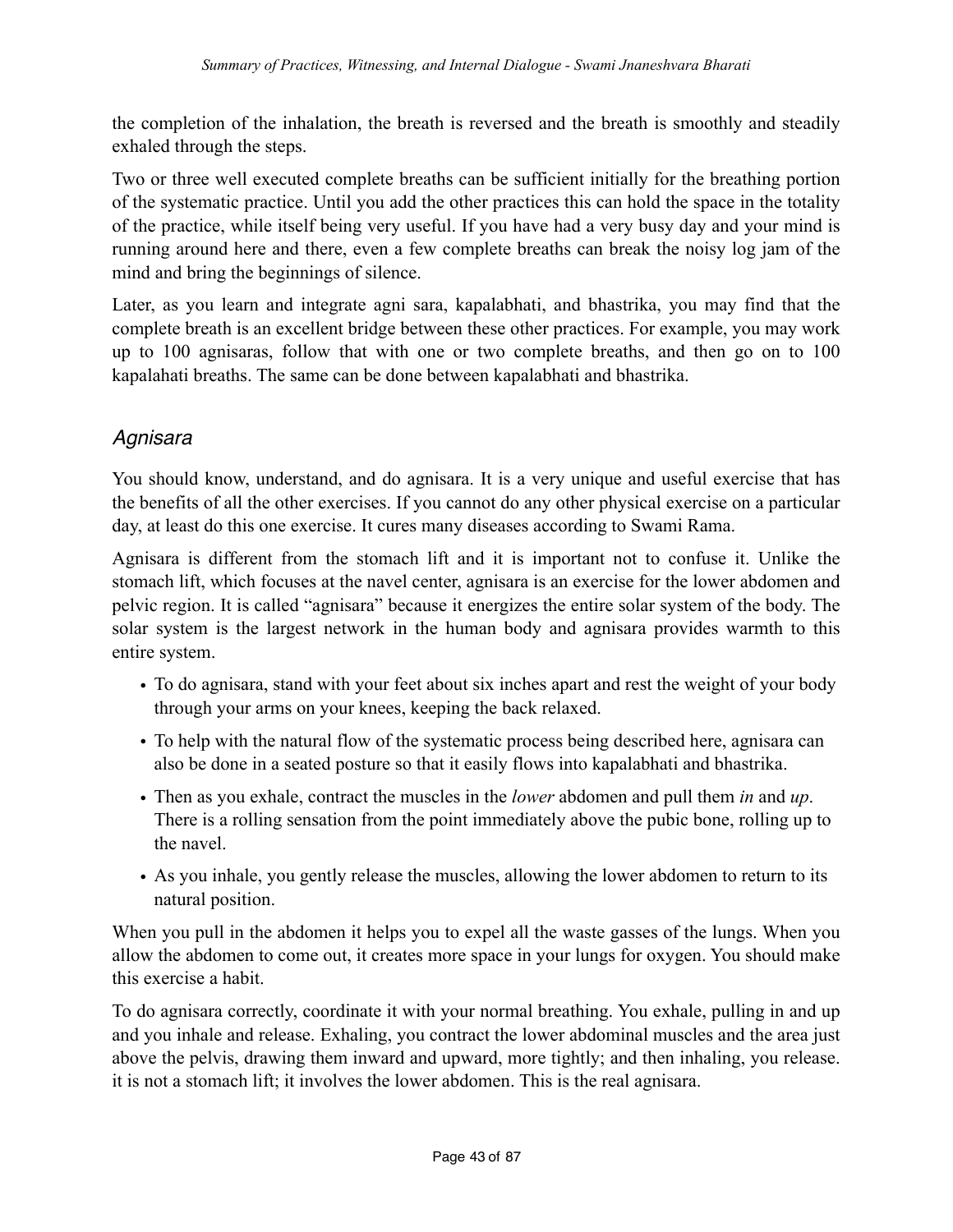The exercise starts with the pelvis and ends at the pelvis. If you can do agnisara 100 to 150 times a day, you do not need any other exercise. You will have so much energy you will feel like you are floating. It creates perfect digestion and terrific energy. You will become more efficient in any field. Begin the practice of agnisara with twenty-five repetitions and increase to beyond a hundred. This exercise should not be done by pregnant or menstruating women.

It is essential that you *find* the muscles with which you do agnisara. To help find them, lie on your back and slightly move your legs, as if you are going to raise your heels off the floor. You don't actually have to pick up your legs or feet to *feel* the tightening of the muscles immediately above the pubic bone. Create a memory of that feeling and use those muscles to *push in and roll up these muscles* to do agnisara. Agnisara is just about impossible to describe in written words, so you will want to have personal coaching to learn the technique.

# *Ujjayi and Brahmari*

Sitting in stable posture, inhale through the nostrils so that it is felt on the roof of the palate, making a soft, continuous sobbing audible sound with mental *Sooo*.... Exhale with a mental *Hummm*.... *Brahmari* (the bee) is similar, with an audible buzzing sound on exhalation, like the sound of a bee; this can also be done silently in the mind with exhalation.

## *Kapalabhati*

Also called the "Shining Skull" this practice emphasizes the exhalation in a very quick, thrusting motion at the base of the abdomen. The inhalation is then allow to release naturally. Unless there are health problems, most people can do this practice. To do a few before meditation, such as 10-20 or so can have a centering effect. Gradually work up to 25, and then up to 100 or more over months or years, respecting your own comfortable capacity. This can then be gradually increased to three rounds of 100 repetitions. In the systematic practice, first do agnisara, then kapalabhati, and follow that with bhastrika. Between these practices it may be comfortable and useful to do one or two complete breaths as a transition.

## *Bhastrika*

Also called the bellows, bhastrika is a middle section breath, from the diaphragm. If one does a few of them, say about 10-20, it can have a calming, balancing effect. If more are done, such as in the 100's or more, it is best that one have a solid foundation of good health and stabilized mind. The inhalation and exhalation are both done with an equal amount of pressure, in that same way that you may operate a handheld bellows used to stoke a fire. Gradually increase to 100 repetitions, and then to three cycles of 100 each.

In the systematic practice, bhastrika comes after kapalabhati. If it is comfortable you may wish to bridge these with one or two complete breaths. After the bhastrika practice you may want to do nadi shodhana or go directly on to the meditation phase of the systematic practice.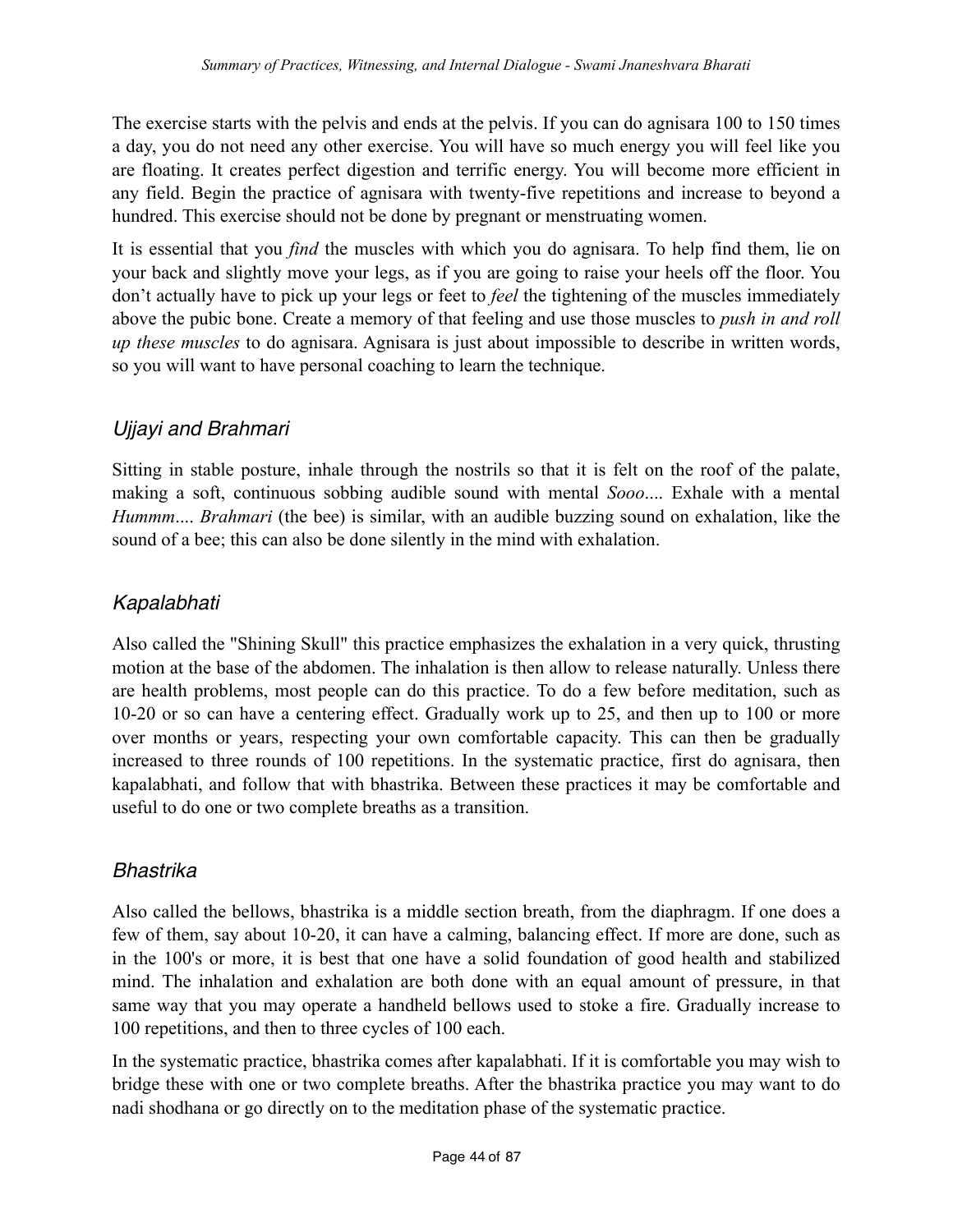# *Nadi Shodhana*

Nadi Shodhana is the purifying of the energy channels or nadis. It means balancing the right and left energies (ida and pingala) so that the central channel (sushumna) is flowing.

There are many variations of *nadi shodhana*, or *alternate nostril breathing*. To learn alternate nostril breathing is a simple process which is very effective for helping to calm the nervous system and prepare the mind for meditation. Start with method #1 below, first exhaling (marked "Exhale") with the active (more "open") nostril, then inhale (marked "Inhale") with the passive (less "open") nostril. After about two months, add the second and third methods until you are doing some of all three. That is the ideal; few are willing to wait several months to go through this learning process. However, doing all three methods in sequence is very useful, something you will notice for yourself by trying it.

| <b>METHOD #1</b> |                | <b>METHOD #2</b> |                | <b>METHOD #3</b> |                |
|------------------|----------------|------------------|----------------|------------------|----------------|
| <b>Active</b>    | <b>Passive</b> | <b>Active</b>    | <b>Passive</b> | <b>Active</b>    | <b>Passive</b> |
| Exhale           |                | Exhale           |                | Exhale           |                |
|                  | Inhale         | Inhale           |                | Inhale           |                |
| Exhale           |                |                  | Exhale         | Exhale           |                |
|                  | Inhale         |                  | Inhale         | Inhale           |                |
| Exhale           |                | Exhale           |                | Exhale           |                |
|                  | Inhale         | Inhale           |                | Inhale           |                |
|                  | Exhale         |                  | Exhale         |                  | Exhale         |
| Inhale           |                |                  | Inhale         |                  | Inhale         |
|                  | Exhale         | Exhale           |                |                  | Exhale         |
| Inhale           |                | Inhale           |                |                  | Inhale         |
|                  | Exhale         |                  | Exhale         |                  | Exhale         |
| Inhale           |                |                  | Inhale         |                  | Inhale         |

Initially nadi shodhana can be done with the fingers (such as thumb and ring finger) pressing against the sides of the nostrils to alternate the flow of air in the breath (or using thumb and a finger to 'plug' the nostrils). However, it is best to do this mentally, breathing only with a shift of awareness from one to the other. If a nostril is blocked or not flowing totally freely, attention can be placed on that nostril and it will generally open within a few breaths.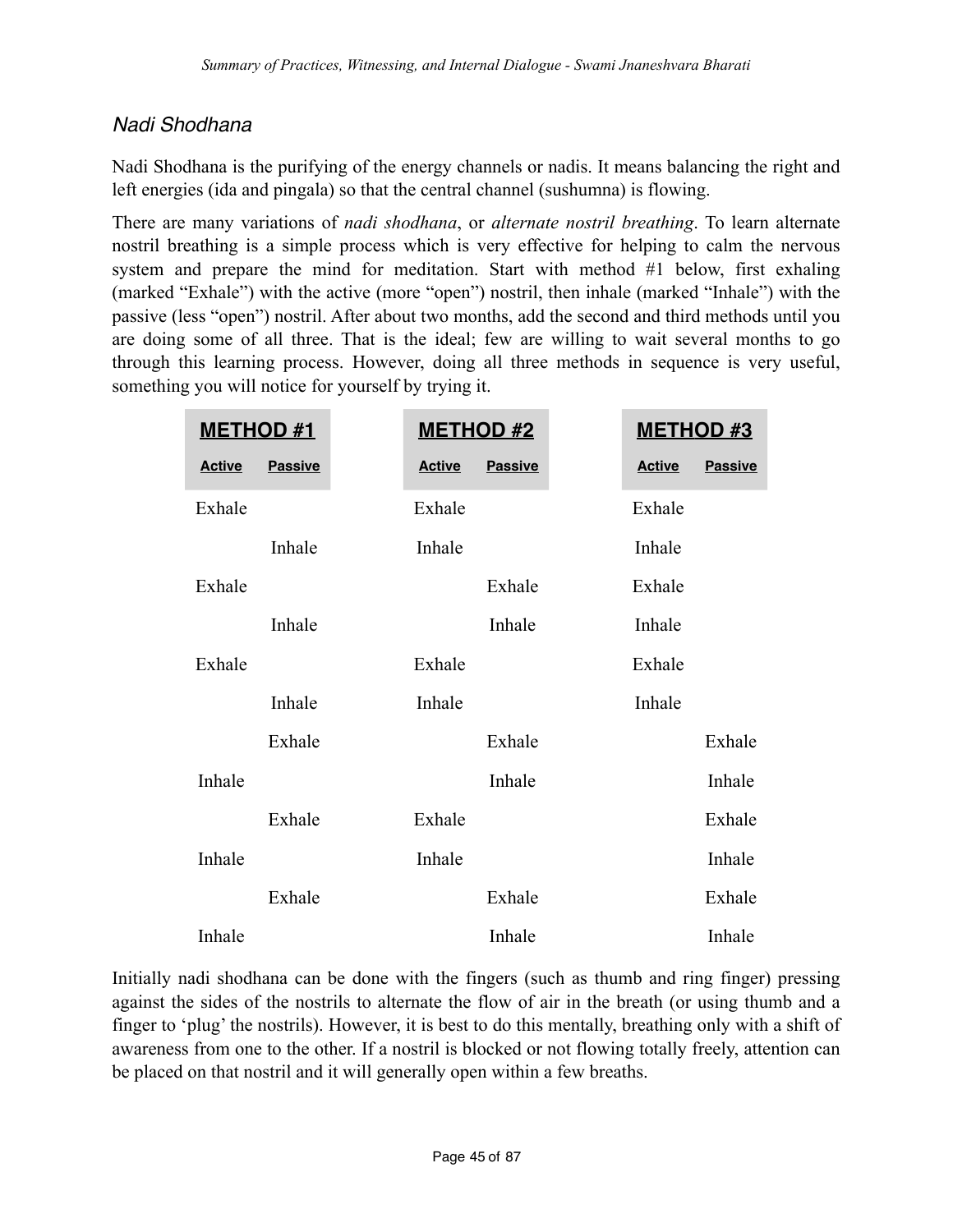When breath is flowing evening in both left and right nostrils, prana is flowing through the central channel of sushumna and the mind does not want to do anything other than meditate.

#### *Yoga Sutras on pranayama*

Yoga Sutras 2.49-2.53 (from SwamiJ.com interpretive translation; see the website or book for more detailed explanations.)

2.49 Once that perfected posture has been achieved, the slowing or braking of the force behind, and of unregulated movement of inhalation and exhalation is called breath control and expansion of prana (pranayama), which leads to the absence of the awareness of both, and is the fourth of the eight rungs.

2.50 That pranayama has three aspects of external or outward flow (exhalation), internal or inward flow (inhalation), and the third, which is the absence of both during the transition between them, and is known as fixedness, retention, or suspension. These are regulated by place, time, and number, with breath becoming slow and subtle.

2.51 The fourth pranayama is that continuous prana which surpasses, is beyond, or behind those others that operate in the exterior and interior realms or fields.

2.52 Through that pranayama the veil of karmasheya (2.12) that covers the inner illumination or light is thinned, diminishes and vanishes.

2.53 Through these practices and processes of pranayama, which is the fourth of the eight steps, the mind acquires or develops the fitness, qualification, or capability for true concentration (dharana), which is itself the sixth of the steps. [Note that this preparation for rung six seems to skip over rung five, which is *pratyahara* or withdrawal of the senses (indriyas). Vyasa explains that this is like the worker bees following the queen bee whenever and wherever she goes. With the concentration or *dharana* (rung six) that comes as a result of this kind of pranayama (rung four), the ten indriyas automatically come racing behind without there being some separate technique being needed to accomplish this.]

#### *Swami Rama on sushumna awakening*

In the Kathopanishad, the King of Death says, "One who can enter sushumna at the time of death can attain Brahman, the highest goal of life. All other paths are paths of rebirth. Sushumna is the key point of liberation. From the sahasrara or crown chakra, he rises finally to the realm of the absolute Brahman.["1](#page-45-0)

Put a tape recorder by your nose and inhale and exhale. You will hear the sound "ham-sa," a mantra. This is your breath sound. It means "I am that." The breath is singing the sound, "I am that, I am that, I am that"; you are making a melody of that. The breath is constantly singing this

<span id="page-45-0"></span><sup>1</sup> *Life Here and Hereafter*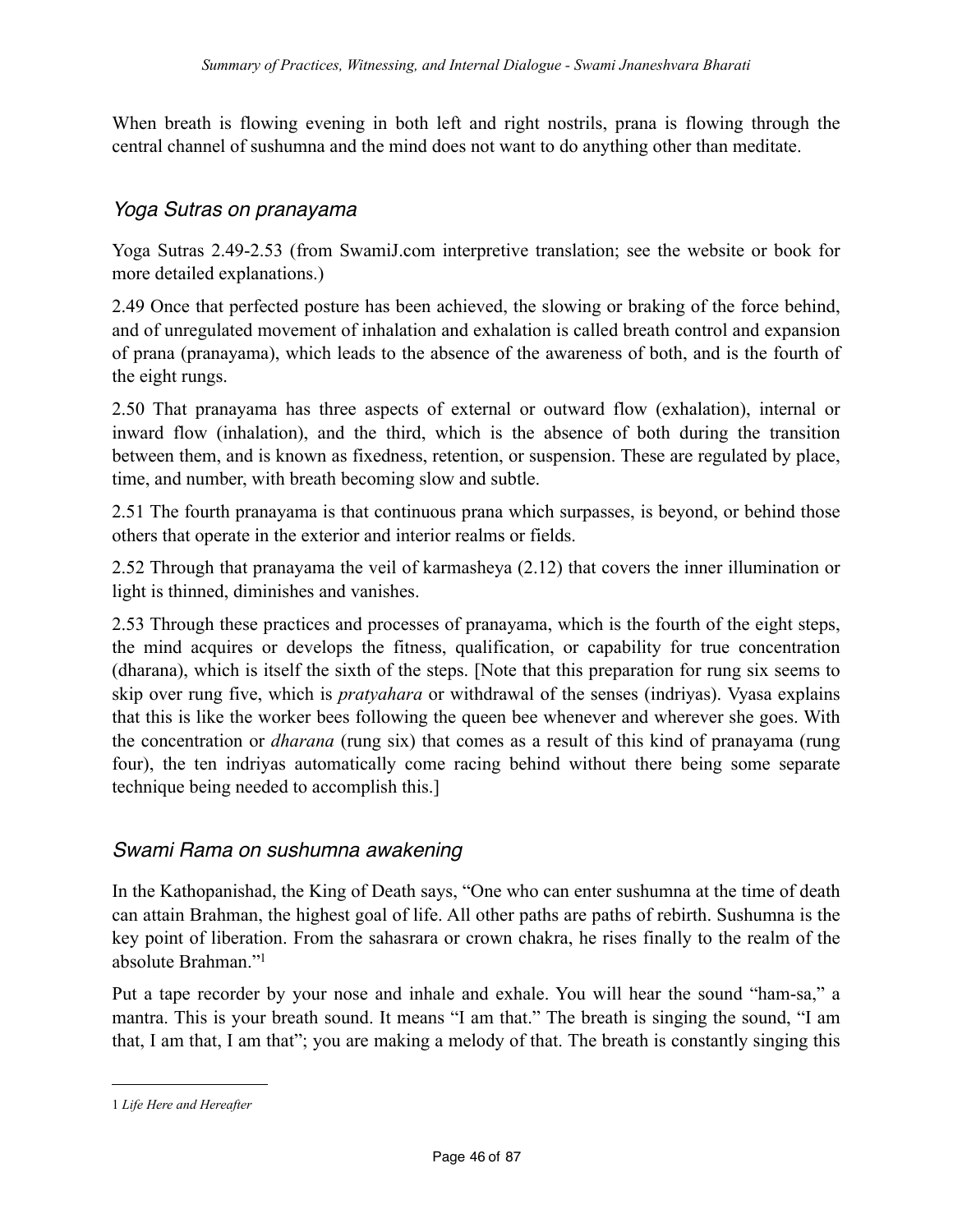perennial sound, so-ham. How do we awaken kundalini-shakti? We awaken it in two stages: first by actually awakening it, and second by learning to lead it. To awaken kundalini there is a very small and succinct technique. To awaken the fire, you blow on it. The sound that arises with that blowing is the mantra so-ham, so-ham, so-ham.<sup>1</sup>

*Sushumna application is the most important factor in spiritual practice.*

According to the yogic scriptures, there are 72,000 nadis, or energy channels. Among them, ida, pingala, and sushumna are the most important. As long as the mind is outward, only ida and pingala remain active. But when the mind is calm and tranquil, *sushumna*, the central channel, is awakened. The joy derived from the mind traveling through the sushumna channel is unique; it cannot be compared with any sensory pleasure. Because of that inner joy, the mind loses its taste for worldly pleasures. Sushumna application is the most important factor in spiritual practice. The moment sushumna is awakened, the mind longs to enter the inner world. When the flow of ida and pingala is directed toward sushumna, and distractions are thereby removed, meditation flows by itself.<sup>[2](#page-46-1)</sup>

To begin the process of sushumna awakening, focus the mind on the breath as it is felt between the two nostrils. When both nostrils flow freely, that is called sandhya, the wedding of the sun and the moon, or between pingala and ida. Once this experience can be maintained for five minutes, the student has crossed a great barrier, and the mind has attained some onepointedness. Then the mind becomes focused inward[.3](#page-46-2)

> *When students of meditation learn to apply sushumna, then they really start practicing meditation, and meditation becomes a joyful experience.[4](#page-46-3)*

When you attempt sushumna application, ask your mind to focus at the nose bridge. Let your thoughts come and do not be afraid. The whole unconscious mind will become active and bring forward many hidden and forgotten things. Let distracting thoughts come forward, and then allow them to go. You have to go through that process of release in meditation therapy. This is a very good process. After a while, a time will come when no thought patterns disturb you, and you can watch your thoughts. Then, you can witness your whole life. If a disturbing thought comes, you allow it to go away. The first step in sushumna application is learning to change the flow of breath with your mental ability. There are many mechanical methods by which you can do this, but they are not actually helpful; they are not really recommended. To really accomplish this process, you must learn to create a relaxed focus on the right or left nostril. If the nostril is blocked, but not due to some condition like sinusitis, then when the mind focuses on it, that nostril will become active because of the focus of the mind.

<span id="page-46-0"></span><sup>1</sup> *Path of Fire and Light, Volume 2*

<span id="page-46-1"></span><sup>2</sup> *A Call to Humanity*

<span id="page-46-2"></span><sup>3</sup> *Meditation and Its Practice*

<span id="page-46-3"></span><sup>4</sup> *Choosing a Path*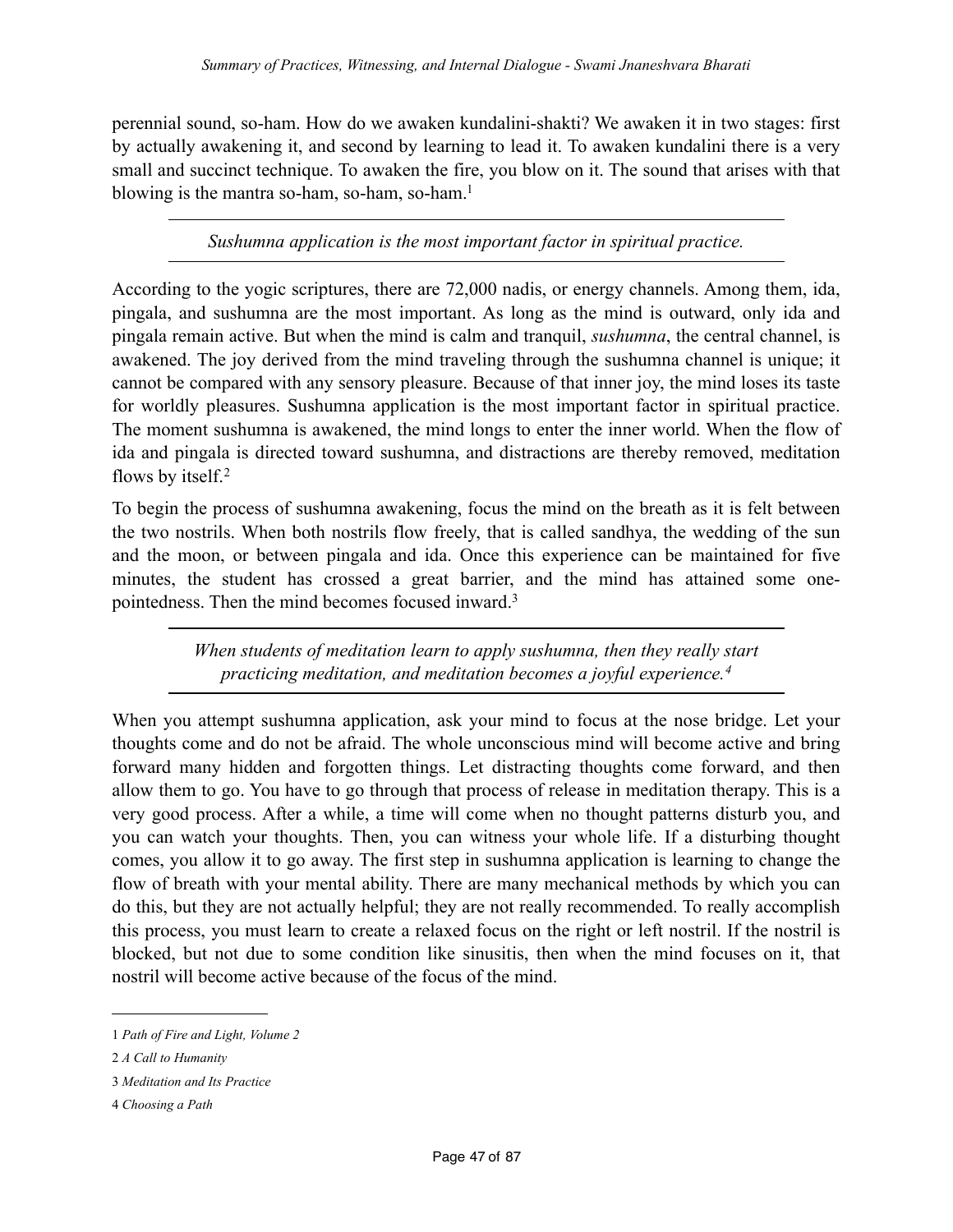When you have learned to change the flow of the nostrils with your mind, then after some time, a time comes when both nostrils begin flowing evenly. This may take some months or perhaps a year, depending on your capacity and the burning desire within you. When the nostrils flow evenly, the mind cannot worry, because it is disconnected from the senses. Mind does not know how to worry then. It attains a state of joy called *sukhamana*, the joyous mind. That state of mind is conducive to deep meditation. This is an accurate and effective procedure for you to follow, and it is important not to rush or be impatient. The science of breath actually ends with sushumna application[.1](#page-47-0)

> *The first step in sushumna application is learning to change the flow of breath with your mental ability.*

For meditation, the finest of all breathing exercises is sushumna application. When you learn how to apply sushumna, there is no way for your mind to go anywhere but into the inner journey. According to the ancient yoga manuals and the science of yoga, there are three important points in the inward journey. The cream of the yoga science is to learn first to apply sushumna; next to awaken kundalini and lead her to the highest dimension; and then to attain the knowledge of the Absolute. This is the entire purpose of the yoga system.<sup>[2](#page-47-1)</sup>

## *Stretching into breath*

During diaphragmatic breathing and sushumna kriya, breathe as though you are *stretching inward* with and *elongating* each exhalation. This is like the physical stretching deeper into an asana or posture with each exhalation, as was mentioned in the section above on the body. Each inward *stretch* with exhalation brings a greater degree of relaxation of the body and calmness of the mind. Similarly, when you are later doing the meditation phase, you will *stretch* into the silence after the end of mantra, such as the stillness after the *Hum* exhalation of *Sohum* mantra, or the stillness at the end of an inner exhaled *AUM* mantra.

## **STEP 5) Meditation**

#### *Sitting*

A comment by Swami Rama well captures the spirit of sitting posture for meditation. He says that he was in his 30's before he realized that the only thing which mattered about sitting posture is the alignment of the head, neck, and trunk (meaning the spine), and that arms, legs, hands and feet don't really matter very much. Those are positioned in whatever way is comfortable, while the greater emphasis is on having a properly aligned spine.

<span id="page-47-0"></span><sup>1</sup> *Path of Fire and Light, Volume 2*

<span id="page-47-1"></span><sup>2</sup> *Path of Fire and Light, Volume 2*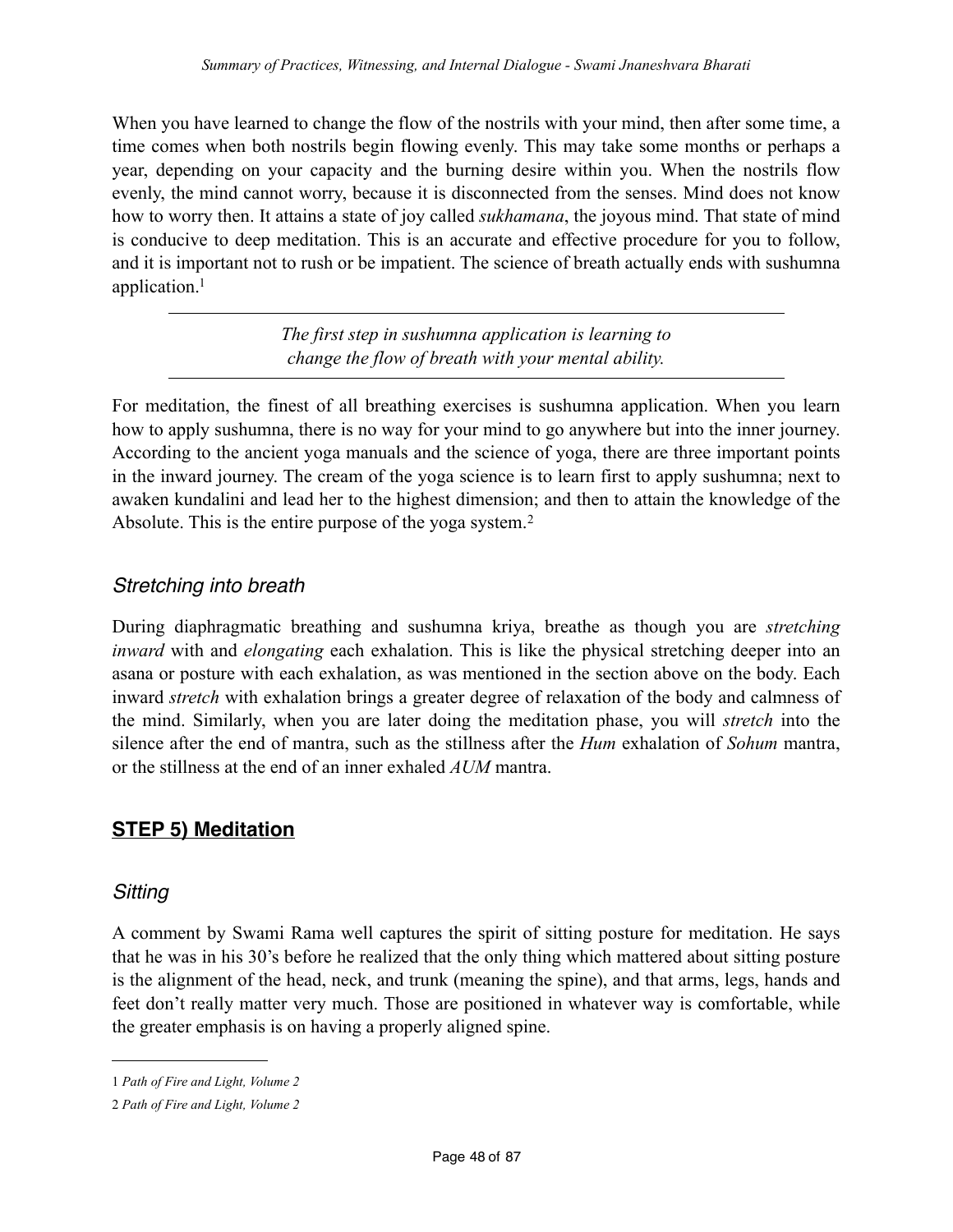Surely it is useful to learn and practice proper postures such as *sukhasana* (easy posture), *swastikasana* (auspicious posture), and *siddhasana* (accomplished posture), but this emphasis on the spine is so very important that it serves both beginners and advanced meditators alike. Even sitting straight in a chair (*maitriasana*, the friendship pose) is a good enough posture, provided the spine is aligned properly.

There are two dimensions to be mindful of, which will greatly help your sitting posture if sitting on the floor. One is the height of your cushion or seat. Too low a height will require you to strain your back to sit straight. Too high a seat may cause discomfort or pain. Find the height that is just right for you for now. Adjust it gradually over time. The other dimension is the distance your legs are apart. This can be assessed by how far your knees are apart. This gives a measure of how 'open' your hips are, which is a big factor in comfort. Hatha yoga asanas (postures) that work with the spine and the hips are extremely useful.

The cushion or seat should be a good combination of *firm* for support, yet *soft* in the immediate area of the sitz bones (also known as ischial tuberosity), the two pointed bones that support your weight when sitting (the proper name is 'sitz' bones, not 'sit' bones or 'sitting' bones). Wrapping a board in a thick wool blanket can form a nice seat. Such a wool blanket can also be folded in a variety of ways without using boards and still provide comfort and support. Large, squishy cushions may feel great when sitting around your house watching television, but they do not provide the proper support for one who is serious about advancing in meditation.

It is useful to remember that in the Yoga Sutras, Patanjali explains that your sitting posture should have two features: it should be both steady and straight, and comfortable at the same time. Initially, this may sound impossible to be steady *and* comfortable, with comfort seeming out of reach. It is important to be patient with your sitting posture and to recognize that it evolves gradually and gently over time. Do the best you can with balancing straight, steady, and comfortable. If you are not comfortable, you will definitely not be able to even get started in real meditation.

## *Meditation on body*

After the preparation practices of postures, relaxation, and breathing, you move to meditation itself. The first phase of the meditation process is to meditate on the body (then breath, mind, and beyond). You may move your awareness systematically through the body as in the complete relaxation above, or you may have a global awareness of your whole body, moving attention here and there as you are drawn to this or that part. It is very useful to explore the body with your attention the way you may explore in nature, such as when walking along a beach or in a forest, simply noticing whatever you notice. Be aware of sensations and inner processes as you explore your body.

If you have the patience to practice systematically, focus on body meditation for a month or two before moving on with meditation on breath and the mind. Few people have the patience for this, but as an alternative, please spend a solid 5-10 minutes at the beginning of your meditation being only aware of the body. If anything else draws your attention, whether breath, mantra, or any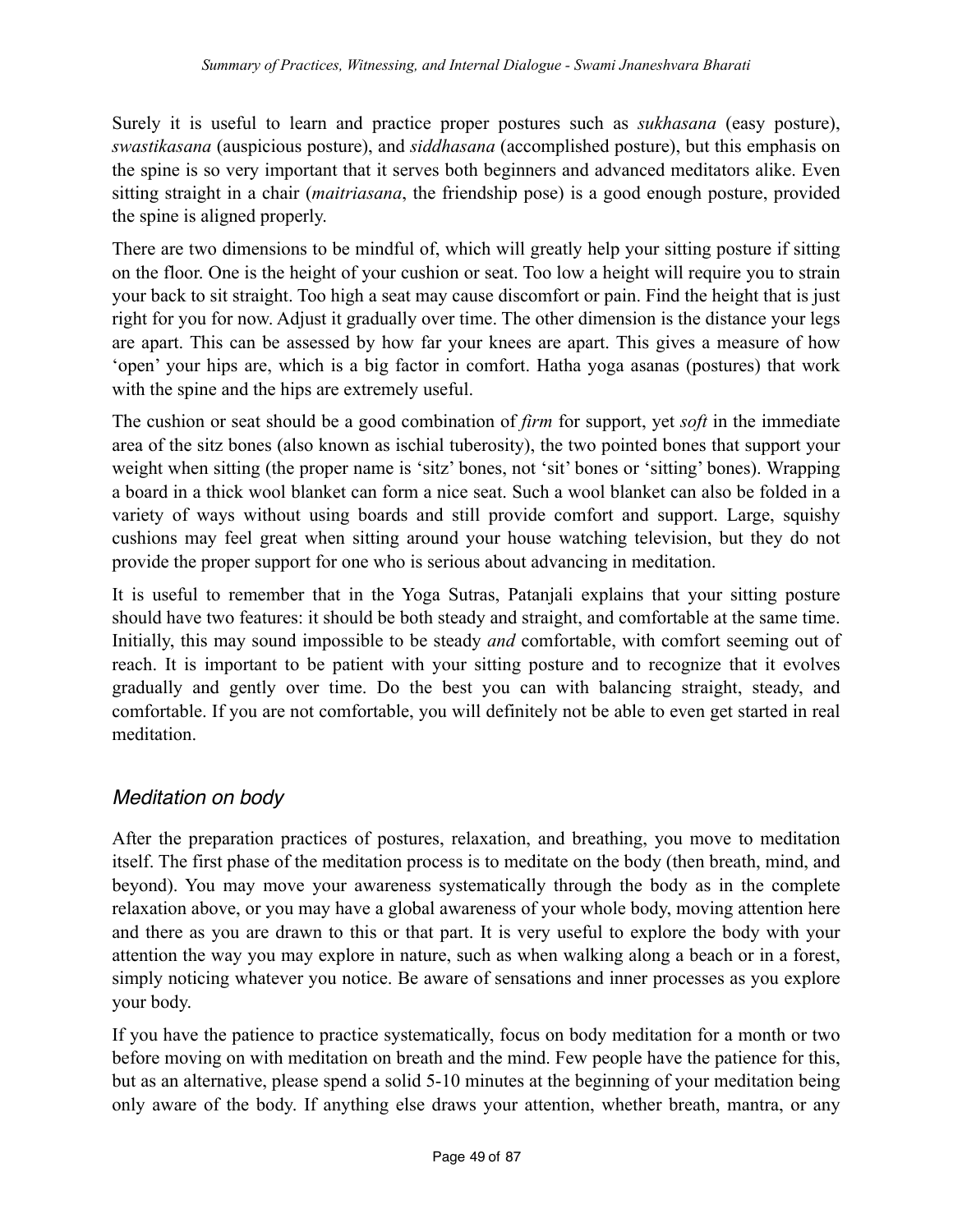thoughts in the mind, just ignore them and stay with body awareness. It is amazing how extremely useful this body phase of meditation is to the whole process of meditation.

If you want to run an experiment to see how effective this is, set a cooking timer for 10-20 minutes and do nothing during that period other than be aware of your body. Your own experience will tell you the value of this.

# *Sushumna kriya*

*Sushumna kriya* is practicing awareness moving up and down the subtle spine known as sushumna. Sushumna is the thin stream or nadi of light and consciousness that is often shown as going vertically through the chakras in artists' representations of chakras. Sushumna is actually the substratum of the subtlest nadi out of which the chakras form, rather than being a separate stream that merely pierces the chakras as it may appear in the pictures. Gently inhale as if awareness is moving up the subtle spine, and exhale as if awareness is moving down to the base.

*Kriya* means "action", as in the action of doing practices. This is done either in the corpse posture (*shavasana*) or in any of the *seated* postures used for meditation. It can be done with simple awareness, with *Sohum* mantra (*So* going up and *Hum* going down), or with *Om* mantra (*AUM* and silence going up, and then *AUM* and *silence* going down).

In the systematic practice being described here, this sushumna kriya is done after the completion of the breathing and pranayama series, and before the one-pointed meditation that is intended to lead you beyond the mind. Seated in your meditation posture, this *sushumna kriya* may be an end in itself in your meditation practice. This practice alone can take you very far in your journey of meditation and awakening. Or, it may be used as a bridge leading to the subtler meditations.

## *Sushumna awakening*

After the sushumna kriya described above, gently shift your attention to the *feel* (cognitive sense of touch) of air flowing in the nostrils. Attention is allowed to gently rest on the bridge between the nostrils (where the tissue between the nostrils meets the space above the upper lip). This can be done with *So* in the mind on inhalation, and *Hum* in the mind on exhalation. Alternatively, this can be with *Aum* on both inhalation and exhalation. See the description of *Sohum* and *Om* later in this article.

While doing this sushumna awakening practice, if you notice that one of your nostrils is slightly closed in relation to the other, shift your attention to resting only on that closed nostril. You will notice that it starts to open, and that when both nostrils are flowing freely there is a strong feeling of peace, tranquility, and one-pointedness in the mind. It is called *sukhamana*, joyous mind.

Remember to *stretch* into the exhalation, as described above.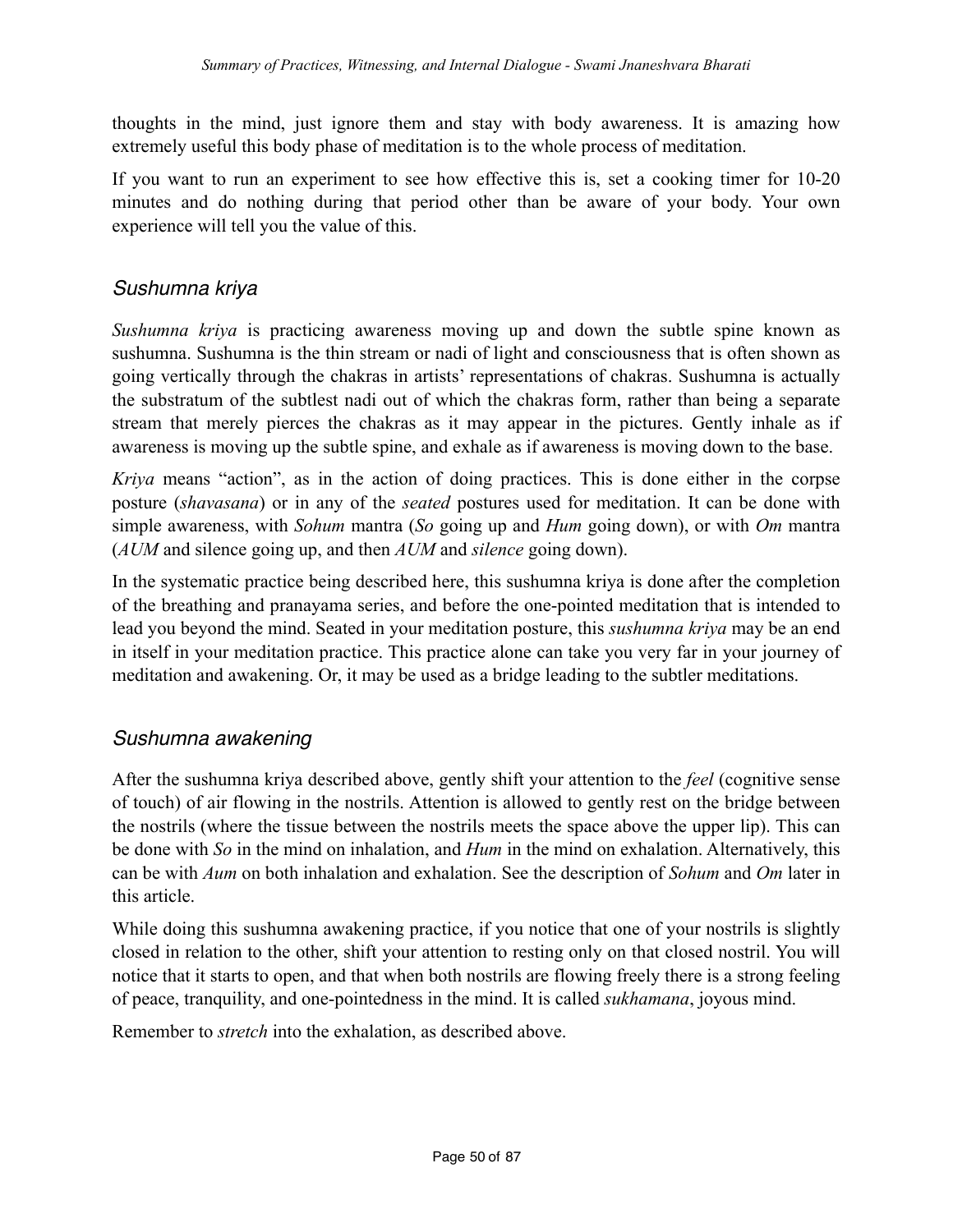## *Three stages of inspecting within*

There are three stages of inspecting within to reduce the colorings and impact of latent impressions or samskaras:

- (1) **To let go**: The first stage is developing the habit to let go when thoughts arise from the unconscious. It is a natural process for impressions to come forward from the unconscious into the conscious. If we do not engage them, it is also their natural habit to recede back into the latent storehouse of chitta from where they arose. However, most of us have become conditioned to grab onto those impressions and be drawn into long trains of such impressions. It is like the engine of a train, which then pulls along lots of boxcars. The rising impression in our mind pulls lots of other thoughts into the mental drama, and off we go with a long train of thoughts. However, by paying attention to this process we can cultivate a new habit, and that is, when an initial impression comes forward, we naturally and immediately let it go. This is not meant as a mere technique, but rather, literally becomes a *new habit* whereby thoughts which naturally *come* also naturally *go*. This is a highly transformative habit to cultivate.
- (2) **To witness**: Once we have developed that habit of letting go, the next process to cultivate is to neutrally witness all of those deep impressions as they come and go, with none of them having the power to drag us into a train of thoughts. These are initial thought impressions, which would otherwise turn into trains of thoughts, emotions, and worry. It is somewhat like having lots of book covers, without ever opening the books and getting lost in all the stories on the pages. Cover after cover after cover, they come and go. We neutrally witness the stream of covers.
- (3) **To inspect**: The third stage rests on the solid foundation of the first two, learning to let go and to witness. Once you can truly witness the impressions in a neutral way, you can then call back individual engines and covers to inspect their true nature, once again, without getting caught up in the trains or the stories. We see the coloring of attraction, aversion, and fear, and how we have mistakenly taken these on as identities of *who I am*. They lose their power gradually over time (This attenuation is referred to in Yoga Sutras 1.2 and 2.4).

This process of *letting go*, *witnessing*, and *inspecting* within allows one to uncover and remove the colorings of the deep impressions that are at the source of actions called *karma*. Another method is through guru chakra, which is described below. These two methods are both employed by the sadhaka (practitioner) of the systematic meditation of the tradition. By either method the thoughts eventually exhaust themselves, and you can then go beyond the unconscious mind.

## *Guru chakra*

Beyond the first six chakras, between there and the crown chakra (sahasrara chakra), many other chakras, levels, or layers of reality are experienced. For the aspirant who is willing to do so, the *guru chakra* or *jnana chakra* is used to purify the mind and to bring down spiritual truths. "Gu" means darkness and "ru" means light. Guru is the light that dispels the darkness of ignorance.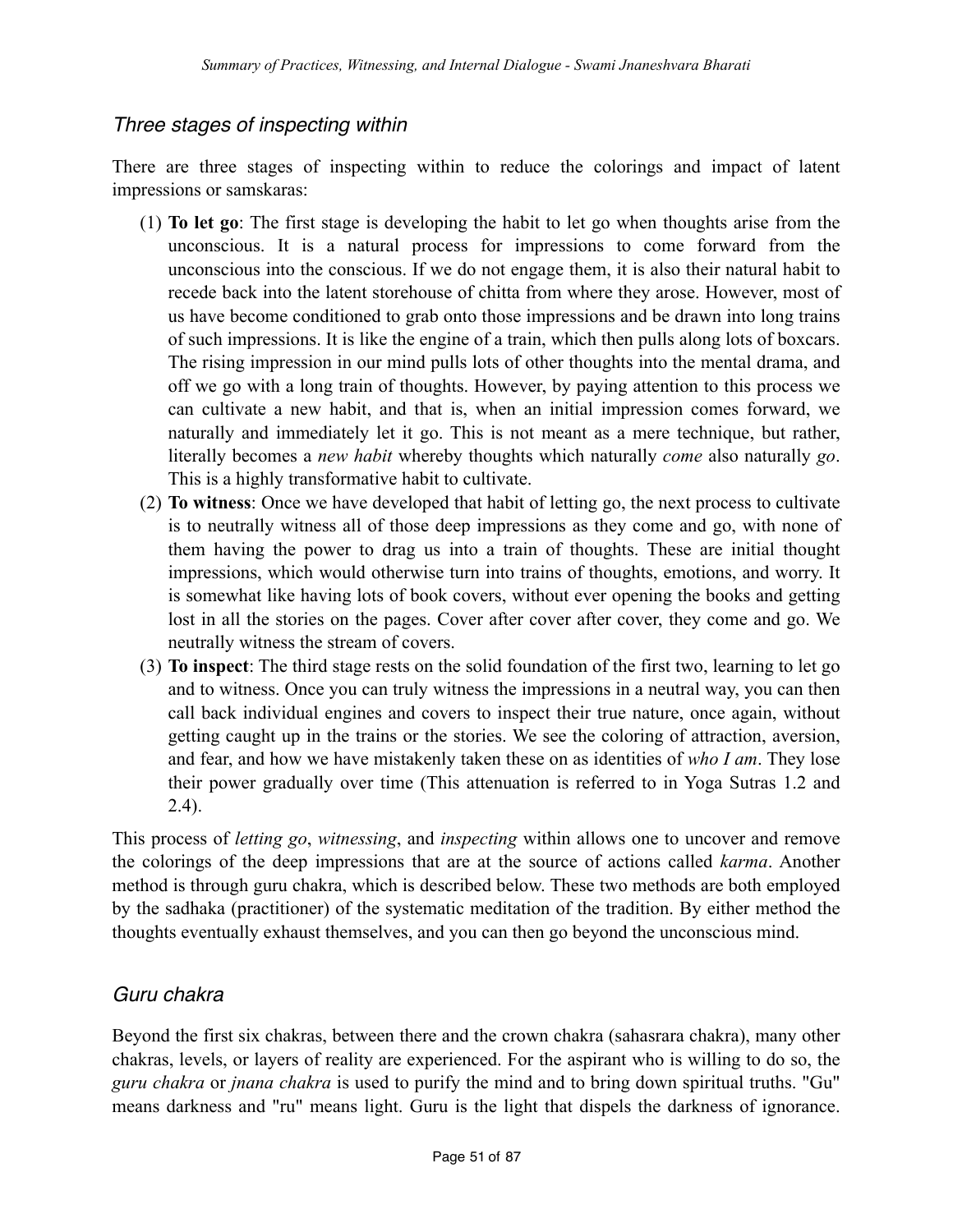Guru is not any person, although guru may operate through a person. Guru is actually the higher knowledge itself.



- (1) Ajna chakra: Located in the space between the eyebrows. Close your eyes and press into that space with the tip of a fingernail. Allow your attention to rest in that felt place, while allowing your eyes to remain in a level, straightforward position. It is a habit of mind to pull the physical eyes along to the place where attention goes, but we want to disconnect the eyes from the attention so that the attention is free to rest in the space on its own.
- (2) Soma chakra: Another finger width above is the location of the soma chakra. It can take some considerable amount of time to find this place with inner awareness. Soma is thought to be an intoxicating plant that has some spiritual value, whereas the yogi finds the real soma, the inner soma. The joy of meditation on soma chakra is one of divine intoxication.
- (3) Guru chakra: Another two finger widths above soma chakra is the location of the center of the triangular shaped guru or jnana chakra. Experientially, this is much higher in the forehead than the ajna chakra. A common mistake is to have attention in the space immediately in front of the eyes and to merely visualize a triangle. You want to explore and find the real guru chakra with your attention, remembering again to disconnect from the positioning of the eyes so that it is awareness itself that is on the guru chakra.

Guru chakra is the doorway to that knowledge, to the wisdom and guidance of the teacher within. The sixth chakra, at the eyebrow center, is called ajna chakra, which includes "a" and "jna", which means the center *without* knowledge or with *little* knowledge ("a" is *without* or *little* and "jna" is *knowledge*). Guru chakra is experienced in the forehead, and is also called *jnana* chakra, or the center *with* knowledge. The knowledge of ajna is *lower* knowledge, while the knowledge of jnana is *higher* knowledge, and is equated to being the pure *light* of knowledge.

The Yogi invites all of the thoughts and samskaras to arise in the mind field of ajna chakra and offers them into the higher knowledge, the triangular shaped fire of guru or jnana chakra (ajna and guru chakras are also called *drikuti* and *trikuti* respectively). Like ice melting back into its form of water, the colorings of attraction, aversion and fear fall away in the inner fire. It has also been likened to gold being purified in a fire, whereby the dross burns away, allowing the gold to become purer. From that process the pathway is cleared, and higher wisdom and teachings come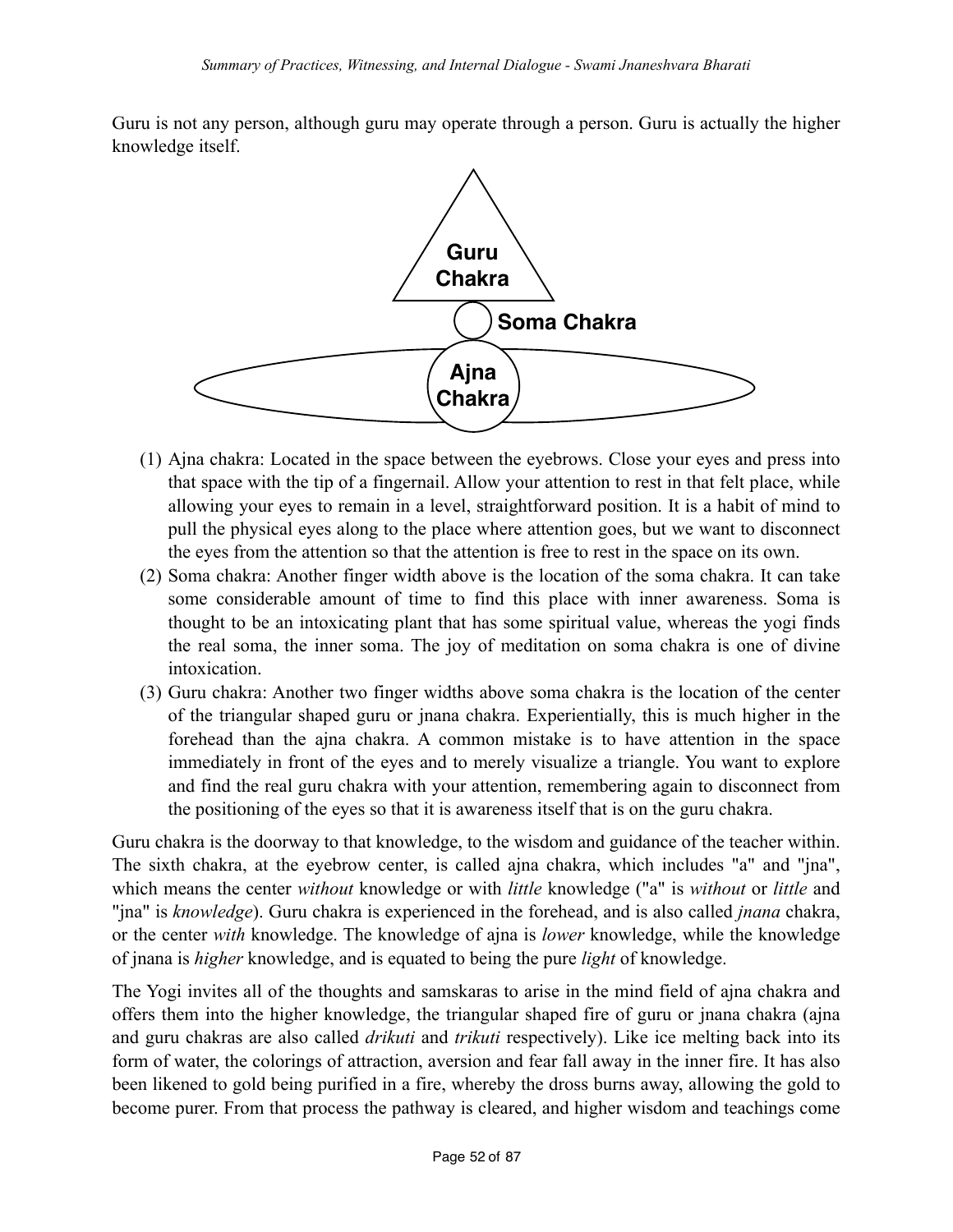down to the ajna. Eventually, awareness itself travels upward, receding through and beyond, to that which is the final abode, the absolute reality, the union of Shiva and Shakti.

It may initially seem that this practice is only inner visualization. It is actually a literal practice dealing with the energy levels of the colorings (kleshas). Like all discussions of practice relating to energy, the energy itself might not be experienced as such initially, though it will in time. In a sense, it really doesn't matter how you conceptualize the practice; it is effective in any case.

In the systematic meditation sequence you practice guru chakra purifiying after the breathing sequence, and before your meditation itself. This is done after agnisara, kapalabhati, and bhastrika, for example. The specific suggestions about meditation methods are described in the forthcoming sections.

## *Swami Rama on guru chakra*

Swami Rama describes the use of guru chakra in each of these videos:

- (1) Mundaka Upanishad, lecture 8
- (2) Yoga Sutras, lecture 8 (last 10 minutes or so)
- (3) Saundaryalahari, lecture 4 (of 4) (last 10-15 minutes)

#### *Space in which to meditate*

After all of the preparation with body, breath, and mind, attention comes to rest in a one-pointed space, generally the space between the breasts or between the eyebrows, depending on one's personality predisposition as being towards either emotions (the heart center or chakra) or thinking (the eyebrow center or chakra). If one is experiencing low energy of body or mind, or having health issues, the navel center may be used as the space for meditation. Highly creative people find the throat center or chakra to be a fitting place of meditation.

If practicing the guru chakra purifying method in a particular meditation session, you will have done that before moving into this meditation phase of the systematic practice. As you are reading these suggestions, meditation may seem a little complicated by now. This is where one-to-one coaching can be extremely useful, helping to keep the systematic process understandable and simple.

#### *Key to breaking the bondage of time, space, and causation*

One of the common ways to describe an enlightened state is that it transcends time, space, and causation. To transcend time, space, and causation, the simplest of these three to regulate is space. To successfully choose to instantly be in the *now* can be quite difficult. To succeed in decisively breaking the chains of thoughts known as the process of *causation* can be even more difficult.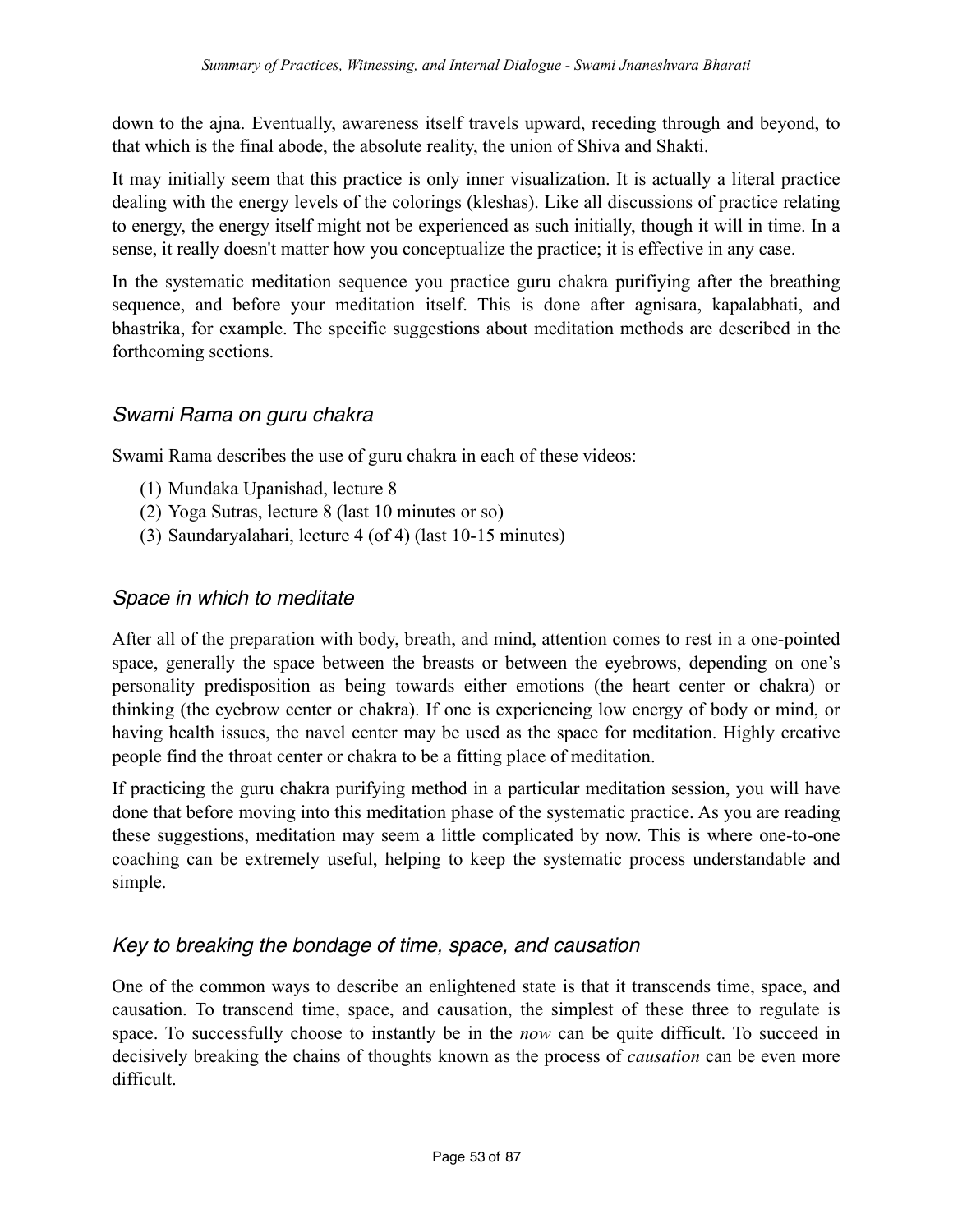However, while it is necessarily easy to do, it is much *easier* to bring attention inside of a *space* than to directly regulate time and causation. By regulating *space*, focusing attention inside of any of the centers or chakras just mentioned, time naturally shifts to *now*, and the sequencing process of mind (causation) naturally *ends* during that period of meditation. Mind does not like to rest in a single space, especially a *circle* such as the chakras (wheels), but training it to do so is a significant key to breaking the bondage of not only space, but also time and causation. It is extremely important to gently, mindfully practice allowing your attention to gently rest in these spaces for meditation.

Try this even for a few seconds or a minute and notice what happens. If you consciously focus your attention *gently* in one of these spaces mentioned above, such as in your heart center, you will probably notice that your sense of time easily and quickly comes into the *present* and that an otherwise active or noisy mind moves towards *stillness*.

## *Listening to Om mantra, Sohum mantra, or guru mantra*

For meditation on mantra, whether using Om, Sohum, or an initiatory guru mantra, the mantra is allowed to arise and repeat itself and then to recede into silence, where the meaning or essence of the mantra is remembered. It is somewhat like *feeling* the emotion of love rather than just repeating the word like a parrot, "love, love, love, love...." In the silence you experience the *meaning* of *love* or *mantra*, that meaning being the reason for remembering the mantra in the first place.

See the later sections of this paper for descriptions of some of the mantras. Pay particular attention to the explanation of meditation on tripura, the one in the three cities (tri=three; pura=cities) which is represented in most of the mantras we use.

#### *Stretching into mantra*

As has already been mentioned with postures and breathing, you also *stretch* into the silence along with remembering mantra in your mind. With only a little practice, this is very easy to experience. Allow your awareness to gently and slowly *stretch into* the stillness and silence at the end of the *Hum* of *Sohum* mantra or *after* the three phases of the vibration of *AUM* mantra. Practice this and you will find the great fruits for yourself, in your own direct experience.

See the descriptions of tripura that are later in later sections for descriptions of these three phases. I can't cram the whole description here in this one section; something has to come first, and something else second. So, get the idea of meditation on mantra here, in this section, and then go to the section on mantras to see the descriptions of the mantras themselves. Please review closely and repeatedly the descriptions of tripura, the one that operates in the three cities. The fruits to your meditations and contemplations will be well worth the efforts to understand this principle.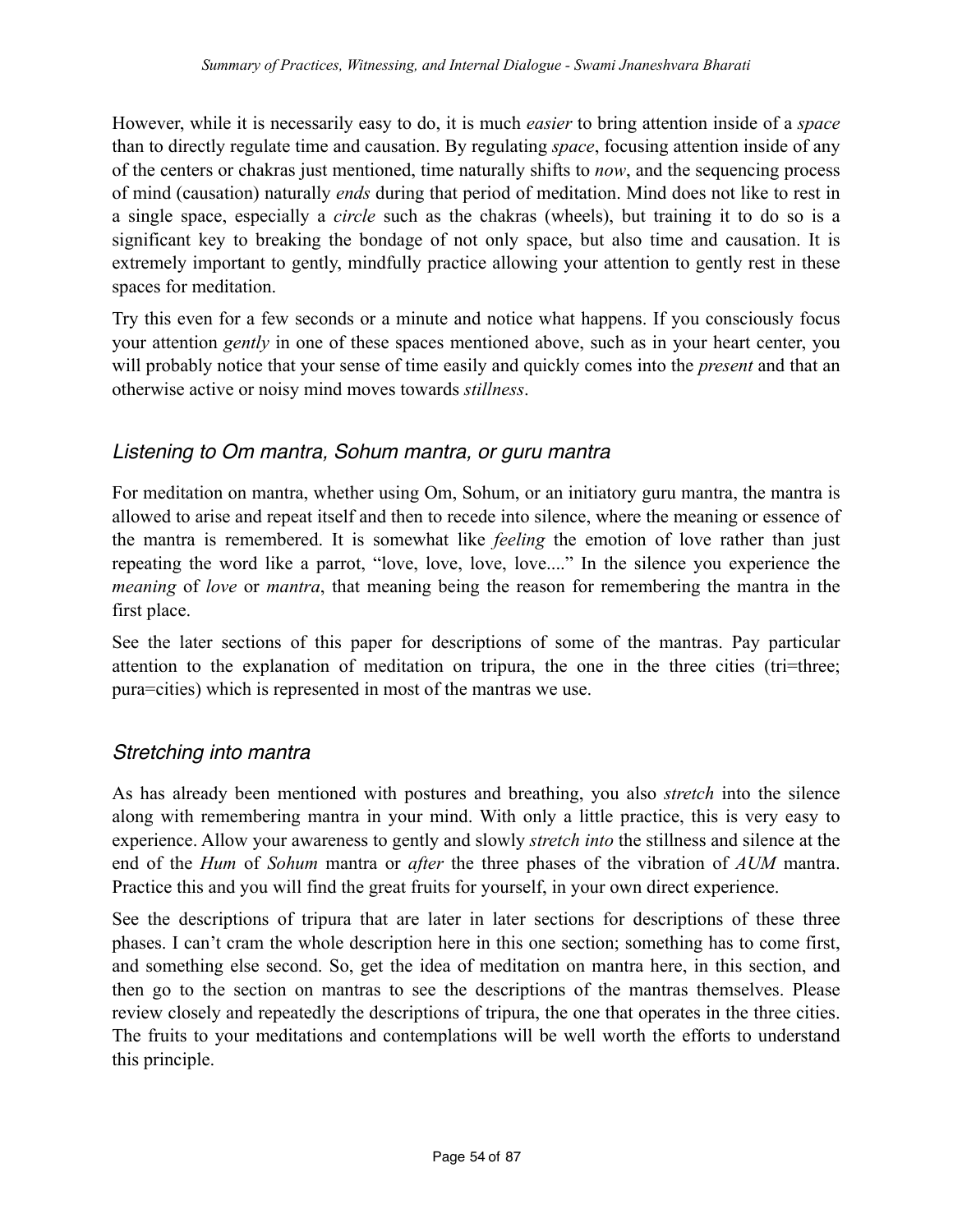## *Meditation on sound or light*

Along with the awareness of tripura, one comes to a point of following either sound or light, depending on his or her personal predisposition. Your intuition will tell you which is more resonant for you. If you have difficulty discerning which is right for you, it will probably help to have a conversation with someone who has already tread this later stage of the path. In either case, both (sound or light) lead to the same place out of which they both emerged. It is somewhat like choosing which door to use to enter a ballroom; both doors lead into the ballroom.

With predisposition for sound, the sadhaka listens into the sound of silence, as if the source of all sound will emerge. It has a feeling somewhat like stretching onto silence after mantra, as was described above. With predisposition for light, the sadhaka watches into the darkness, as if the source of all light will emerge. Here, there is also a stretching of awareness into the formless darkness, as was described with body, breath, mantra, and sound. Eventually, the sadhaka experiences the formless source that is common to both sound and light, regardless of which was followed in the practice (like finally being *in* the ballroom that has two entrance doors).

If a mantra has been used as a focal point for meditation, this will have already been followed into its silent, felt sense of awareness, with the syllables having fallen away. The sound or light that is eventually experienced is an aspect of the mantra, only at a very subtle level. Sound and light are then experienced as inseparably mingled. In a higher state, the common source of sound and light are experienced.

## *Advancing in meditation*

A time comes when meditation stirs the unconscious mind and brings forward hidden impressions. It *quickens* the method of analyzing, understanding, and surveying the unconscious<sup>1</sup>

If you are emotional, use anahata chakra, the center between the two breasts. If you are intellectual, or think much, use ajna chakra, the breath chakra, between the two eyebrows. In no way, at this point, should you meditate on the crown chakra, or any lower chakra. If you meditate on the crown, on sahasrara chakra, you might hallucinate.

There is a tiny circle on the space between the two eyebrows. In the center of the circle, there is an unflinching, milky white flame steadily burning. Sound and light come from within. Either you should strengthen visualization or you should engage your mind in listening to the sound coming from within. Those who listen to the sound within begin to hear the anahata nada, the inner sound. When an aspirant is able to make his whole being into an ear, he hears the sound of anahata nada. Finally, you'll hear the sound like OM; your whole being vibrates from within, though your body is still. Your mind is being led by the mantra, toward the silence. When your mind is not following the subtle sound of the mantra, then it becomes aware of the illumination of ajna chakra.

<span id="page-54-0"></span><sup>1</sup> Swami Rama, *Enlightenment without God*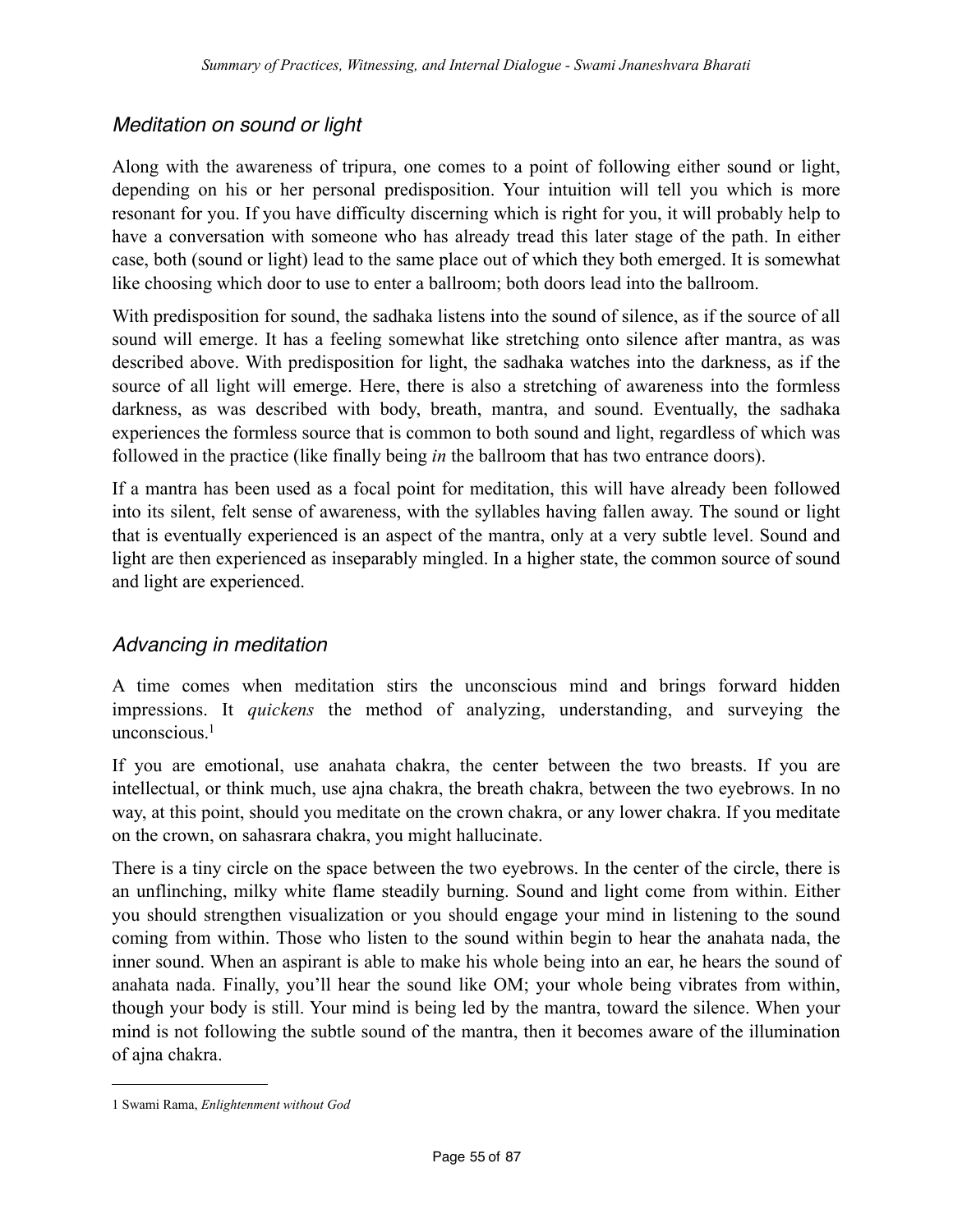Suddenly your mind enters into something like a tunnel, that leads you to the gateway of sahasrara chakra, the thousand-petaled lotus.<sup>[1](#page-55-0)</sup>

## *Constant awareness of mantra*

When the consciousness of the mantra is deepened, the mantra is able to guide the mind in the inner world.

- The student is then taught to be aware of the inner light that already burns without flickering. The light which is within us is the finest and best form upon which to meditate.
- The mind then begins to see clearly; it is no longer clouded.
- Then the light of consciousness and mantra become one, because at that stage the mantra is not actually remembered, but its meaning and feeling are revealed.
- When one develops the feeling of constant awareness of the mantra, it unites with the mainstream of consciousness where light and sound are inseparably mingled.
- In a higher stage sound and light are united, and in the highest state pure Consciousness alone exists<sup>2</sup>

## *Stillness and silence; meditation on Tripura*

At this stage of meditation the mind is still functioning, but barely. Meditation is formless, with no gross or subtle object as such; there are no pictures or words. Rather, there is a pervasive awareness of the existence of tripura (the one in the three cities), shakti, Self, or atman. This awareness is like an intuition, not the literal direct experience of that pure Consciousness; that awareness is to come after the piercing of the bindu, which is described below. See the mantra section for the relation of mantras to tripura.



<span id="page-55-0"></span><sup>1</sup> Swami Rama, *First Step Toward Advanced Meditation* (audio tape)

<span id="page-55-1"></span><sup>2</sup> Swami Rama, *Perennial Psychology of the Bhagavad Gita*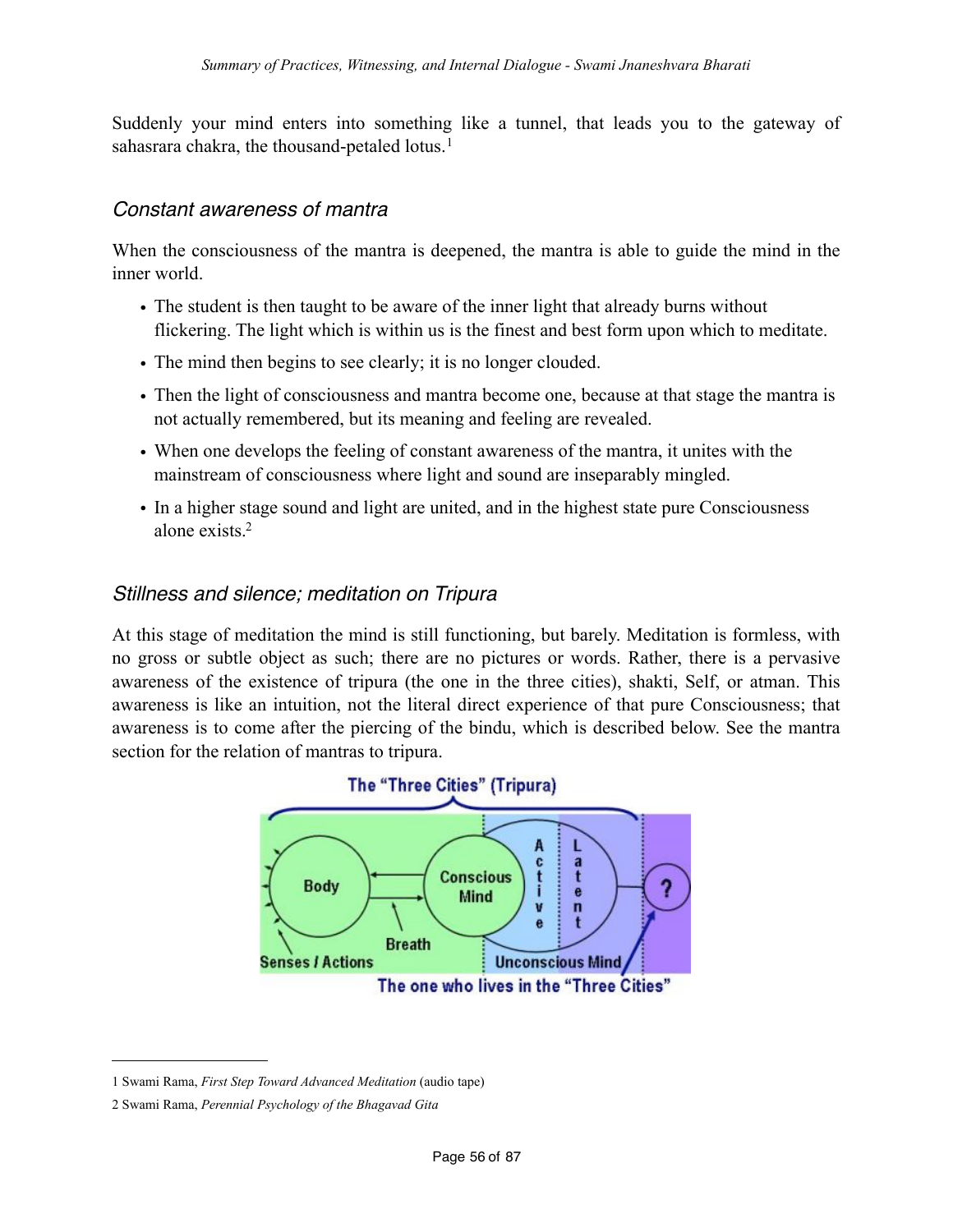## *Grace and shaktipata*

From here on it is only grace of guru, Self, god, or whatever else you might like to call it, which can take us the rest of the way. I liken it to the space probes sent to Mars. As with sadhana (practices) it took a great deal of energy to break away from the Earth's atmosphere and gravitational pull (like us breaking away from our false identities, attractions, aversions, and fears). Finally, when coming close to its destination, it took very little power to go the rest of the way, as it was the gravitational pull of Mars that pulled the probe to its final destination.

That which *pulls* us the rest of the way is similarly a naturally existing energy (analogous to the gravitation pull of Mars), which for convenience sake is called *grace*. Different people have lots of different opinions about the name and nature of that grace, but such a *gravitational* energy is definitely there to pull us the rest of the way, once we have put in all of the exertion we are capable of putting out. Our job is to do the work we are capable of doing so as to get within reach of that *grace* or shakti. It is also called *shaktipata*, or the bestowing of grace.

## *Piercing the bindu*

At some point of meditation the mind enters into something that is experienced as a tunnel (called *brahma nadi*, which is the energy channel of manifestation itself, as consciousness has come outward to become who we are as a person). The tunnel entrance is near the end of the mind and what it can do for us as a tool on the inner journey. Everything *collapses*, so to speak, into the *point* from which all of our being has originally emerged.

That point is called *bindu*, which is a Sanskrit word that literally translates as *point* or *dot*. Consciousness recedes into and through that point or bindu in what can only be described as being like an intense explosion. On the other *side* (for lack of a better word to describe the indescribable) of the explosion of the bindu is the direct experience of the absolute reality, Brahman in Vedantic terms, or the preexisting union of Shakti with Shiva, in Tantric terms. It is called *Mahatripurasundari* in the samaya sri vidya tantra of the Himalayan tradition. *Mahatripurasundari* is the great (*maha*), beautiful (*sundari*) one who dwells in, and is the substratum of the *three cities* known as waking, dreaming, and sleeping, or the gross world, subtle plane, and causal realm, or simply *Tripura*, the one in the *three cities*. This is the real *Self*, which is the *Self* of all, which is spoken of as the goal of life called *Self-realization*.

There is a further description of bindu in a later section of this paper, as well as an article on bindu on the SwamiJ.com website.

#### *Integrating meditation, contemplation, mantra, and prayer*

Meditation has been discussed a great deal here; contemplation is discussed in relation to the process of internal dialogue, and mantra has been discussed with several examples in the context of tripura, the one operating in the three cities. All of these work together, like the fingers of a hand work together. These leaves only *prayer*.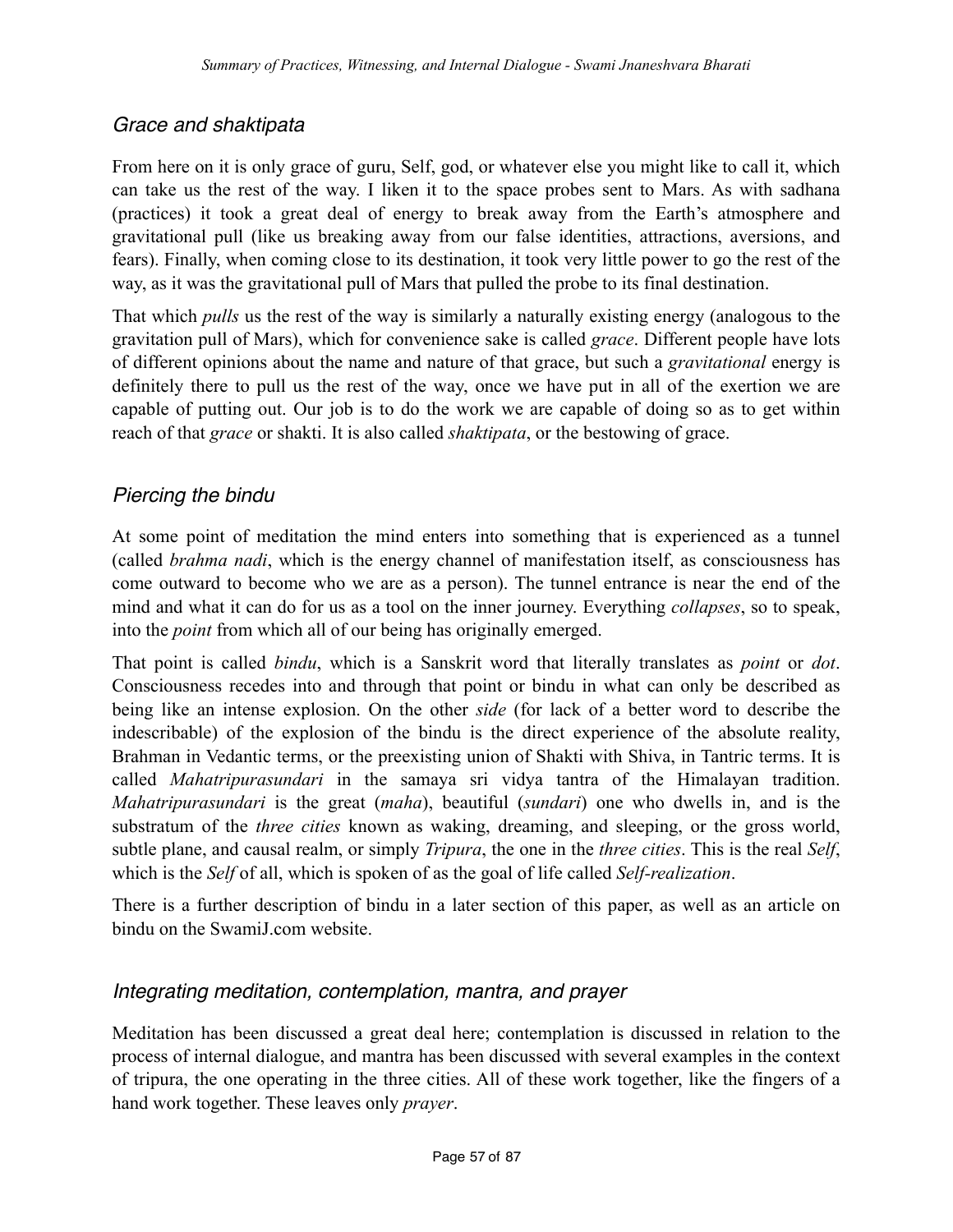Swami Rama has described *prayer* in relation to talking with the *lord* of life within, which is one and the same with your true Self, which is seen to be the Self of all. Many people have issues with prayer in relation to the religions of their youth.

I looked up the word *lord* in my laptop dictionary, and it is only definition #8 that refers to talking with "God". The first definition defines lord as "someone or something having power, authority, or influence". This sounds like a very comfortable match to Swamiji's suggestion to *pray* to (converse with through internal dialogue) the *lord* of life within.

It is not my wish to talk anybody out of prayer to your chosen deity or teacher if that is your habit or religious practice. In such a case, I encourage you to continue to follow that preference in your prayer. However, if you are uncertain about or questioning this *prayer* part of the practices, you might find this perspective useful, of *lord* as the inner Self being the one "having power, authority, or influence" over your more surface identity as a person and personality. If this feels right to you, go ahead and give it a try, and have a conversation with that deepest part of your own being, the one which is actually one with the totality of consciousness.

# *Recorded meditations*

I have published two meditation CDs, which are also available for digital download through many sources, including Amazon.com and iTunes. These are:

- *Basic Yoga Meditation: 3, 7, 11, and 30-Minute Guided Practices*
- *• Yoga Nidra: Extreme Relaxation of Conscious Deep Sleep*

Both beginners and experienced meditators say they have found these guided practices to be very useful. There is more information about them at SwamiJ.com/cd-bm-yn.htm, along with links for purchasing the CDs and the digital downloads. The Yoga Nidra CD has consistently been the most popular Yoga Nidra CD in the world since it was published in 2003. A few times it has also been #1 best seller on Amazon.com in categories of all *yoga* items, and all *meditation* listings. At one point it was #1 best seller in different 13 categories in Canada. I hope that you enjoy these meditations as much as the many others who have told me how much they have.

> I hope that you enjoy these meditations and find them useful on your journey. In loving service, Swami Jnaneshvara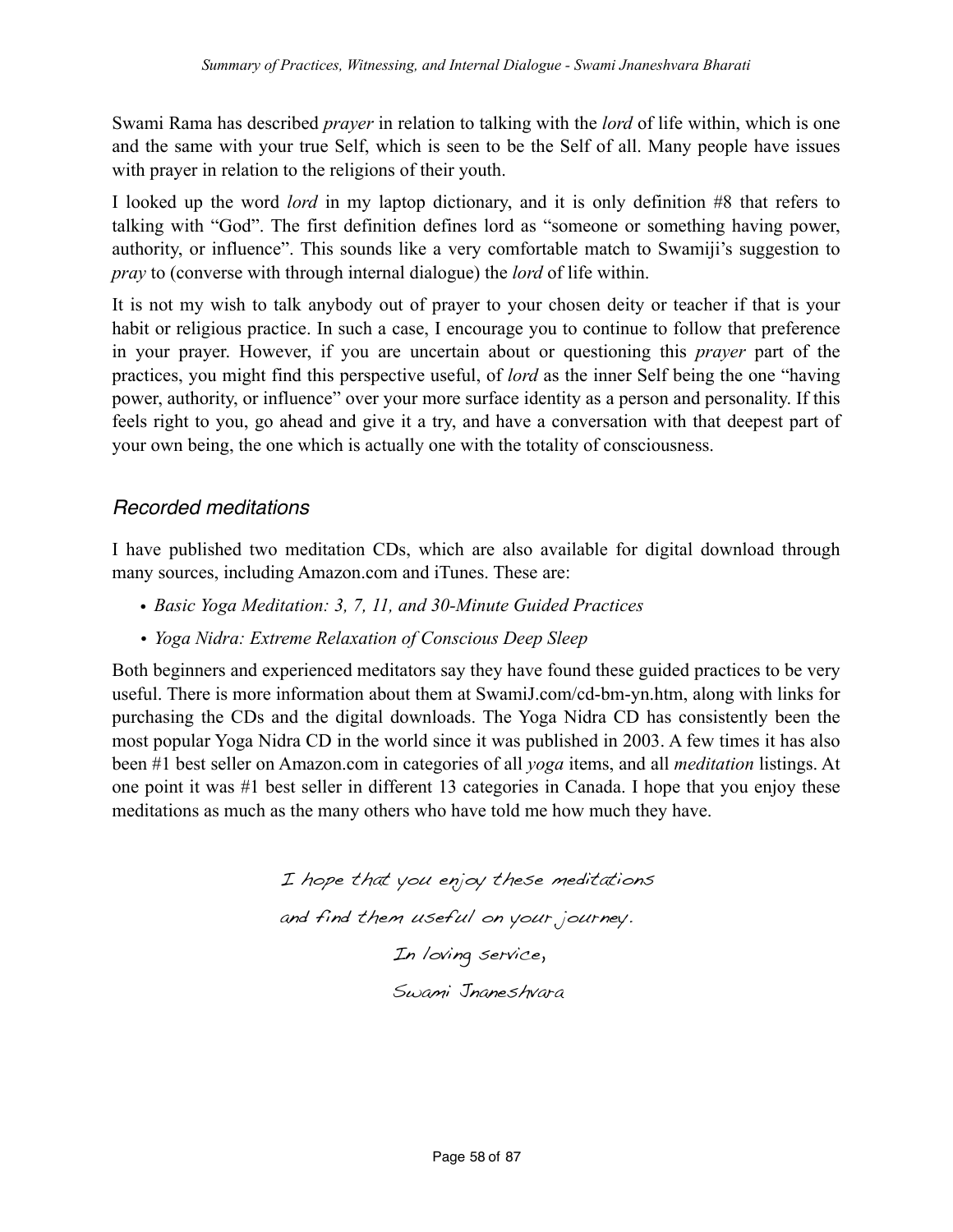# **SECTION 4: Complementary and Evolving practices**

## **Yoga Nidra**

*Yoga Nidra* means yogic sleep. It is a state of conscious deep sleep. How does a yogi sleep? *Consciously!* In meditation, you *remain* in the waking state of consciousness, and gently focus the mind, while allowing thought patterns, emotions, sensations, and images to arise and go on. However, in yoga nidra, you *leave* the waking state, go *past* the dreaming state, and go to the deep sleep state, yet remain fully awake without the awareness or distraction of any pictures, words, or thoughts. All such impressions are in their formless, latent form. This state may not be clear, or may sound totally baffling to the waking state, conscious mind, and must be experienced to be understood.

#### *Yoga nidra is for purifying samskaras*

While yoga nidra is a state that is very relaxing, it is also used by yogis to purify the samskaras, the deep impressions that are the driving force behind karma. Yoga nidra brings an incredible calmness, quietness and clarity. Yoga Nidra is one of the deepest of all meditations, leading awareness through many levels of mental process to a state of supreme stillness and insight. By experiencing the samskaras or deep habit impressions in their latent, formless aspect, they lose their potency. Attractions, aversions, and fears lose their power to play out in either the dreaming state or our waking state reality.

#### *Swami Rama on yoga nidra*

In the state of samadhi you are fully conscious; you are free. Your consciousness is fully expanded. In deep sleep, you are very close to samadhi, but you are not conscious. Through yoga nidra you can have conscious sleep. Yoga nidra is a state between sleep and samadhi. It is a half- sleep and half-waking state. It is not a waking state, and it is not really a sleep state. It is a state where you can gain complete rest and a little bit of sleep, but remain fully awake.

Normally your mind does not have sufficient capacity because you have cultivated only a small part of it, but in yoga nidra your field goes beyond the waking, dreaming, and sleeping states. The mind is not in turiya itself [turiya is *beyond* mind], but it is between turiya, the fourth state, and sleep.

Yoga nidra is the safest practice in the world. There is no method better than yoga nidra, which is yogic sleep. $<sup>1</sup>$  $<sup>1</sup>$  $<sup>1</sup>$ </sup>

<span id="page-58-0"></span><sup>1</sup> *Path of Fire and Light, Vol 2*, pp. 179-198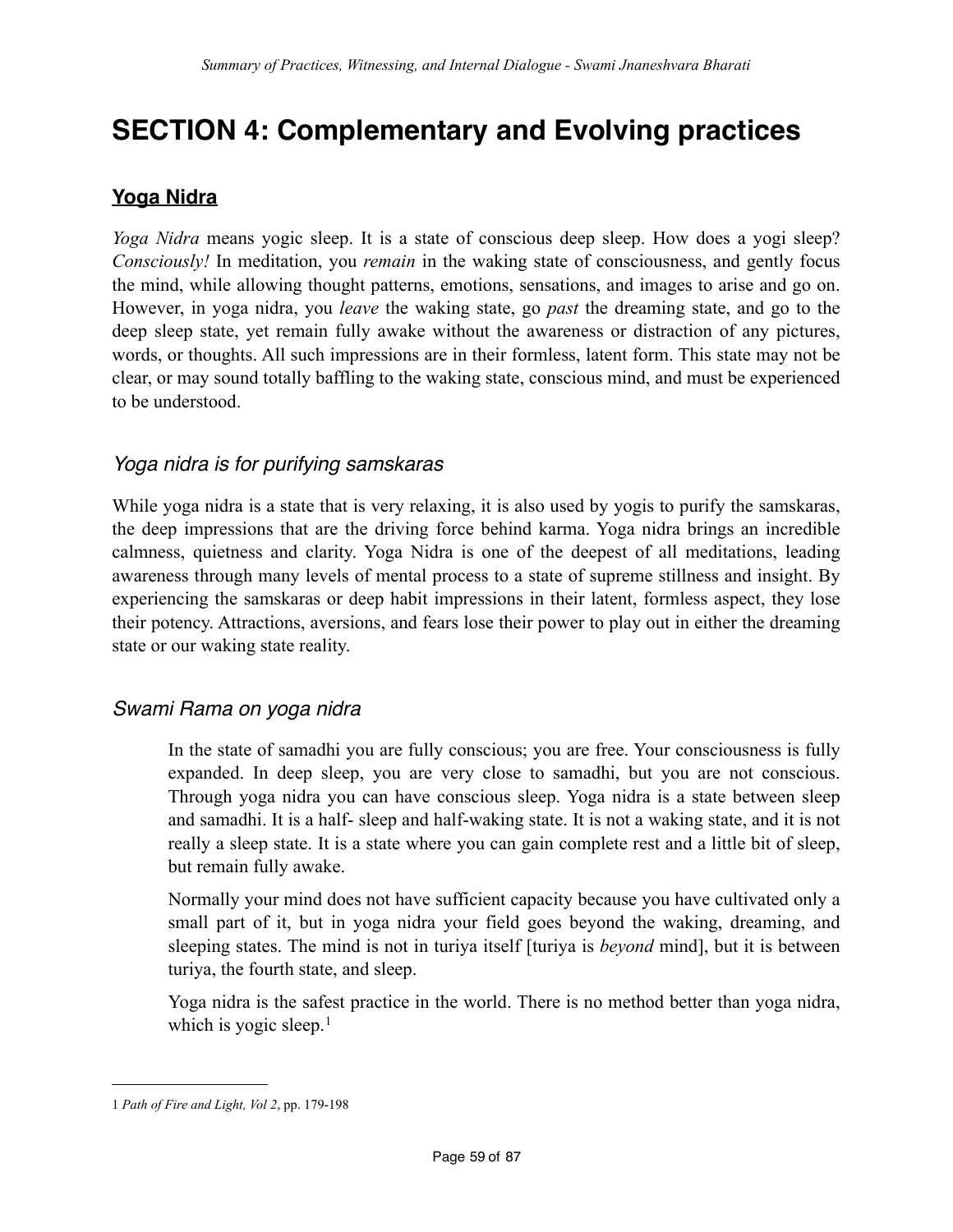The yogis use the state of yoga nidra to go into a deep state of voluntary sleep in order to simultaneously realize the three manifest states of consciousness—waking, dreaming, and sleep. In this state, the clarity of mind is more profound than in the waking state.

The aspirant strengthens his practice of meditation and contemplation and learns to analyze and resolve all his desires, thoughts, and feelings through the practice of yoga nidra. He attains a state in which he consciously learns to place his mind in deep rest. The yogis use this state for sleep and meditation both. Except through meditation and yoga nidra, one cannot give rest to the totality of the mind.

Careful vigilance and observation lead the student to study the incoming thoughts from the unconscious mind. The yogis recall all their samskaras, watch them, examine, and even select and reject them according to their need. Those thought patterns that are disturbing are rejected by the yogis, and those that are helpful are strengthened. A deep study of these three states—waking, dreaming, and sleeping—reveals that, with the help and practice of yoga nidra, one can go beyond all the levels of the unconscious.

In yoga nidra, the corpse posture (shavasana) alone is recommended.<sup>[1](#page-59-0)</sup>

## *More on yoga nidra*

For a more thorough description of yoga nidra, please see the article on SwamiJ.com at SwamiJ.com/yoga-nidra.htm. The best way I know of to start exploring yoga nidra is to use the CD: *Yoga Nidra: Extreme Relaxation of Conscious Deep Sleep*. This has consistently been the most popular guided yoga nidra recording in the world since shortly after it was published in 2003.

## **Memory Exercise**

The following is as described by Swami Rama in *The Art of Joyful Living*:

Presently, your memory is blocked; when the passages between the conscious mind and the unconscious mind are blocked it is because you do not know how to handle the rush of thoughts and information coming into your conscious mind.

Begin by counting from one to a hundred without saying the numbers out loud, at the speed of one digit a second. Note the interruption and the kind of interruption that takes place—they tell you about your mental suppressions or procrastination. Consider the origins of these disturbances and in this way you will learn many things about yourself. Eventually extend up to a thousand and then back. When you can do that without interruption, you'll find that your mind has become very sharp. There is no doubt about the effect of this exercise. The exercise itself doesn't take much time—perhaps only ten or fifteen minutes. You should do such an exercise for at least two minutes every day.

<span id="page-59-0"></span><sup>1</sup> *Enlightenment wihout God*, pp. 55-65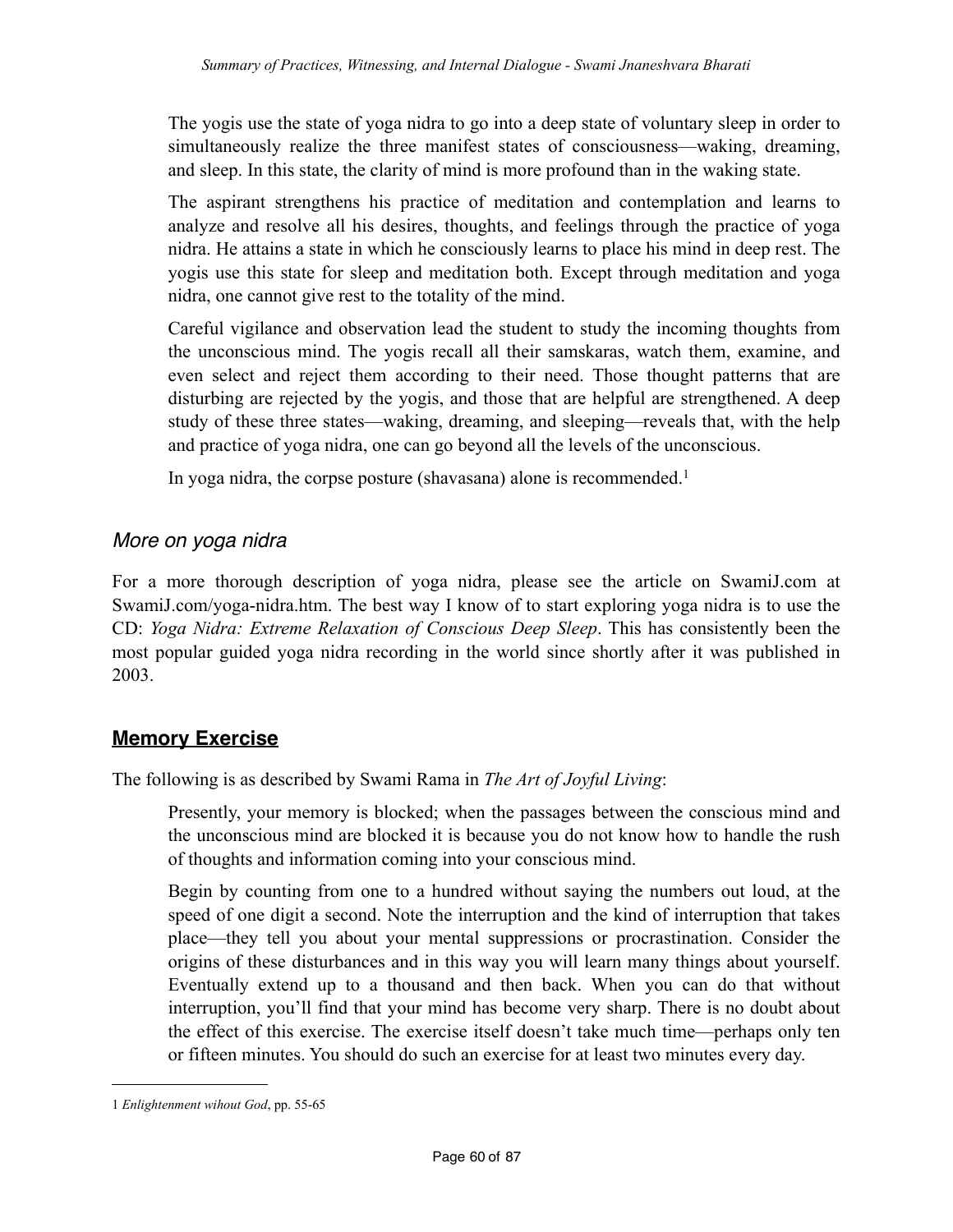A serious student must learn to train the mind. If you have not paid this price, and have not disciplined yourself in some way or another, you'll never understand the importance of discipline. And if you allow the mind to roam and wander wherever it wants, you'll never achieve much in your meditative training. You have to learn to direct that great force of the mind in a specific way. If you carefully observe the process, you will understand the use of either a geometrical figure or the digital counting system. If you cannot initially count and maintain concentration to a thousand, or if you have a problem with your memory, then begin with counting to one hundred.

Working to train and discipline the mind with such simple exercises can definitely improve memory and concentration, and these are important first steps in all training of the mind. A serious student must learn to train the mind.<sup>1</sup>

## **Mantras**

## *Tripura*

All of the mantras used here are intended to lead to the awareness of Tripura (tri=three; pura=cities), the one consciousness that operates in, and is the support of the three cities, the three states of (1) waking, (2) dreaming, and (3) deep sleep, as well as the three levels of (1) conscious, (2) active unconscious, and (3) latent unconscious. It is also that which manifests outward as the three levels or planes of reality: (1) causal (*prajna*), (2) subtle (*taijasa*), and (3) gross (*vaishvanara*).



For greater explanations of Tripura please see various SwamiJ.com articles, including those on *Om Mantra* and the *Levels and Dimensions of Consciousness* (these are listed on the Levels tab of the index at the top of the web site). There are also Tripura references in the Philosophy index linked at the top of the website pages.

<span id="page-60-0"></span><sup>1</sup> *The Art of Joyful Living*, pp. 131-148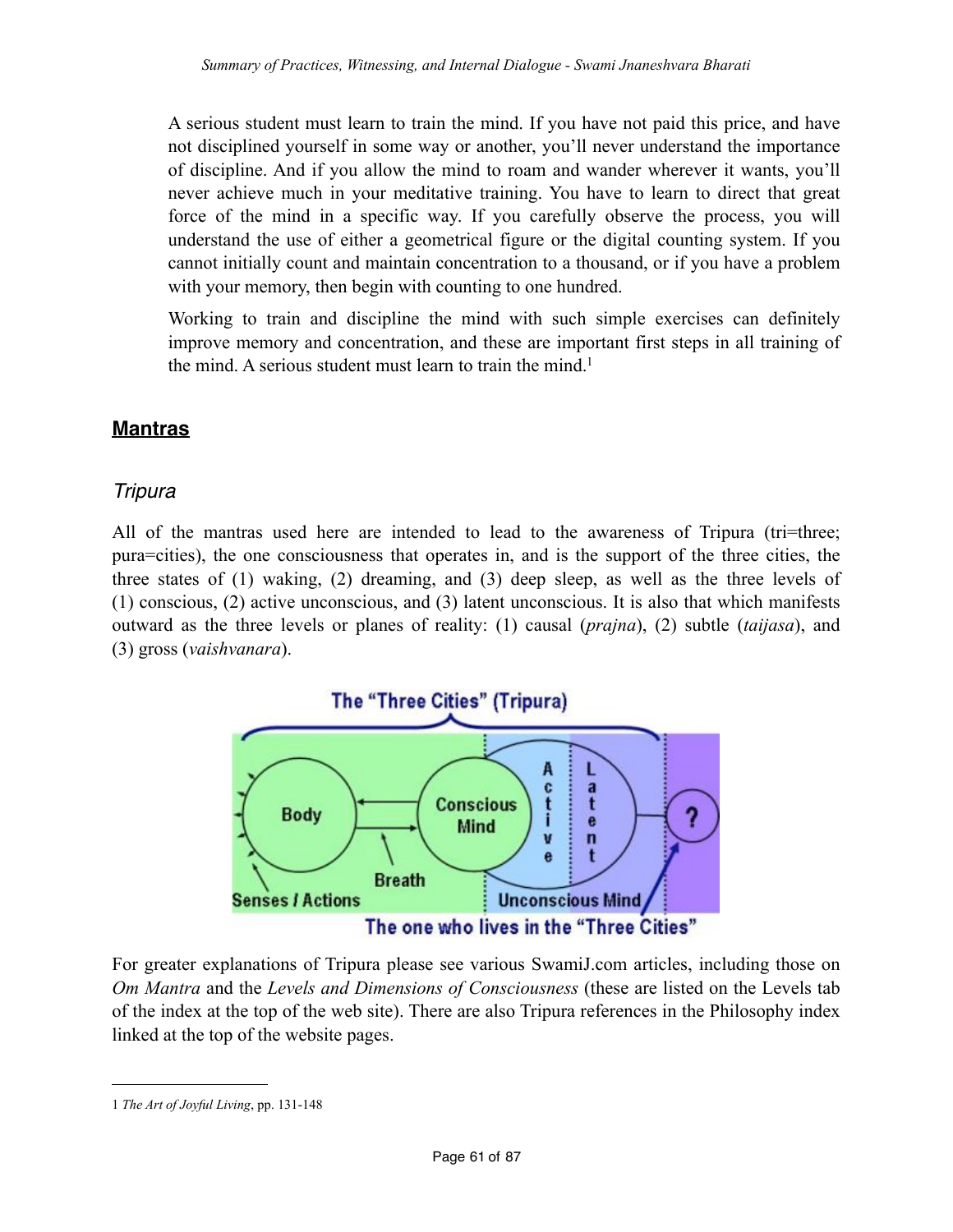# *Om mantra*

The OM Mantra is a roadmap for sadhana, spiritual practices (written as either AUM or OM). It is not for the person who seeks only the shallow waters of spiritual life, but rather for those who strive to realize in direct experience the depth of the absolute reality. There are four main levels of consciousness outlined in the OM Mantra, along with three transition levels, which is a total of seven levels. Each of these is experienced on the inner journey of meditation and contemplation.



It is important to be aware of the fact that these levels of consciousness are realities that exist universally, regardless of whether or not one uses the OM Mantra or the visual OM symbol in any way. In either case, the underlying principles are extremely useful for all seekers in purifying or clearing the mind, and seeking the direct experience of deeper truths.

For a greater understanding of OM Mantra and its use, please read the article *Om Mantra and the Seven Levels of Consciousness* at SwamiJ.com/om.htm. It is useful to be aware of, and keep in mind that while modern people may gather for group chanting of Om mantra with no awareness at all of its deep meaning, it actually encapsulates the entire wisdom of the ancient sages (See the Mandukya Upanishad references in the Om article on SwamiJ.com, as well as the video).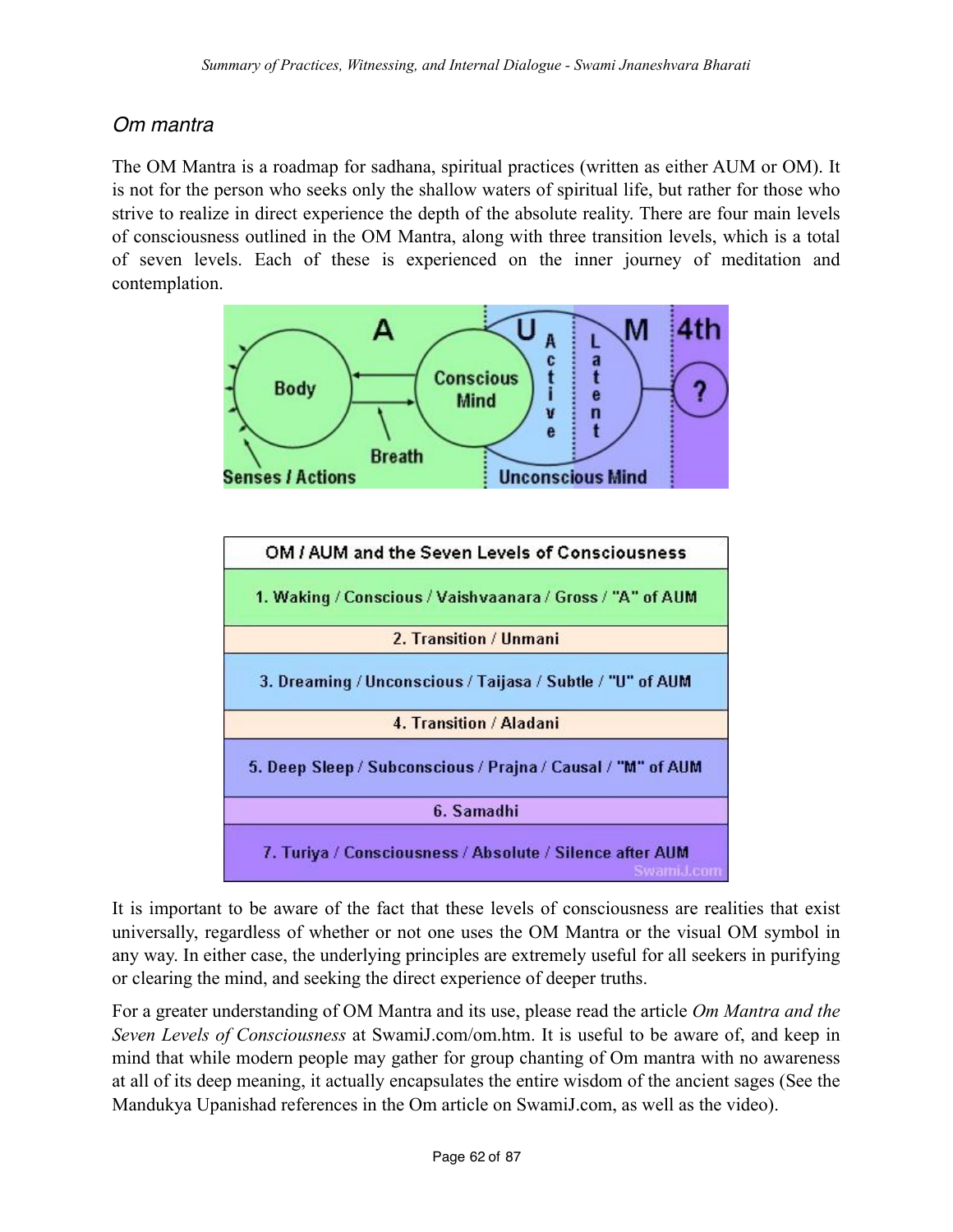#### *Sohum mantra*

The Sohum mantra is a natural mantra because it is already part of your nature.

- *Sooooo*... is the sound of inhalation, and is remembered in the mind along with that inhalation.
- *Hummmm*... is the sound of exhalation, and is remembered in the mind along with that exhalation.

The Sohum mantra has been called the universal mantra because of the fact that its vibration is already a part of the breath, and everybody breathes. Sooooo... is the sound of inhalation, and Hummmm... is the sound of exhalation. The mantra is also designated as Hamsa, Hansa, Sohum, So Ham, or So Hum. The Sohum mantra is also called the *Hamsa* mantra. Hamsa (or hansa) poses the question, "Who am I?" Sohum provides the answer, "I am that."

Breath is a bridge between the body and the mind. When trying to meditate it is extremely common to have tension in the muscles and noisy thoughts in the mind. The nervous system is the arbiter between the tense body and the noisy mind. One of the best ways to regulate the nervous system, and in turn the body and mind, is through the breath. This has been known by the Yogis for thousands of years, and has also come to be widely known in recent years by the modern medical and psychological community.

One of the finest, easiest, and most direct ways to train the breath, and in turn, regulate the nervous system, relax the body, and quiet the mind is through Sohum mantra practiced at a steady, slow speed, with exhalation somewhat longer in duration than the inhalation.



#### Sohum and diaphragm breathing

The Sohum mantra is extremely useful when practiced along with diaphragmatic breathing. Allow your attention to rest in a space about the size of the palm of your hand, just below the breast bone, at the upper abdomen. As you exhale with *Hummmmmm*, be aware of how that space gently pushes in, so as to exhale completely. As you inhale with *Sooooooo*, be aware of how that space move moves back outward, and how the lower ribs flare slightly outwards, to the sides. Allow the breath to be smooth, with no jerkiness. Allow it to be comfortably slow, and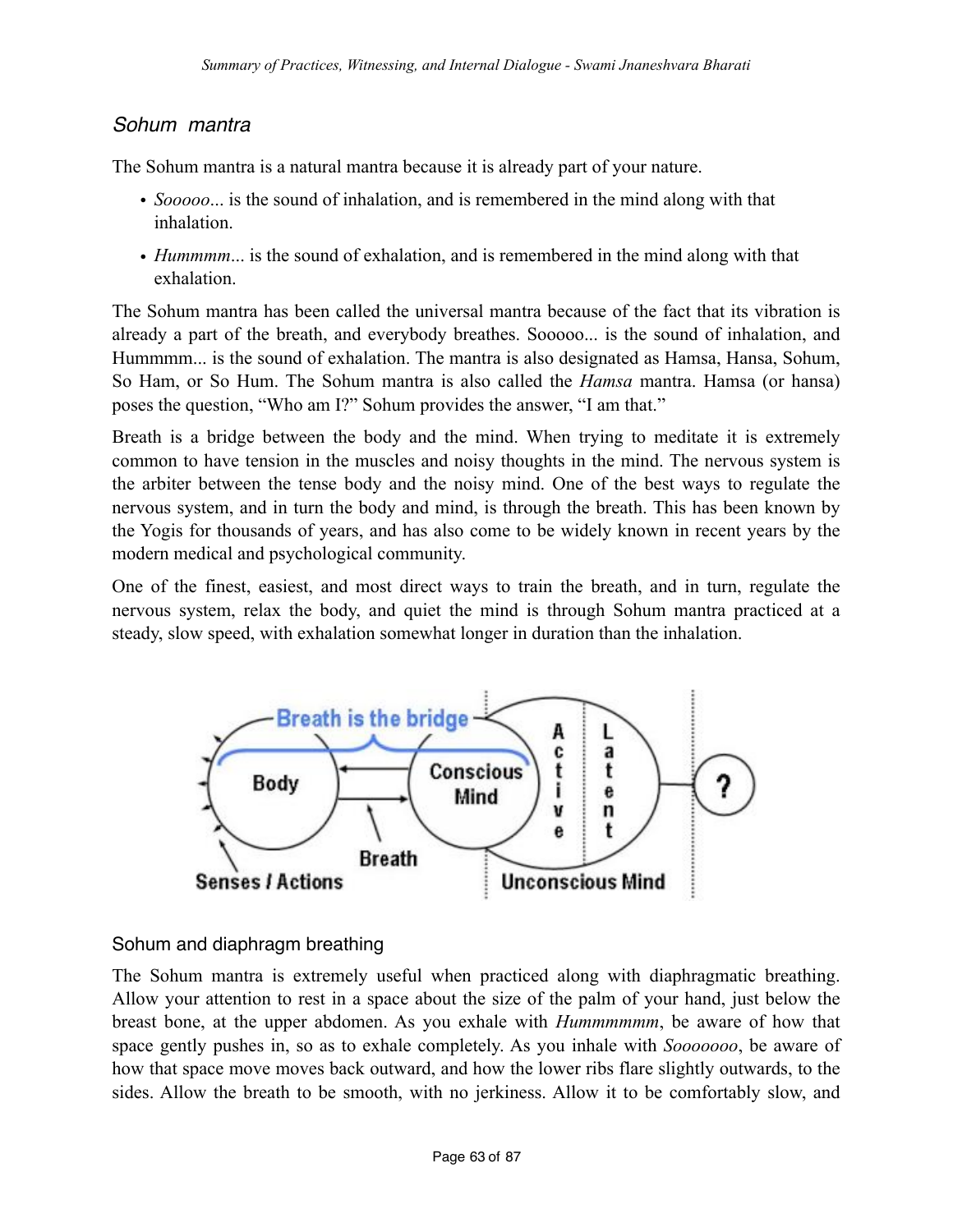have no pauses between the breaths. Exhalation gently rounds back into inhalation, and inhalation gently rounds back into exhalation. This may be done either in a seated meditation posture or lying on your back in the corpse posture.

#### Sohum in breath along the spine

One of the deeper ways to use the Sohum mantra is through spinal breath (*sushumna kriya*), by coordinating body, breath, and mind (Such practice has been popularized as a part of kriya yoga or kundalini yoga, though it is universal practice). As you inhale, allow the mind to be aware of the vibration *Sooooooo* as your attention moves upward along the subtle cord of the spine (sushumna), through the chakras towards the crown of the head. As you exhale, allow the mind to be aware of the vibration *Hummmmmm* as your attention moves downward along the subtle spine towards the perineum at the base of the spine, at the flat place between the genital area and the anus. Be aware of a thin, steady stream of energy and consciousness flowing up and down between this area near the base of the spine and the crown of the head. You may or may not be literally aware of the stream, and you may or may not experience it as a milky white stream of light. However you experience this flow is okay, and you will find it is a very beneficial meditation practice.

#### Sohum at the nostrils

Meditation with Sohum at the bridge of the nostrils is a very effective practice that stabilizes and purifies the mind, training the mind in one-pointedness. Meditation on the gross breath leads to awareness of the subtler energy of prana, and then to deeper meditation beyond. Focus attention on the feel of the breath, the cognitive sense of touch, as it flows in and out, remembering the vibrations *Sooooooo* and *Hummmmmm*. Gradually allow the exhalation to elongate, becoming twice as long as the inhalation.

#### Systematic practices

The three methods described above can be used in order, going from outer to inner, from gross to subtle.

- First, work with the diaphragmatic breathing and awareness of Sohum mantra at the space just below the breast bone, at the upper abdomen.
- Second, allow attention to flow up and down along the spine (*sushumna kriya*) with the Sohum manta, exhaling down from the top of the head to the base of the spine, and then inhaling upwards.
- Third, come to rest at the bridge of the nostrils for meditation on the Sohum mantra, feeling the touch of the air in the nostrils.

By doing the practices in this order, your attention moves systematically inward, through the dimensions, to one-pointedness. After these three, you may want to move your attention to the space between the breasts or between the eyebrows, depending on your predisposition, using whatever mantra or focal point you normally use for meditation.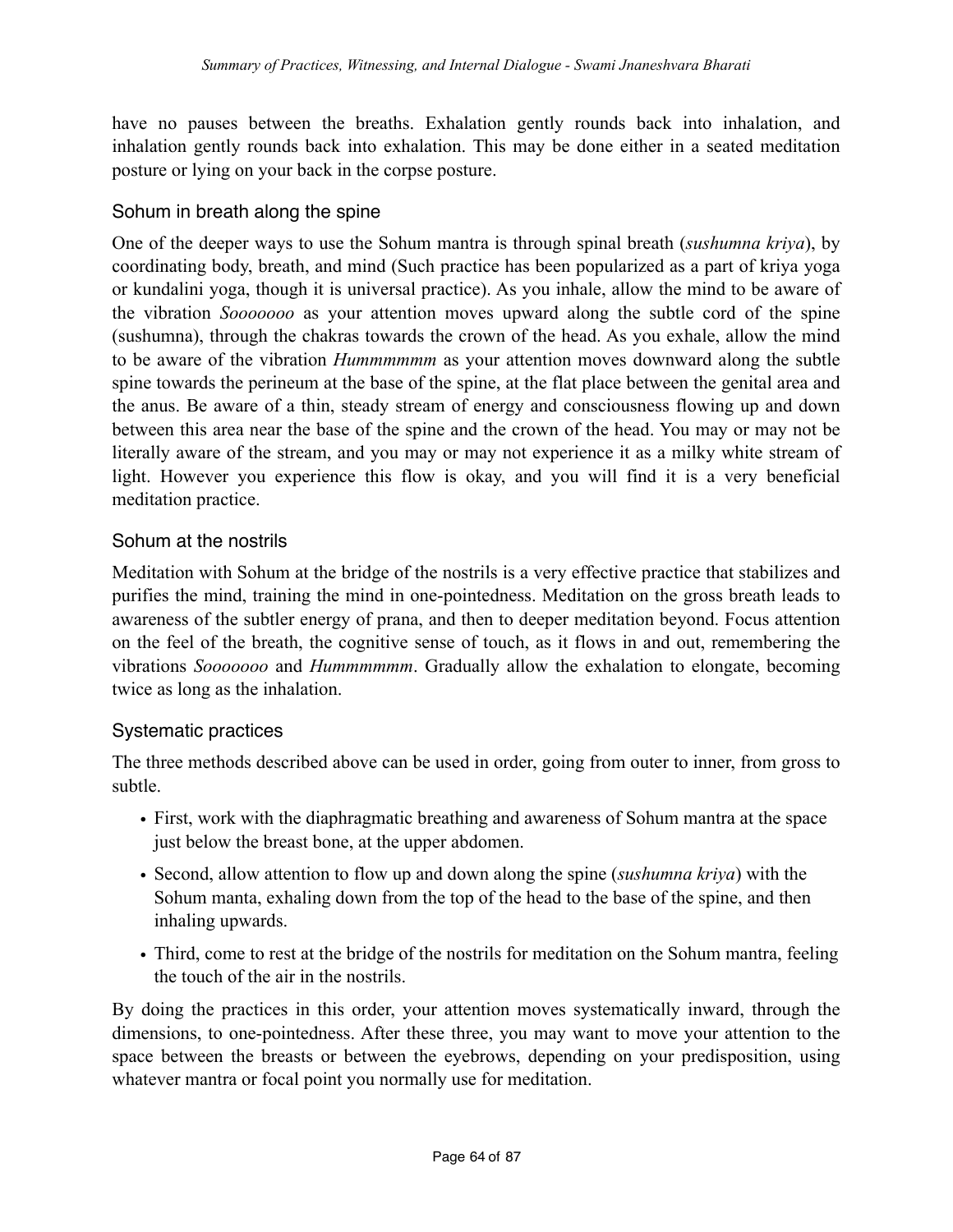# *Panshakshara (Om Namah Shivaya)*

Panchakshara Mantra (five syllables mantra) is a most potent and popular mantra, which is at the heart of the Vedas and Tantra, and is widely used in this and other variations in the Himalayan tradition, as well as by others. While there are other descriptions of the mantra, the following focuses on meanings for mantra meditation leading to Self-Realization.

- OM/AUM: The three parts of Om (A-U-M) encompass the three states of waking, dreaming, deep sleep, the three levels of gross, subtle, causal, and the three levels of conscious, active unconscious, latent unconscious, as well as the three universal processes of coming, being, and going. Absolute silence beyond the three levels is the silence after AUM. It also refers to Tripura, the one who live in the "three cities" as in Mahamrityunjaya Mantra, as well as the light referred to in Gayatri Mantra.
- Namah/Namaha: Adoration, homage, respect. Nothing is mine (as an individual person); everything is thine (as the Absolute Reality). The three levels of Om, the three worlds of gross, subtle, and causal, along with the three states of waking, dreaming, and deep sleep, as well as the three levels of conscious, unconscious, and subconscious themselves are "not mine" as the true properties of who I really am. Truly, "nothing is mine." Rather, everything, all of these triads is "thine" or *belongs to* the "other" as the absolute nondual Reality.
- Shivaya/Shiva: That Absolute Reality that is the ground out of which the others emerge. It is that "ink," so to speak, that is not separate from the many forms (objects, pictures, symbols, words) which may appear to manifest or be created *from* that ink. In the Realization of this, the sadhaka (practitioner) comes to see that he or she is one and the same with the Absolute Reality (like the wave is one with the ocean). The Mahavakyas, the great utterances, are seen to be true (See the mahavakyas article on SwamiJ.com). Shiva (the static or ground) and Shakti (the active or creative) are seen to be one and the same. She (Shakti), while one with Shiva is realized in direct experience as the one in the three worlds (Tripura) outlined in Om.

#### The Five Sacred Syllables

The Om Namah Shivaya mantra has five syllables: na-mah-shi-va-ya (sometimes called six syllable mantra by including Om). Thus, Om Namah Shivaya mantra is sometimes called the five-syllable mantra, or *Panchakshara* Mantra (*panch* means *five*). Among other things, these five represent the five elements of earth, water, fire, air, and space. Thus, the Om Namah Shivaya mantra leads awareness in the reverse order from manifestation back to the source from which manifestation arose.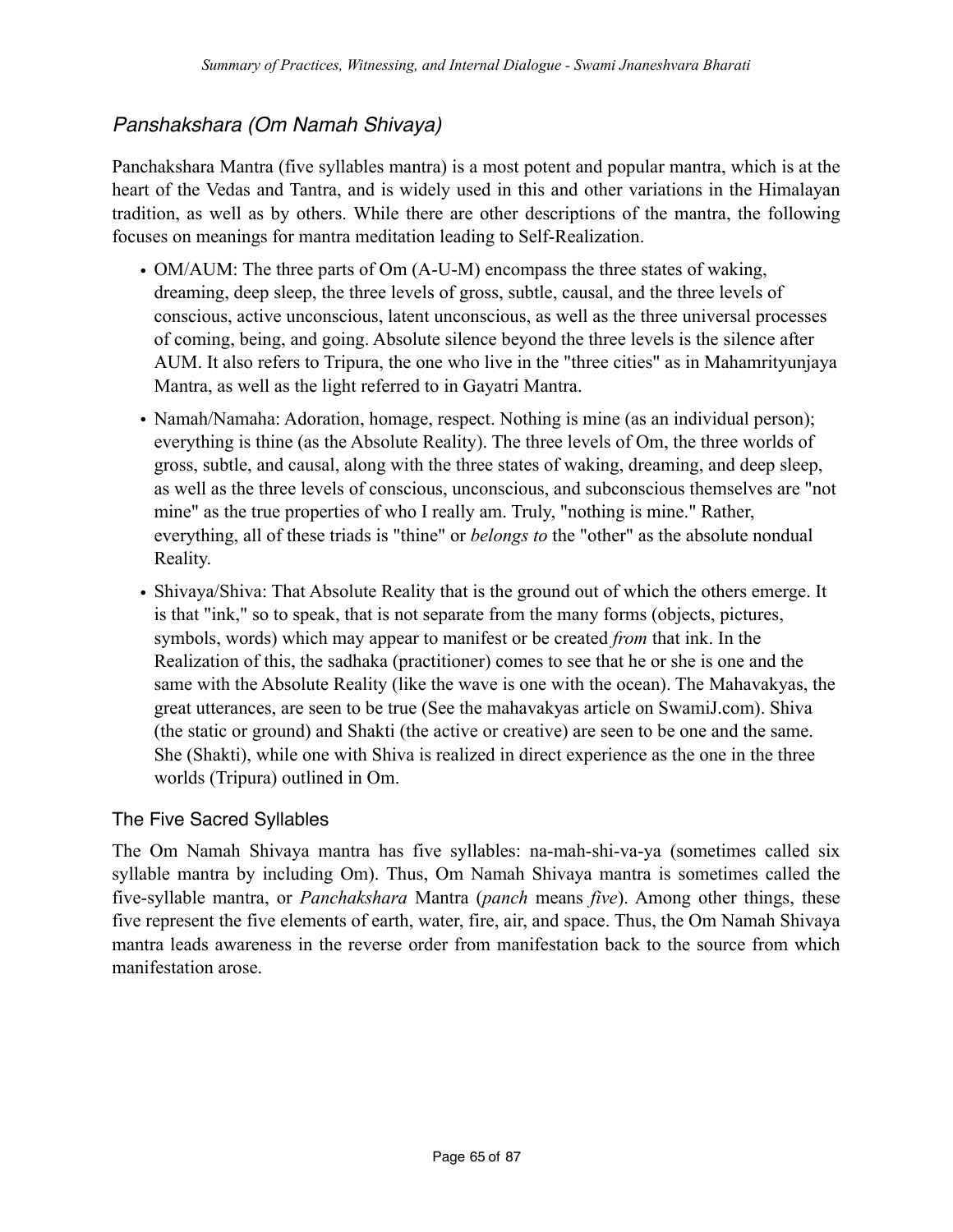# *Gayatri mantra*

Gayatri Mantra (GUY-ah-tree) is one of the most known and beneficial of the ancient Sanskrit mantras. Gayatri is a mantra of physical, emotional, and mental healing, purifying the subtle karmas, protection from the onslaught of obstacles, and of spiritual awakening or Selfrealization.



Aum Bhur Bhuva Svah Tat Savitur Varenyam Bhargo Devasya Dhimahi Dhiyo Yo Naha Prachodayat

On the absolute reality and its planes, On that finest spiritual light, We meditate, as remover of obstacles That it may inspire and enlighten us.

----------------

In remembering Gayatri, the sadhaka (practitioner) is saying that he or she chooses to follow that light (Savitur) which leads to that absolute reality (Tat) which dwells in the three worlds of bhur, bhuva, and svah (the gross, subtle, and causal; Tripura, the one dwelling in the three cities). He or she is affirming practicing meditation on that light (Devasya) which removes the obstacles that otherwise cloud over that reality, so that the inner instrument of wisdom may be purified.

------------------------------

**AUM/OM**: Absolute reality. That which encompasses the three states of waking, dreaming, deep sleep, represented by AUM, the three levels of gross, subtle, causal, the three levels of conscious, unconscious, subconscious, and the three universal processes of coming, being, and going. Absolute silence beyond the three levels is the silence after AUM.

**Bhur**: Physical realm or plane; earth.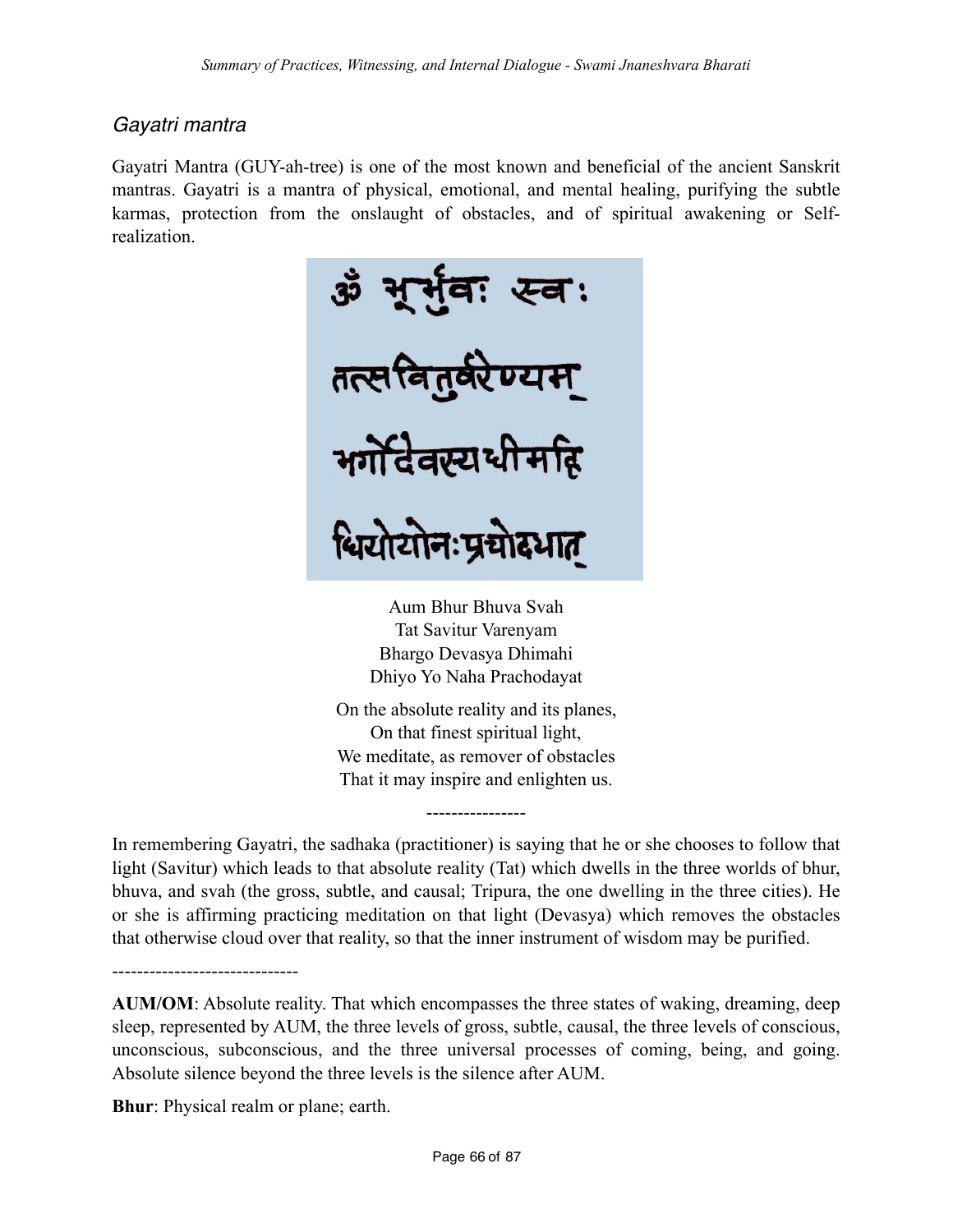**Bhuva**: The subtle or astral plane.

**Svah**: The higher, celestial plane.

------------------------------

**Tat**: That, the essential essence. Refers to the absolute reality, Brahman

**Savitur**: Bright, luminous, sun-like, inner power of spiritual light, which brings one to Selfrealization.

**Varenyam**: Finest, best, choicest, fit to be sought.

------------------------------

**Bhargo**: Destroyer of obstacles. Effulgence

**Devasya**: Divine, resplendent, shining

**Dhimahi**: We meditate.

------------------------------

**Dhiyo**: Our being of intelligence, intellect, understanding, mind/heart

**Yo**: Who, which

**Naha**: Our

**Prachodayat**: May enlighten, direct, inspire, guide, impel.

------------------------------

#### Gayatri and meditation

Gayatri is typically done as a *japa* (repetition or remembrance) practice, not a concentrative meditation practice per se. However, since Gayatri is about *light* to remove obstacles, purify the mind, and to realize the Self, that essence of consciousness and light can be meditated on as a formless reality. That meditation can be on Tripura, as described in the beginning of this section on mantra.

#### 40 day practice

The period of 40 days has been widely recognized as an auspicious period both in the East and the West since ancient times. A traditional way to do an extended mantra japa practice is to choose a number of repetitions per day, and to do that for 40 days. The mind likes to have a beginning and end to a practice, a sense of completion, such as comes with a 40 day (or longer) practice.

• **Fixed time per practice session**: Mind finds comfort in knowing that it will do the practice of one round of 108 repetitions (or some other number of rounds), and that each round will take a predictable amount of time (18 minutes per round of 108 repetitions). This is most easily done with a mala. A mala is a set of counting beads with 108 beads. Only 100 are counted, with the other 8 considered an offering to the divine, however you personally hold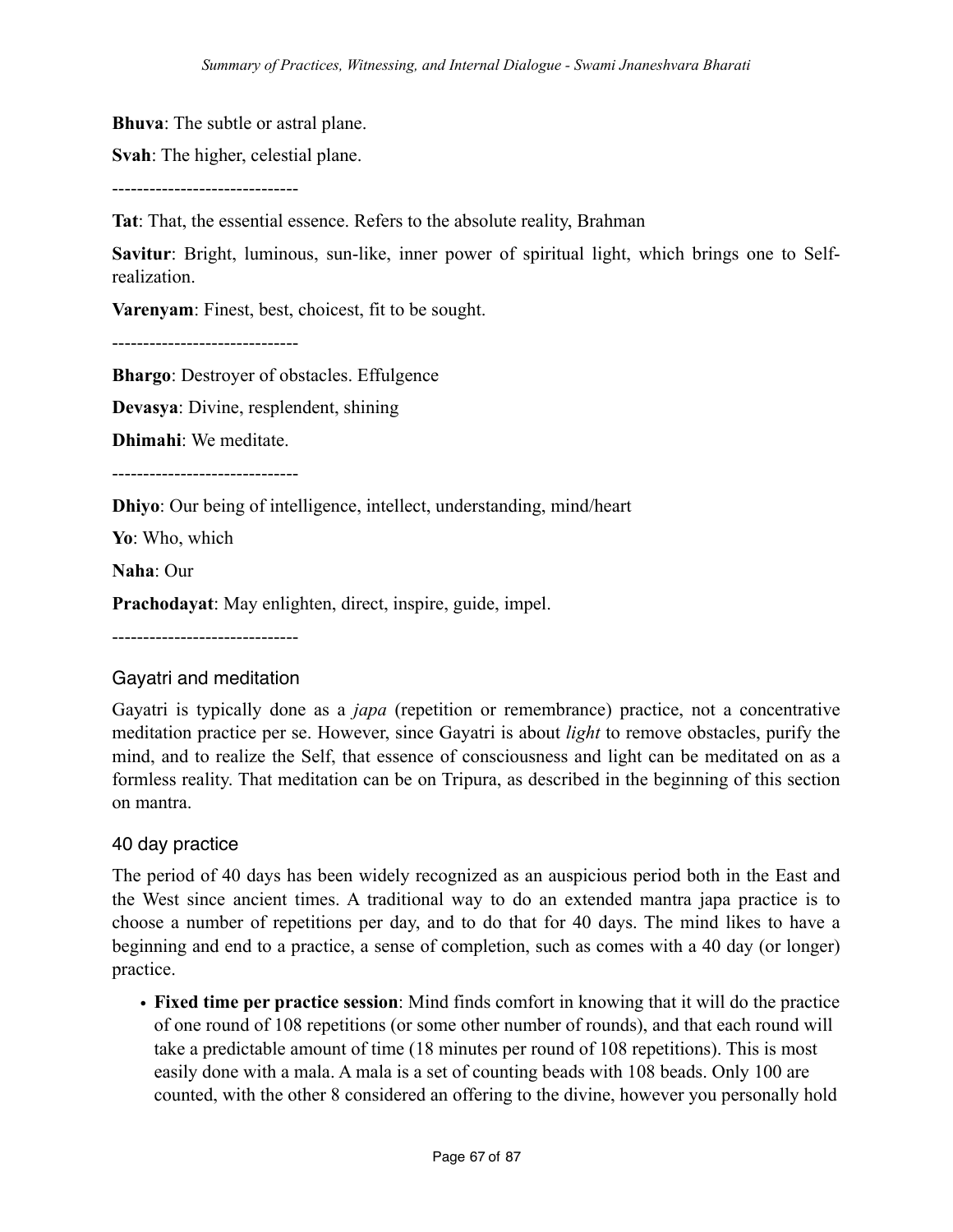that, whether, for example as God or guru. You might choose to do 1, 2, 3, or 4 rounds of 108 mantras per day, counting with a set of mala beads

- **Same number of rounds**: Mind also likes the predictability of doing a certain number of rounds done per day. Mind may resist at times, but once it gets started in the practice, mind likes the habit.
- **Specific number of days**: Mind also likes the plan of knowing how many days or months a practice will take to complete. This can be very beneficial in stabilizing a noisy mind, which is a common complaint.

It has been said that there is freedom in discipline; choosing to do a regular practice frees the mind from wondering what practice will be done that day. It is also important not to do the mantra practice with rote repetition, but rather, with feeling and awareness. By running your own experiment for 40 days, you can decide for yourself whether or not the practice is beneficial.

#### Extended practice

A noticeable level of mantra siddhi (power of the mantra) is said to come with 125,000 repetitions of a mantra (Such an extended practice is called a *purascharna*). This is equivalent to 1250 rounds of a mala.

Using an estimate of 18 minutes per mala, this extended practice would take about this amount of time:

| Rounds<br>per day | Time<br>per day                    | Total<br>Days | Approximate<br><b>Months</b> |
|-------------------|------------------------------------|---------------|------------------------------|
|                   | 18 mins                            | 1250          | 42                           |
| $\overline{2}$    | 36 mins                            | 625           | 21                           |
| 3                 | 54 mins                            | 417           | 14                           |
| $\overline{4}$    | 1 hr 12 mins                       | 313           | 10 1/2                       |
| 5                 | $1 \text{ hr}$ , $30 \text{ mins}$ | 250           | 81/2                         |
| 6                 | 1 hr, 48 mins                      | 209           |                              |
|                   | $2 \text{ hr}$ , 6 mins            | 179           | 6                            |

The Mahamrityunaya mantra (below) practice will take a comparable amount of time.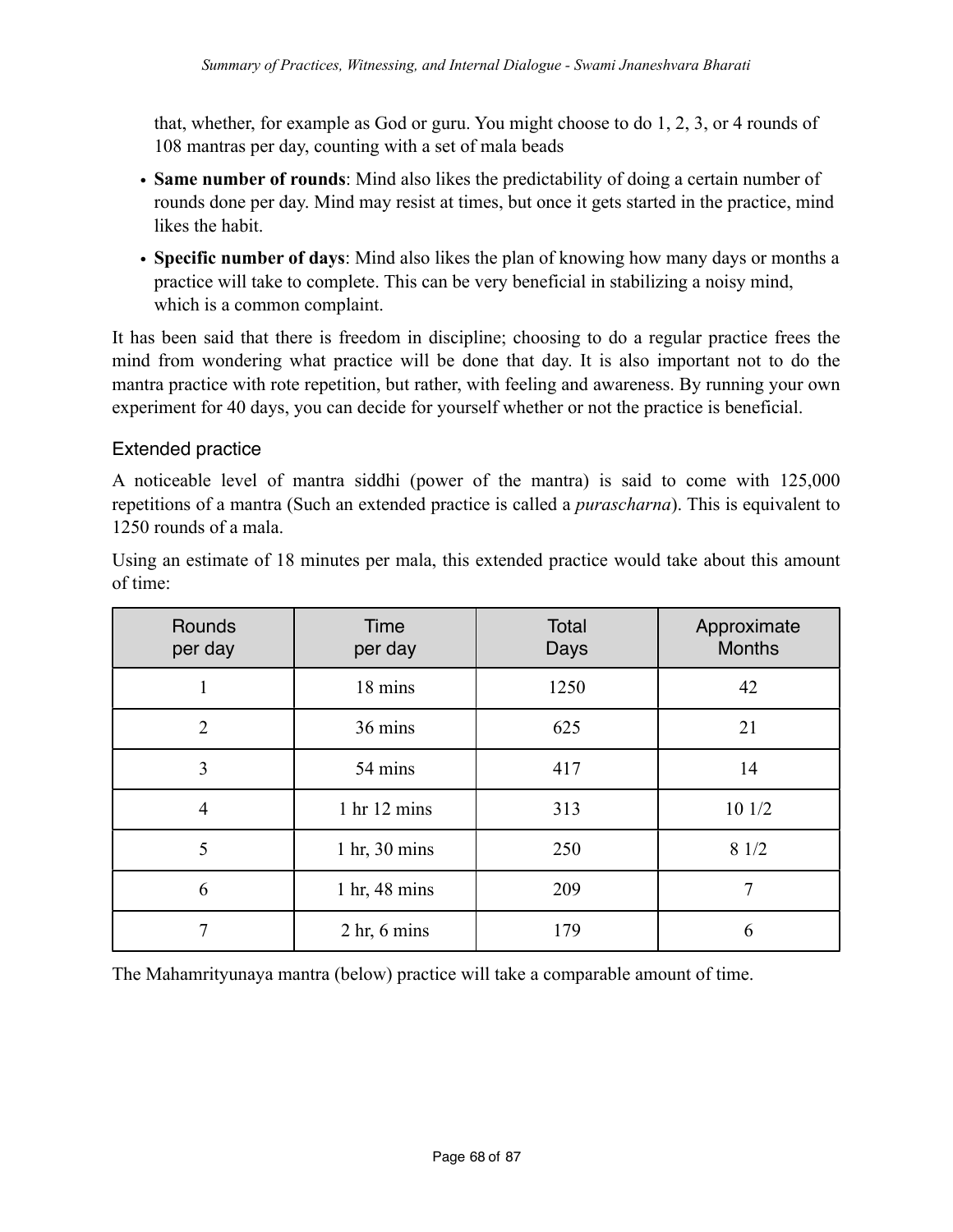## *Mahamrityunjaya mantra*

------------------------------

Mahamrityunjaya Mantra (maha-mrit-yun-jaya) is one of the more potent of the ancient Sanskrit mantras. Mahamrityunjaya is a call for enlightenment and is a practice of purifying the karmas of the soul at a deep level. It is also said to be quite beneficial for mental, emotional, and physical health.



Om Tryambakam Yajamahe Sugandhim Pushtivardhanam Urvarukamiva Bandhanan Mrityor Mukshiya Maamritat

We Meditate on the Three-eyed reality Which permeates and nourishes all like a fragrance. May we be liberated from death for the sake of immortality, Even as the cucumber is severed from bondage to the creeper.

----------------

In remembering the Mahamrityunjaya mantra, one is affirming that he or she is meditating on that consciousness (Shakti) that is looking outward through the three levels of apparent reality, which are, in fact, that one, nondual reality. That Shakti permeates all, in the same way that a pleasant fragrance permeates all of the air in its surroundings. The sadhaka (practitioner) affirms doing this meditation so as to have direct experience of the pure consciousness that is eternal, never being born or experiencing of death.

**AUM/OM**: Absolute reality. That which encompasses the three states of waking, dreaming, deep sleep, represented by AUM, the three levels of gross, subtle, causal, the three levels of conscious, unconscious, subconscious, and the three universal processes of coming, being, and going. Absolute silence beyond the three levels is the silence after AUM.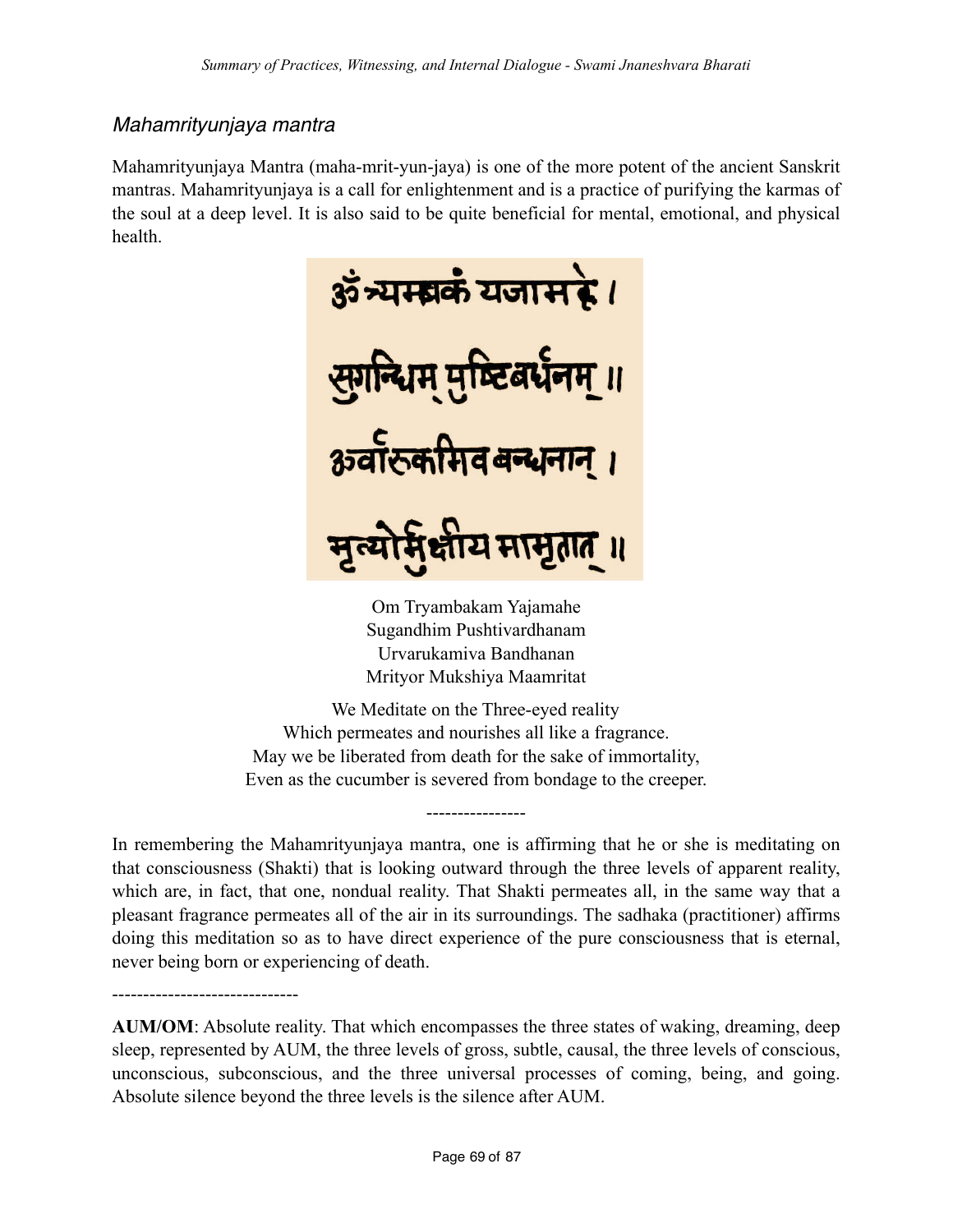**Tryambakam**: Trya means *three*. Ambakam means *eyes*. It means the *three eyes* of the Absolute, which are the processes of creation, existence, and dissolution, as well as the other triads which are part of AUM. The three "eyes" means experiencing these three stages and triads at one time, from the higher, all pervasive vantage point of the Absolute.

**Yajamahe**: We rejoice in meditation on all of this.

------------------------------

**Sugandhim**: Means fragrance. Like a spreading fragrance, all of this permeates the whole of existence, while at the same time being that existence.

**Pushtivardhanam**: Means that which sustains and nourishes all. Thus, the fragrance that permeates all is the sustainer of all beings, while also the essence of all beings.

------------------------------

**Urvarukamiva**: Urva means big and powerful. Arukam means disease, like the spiritual diseases of ignorance and untruth, which are like the death of Wisdom or Truth.

**Bandhanan**: Means bound down, as in bound down to the ignorance and untruth.

------------------------------

**Mrityor**: Means ignorance and untruth.

**Mukshiya**: Means liberation from the cycles of physical, mental, and spiritual death.

**Maamritat**: Means please give me rejuvenating nectar, so as to have this liberation, like the process of severing the cucumber from the creeping vine.

------------------------------

## *Mahamrityunjaya mantra and meditation*

As described above in relation to Gayatri, Mahamrityunjaya mantra is usually done as a *japa* practice, but also can be used to lead into formless meditation, particularly on the essence of Tripura, the one in the three cities.

## *Longer japa practices*

See the descriptions in the Gayatri mantra section above. These longer practices can also be done with Mahamrityunjaya and are extremely useful. Note that Mahamrityunjaya emphasizes the one looking out through three *eyes* (*tryambakam yajamahe*), which is another way of describing Tripura. It is shiva manifesting outward as shakti through those three levels. The mantra also emphasizes purifying the mind, and leads to Self-realization and liberation (*mukshiya*).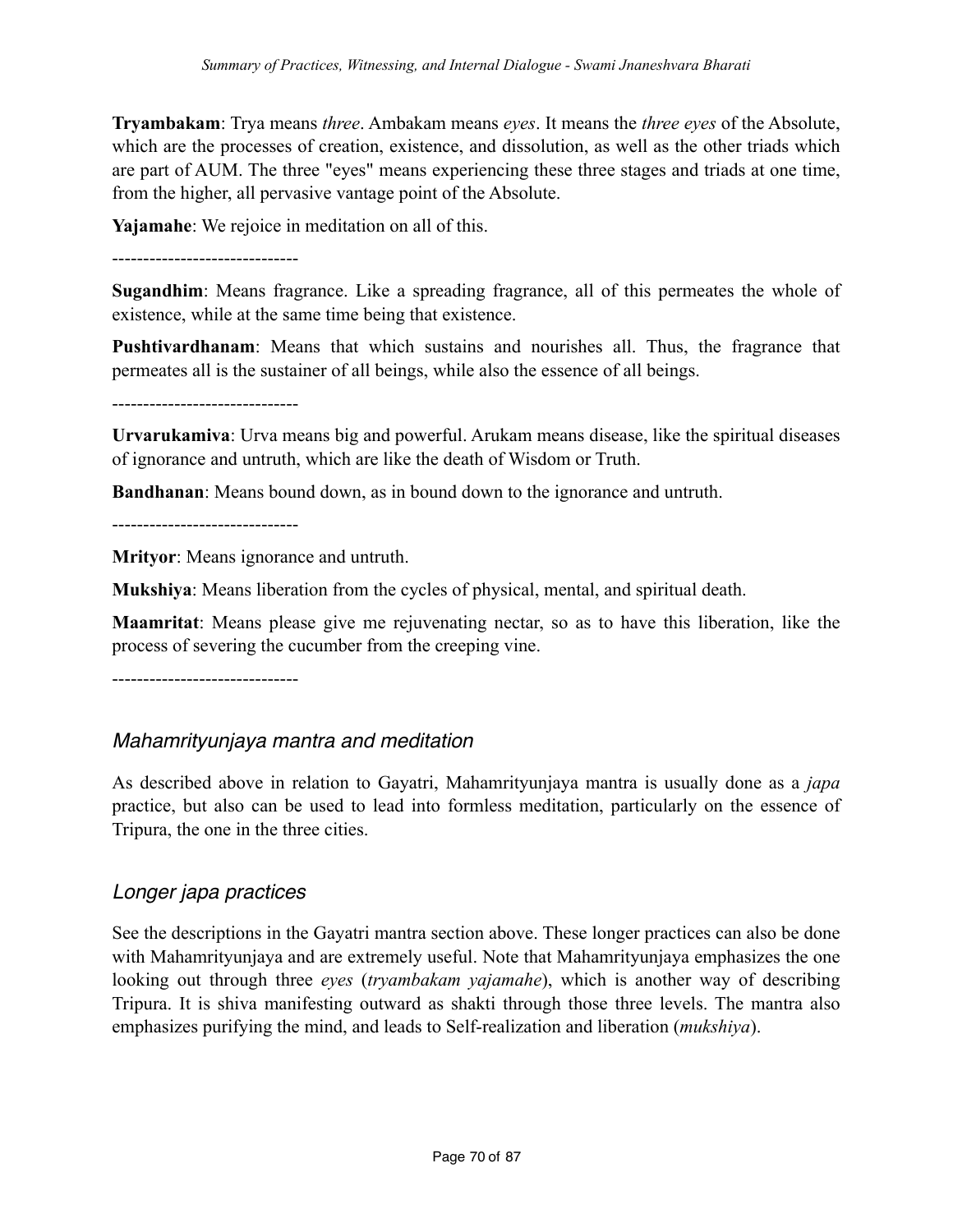## **Walking exercise**

## *Coordinating body, breath, and mind*

There is a simple walking exercise that coordinates body, breath, and mind. The fact that your sequential left and right steps are naturally at a uniform pace is the key to this coordination. Start with internally counting your paces while you inhale "1-2-3-4". Then exhale while walking, mentally counting "1-2-3-4" with your left and right paces (or right followed by left).

## *Adjusting the rate of your breathing and walking*

Keep doing this and note whether the pace is comfortable, whether the "1-2-3-4" count feels right. If you are not getting enough air, then shorten the breath by counting "1-2-3" with each inhalation and exhalation, along with three left and right paces. If the rate feels rushed, then try lengthening the breath with the paces, such as "1-2-3-4-5" for example. Experiment with the number of counts until you find a comfortable number. If you are walking faster, you'll need to reduce the number of counts. If you are walking slower, you'll need to increase the number of counts.

After you are comfortable with the practice, extend the time of the exhalation until it is twice as long as the time for the inhalation, for example, "1-2-3-4" with inhalation and "1-2-3-4-5-6-7-8" with exhalation, or "1-2-3" with inhalation and "1-2-3-4-5-6" with exhalation. If 2-to-1 exceeds your comfortable capacity, then try a lower ratio, such as "1-2-3-4" with inhalation and "1-2-3-4-5-6" with exhalation  $(1.5$ -to-one), or "1-2-3" with inhalation and "1-2-3-4-5" with exhalation.

## *Walking, jogging, and running*

If you are walking very fast, jogging, or running, the count will become very small, such as "1-2" for both inhalation and exhalation, or "1" for inhalation and "1-2" for exhalation. The ratio of 2-to-1 when running can significantly extend your stamina, as has been reported by quite physically fit marathon runners.

If you regularly walk for physical exercise, you will find this a great time to do this practice. This regulation of breath will easily translate into breathing practices during your meditation times. This practice can also be done for very short periods, such as when you park your car and then walk from the parking lot into a building. That short walk can help to regulate your breathing with your body and mind.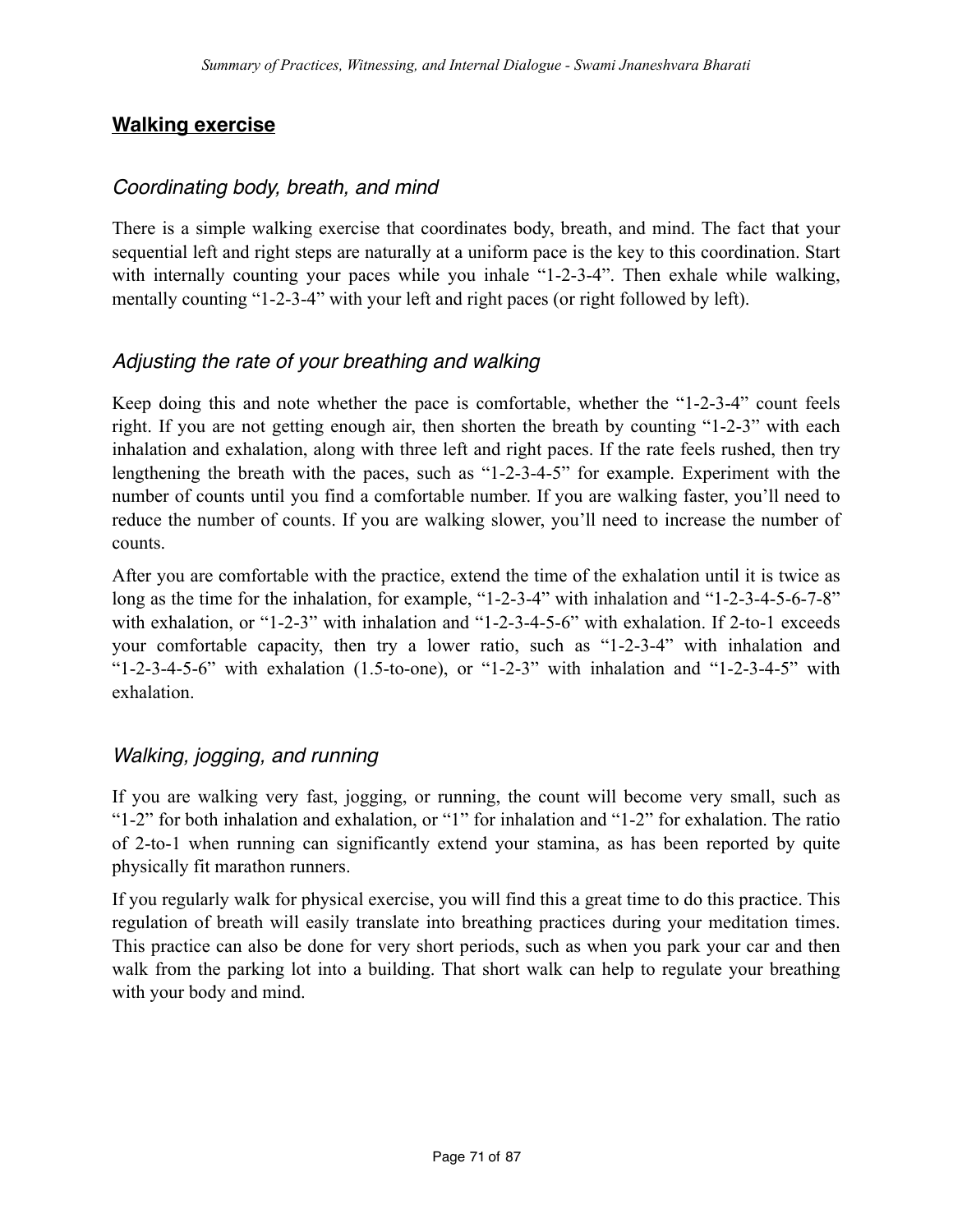## **Bhuta Shuddi**

Bhuta Shuddi is a chakra meditation through which the five elements (bhutas) are balanced or purified (shuddhi). Bhuta refers to the past, and shuddhi refers to purifying that past, or the samskaras that operate in conjunction with the five elements. This is a very useful practice, whether you think of it as preparation for kundalini awakening, or simply as a practice for feeling balanced, centered, or tranquil, etc.

#### *The five elements*

The five elements align with, and operate from the five lower chakras, along with the ten indriyas and a seed mantra for each. In systematic Chakra Meditation, you progressively move attention through the chakras while mentally remembering the mantra, along with awareness of the nature of each chakra and its indriyas. Move from the first chakra systematically upward to the seventh and then reverse, coming back to the first chakra.

## *Mantras in the chakras*

For example, for the third chakra, your attention rests on the navel center, while you internally remember the mantra *"Ram-Ram-Ram-Ram-Ram"*.

| Chakra | <b>Element</b>  | <b>Mantra</b> | Karmendriya      | Jnanendriya     |
|--------|-----------------|---------------|------------------|-----------------|
| 7      | (consciousness) | Silence       | (consciousness)  | (consciousness) |
| 6      | (mind)          | Om            | (mind)           | (mind)          |
| 5      | space           | Ham*          | speaking         | hearing         |
| 4      | air             | Yam*          | grasping/holding | touching        |
| 3      | fire            | Ram*          | moving           | seeing          |
| 2      | water           | Vam*          | procreating      | tasting         |
| 1      | earth           | Lam*          | eliminating      | smelling        |
|        |                 |               |                  |                 |

\* Pronounced like "Tom", "Mom", "CD-ROM"

For the Chakra Meditation of Bhuta Shuddhi, it is necessary to understand how the five elements relate to the chakras. The five bhutas are the five elements of earth, water, fire, air, and space, and they operate in conjunction with the lower five chakras (at the subtle level they are called tanmatras, which are part of tattvas, or subtle constituents). The sixth chakra is of mind, and is beyond or prior to the bursting forth of space, air, fire, water, and finally earth. Consciousness itself (atman or purusha) is prior to, or the source of manifestation of mind, and is the seventh chakra (there are other chakras, including those between sixth and seventh, but the bhuta shuddhi practice itself need not focus directly on these).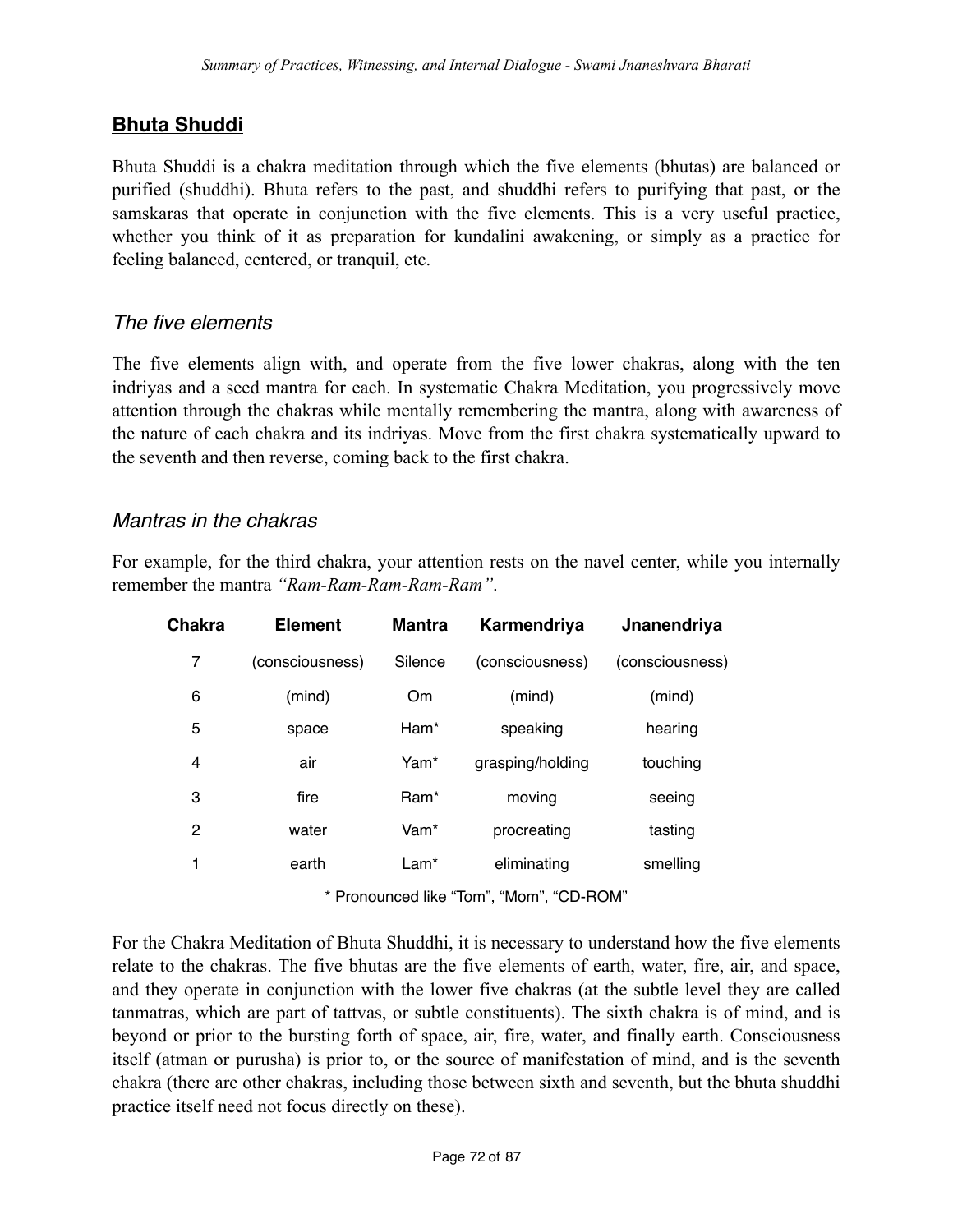# *Meditations on the chakras*

**Chakra Meditation - Bhuta Shuddhi**: Sequentially move through the chakras in the following sequence. As you read this, please keep in mind that reading about the practice is more difficult than doing the practice. The descriptions are lengthy, but the practices are actually straightforward and simple. You will probably find it useful to have personal coaching on how to do this practice.

- 1) **Muladhara Chakra Meditation:** Bring your attention to the perineum, the flat space between the anus and the genital area. Take several seconds to allow your attention to find the space, and to get settled into it. Allow the mantra *Lam* to arise repeatedly in your mind field, silently. Allow it to repeat at its own natural speed. You may find that it comes 5-10 times and wants to pause, or you might find it wants to come continuously. If it pauses, allow it to return in its own time. The mantra may move quickly or slowly. In any case, keep your attention on that space; this is very important. That space might be tiny, such as a pinpoint, or it might be several inches across. Follow your own inclination about the size of the space. Allow your mind to naturally be aware of earth, solidity, or form. That awareness may come a little or a lot; either way is okay. Allow to come through your mind field the awareness of the karmendriya of elimination (which operates throughout the body), and the jnanendriya of smell (best to become familiar with the nature of the indriyas). Gradually, over time with the practice, it becomes more clear how it is that the indriyas operate from these centers, along with the five elements. Also, you may or may not find that colors and sounds naturally come to the inner field of mind.
- 2) **Svadhistana Chakra Meditation:** When you move your attention upwards towards the second chakra, be mindful of the transition, of the motion of attention and the nature of the shift of energetic, emotional, and mental experience. Allow your attention to naturally find the location of the second chakra. Your own attention will find, and settle into that space. It is important to note that the actual chakra is in the back, along the subtle spine called sushumna, although we usually experience it in the front. Allow the attention to rest where it naturally falls, probably in the front, but be mindful from time to time that the chakra is actually in the back. Gradually attention will find this central stream running up and down through all of the chakras (sushumna is actually subtler than the chakras). Allow the mantra *Vam* to arise and repeat itself, at its own speed, naturally coming and going. Hold your attention in the space, whether a pinpoint or a few inches across. Allow the awareness of water to arise, and come to see how this has to do with allowing forms of flow or fluidity, whether relating to energy, physical, emotional, or mental. Explore the awareness of the karmendriya of procreation and the jnanendriya of tasting (once again, become familiar with the indriyas). Again, colors or sounds may or may not come and go.
- 3) **Manipura Chakra Meditation:** Be aware of the transition as you move to the third chakra, at the navel center, which is also actually along the sushumna channel. Allow the mantra *Ram* to arise and repeat itself, at its natural speed. Keep attention in the space, whatever size at which it is experienced. Be aware of the element of fire, and the many ways in which it operates throughout the gross and subtle body from this center. Be aware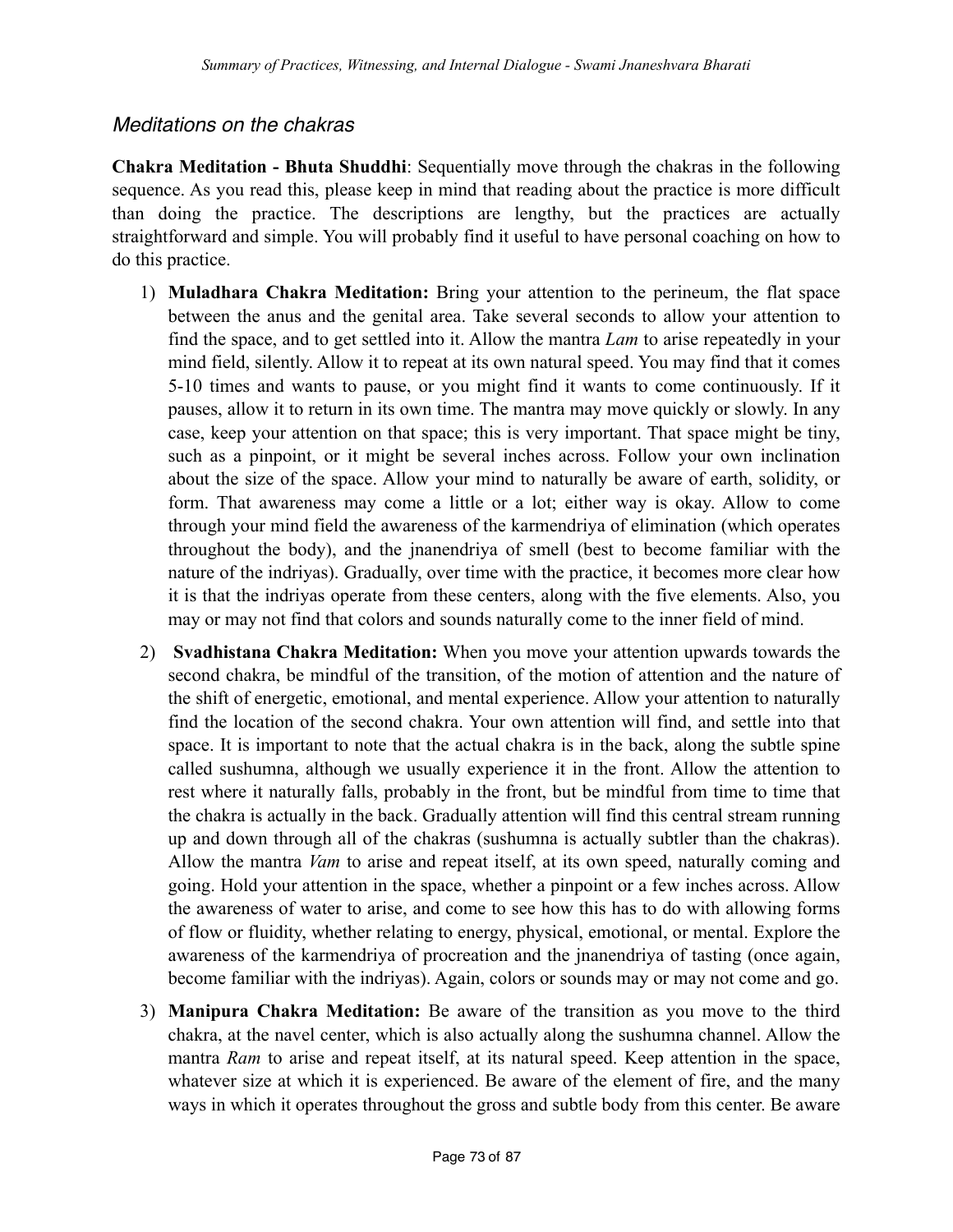of the karmendriya of motion, and how motion itself happens in so many physical, energetic, and mental ways. Be aware of the jnanendriya of seeing, which you will easily see as related to fire and motion. Colors and sounds may or may not come and go.

- 4) **Anahata Chakra Meditation:** Observe the transition as you move your attention to the fourth chakra, the space between the breasts. Allow attention to become well seated there, and then remember the vibration of the mantra *Yam*, allowing it to repeat at its own speed, while being mindful of the feeling it generates. Be aware of the element of air, and notice how that feels with the mantra. Notice how the element of air relates to the the karmendriya of holding or grasping, whether physically, energetically, mentally, or emotionally. Observe how these relate to the jnanendriya of touching, and how that touching is very subtle in addition to being a physical phenomenon. Colors and sounds may come and go.
- 5) **Vishuddha Chakra Meditation**: Bring your attention to the space at the throat, the fifth chakra, which is the point of emergence of space (which allows air, fire, water, and earth to then emerge). In that space, be aware of the nature of space itself, allowing the mantra *Ham* to arise and repeat itself, reverberating many times through the seemingly empty space in the inner world (a space that is really not empty, but is of potential). Awareness of the karmendriya of speech (actually, communication of any subtle form) is allowed to be there, experiencing how that vibrates through space. The jnanendriya of hearing is allowed to come, also seeing how it naturally aligns with space, speech, and the vibration of mantra. Notice the fine, subtle feelings, which come with the experience. Colors or sounds are allowed to come and go, if they happen to arise.
- 6) **Ajna Chakra Meditation:** Gently, with full awareness, transition awareness to the seat of mind at the space between the eyebrows, ajna chakra. Allow the mantra *OM* to arise and repeat itself, over and over, as slow waves of mantra, or as vibrations repeating so fast that the many OMs merge into a continuous vibration. Be aware of how mind has no elements, but is the source out of which space, air, fire, water, and earth emerge. Be aware of how this space, this mind, itself, does no actions, but is the driving force of all of the karmendriyas of speech, holding, moving, procreating, and eliminating. Be aware of how this chakra, this mind, has no senses itself, but is the recipient of all of the information coming from hearing, touching, seeing, tasting, and smelling, whether the source of this input is the sensations from the external world, coming through the physical instruments, or coming from the inner world of memories or subtle experience, presenting on the mental screen through the subtle senses. Gradually, come to see how Om mantra is experienced as the source or map of manifestation itself. Many senses, images, or impressions may come and go, but they are let go, as attention rests in the knowing beyond all senses, in the ajna chakra and the vibration of OM.
- 7) **Sahasrara Chakra Meditation:** Allow attention to move to the crown chakra, which has no element (bhutas), no cognitive sense (jnanendriyas), no active means of expression (karmendriyas), as it is the doorway to pure consciousness itself. Experience how this is the source out of which mind emerges, after which emerge the five elements, the five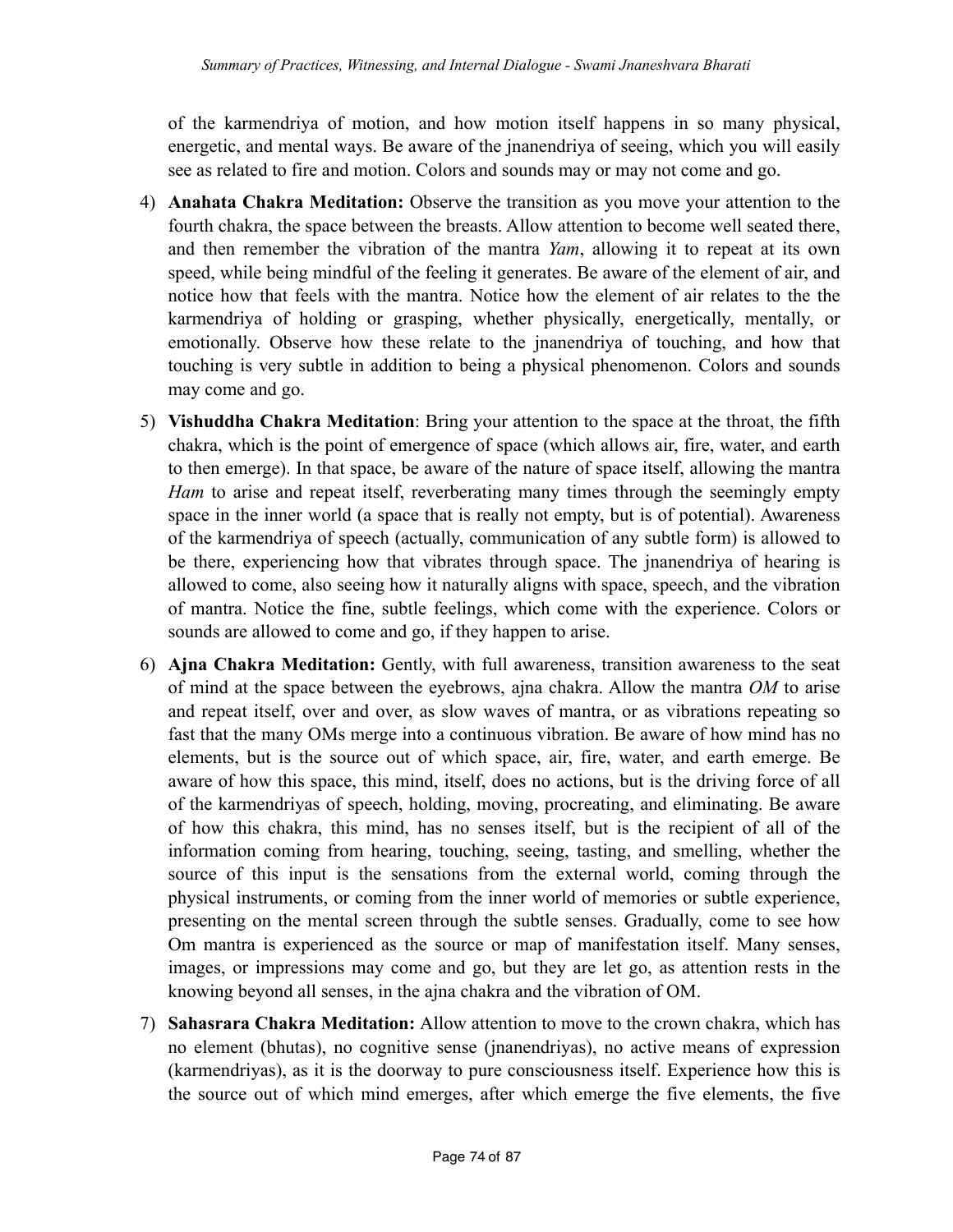cognitive senses, and the five means of expression. The "mantra" (in its subtler, silent form) is that silence (not mere quiet) out of which the rest have emerged. It is experienced as the silence after a single *OM*, merging into objectless, sense-less awareness. Allow attention to rest in that pure stillness, the emptiness that is not empty, which contains, and is the pure potential for manifestation which has not manifested.

- 8) **Ajna Chakra Meditation:** Briefly bring your attention back to the sixth chakra, allowing the vibration of *OM* to return, which starts the journey of attention back into the body and world. A few seconds, 30 seconds, or maybe a minute should be comfortable, though it may be longer if you wish.
- 9) **Vishuddha Chakra Meditation:** Bring your attention down to the fifth chakra, the throat, remembering *Ham*, as you enter into the realm of space, hearing, and speaking. Again, a few seconds or a minute is good.
- 10) **Anahata Chakra Meditation:** Transition to the fourth chakra, the heart, as you allow the mantra *Yam* to arise, remembering the element of air. Awareness of holding and touching may or may not arise.
- 11) **Manipura Chakra Meditation:** Be aware of the third chakra, the navel center, and the vibration of *Ram*, along with the element of fire, with awareness of motion and seeing coming or not coming.
- 12) **Svadhistana Chakra Meditation:** Bring your attention to the second chakra, and allow the vibration of the mantra *Vam* to arise and repeat itself, remembering the element of water, with awareness of procreation and tasting coming or not coming.
- 13) **Muladhara Chakra Meditation:** Transition attention back to the first chakra, at the perineum, allowing the mantra *Lam* to come

#### *Keeping bhuta shuddhi simple*

When first practicing Chakra Meditation of Bhuta Shuddhi, it can seem confusing to keep track of mantras, elements, senses, and actions. To make this Chakra Meditation easy, the two keys to emphasize initially are: 1) keeping attention in the space, and 2) remembering the vibration of the mantra (it won't take very long to memorize which mantra goes with which chakra). Then allow the rest to gradually come in time. Both the balancing of the elements (and chakras) and the many insights will come over time, with practice.

# **Bindu**

#### *Bindu, point, pearl and seed*

*Bindu* means Point or Dot, is sometimes likened to a *pearl*, and is often related to the principle of a *seed*. This is not just a poetic choice of words or philosophy. There literally is a stage of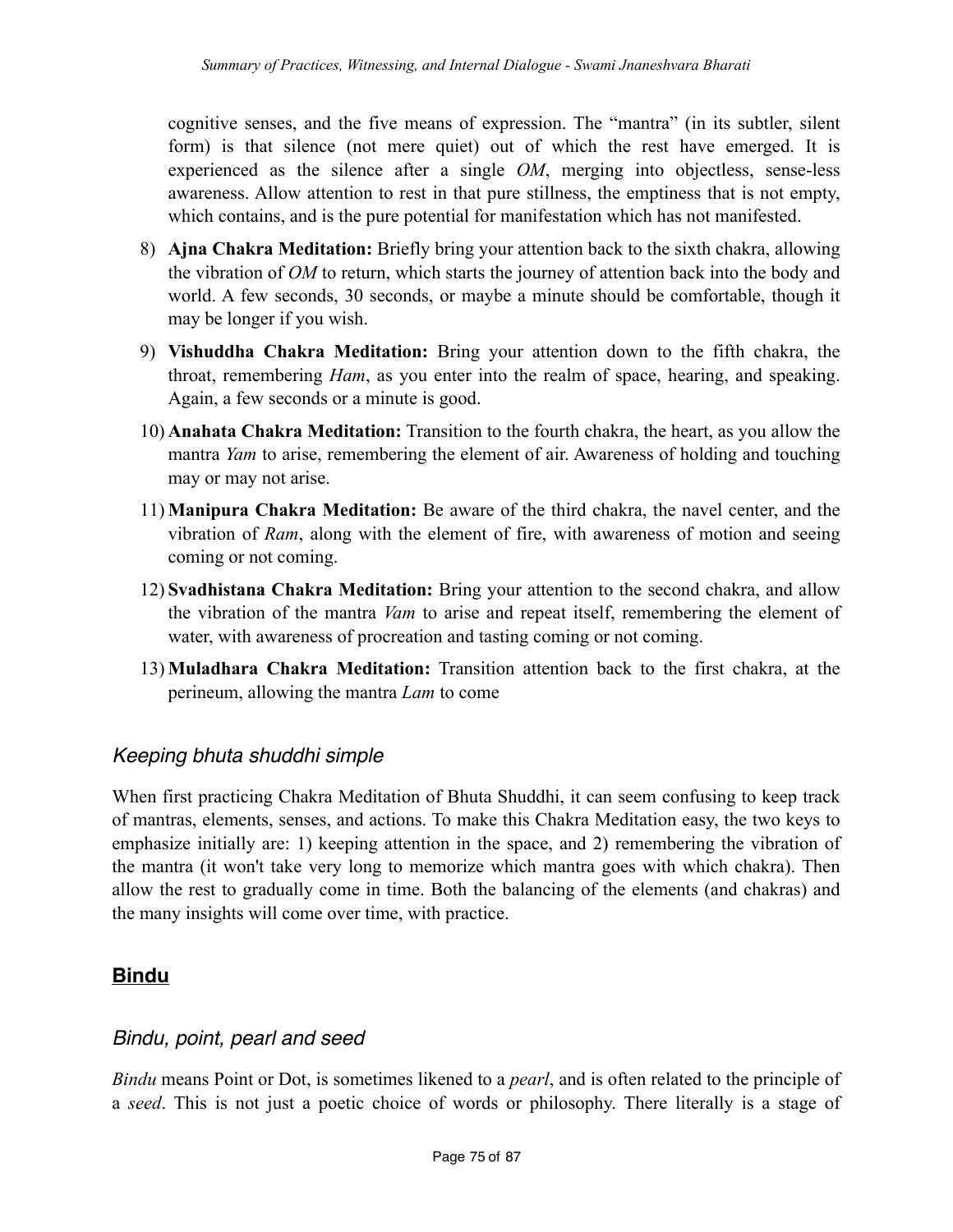meditation in which all experiences *collapse*, so to speak, into a point from which all experiences arose in the first place. The Bindu is near the end of the subtlest aspect of mind itself, after which one travels beyond or transcends the mind and its contents. It is near the end of time, space, and causation, and is the doorway to the Absolute. To understand this principle is extremely useful, if not essential to advanced meditation.

Awareness of the nature of Bindu helps tremendously in seeing how all of the various practices are complementary, not contradictory, with each, in its own way, leading in the direction of the Bindu. The Bindu is the convergence point of practices of Meditation, Contemplation, Prayer, and Mantra, and is part of the mystical, esoteric aspect of many, if not most religions and meditative traditions.

# *Bindu is an organizing principle*

The experience of Bindu is an actual, internally experienced reality, which is the convergence point of the highest principles and practices of Yoga, Vedanta, and Tantra. Seeking to experience and then transcend the Bindu serves as an organizing principle and focal point for all of those spiritual or yogic practices that are intended to lead one to direct experience.

For a further explanation of bindu, please see the article at SwamiJ.com/bindu.htm.

#### *Emergence and convergence*

For there to be a manifest universe there first has to be space. From space is the *emergence* of the finest of subtle matter called prakriti, the first manifestation of which is called *air*. From air comes *fire*. Fire thickens and becomes *water*. Water becomes still and is known as *earth*. This is the *emergence* of the world and ourselves as individuals.

The journey inward through meditation is one of reversing this process in awareness. The experience is as if our expanded self is gradually *converging* to a point, the point out of which we originally emerged.

It is suggested that one *not* try to actually dissolve earth into water, water into fire, fire into air, air into space, and space back into that from which it has arisen. This could be very destructive to our physical body, pranic (energy) vehicles, and the mind. However, one of the ways of describing the process of meditation is that *awareness* is allowed to gradually *recede* inward *through* those levels of manifestation so as to experience the source of them all. It is experienced *as if* someone called "I" is moving inward through these levels, although in actual fact, there is no "I" as an individual who is *going* anywhere. Rather, awareness is simply *withdrawing* inward *through* those levels, while leaving them entirely intact; they are not destroyed or dissolved. The *explosion* referred to below in the process of piercing the bindu is an experiential metaphor, not an actual fact of destruction of any part of your being, unless you want to consider the loss of attractions, aversions and identities as a kind of *destruction*.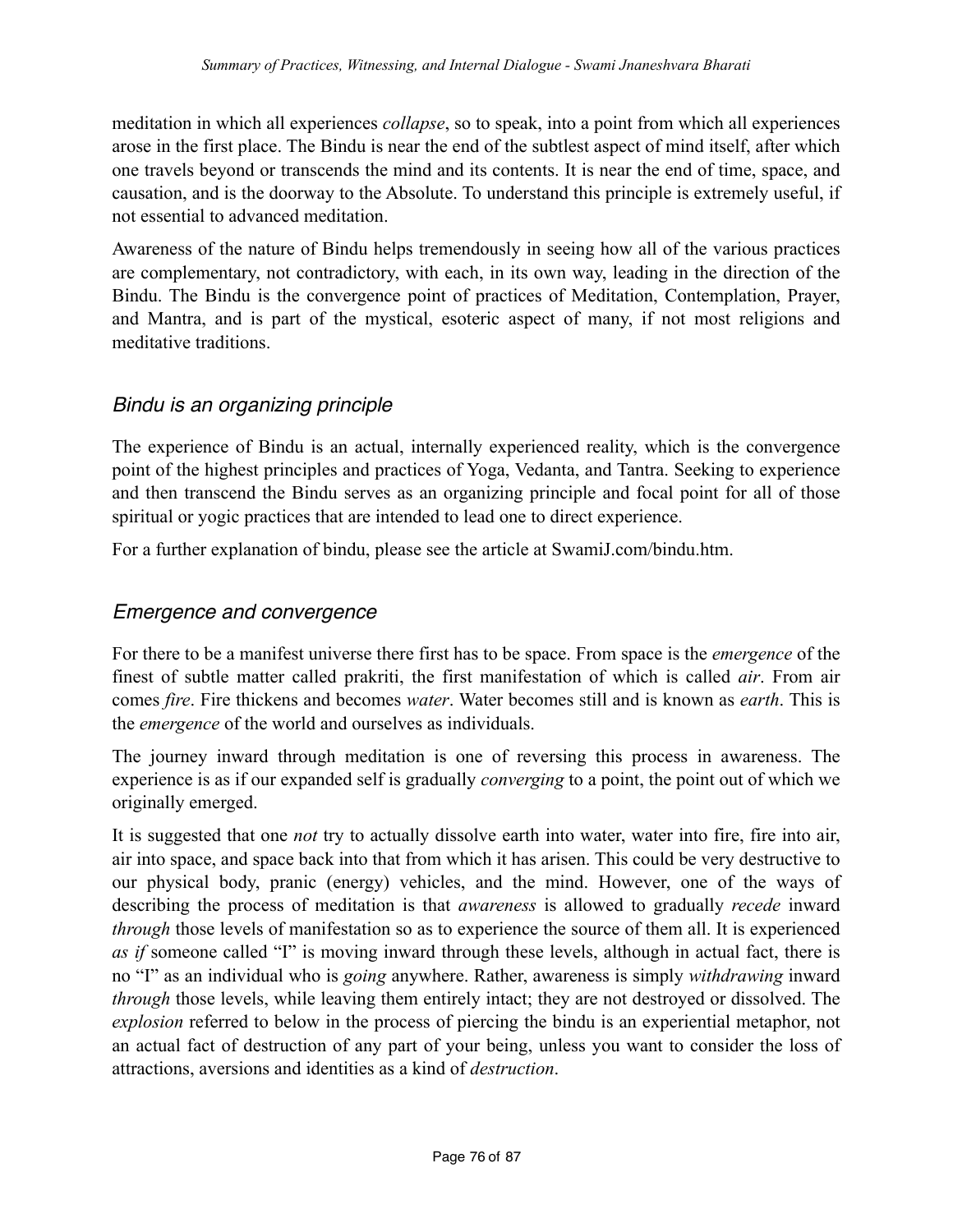# *Piercing the bindu*

There are two stages in specific relation to the bindu. One is meditation on the bindu (*bindu bhedana*) and the other is piercing the bindu (*bindu vedhana*). This may play out in one of two ways for the aspirant. One way is that meditation will deepen to the point of finding the bindu, then meditating on it over some extended period of time, and subsequently experiencing the piercing of the bindu. The other way is that meditation will deepen *without* finding and meditating on the bindu, but meditation will have progressed to the point that grace or shaktipata will come in such a way that the bindu is experienced and pierced in what seems like virtually the same moment.

Various texts describe a series of bindus rather than a single bindu; these are described as being like pearls which are black, red, blue, and white. These may be experienced and pierced one at a time over some extended period, or may be experienced all at once in what may seem like a fraction of a second. It is like an explosion of consciousness in which the mind and the bindus all expand to the Infinite in one giant flash. With it comes the realizations in direct experience, "Aham brahmasmi", "I am That absolute nondual reality" and "Sarvam khalvidam Brahman", "Verily, all of this, everywhere is That absolute nondual reality".

# *Three meanings of Truth*

With the piercing of the bindu and the experience of the absolute reality comes three realizations that Truth is the awareness of:

- (1) That which is not subject to change, decay, and decomposition
- (2) That which was never born, so never dies.
- (3) That which is self-existent, never needing any other support.

# *Three stages of practice*

Swami Rama writes of three stages of practice in *A Call to Humanity*:

*1. Initial:* At this stage, the student thinks that he is practicing, but actually he is preparing himself for the practice. His so-called practice consists of collecting the necessary means and resources to begin and to stay on the path.

*2. Intermediate:* At this stage, a student is fully equipped with all the resources he needs to practice. His time and energy are not involved in collecting means and learning methods, rather he spends his time in practice.

*3. Last stage—achievement:* At this stage, a student experiences the Truth. He may have only a momentary glimpse of the Truth, but at least it is a direct experience, which helps him understand the greatness of the Truth. Now, sadhana consists of trying to maintain that state. As his practice matures, he becomes an adept; then he need not try, for the experience of non-dual Reality is maintained effortlessly and spontaneously.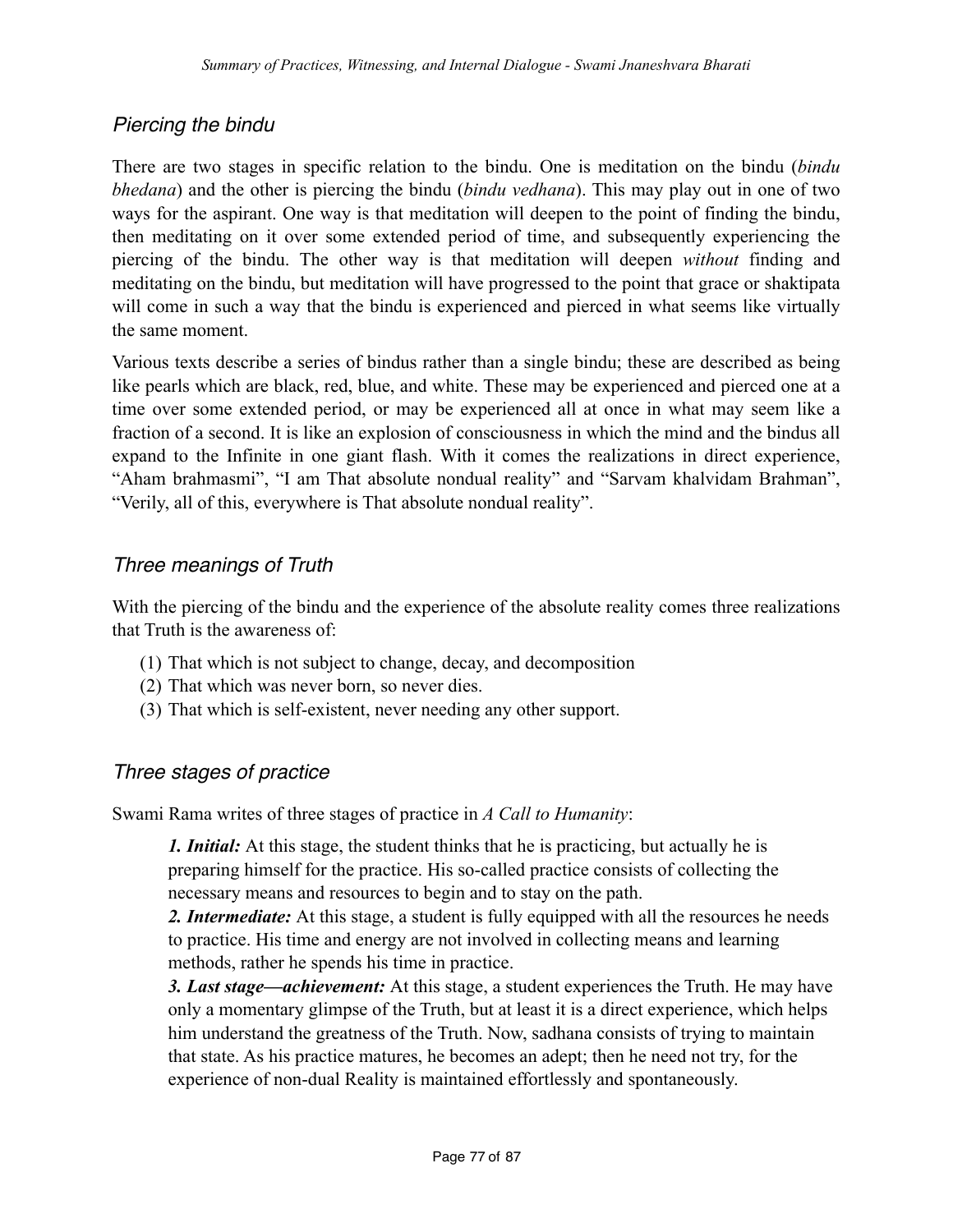One way of describing the goal of this paper is to help you move from #1 above to #2, where you really do feel fully equipped to practice. If you know how to do the practices, and exercise full faith and effort, stage #3 of having at least a *glimpse* of Truth will definitely come in time. However, that is not the end of the journey. As Swamiji says, you patiently persevere with the practices so as to maintain that level of realization and move ever closer to being an adept in service of others.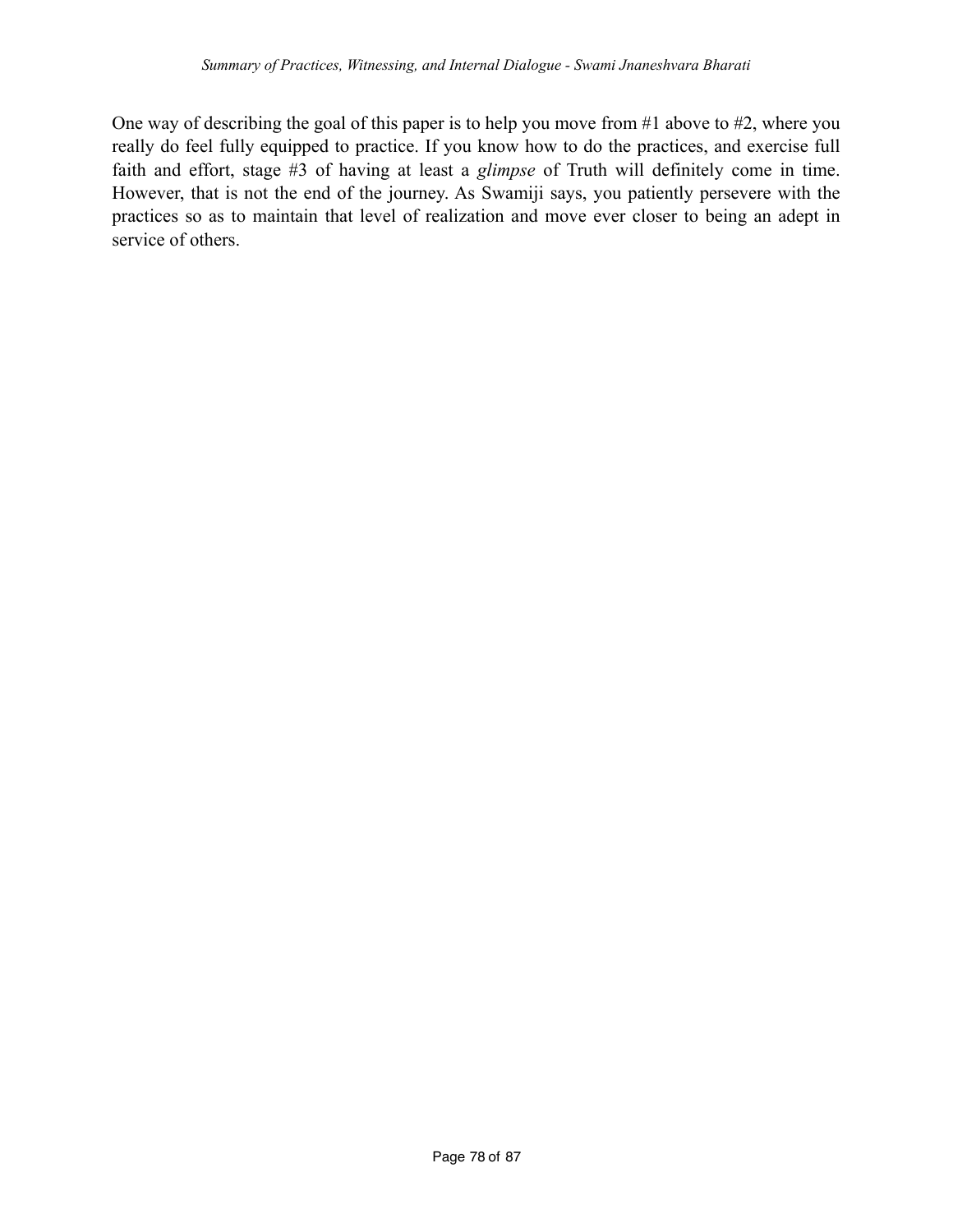# **SECTION 5: Implementing your practices**

#### *Shorter practices*

Shorter practices are used either when beginning to do this practice or when less time is available. A short practice may look something like the one below, though this is only an example and not meant to be a specifically recommended practice sequence. Experiment with the choices within the five stages of the systematic practice and find what feels natural, comfortable, and useful for you.

- (1) Preparation: Emptying bowels and bladder; washing face and hands. (5 minutes)
- (2) Simple Stretches: forward, backward, sideways, twists, butterfly (5 minutes)
- (3) Simple tense and release relaxation (5 minutes)
- (4) Diaphragmatic breathing followed by 3-4 complete breaths. (5 minutes)
- (5) Sohum meditation at the nostrils, with So on inhalation and Hum on exhalation. (10 minutes)

Total practice: 30 minutes

An even shorter practice:

- (1) Preparation: Empty bowels and bladder; wash hands (3 minutes)
- (2) Simple stretches in a smooth flowing motion (2 minutes)
- (3) Simple body survey (2 minutes)
- (4) Diaphragmatic breathing and brief 2:1 breathing (3 minutes)
- (5) Sohum meditation at nostrils (5 minutes) Total practice: 15 minutes

One can even move through the simple series in as little as 3-5 minutes, including a minute or so for the meditation itself. In this way, it can be relatively easy to do 3-4 meditation times per day. By experimenting with your capacity, lifestyle, and temperament you will find a balanced plan of practice that is perfect for you. For example, you may find that one 30-40 minute complete practice once a day, along with 2-3 other practices of 3-10 minutes works well for you.

#### *Longer practices*

Longer practices can be done when you have more time available and feel the inclination for such longer practices. The following is only an example. Experiment to find your own comfortable practice. Remember that it is *your* practice, and that *you* are the only person who can run these experiments for you.

- (1) Preparation: Empty bowels and bladder; shower; brush your teeth; use neti wash to clear your nasal passages. (15-20 minutes)
- (2) Complete practice combining chosen elements of Joints and Glands, and Yoga asana practice (20-30 minutes)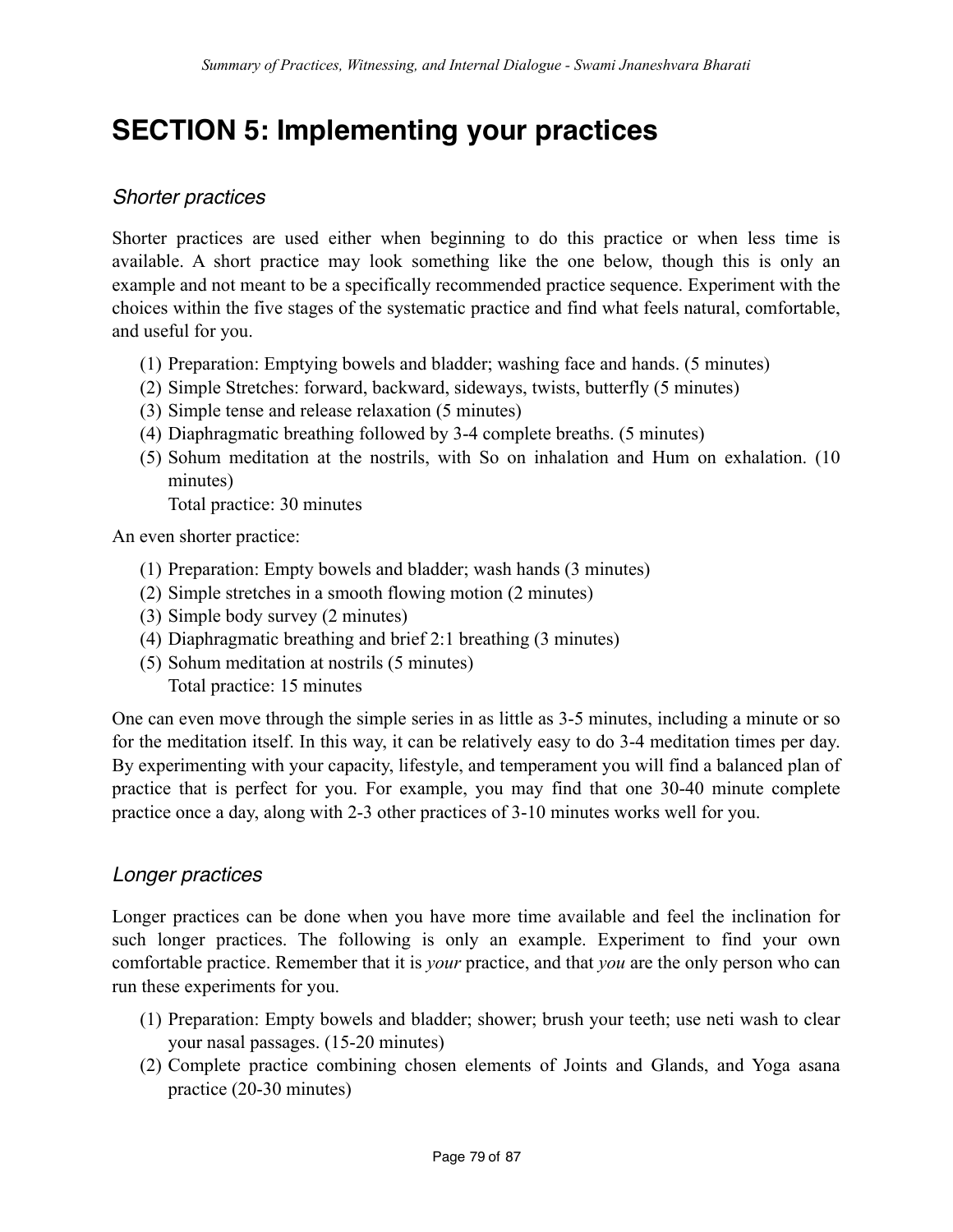- (3) Complete relaxation and 61-points (20-25 minutes)
- (4) Diaphragmatic breathing, 100 agnisara, 100 kabalabhati, 100 bhastrika, with each of the bridged with 1-2 complete breaths (10-15 minutes)
- (5) Susuhumna kriya in spine while in meditation posture, and with Sohum mantra. Sohum mantra at the bridge of the nostrils. AUM on exhalation into the heart (15-20 minutes) Total practice: 80-110 minutes

Be sure to explore all of the options that are provided in the various sections of the systematic practice, particularly the breathing and meditation sections, which have a wide range of practices that you can experiment with to determine what works just right for you. Keep in mind that *sushumna* awakening is of critical importance, as is *gently allowing* meditation and mantra to lead you into a deep *stillness* and *silence*.

# *Guidance*

Both the *Summary of Practices* handout and this book are designed for you to study and practice on your own, to be used in workshop or retreat settings, and through one-to-one coaching sessions. They are available through the websites (swamij.com, abhyasaashram.org) or at Abhyasa Ashram. Whatever works for you personally, please make use of the help that is available to you.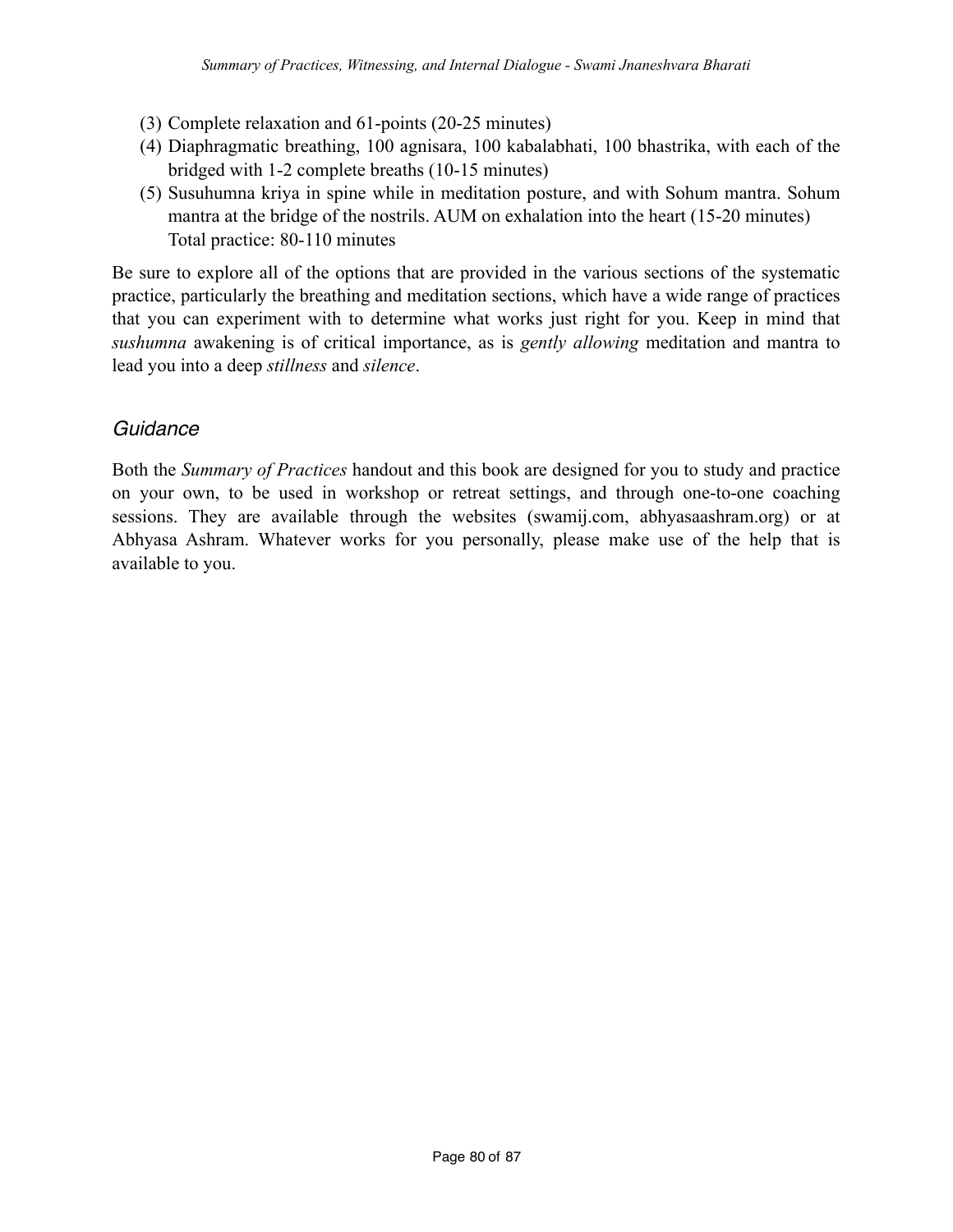# **Appendix A: Observing yourself**

"Meditation" means to "attend." It means attention to the whole of life. It should not be a strenuous act; it should not be forced. Your whole life can be one of meditation. Instead of making dramatic resolutions, simply make yourself open to observing yourself and decide to experiment in observing yourself. Once purity of mind is attained, then one is fully prepared for the inner voyage. To achieve this state of purity of mind, one should cultivate constant awareness by being mindful all the time. To purify the buddhi, the faculty of discrimination, is the most important task. Attention is the key point that leads you to concentration, then to meditation, and then to samadhi. Mindfulness means paying attention. You have to pay attention to the thing you are doing, and you have to learn to train your mind. This is a very preliminary step and you have to learn that first.

In doing practices of mindfulness, internal dialogue, and meditation, including introspection and witnessing, it is extremely useful to have a road-map. Otherwise, the mind can just toss and turn in a confused sort of "dialogue" while one is struggling to be "mindful." The concepts listed below are important working tools for your practice they are not just background information. As you come to understand these concepts, you will enjoy knowing and using them, as you also come to know and be friends with your own mind.

You may want to photocopy this page and keep it with you in a pocket until you have learned the concepts. Use the principles often each day to observe your thoughts, words, and actions, as well as your gestures and body language. After you have learned them, mentally scan all of the items from time to time during the day as a means of cultivating mindfulness.

Choose one of the 40 items, and for a day (or a week) observe it in all aspects in the external and internal world. Notice how actions, speech, and thoughts are related, and how that one item also affects the others. Pay particular attention to how the four functions of mind are affected. Check off that item, and on the following day (or week), select another item from a different group and then observe that one item.

| <b>Yamas &amp; Nivamas</b>                                                                                                                                                                      | <b>Ten Indrivas / Senses</b>                                                                              | <b>Streams of Emotion</b>                                                                                                             |
|-------------------------------------------------------------------------------------------------------------------------------------------------------------------------------------------------|-----------------------------------------------------------------------------------------------------------|---------------------------------------------------------------------------------------------------------------------------------------|
| <u>Yamas:</u><br>$\Box$ Non-violence (ahimsa)<br>Truthfulness (satya)<br>Non-stealing (asteya)<br>Continence (brahmacharya)<br>Non-materialism (aparigraha)                                     | <b>Five Cognitive:</b><br>Hearing<br>Touching<br>Seeing<br>Tasting<br>Smelling                            | The prime desire<br>Desire/expectation (kama)<br>If desire IS fulfilled:<br>Pride (muda)<br>Attachment (moha)<br>Greed (lobha)        |
| <u>Niyamas</u> :<br>$\Box$ Purity (saucha)<br>Contentment (santosha)<br>$\Box$ Training senses (tapas)<br>$\Box$ Study (svadhyaya)<br>Surrender (ishvara<br>pranidhana)                         | <i>Five Active:</i><br>$\Box$ Speaking<br>Holding/Grasping<br>$\Box$ Moving<br>Reproducing<br>Eliminating | If desire is NOT fulfilled:<br>$\Box$ Anger (krodha)<br>Jealousy (matsarya)<br>If desire IS or is NOT fulfilled:<br>Egoism (ahamkara) |
| <b>Five elements</b><br>$\Box$ Earth/solidity/form (prithivi)<br>Water/flow/fluidity (apas)<br>Fire/energy (agni, tejas)<br>$\Box$ Air/lightness/airiness (vayu)<br>$\Box$ Space/ether (akasha) | <b>Four Functions of Mind</b><br><b>Manas</b><br>1 I<br>Chitta<br>Ahamkara<br>Buddhi                      | <b>Four Primitive Fountains</b><br>Food<br>$\Box$ Sleep<br>Sex<br>Self-preservation                                                   |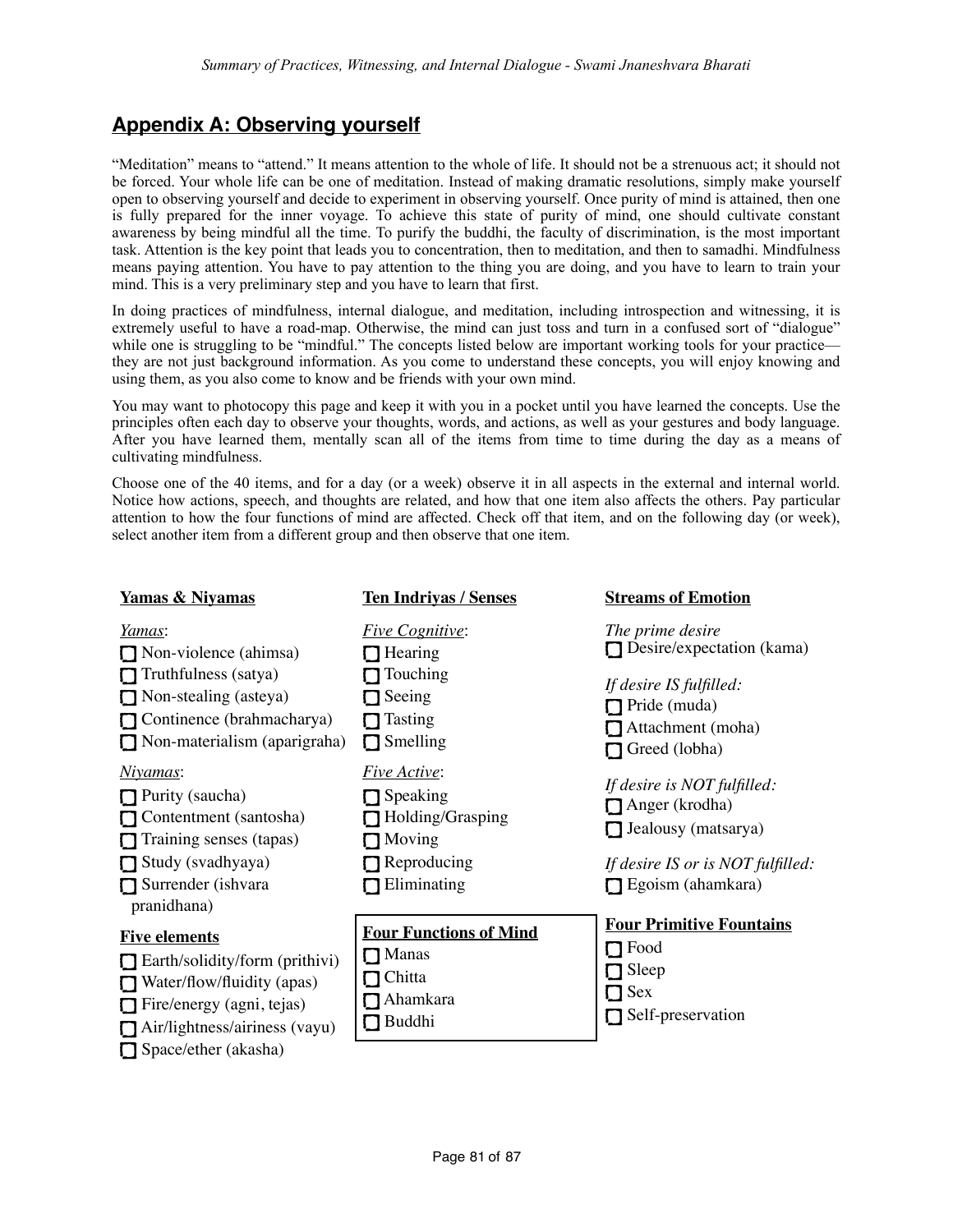# **Appendix B: Daily Goals**

In *The Art of Joyful Living* (pp. 128-129), Swami Rama suggests that one develop thirty goals for thirty days, and pick one for each day. These should be small points, but things you work on steadily. For example, you may decide that today you are not going to lie. That does not mean that you will redouble your lies tomorrow, but rather, that today your whole thinking process is about this: that you are not going to lie. You never claim that you will be able to speak the total Truth, but simply decide that you are not going to consciously lie.

If you adopt thirty points to work on for thirty days, you can just watch what you have accomplished in thirty days' time. The point is not, for instance, whether you have lied or not lied: it is that you have built your willpower. This is the real process of building willpower. After thirty days you will conclude, "Yes, I have done what I wanted to do." But do not choose big principles that you cannot fulfill—that is destructive. Instead, select little things.

Later, you may want to do this experiment of "thirty goals for thirty days" using a separate list of goals which you make up yourself, but for now, you will find the following to be a useful practice. You might want to write a few words or sentences each day about what you have observed. Start by using the number on the list which matches today's date. Check-off the goal at the end of the day.

- 1. Lovingly serve others today.
- 2. Observe one of the yamas (non-violence, truthfulness, non-stealing, continence or Brahmacharya, nonmaterialism), directing your actions and speech, while observing your thoughts.
- 3. Allow your actions to come from conscious choice rather than as a result of habit.
- 4. Observe one of the niyamas (purity, contentment, training senses, self-study, surrender)
- 5. Observe all of your actions and ask yourself, "why am I doing this action?"
- 6. Observe one of the five elements (earth, water, fire, air, space), externally and internally.
- 7. Witness everything, external and internal.
- 8. Observe one of the five cognitive senses (hearing, touching, seeing, tasting, smelling).
- 9. Be aware of your breath today, noticing its qualities and how it relates to thoughts and emotions.
- 10. Observe one of the five active senses (speaking, grasping, moving, reproducing, eliminating).
- 11. Notice how fears can control you, and how fears are related to imagination.
- 12. Observe one of the four functions of mind (manas, chitta, ahamkara, buddhi).
- 13. Speak very little today—only what is accurate, purposeful, and non-hurting.
- 14. Observe your reactions when a desire, expectation, want, or need is or is not fulfilled.
- 15. Observe your gestures and body language, noticing how they reflect thoughts and emotions.
- 16. Observe one of the yamas (non-violence,truthfulness,non-stealing, continence or Brahmacharya, non-
- materialism), directing your actions and speech, while observing your thoughts.
- 17. Practice one-pointedness, paying attention to whatever you are doing today.
- 18. Observe one of the niyamas (purity,contentment, training senses, self-study, surrender)
- 19. Resolve that today "I will love every one and not hate anyone today."
- 20. Observe one of the five elements (earth, water, fire, air, space), externally and internally.
- 21. Observe whether your "first thoughts" or "second thoughts" are good or bad, clear or clouded.
- 22. Observe one of the five cognitive senses (hearing, touching, seeing, tasting, smelling).
- 23. Be aware of the principle of meditation in action.
- 24. Observe one of the five active senses (speaking, grasping, moving, reproducing, eliminating).
- 25. Be aware of how you adjust to changing circumstances around you.
- 26. Observe one of the four functions of mind (manas, chitta, ahamkara, buddhi).
- 27. Observe how you relate to other people.
- 28. Observe your reactions when a desire, expectation, want, or need is or is not fulfilled.
- 29. Notice which thoughts coming into your mind are "useful" or "not useful."
- 30. Choose one of the primitive fountains (food, sleep, sex, self-preservation) and observe how it affects your other desires, emotions, thoughts, speech, and actions.
- 31. Witness everything, external and internal (in months which have 31 days).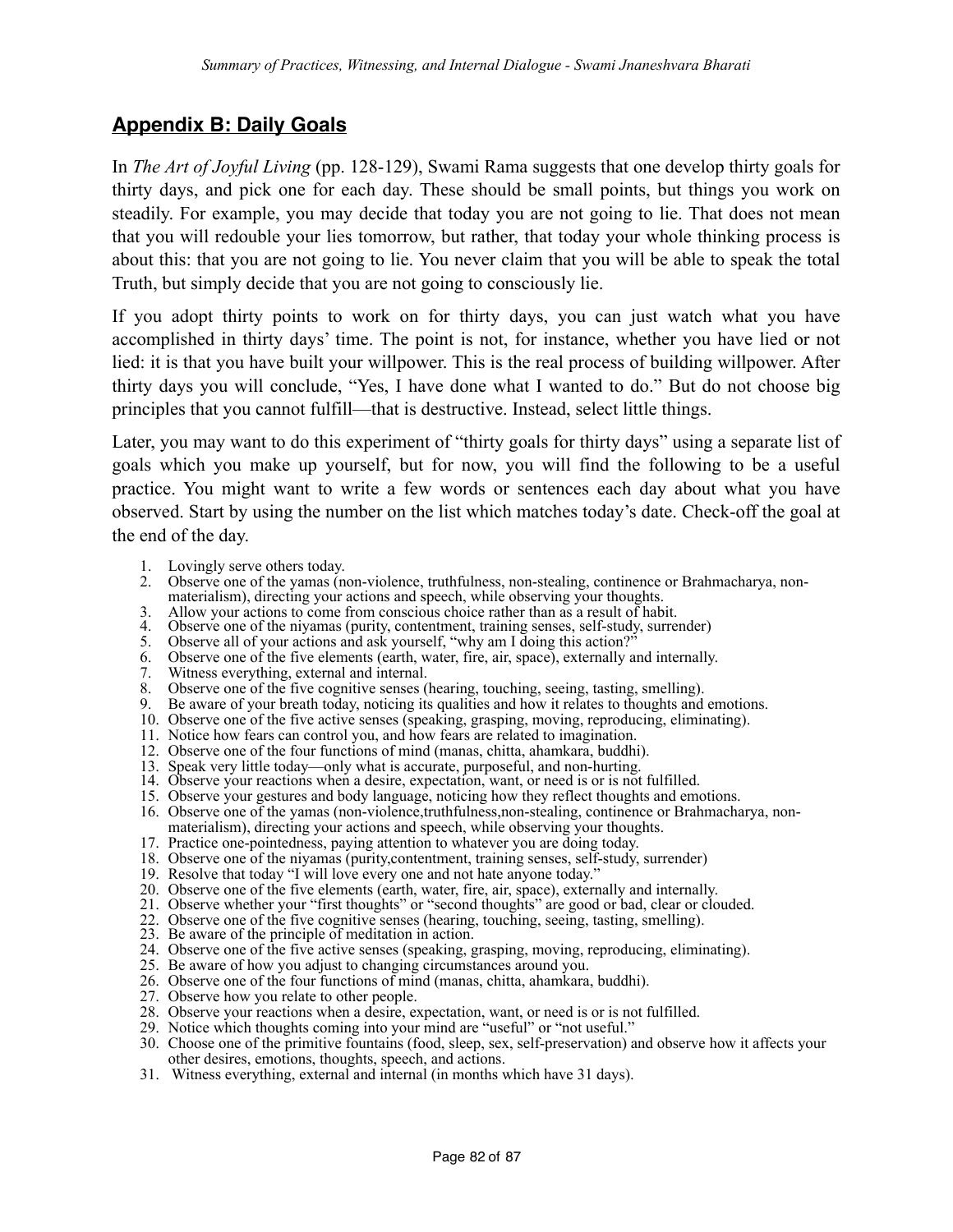# **Appendix C: Daily Internal Dialogues**

Internal dialogue step is a very important step, but is one that few students understand. To succeed in meditation you have to develop this important step. You do not begin with meditation itself. First you learn to set a regular meditation time, and then to have a dialogue with yourself. In this process you are coming in contact with your inner, internal states. You are learning about the subtle aspects of your mind, your own conscience, and at the same time you are also training yourself.

As you develop the practice of internal dialogue, you will dialogue about many subjects. You will not just have a single dialogue on a single topic—internal dialogue will become a normal way of relating to your own mind. However, to help you get started in this practice, you may find it useful to have a specific topic with which to start the dialogue. Start by using the number on the list which matches today's date. Remember, you are having a "dialogue" with your mind, a two-way communication, not just a "monologue," merely talking in the presence of your mind rather, the conscious, waking state "you" is having a "conversation" with your vast unconscious. Use the suggestions below to start the dialogue and then allow the "conversation" to expand naturally. Check-off the dialogue practice at the end of the day.

The subject of internal dialogue is well described in *Path of Fire and Light, Vol. II*, pp. 102-110.

- 1. Dialogue with yourself about mistakes you have made. Don't condemn yourself or be judgmental.
- 2. When sitting for meditation, *ask* your mind to go to, and to heal aching parts. When you attempt sushumna application, *ask* your mind to focus on the nose bridge.
- 3. *Ask* yourself, "what do I want?" Raise questions about the purpose of life.
- 4. Explain to your mind that it is too worldly and materialistic.
- 5. Train the senses by using dialogue; actually dialogue with the individual ten senses.
- 6. *Ask* yourself if you want to meditate, to explore, to know yourself, and to choose your habits.
- 7. *Ask* how you think, why you are emotional, and what the problems are with your mind.
- 8. Establish a relationship, a friendship with your mind; learn to love by being gentle with yourself.
- 9. *Ask* yourself, "what do I want?" This may relate to small things or to the purpose of life.
- 10. Tell the mind that it has become dissipated, and should tread the path of light, love, and devotion.
- 11. Self-counsel about negative emotions. When upset, *ask*, "why am I thinking like this?"
- 12. *Ask* your mind to open a blocked nostril for you. *Ask* your mind to flow with the breath.
- 13. Consider some problem and *ask* your mind "what are some solutions? what should I do?".
- 14. Dialogue with whatever is being observed, including mental objects and thoughts.
- 15. *Ask* yourself, "what do I want?" Remind yourself of your real identity.
- 16. *Ask* yourself why you are doing certain actions. How do the actions reflect thoughts and emotions?
- 17. Say to your mind, "please be my friend." How does your mind respond?
- 18. *Ask* your mind what you have to do. *Ask* why you sometimes do not do what you want to do.
- 19. When distracting thoughts come, remind yourself of your purpose; tell yourself that this thought or desire is distracting and will lead you to a fantasy.
- 20. *Ask* "does my ego get in my way or not?" Spend a few minutes simply being honest with yourself.
- 21. *Ask* yourself, "what do I want?" This may relate to small things or to the purpose of life.
- 22. *Ask* why you become emotionally disorganized, forget things, and do not attend to things properly.
- 23. When sitting for meditation, say to your mind, "mind, please go beyond the senses."
- 24. While doing breathing practices *ask* your mind to "please flow with the breath."
- 25. Make a contract with the mind to let the mind whisper those inner secrets to you, and put all things in front of your mind. Discuss this "contract" with your mind.
- 26. *Ask* the mind why it disturbs you in meditation. How can meditation be improved?
- 27. *Ask* yourself, "what do I want?" You will learn many things when you dialogue.
- 28. Consider some choices you face in life and *ask* buddhi, "should I do it or not?"
- 29. *Ask* "is my first thought good or bad—is it clear or clouded?" Your second or third thoughts?
- 30. *Ask* your mind what your fears are and what to do with them.
- 31. Say to your mind "please be my friend." (in months which have 31 days)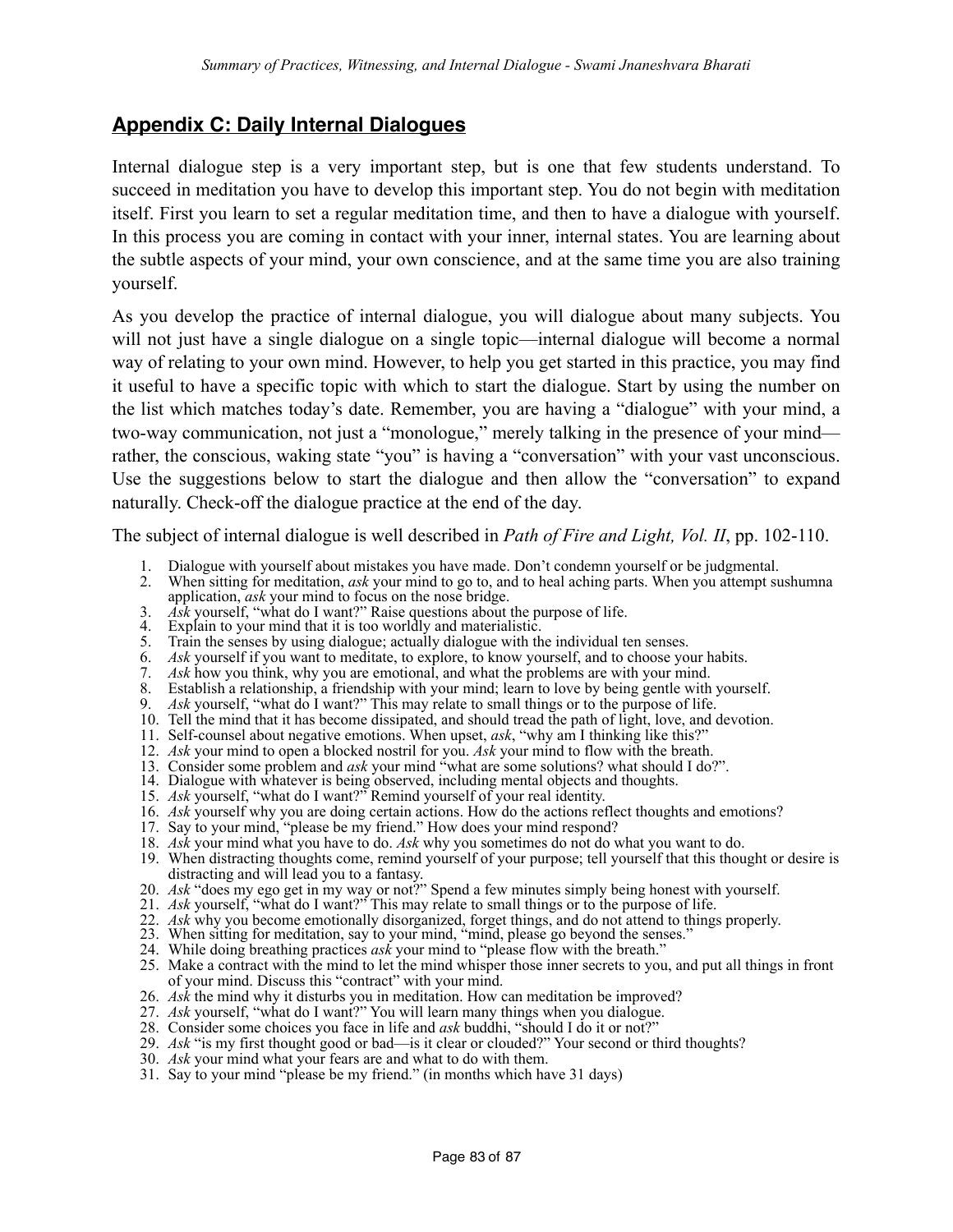# **Appendix D: SwamiJ.com articles**

The following are some of the more important articles from the SwamiJ.com, which should be most useful to your understanding of the principles and practices. From these articles you will find many hyperlinks to other articles of interest.

- Attitudes Meditations and Mindfulness Beginning, Intermediate, and Advanced Meditation
- Centripetal and Centrifugal Forces: Two Harmonious Directions in Life and Yoga
- Bindu: Pinnacle of the Three Streams of Yoga, Vedanta, and Tantra
- Coordinating the Four Functions of Mind
- Diaphragmatic Breathing
- Four Paths of Yoga: Jnana, Bhakti, Karma, Raja
- Four Practices of Meditation, Contemplation, Prayer, and Mantra
- **Himalayan Tradition**
- How to use a Mantra in Yoga Practice (13 Tips)
- Karma and the Sources of Action, Speech, and Thoughts
- Kundalini Awakening
- Mahavakyas: The Great Contemplations
- Modern Yoga versus Traditional Yoga
- **Mysticism, Yoga, and Religion**
- Om Mantra and the Seven Levels of Consciousness
- $\Box$  The Path
- Sanatana Dharma
- Sankhya Yoga, Purusha, and Prakriti
- Self-Realization in the Tradition of the Himalayan Masters
- Seven Skills to Cultivate for Meditation
- Shakti, Kundalini, and the River of Tantra Yoga
- Six Schools of Indian Philosophy
- **T** Three Schools of Tantra
- Training the Ten Senses or Indriyas
- Veiling and Projecting: Avidya and Adhyasa
- Yoga Nidra: Yogic Conscious Deep Sleep
- **T** Yoga Sutras
- Yoga, Vedanta, and Tantra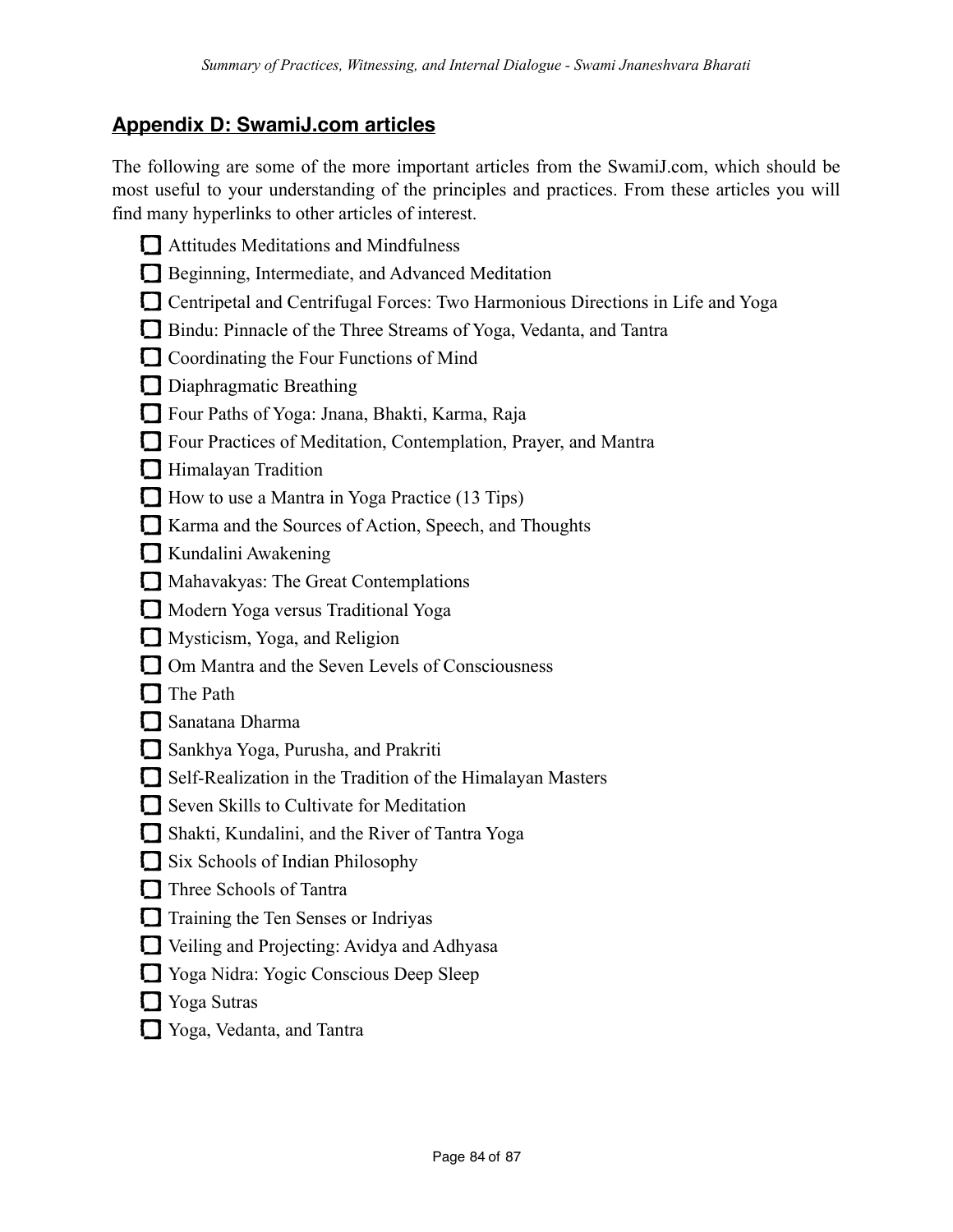# **Appendix E: Books, Videos, and CDs**

#### *Swami Rama video lectures*

The video lectures of Swami Rama are highly recommended, as the richness of his message clearly comes through. Also, these have not and cannot be changed through editing as has unfortunately happened with some of his books after he left the body.

- *How to Tread the Path of Superconscious Meditation* (1 lecture)
- *Yoga Sutras* (8 lectures)
- *Ishopanishad* (7 lectures)
- *Mandukya Upanishad* (8 lectures)
- *Mundaka Upanishad* (8 lectures)
- *Saundaryalahari* (Samaya Sri Vidya tantra) (4 lectures)

#### *Yoga, Vedanta, and Tantra*

These books will give a solid overview of the three formal streams of wisdom and practices in the tradition of the Himalayan masters:

- Yoga: *Lectures on Yoga*, Swami Rama, ISBN 0893890510
- Yoga: *Samadhi*, Swami Rama, ISBN 8188157015
- Yoga: *Living the Yoga Sutras*, Swami Jnaneshvara Bharati, ISBN 80005483766
- Yoga: *Patanjali's Yoga Sutras*, Rama Prasada, ISBN 8121509624
- Vedanta: *Advaita Vedanta : A Philosophical Reconstruction*, Eliot Deutsch, ISBN 0824802713
- Vedanta: *Perennial Psychology of the Bhagavad Gita*, Swami Rama, ISBN 0893890901
- Vedanta: *Shankara's Crest Jewel of Discrimination*, translated Prabhavananda & Isherwood ISBN 0874810388
- Tantra: *Shakti Sadhana (Tripura Rahasya)*, Pandit Rajmani Tigunait, ISBN 0893891401 (Swami Rama provided significant editorial contributions to this book.)
- Tantra: *Auspicious Wisdom*, Douglas Renfrew Brooks, ISBN 079141146X

#### *Swami Rama books from Himalayan Institute USA*

- *The Art of Joyful Living*, ISBN 0893891177 (significantly revised; buy only used)
- *A Call to Humanity*, ISBN 780893891114
- *Choosing a Path*, ISBN 0893890774 (limited availability; possibly only in used market)
- *Enlightenment without God*, ISBN 0893890847 (out of print; buy in used market)
- *Freedom from the Bondage of Karma*, ISBN 0893890316 (limited availability; possibly only in used market)
- *Inspired Thoughts of Swami Rama*, ISBN 0893890863 (out of print; buy in used market)
- *Lectures on Yoga*, ISBN 0893890510 (out of print; buy in used market)
- *Life Here and Hereafter*, ISBN 0893890022 (possibly only in used market)
- *Living with the Himalayan Masters*, ISBN 0893891568 (appears not revised)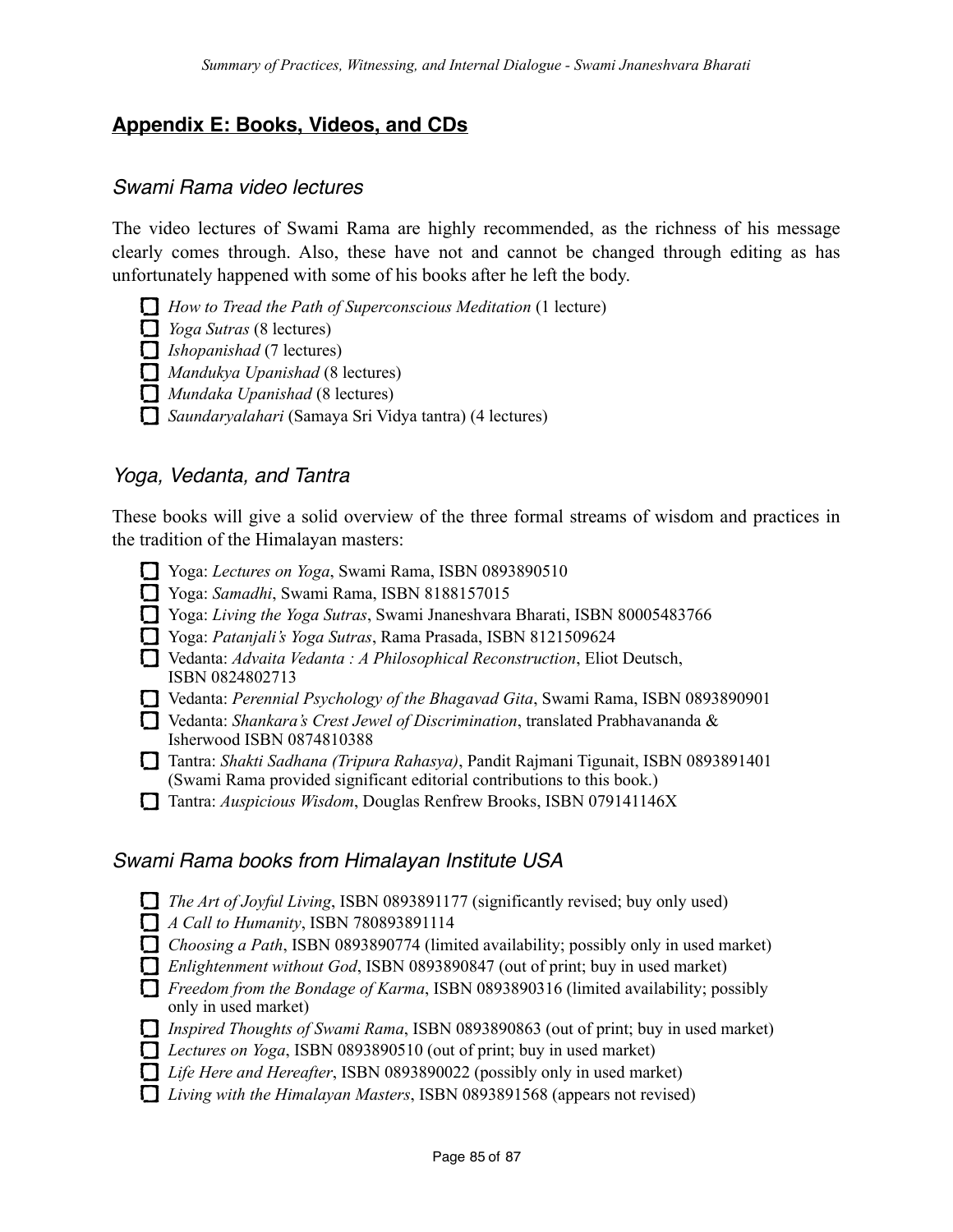- *Meditation and Its Practice*, ISBN 0893891304 (significantly revised; buy only used)
- *Path of Fire and Light, V. 1*, ISBN 0893890979 (appears not revised)
- *Path of Fire and Light, V. 2*, ISBN 0893891126 (appears not revised)
- *Perennial Psychology of the Bhagavad Gita*, ISBN 0893890901 (appears not revised)
- *Practical Guide to Holistic Health*, ISBN 0893891746 (appears not revised)
- *Book of Wisdom: Ishopnishad*, ISBN 0893890030 (appears not revised; may be out of print and only in used market)
- *Wisdom of the Ancient Sages Mundaka Upanishad*, ISBN 0893891207 (appears not revised)

#### *Swami Rama books published by Himalayan Institute Hospital Trust*

These books were either written by Swami Rama before he left the body or were extremely well compiled (from recorded lectures) after he left the body. The compiled books very accurately capture the spirit of Swami Rama and his teachings.

- *Conscious Living*, ISBN 8188157031 (excellent posthumous compilation)
- *Essence of Spiritual Life*, ISBN 8190100491 (unrevised republication of Sadhana)
- *Om, The Eternal Witness*, ISBN 9788188157433 (excellent posthumous compilation)
- *Sacred Journey*, ISBN 8188157007 (fabulous unrevised book)
- *Samadhi*, ISBN 8188157015 (excellent posthumous compilation)

#### *Books by students of Swami Rama*

I also recommend these books, which are by students of Swami Rama, and which have great insights about principles and practices.

- God, Pandit Usharbudh Arya, ISBN 089389060X
- *Living the Yoga Sutras*, Swami Jnaneshvara Bharati, ISBN 800054838766
- *Shakti Sadhana* (*Tripura Rahasya*), Pandit Rajmani Tigunait, ISBN 0893891401 (Swami Rama provided significant editorial contributions to this book.)
- *Yoga Psychology*, Swami Ajaya, ISBN 0893890529

#### *Books by other authors*

These books by authors other than Swami Rama or his students are also very useful and are recommended.

- *Advaita Vedanta : A Philosophical Reconstruction*, Eliot Deutsch, ISBN 0824802713
- *Tantric Yoga and the Wisdom Goddesses*, David Frawley ISBN 0910261393
- *Vedantic Meditation*, David Frawley ISBN 1556433344
- *Shankara's Crest Jewel of Discrimination*, translated Prabhavananda & Isherwood ISBN 0874810388
- *Patanjali's Yoga Sutras*, Rama Prasada, ISBN 8121509624 (my 1st choice in Yoga Sutras)